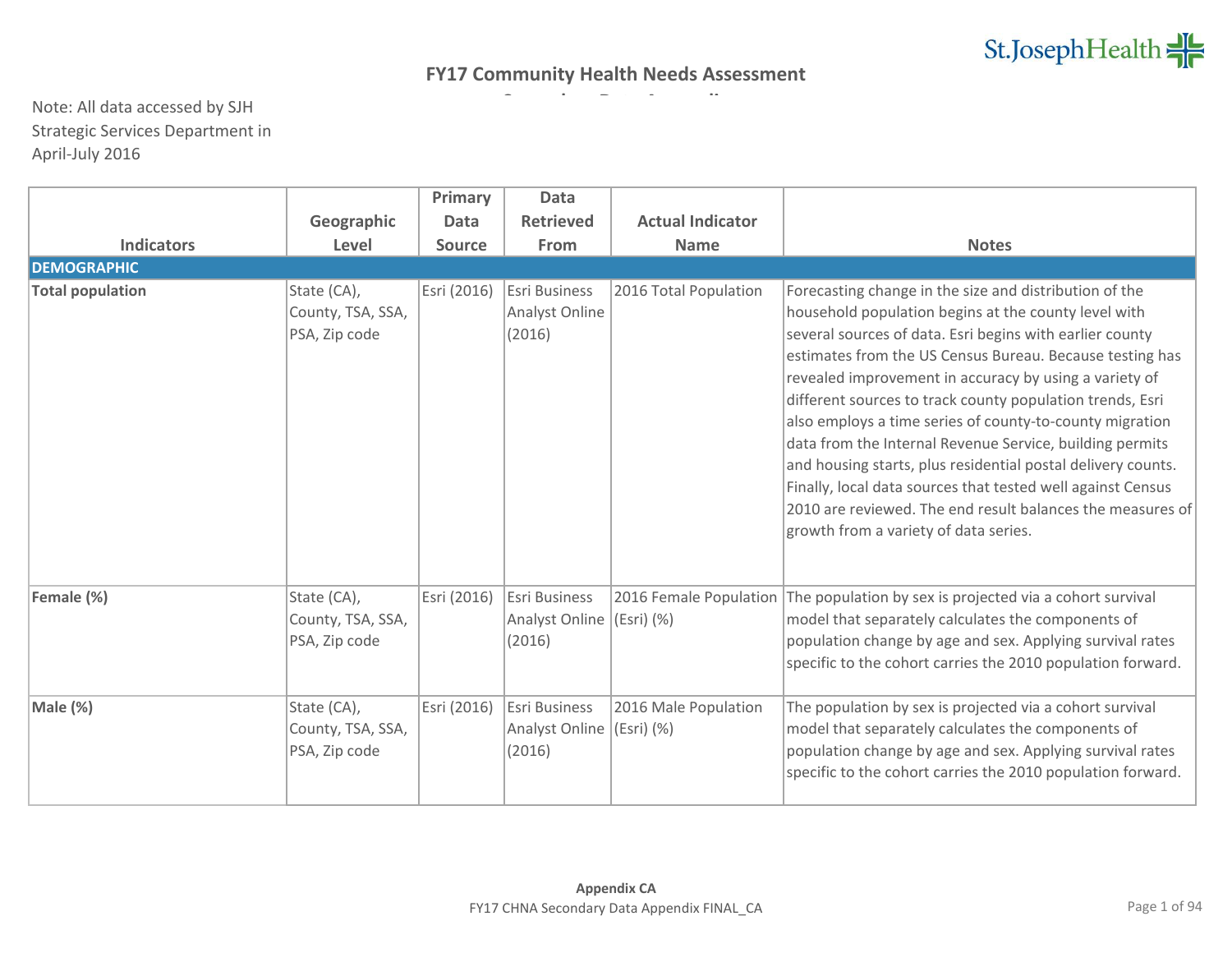|                   |                   | Primary       | Data                 |                                        |                                                             |
|-------------------|-------------------|---------------|----------------------|----------------------------------------|-------------------------------------------------------------|
|                   | Geographic        | Data          | <b>Retrieved</b>     | <b>Actual Indicator</b>                |                                                             |
| <b>Indicators</b> | Level             | <b>Source</b> | <b>From</b>          | <b>Name</b>                            | <b>Notes</b>                                                |
| <b>Median age</b> | State (CA),       | Esri (2016)   | <b>Esri Business</b> | 2016 Median Age                        |                                                             |
|                   | County, TSA, SSA, |               | Analyst Online       |                                        |                                                             |
|                   | PSA, Zip code     |               | (2016)               |                                        |                                                             |
|                   |                   |               |                      |                                        |                                                             |
| Age (%)           | State (CA),       | Esri (2016)   | <b>Esri Business</b> | Numerator(s):                          | The population by age is projected via a cohort survival    |
|                   | County, TSA, SSA, |               |                      | Analyst Online   Custom age variables: | model that separately calculates the components of          |
|                   | PSA, Zip code     |               | (2016)               | -2016 Both Ages less                   | population change by age and sex. Applying survival rates   |
|                   |                   |               |                      | than 5                                 | specific to the cohort carries the 2010 population forward. |
|                   |                   |               |                      | -2016 Both Ages 6 to 17                |                                                             |
|                   |                   |               |                      | -2016 Both Ages 18 to                  |                                                             |
|                   |                   |               |                      | 44                                     |                                                             |
|                   |                   |               |                      | -2016 Both Ages 45 to                  |                                                             |
|                   |                   |               |                      | 64                                     |                                                             |
|                   |                   |               |                      | -2016 Both Ages 65 to                  |                                                             |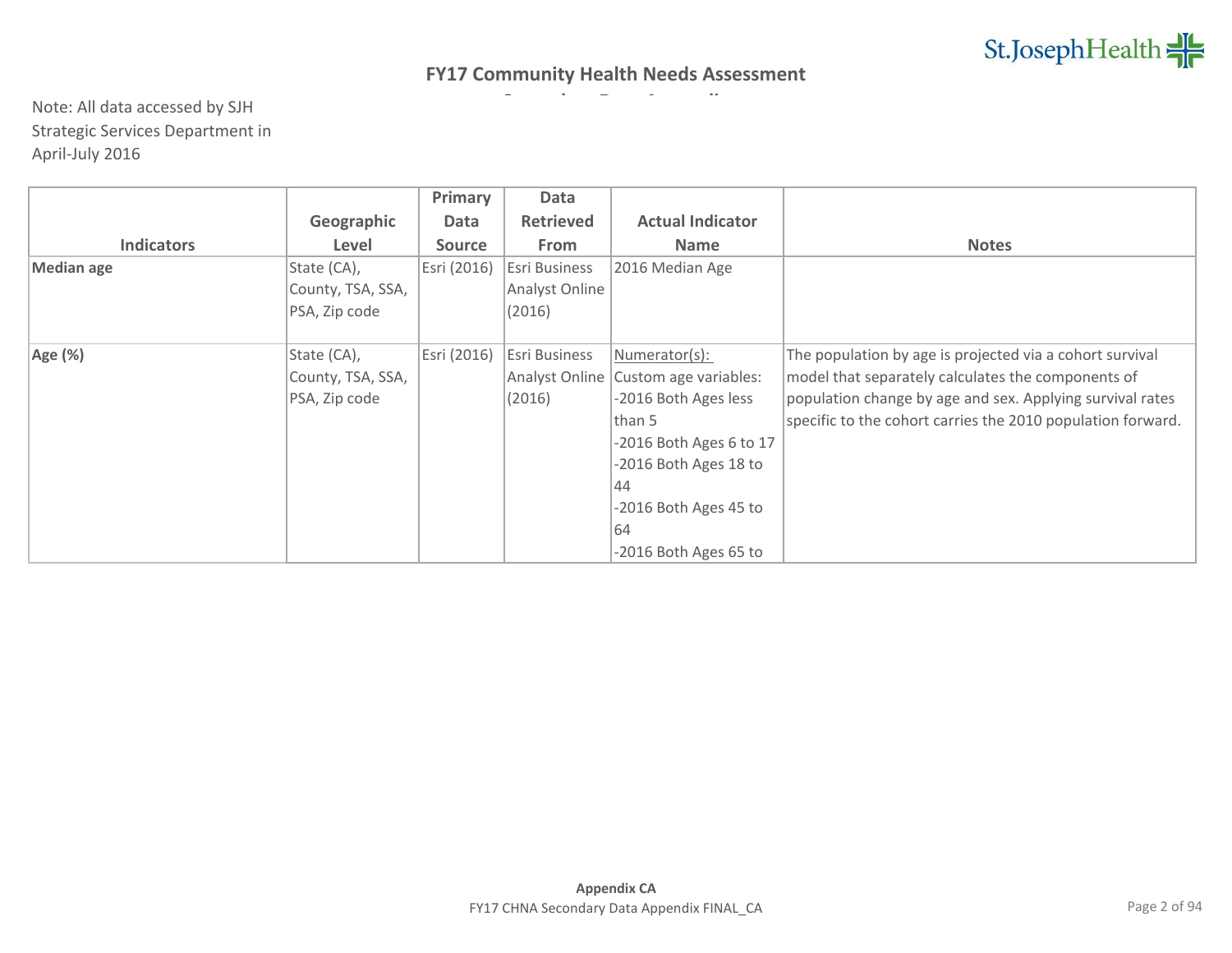|                                |                   | Primary       | <b>Data</b>             |                            |                                                             |
|--------------------------------|-------------------|---------------|-------------------------|----------------------------|-------------------------------------------------------------|
|                                | Geographic        | Data          | <b>Retrieved</b>        | <b>Actual Indicator</b>    |                                                             |
| <b>Indicators</b>              | Level             | <b>Source</b> | From                    | <b>Name</b>                | <b>Notes</b>                                                |
| Race/ethnicity (%)             | State (CA),       | Esri (2016)   | Esri Business           | Numerator(s):              | - All references to "Hispanic" in indicator names were      |
|                                | County, TSA, SSA, |               | Analyst Online          | -2016 Hispanic             | changed to "Latino".                                        |
|                                | PSA, Zip code     |               | (2016)                  | Population                 |                                                             |
|                                |                   |               |                         | -2016 White Non-           | - Historical trends in race and ethnicity combined with the |
|                                |                   |               |                         | <b>Hispanic Population</b> | most current data sources by race and Hispanic origin,      |
|                                |                   |               |                         | -2016 Black/African        | including population estimates by county and state from     |
|                                |                   |               |                         | American Non-Hispanic      | the Census Bureau and survey data from the ACS, are         |
|                                |                   |               |                         | Population                 | analyzed to establish county population by race and         |
|                                |                   |               |                         | -2016 Asian Non-           | Hispanic origin.                                            |
|                                |                   |               |                         | <b>Hispanic Population</b> |                                                             |
|                                |                   |               |                         | -2016 Pacific Islander     |                                                             |
|                                |                   |               |                         | Non-Hispanic               |                                                             |
|                                |                   |               |                         | Population                 |                                                             |
|                                |                   |               |                         | -2016 American             |                                                             |
|                                |                   |               |                         | Indian/Alaska Native       |                                                             |
|                                |                   |               |                         | Non-Hispanic               |                                                             |
|                                |                   |               |                         | Population                 |                                                             |
|                                |                   |               |                         | -2016 Other Race Non-      |                                                             |
| SOCIO-ECONOMIC                 |                   |               |                         |                            |                                                             |
| <b>Median household income</b> | State (CA),       | Esri (2016)   | Esri Business           | 2016 Median Household      |                                                             |
|                                | County, TSA, SSA, |               | Analyst Online   Income |                            |                                                             |
|                                | PSA, Zip code     |               | (2016)                  |                            |                                                             |
|                                |                   |               |                         |                            |                                                             |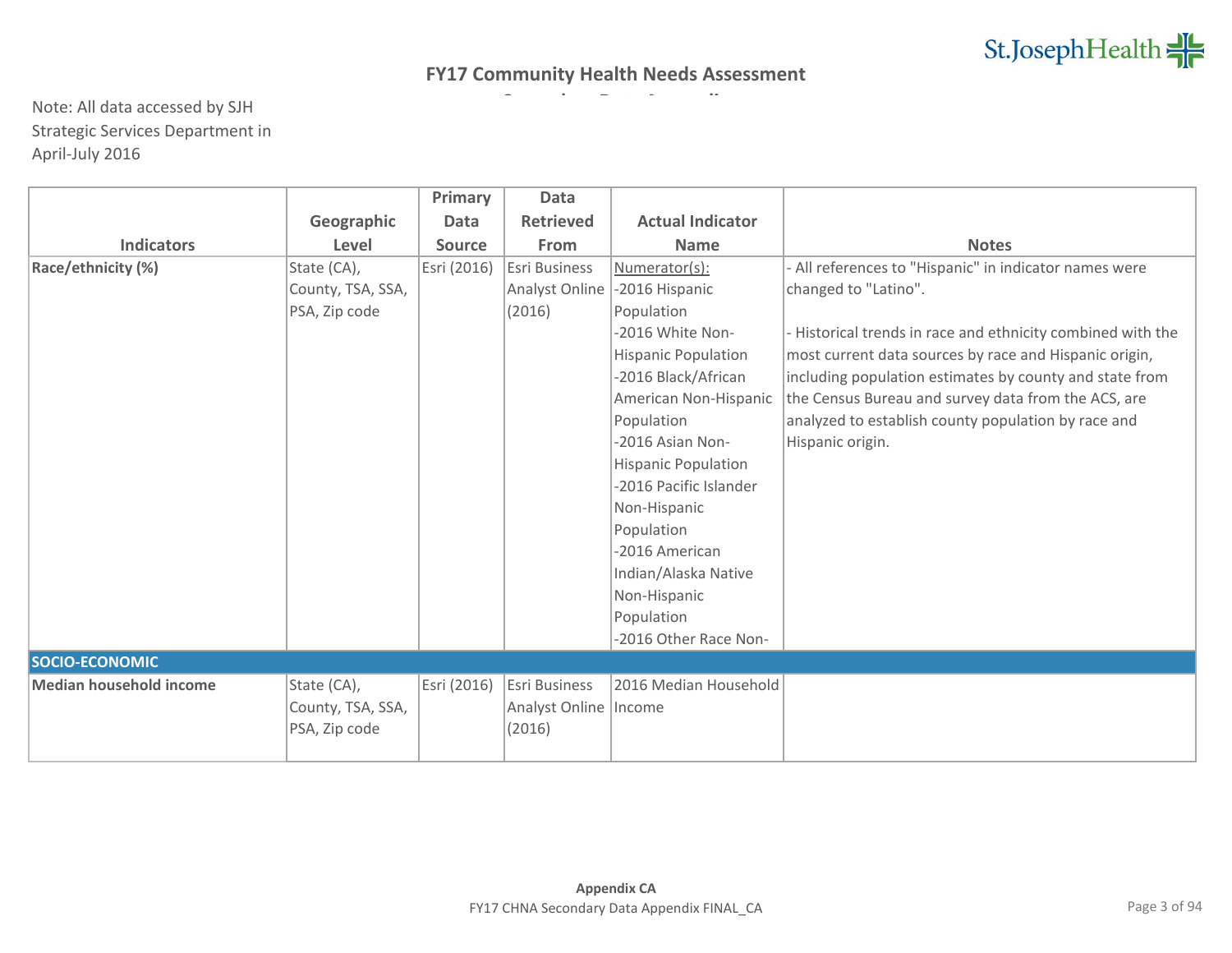|                                   |                   | Primary               | <b>Data</b>             |                              |                                                               |
|-----------------------------------|-------------------|-----------------------|-------------------------|------------------------------|---------------------------------------------------------------|
|                                   | Geographic        | Data                  | <b>Retrieved</b>        | <b>Actual Indicator</b>      |                                                               |
| <b>Indicators</b>                 | Level             | <b>Source</b>         | From                    | <b>Name</b>                  | <b>Notes</b>                                                  |
| Children (ages 0-17) living below | State (CA),       |                       | U.S. Census U.S. Census | Table: S1701: POVERTY        | Poverty statistics presented in ACS reports and tables        |
| 100% of the federal poverty line  | County, TSA, SSA, | <b>Bureau</b>         | <b>Bureau</b>           | <b>STATUS IN THE PAST 12</b> | adhere to the standards specified by the Office of            |
| (FPL) (%)                         | PSA, Zip code     | American              | American                | <b>MONTHS</b>                | Management and Budget in Statistical Policy Directive 14.     |
|                                   |                   | FactFinder            | <b>FactFinder</b>       | Numerator(s): Below          | Following the Office of Management and Budget's (OMB)         |
|                                   |                   | (2010-2014 (2010-2014 |                         | poverty level; Estimate;     | Statistical Policy Directive 14, the Census Bureau uses a set |
|                                   |                   | American              | American                | AGE - Under 18 years         | of money income thresholds that vary by family size and       |
|                                   |                   |                       | Community Community     | Denominator(s): Total;       | composition to determine who is in poverty. If a family's     |
|                                   |                   | Survey 5-             | Survey 5-Year           | Estimate; AGE - Under        | total income is less than the family's threshold, then that   |
|                                   |                   | Year                  | Estimates)              | 18 years                     | family and every individual in it is considered in poverty.   |
|                                   |                   | Estimates)            |                         |                              | The official poverty thresholds do not vary geographically,   |
|                                   |                   |                       | factfinder.cen          |                              | but they are updated for inflation using Consumer Price       |
|                                   |                   | factfinder.           | sus.gov                 |                              | Index (CPI-U). The official poverty definition uses money     |
|                                   |                   | census.gov            |                         |                              | income before taxes and does not include capital gains or     |
|                                   |                   |                       |                         |                              | noncash benefits (such as public housing, Medicaid, and       |
|                                   |                   |                       |                         |                              | food stamps). For individuals who do not live with family     |
|                                   |                   |                       |                         |                              | members, their own income is compared with the                |
|                                   |                   |                       |                         |                              | appropriate threshold.                                        |
|                                   |                   |                       |                         |                              |                                                               |
|                                   |                   |                       |                         |                              |                                                               |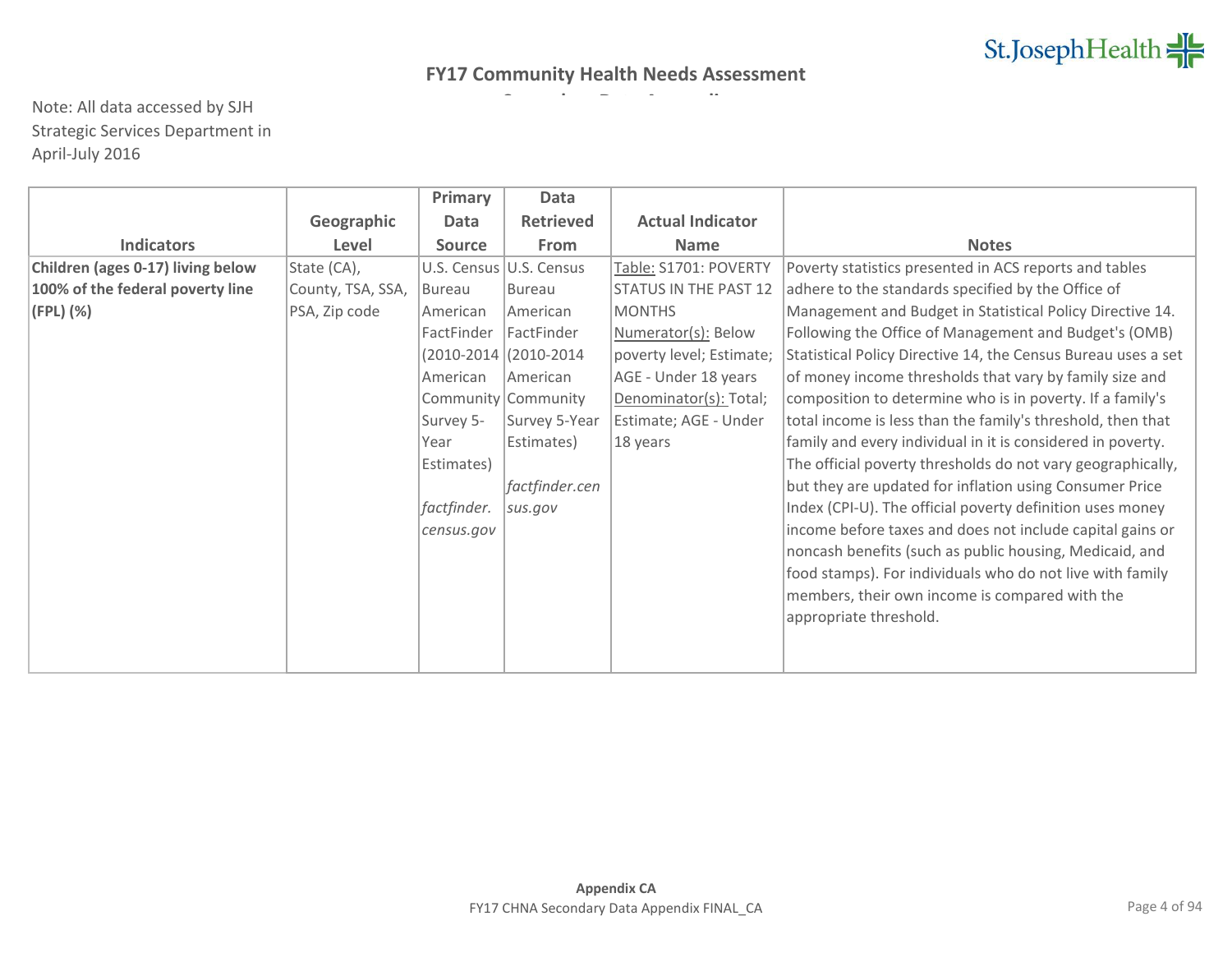|                                      |                   | Primary                 | Data                |                              |                                                               |
|--------------------------------------|-------------------|-------------------------|---------------------|------------------------------|---------------------------------------------------------------|
|                                      | Geographic        | Data                    | <b>Retrieved</b>    | <b>Actual Indicator</b>      |                                                               |
| <b>Indicators</b>                    | Level             | <b>Source</b>           | From                | <b>Name</b>                  | <b>Notes</b>                                                  |
| Older adults (ages 65+) living below | State (CA),       | U.S. Census U.S. Census |                     | Table: S1701: POVERTY        | Poverty statistics presented in ACS reports and tables        |
| 100% of the FPL (%)                  | County, TSA, SSA, | <b>Bureau</b>           | <b>Bureau</b>       | <b>STATUS IN THE PAST 12</b> | adhere to the standards specified by the Office of            |
|                                      | PSA, Zip code     | American                | American            | <b>MONTHS</b>                | Management and Budget in Statistical Policy Directive 14.     |
|                                      |                   | <b>FactFinder</b>       | <b>FactFinder</b>   | Numerator(s): Below          | Following the Office of Management and Budget's (OMB)         |
|                                      |                   | (2010-2014 (2010-2014   |                     | poverty level; Estimate;     | Statistical Policy Directive 14, the Census Bureau uses a set |
|                                      |                   | American                | American            | AGE - 65 years and over      | of money income thresholds that vary by family size and       |
|                                      |                   |                         | Community Community | Denominator(s): Total;       | composition to determine who is in poverty. If a family's     |
|                                      |                   | Survey 5-               | Survey 5-Year       | Estimate; AGE - 65 years     | total income is less than the family's threshold, then that   |
|                                      |                   | Year                    | Estimates)          | and over                     | family and every individual in it is considered in poverty.   |
|                                      |                   | Estimates)              |                     |                              | The official poverty thresholds do not vary geographically,   |
|                                      |                   |                         | factfinder.cen      |                              | but they are updated for inflation using Consumer Price       |
|                                      |                   | factfinder.             | sus.gov             |                              | Index (CPI-U). The official poverty definition uses money     |
|                                      |                   | census.gov              |                     |                              | income before taxes and does not include capital gains or     |
|                                      |                   |                         |                     |                              | noncash benefits (such as public housing, Medicaid, and       |
|                                      |                   |                         |                     |                              | food stamps). For individuals who do not live with family     |
|                                      |                   |                         |                     |                              | members, their own income is compared with the                |
|                                      |                   |                         |                     |                              | appropriate threshold.                                        |
|                                      |                   |                         |                     |                              |                                                               |
|                                      |                   |                         |                     |                              |                                                               |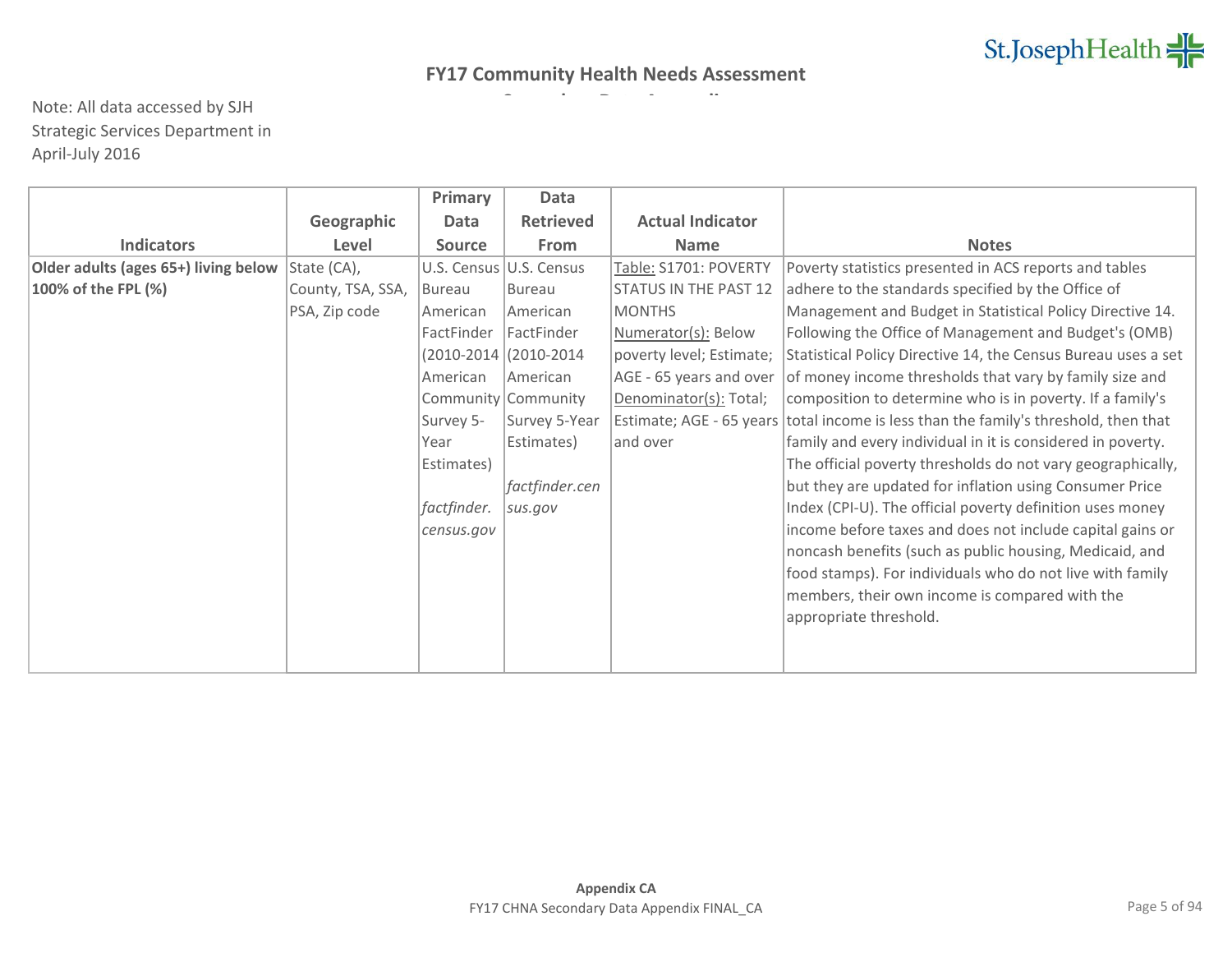|                                 |                   | Primary       | <b>Data</b>             |                             |                                                               |
|---------------------------------|-------------------|---------------|-------------------------|-----------------------------|---------------------------------------------------------------|
|                                 | Geographic        | <b>Data</b>   | <b>Retrieved</b>        | <b>Actual Indicator</b>     |                                                               |
| <b>Indicators</b>               | Level             | <b>Source</b> | From                    | <b>Name</b>                 | <b>Notes</b>                                                  |
| Households living below 100% of | State (CA),       |               | U.S. Census U.S. Census | Table: B17026: RATIO        | - Universe = Families (A group of two or more people who      |
| the FPL (%)                     | County, TSA, SSA, | <b>Bureau</b> | Bureau                  | OF INCOME TO                | reside together and who are related by birth, marriage, or    |
|                                 | PSA, Zip code     | American      | American                | POVERTY LEVEL OF            | adoption)                                                     |
|                                 |                   | FactFinder    | FactFinder              | <b>FAMILIES IN THE PAST</b> | - Poverty statistics presented in ACS reports and tables      |
|                                 |                   |               | (2010-2014 (2010-2014   | <b>12 MONTHS</b>            | adhere to the standards specified by the Office of            |
|                                 |                   | American      | American                | Numerator(s) Sum of:        | Management and Budget in Statistical Policy Directive 14.     |
|                                 |                   |               | Community Community     | Estimate; Total: - Under    | Following the Office of Management and Budget's (OMB)         |
|                                 |                   | Survey 5-     | Survey 5-Year           | .50                         | Statistical Policy Directive 14, the Census Bureau uses a set |
|                                 |                   | Year          | Estimates)              | Estimate; Total: - .50 to   | of money income thresholds that vary by family size and       |
|                                 |                   | Estimates)    |                         | .74                         | composition to determine who is in poverty. If a family's     |
|                                 |                   |               | factfinder.cen          | Estimate; Total: - .75 to   | total income is less than the family's threshold, then that   |
|                                 |                   | factfinder.   | sus.gov                 | .99                         | family and every individual in it is considered in poverty.   |
|                                 |                   | census.gov    |                         | Denominator(s):             | The official poverty thresholds do not vary geographically,   |
|                                 |                   |               |                         | Estimate; Total:            | but they are updated for inflation using Consumer Price       |
|                                 |                   |               |                         |                             | Index (CPI-U). The official poverty definition uses money     |
|                                 |                   |               |                         |                             | income before taxes and does not include capital gains or     |
|                                 |                   |               |                         |                             | noncash benefits (such as public housing, Medicaid, and       |
|                                 |                   |               |                         |                             | food stamps). For individuals who do not live with family     |
|                                 |                   |               |                         |                             | members, their own income is compared with the                |
|                                 |                   |               |                         |                             | appropriate threshold.                                        |
|                                 |                   |               |                         |                             | - The ratio of income to poverty is a family's or person's    |
|                                 |                   |               |                         |                             | income divided by their poverty threshold. Income-to-         |
|                                 |                   |               |                         |                             | poverty ratio categories represent variations of the poverty  |
|                                 |                   |               |                         |                             | level. Frequently-used ratios include: Ratios below 1.00      |
|                                 |                   |               |                         |                             | (below 100 percent of poverty) are below the official         |
|                                 |                   |               |                         |                             | poverty definition, while ratios of 1.00 or greater (100      |
|                                 |                   |               |                         |                             | percent of poverty or greater) indicate income above the      |
|                                 |                   |               |                         |                             |                                                               |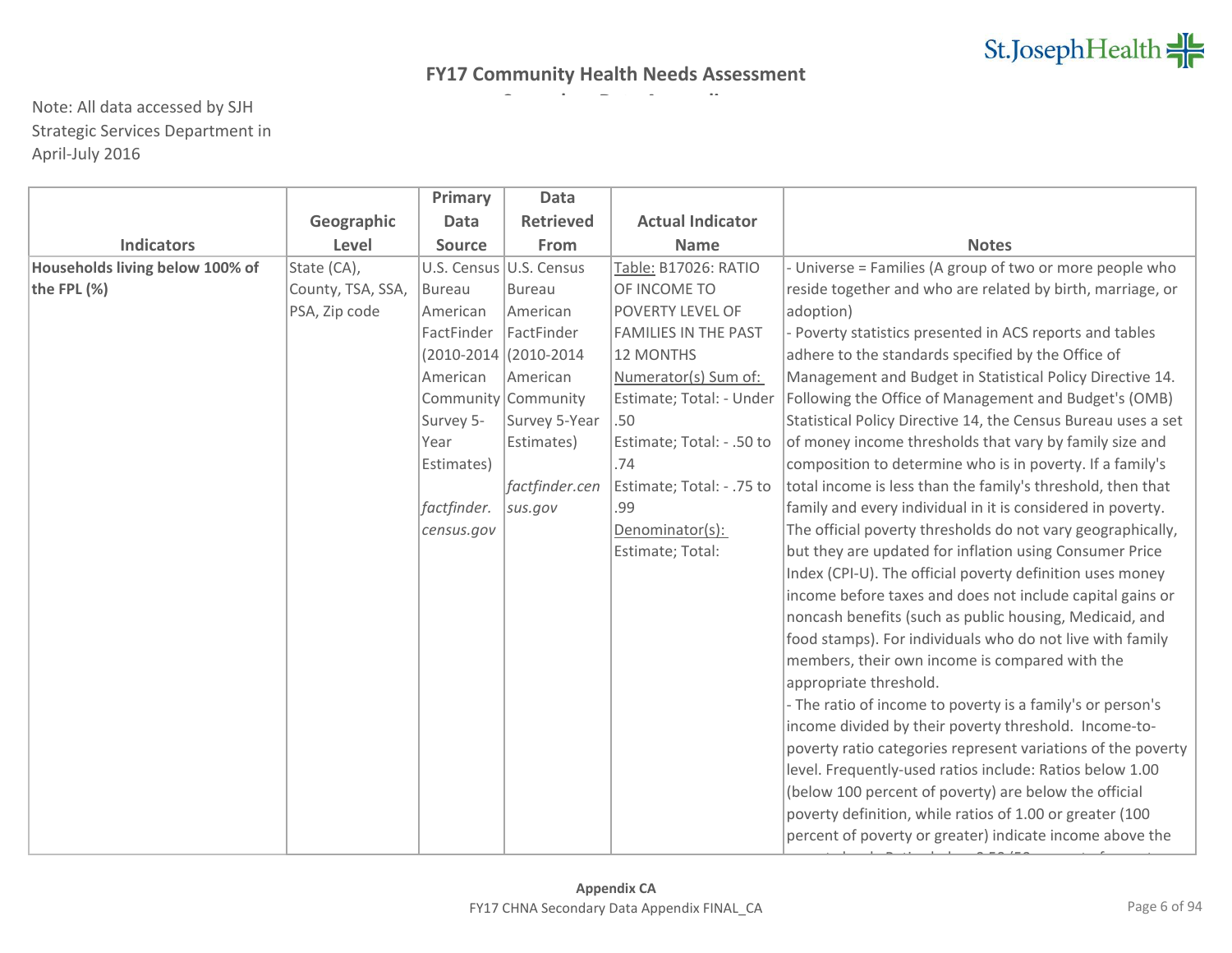|                                 |                   | Primary                | Data                                |                             |              |
|---------------------------------|-------------------|------------------------|-------------------------------------|-----------------------------|--------------|
|                                 | Geographic        | Data                   | <b>Retrieved</b>                    | <b>Actual Indicator</b>     |              |
| <b>Indicators</b>               | Level             | <b>Source</b>          | From                                | Name                        | <b>Notes</b> |
| Households living below 200% of | State (CA),       |                        | U.S. Census U.S. Census             | Table: B17026: RATIO        |              |
| the FPL $(\%)$                  | County, TSA, SSA, | Bureau                 | Bureau                              | OF INCOME TO                |              |
|                                 | PSA, Zip code     | American               | American                            | <b>POVERTY LEVEL OF</b>     |              |
|                                 |                   |                        | FactFinder, FactFinder,             | <b>FAMILIES IN THE PAST</b> |              |
|                                 |                   | $2010 -$               | 2010 - 2014                         | 12 MONTHS                   |              |
|                                 |                   |                        | 2014 (2014 (2014 ACS 5-             | Numerator(s) Sum of:        |              |
|                                 |                   | ACS 5-year             | <i>vear</i>                         | Estimate; Total: -          |              |
|                                 |                   | estimates)             | estimates)                          | Under .50                   |              |
|                                 |                   |                        |                                     | Estimate; Total: - .50 to   |              |
|                                 |                   |                        | (factfinder.  (factfinder.cen   .74 |                             |              |
|                                 |                   | census.gov)   sus.gov) |                                     | Estimate; Total: - .75 to   |              |
|                                 |                   |                        |                                     | .99                         |              |
|                                 |                   |                        |                                     | Estimate; Total: - 1.00     |              |
|                                 |                   |                        |                                     | to 1.24                     |              |
|                                 |                   |                        |                                     |                             |              |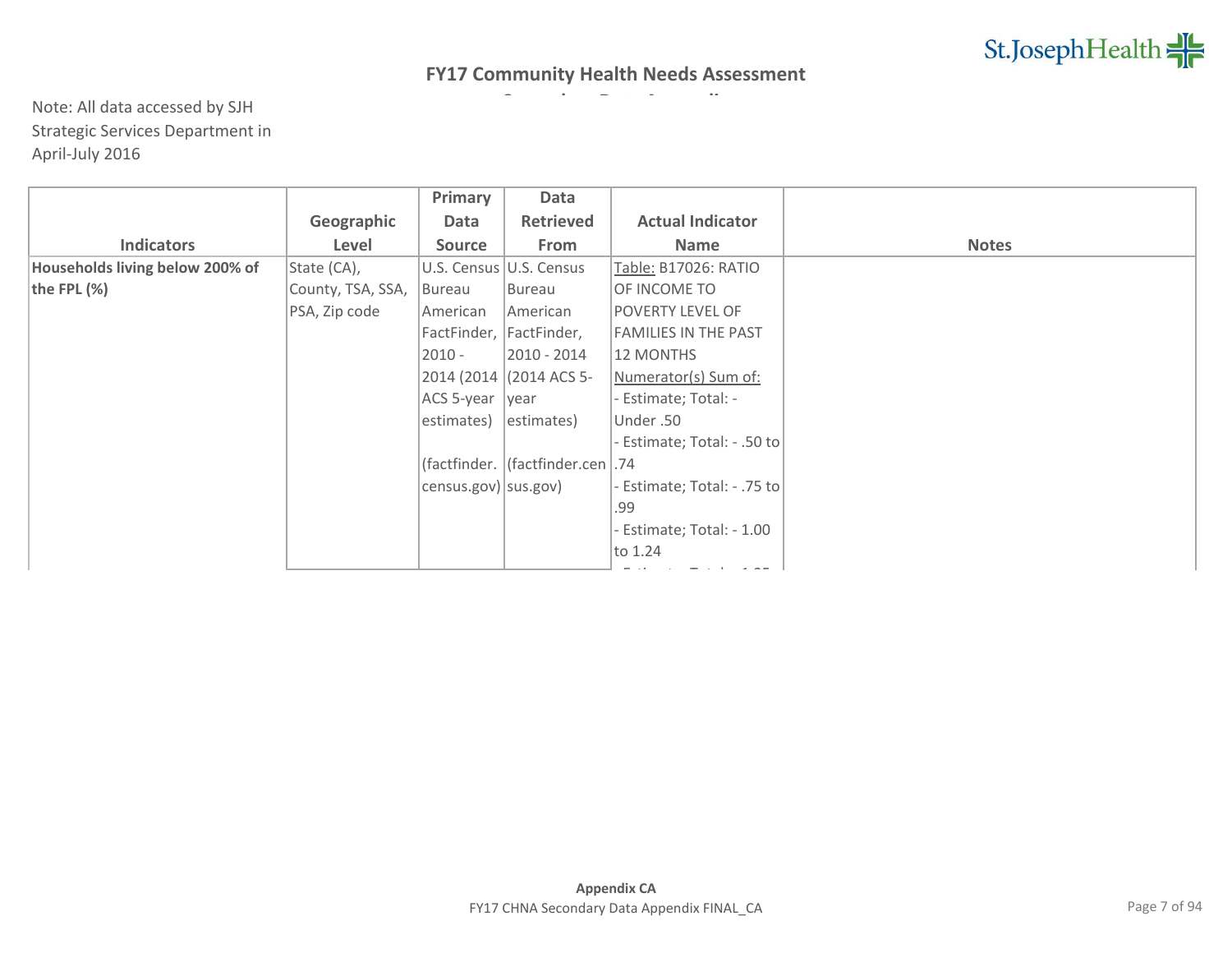|                       |                   | Primary                | Data                         |                            |                                                             |
|-----------------------|-------------------|------------------------|------------------------------|----------------------------|-------------------------------------------------------------|
|                       | Geographic        | Data                   | <b>Retrieved</b>             | <b>Actual Indicator</b>    |                                                             |
| <b>Indicators</b>     | Level             | <b>Source</b>          | From                         | <b>Name</b>                | <b>Notes</b>                                                |
| Unemployment rate (%) | State (CA),       |                        | U.S. Census U.S. Census      | Table: B23025:             | - All civilians 16 years old and over are classified as     |
|                       | County, TSA, SSA, | Bureau                 | Bureau                       | <b>EMPLOYMENT STATUS</b>   | unemployed if they (1) were neither "at work" nor "with a   |
|                       | PSA, Zip code     | American               | American                     | FOR THE POPULATION         | job but not at work" during the reference week, and (2)     |
|                       |                   | FactFinder, FactFinder |                              | <b>16 YEARS AND OVER</b>   | were actively looking for work during the last 4 weeks, and |
|                       |                   | $2010 -$               | (2010-2014)                  | Numerator(s): Estimate;    | $(3)$ were available to accept a job. Also included as      |
|                       |                   | 2014 (2014   American  |                              | In labor force: - Civilian | unemployed are civilians who did not work at all during the |
|                       |                   | ACS 5-year             | Community                    | labor force: -             | reference week, were waiting to be called back to a job     |
|                       |                   | estimates)             | Survey 5-Year                | Unemployed                 | from which they had been laid off, and were available for   |
|                       |                   |                        | Estimates)                   | Denominator(s):            | work except for temporary illness.                          |
|                       |                   | (factfinder.           |                              | Estimate; In labor force:  |                                                             |
|                       |                   |                        | census.gov)   factfinder.cen | Civilian labor force:      |                                                             |
|                       |                   |                        | sus.gov                      |                            |                                                             |
|                       |                   |                        |                              |                            |                                                             |
|                       |                   |                        |                              |                            |                                                             |
|                       |                   |                        |                              |                            |                                                             |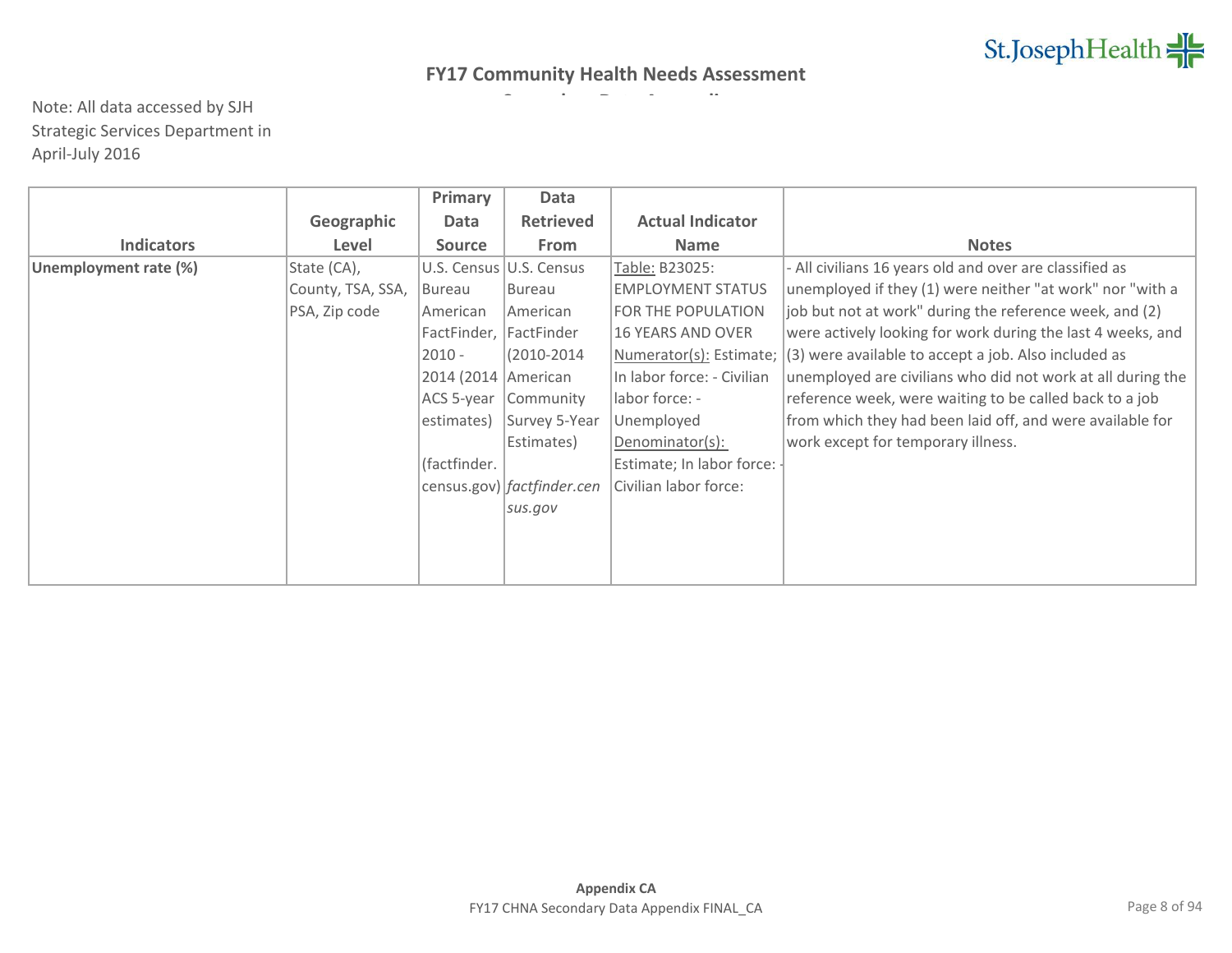|                                    |                   | Primary                | <b>Data</b>                |                           |              |
|------------------------------------|-------------------|------------------------|----------------------------|---------------------------|--------------|
|                                    | Geographic        | <b>Data</b>            | <b>Retrieved</b>           | <b>Actual Indicator</b>   |              |
| <b>Indicators</b>                  | Level             | Source                 | From                       | <b>Name</b>               | <b>Notes</b> |
| Population ages 25+ with less than | State (CA),       |                        | U.S. Census U.S. Census    | Table: DP02: SELECTED     |              |
| high school diploma (%)            | County, TSA, SSA, | Bureau                 | Bureau                     | SOCIAL                    |              |
|                                    | PSA, Zip code     | American               | American                   | <b>CHARACTERISTICS IN</b> |              |
|                                    |                   | FactFinder, FactFinder |                            | THE UNITED STATES         |              |
|                                    |                   | $2010 -$               | $(2010 - 2014)$            | Numerator(s) Sum of:      |              |
|                                    |                   | 2014 (2014 American    |                            | - Estimate;               |              |
|                                    |                   | ACS 5-year             | Community                  | EDUCATIONAL               |              |
|                                    |                   | estimates)             | Survey 5-Year              | <b>ATTAINMENT -</b>       |              |
|                                    |                   |                        | Estimates)                 | Population 25 years and   |              |
|                                    |                   | (factfinder.           |                            | over - Less than 9th      |              |
|                                    |                   |                        | census.gov) factfinder.cen | grade                     |              |
|                                    |                   |                        | sus.gov                    | Estimate;                 |              |
|                                    |                   |                        |                            | <b>EDUCATIONAL</b>        |              |
|                                    |                   |                        |                            | <b>ATTAINMENT -</b>       |              |
|                                    |                   |                        |                            | Population 25 years and   |              |
|                                    |                   |                        |                            | over - 9th to 12th grade, |              |
|                                    |                   |                        |                            | no diploma                |              |
|                                    |                   |                        |                            | Denominator(s):           |              |
|                                    |                   |                        |                            | Estimate; EDUCATIONAL     |              |
|                                    |                   |                        |                            | <b>ATTAINMENT -</b>       |              |
|                                    |                   |                        |                            | Population 25 years and   |              |
|                                    |                   |                        |                            | lover                     |              |
|                                    |                   |                        |                            |                           |              |
|                                    |                   |                        |                            |                           |              |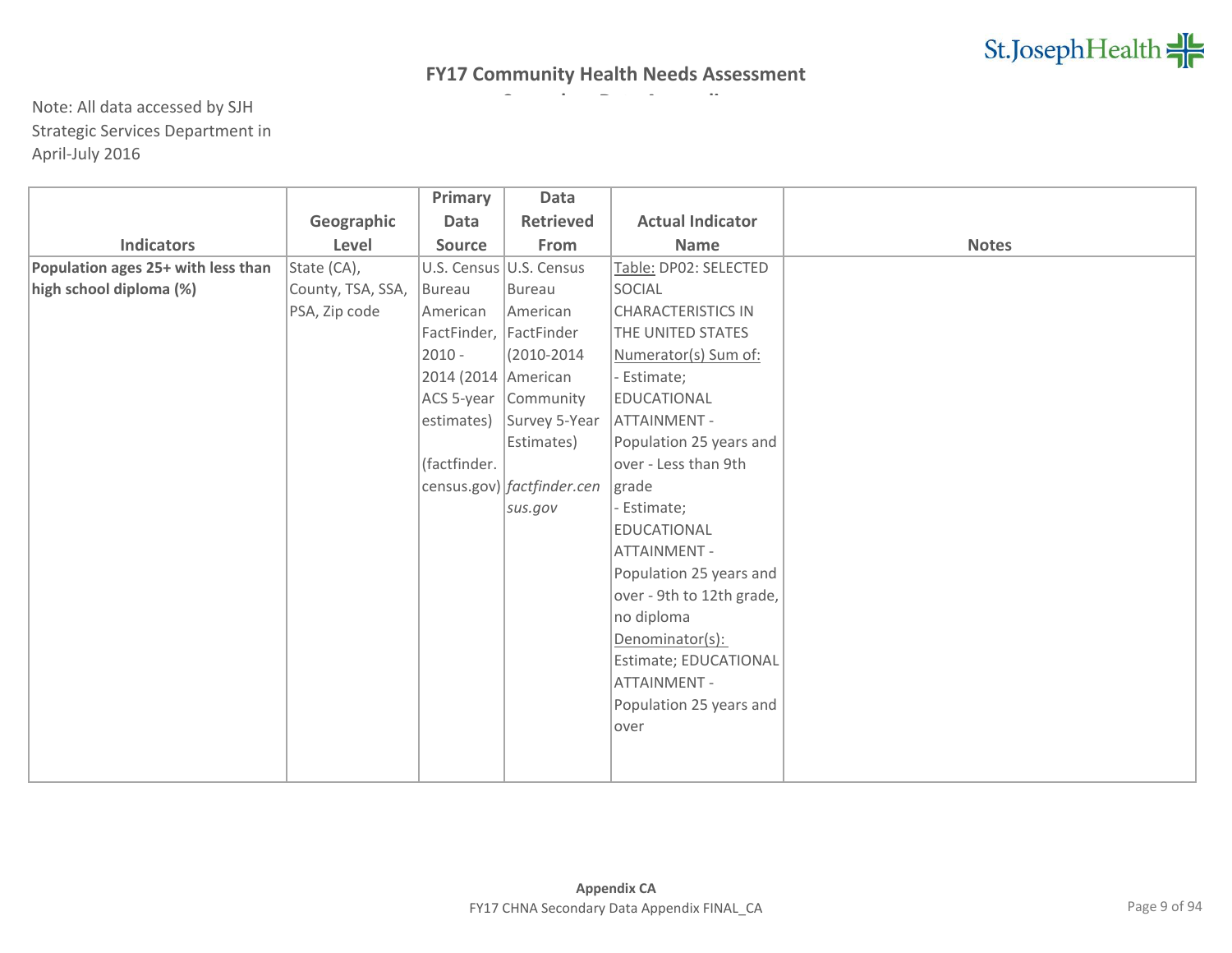|                                                 |                   | Primary       | Data                         |                          |                                                                |
|-------------------------------------------------|-------------------|---------------|------------------------------|--------------------------|----------------------------------------------------------------|
|                                                 | Geographic        | Data          | <b>Retrieved</b>             | <b>Actual Indicator</b>  |                                                                |
| <b>Indicators</b>                               | Level             | <b>Source</b> | <b>From</b>                  | <b>Name</b>              | <b>Notes</b>                                                   |
| Gini coefficient (measure of income State (CA), |                   | California    | California                   | Income Inequality (GINI) | The Gini coefficient measures the income distribution of an    |
| inequality)                                     | County, Zip code  | Health        | Health                       | $(0+)$                   | area's residents. A Gini coefficient of zero expresses perfect |
|                                                 |                   | Interview     | Interview                    |                          | equality, where, for example, everyone has the same            |
|                                                 |                   | Survey-       | Survey-                      |                          | income. A Gini coefficient of 1 (or 100%) expresses maximal    |
|                                                 |                   | Neighborh     | Neighborhood                 |                          | inequality among values (e.g., for a large number of people,   |
|                                                 |                   |               | ood Edition Edition - 2014   |                          | only one person has all the income or consumption, and all     |
|                                                 |                   | - 2014        |                              |                          | others have none).                                             |
|                                                 |                   |               |                              |                          |                                                                |
| Low-income food insecurity (ages                | State (CA),       | California    | California                   | Low-Income food          | Provides information on whether the respondent has             |
| $18+$                                           | County, TSA, SSA, | Health        | Health                       | insecurity $(18+)$       | consistent ability to afford enough food. Asked of adults      |
|                                                 | PSA, Zip code     | Interview     | Interview                    |                          | ages 18+ with an income < 200% FPL. Those not asked are        |
|                                                 |                   | Survey-       | Survey-                      |                          | considered to be food secure.                                  |
|                                                 |                   | Neighborh     | Neighborhood                 |                          |                                                                |
|                                                 |                   |               | ood Edition   Edition - 2014 |                          |                                                                |
|                                                 |                   | - 2014        |                              |                          |                                                                |
|                                                 |                   |               |                              |                          |                                                                |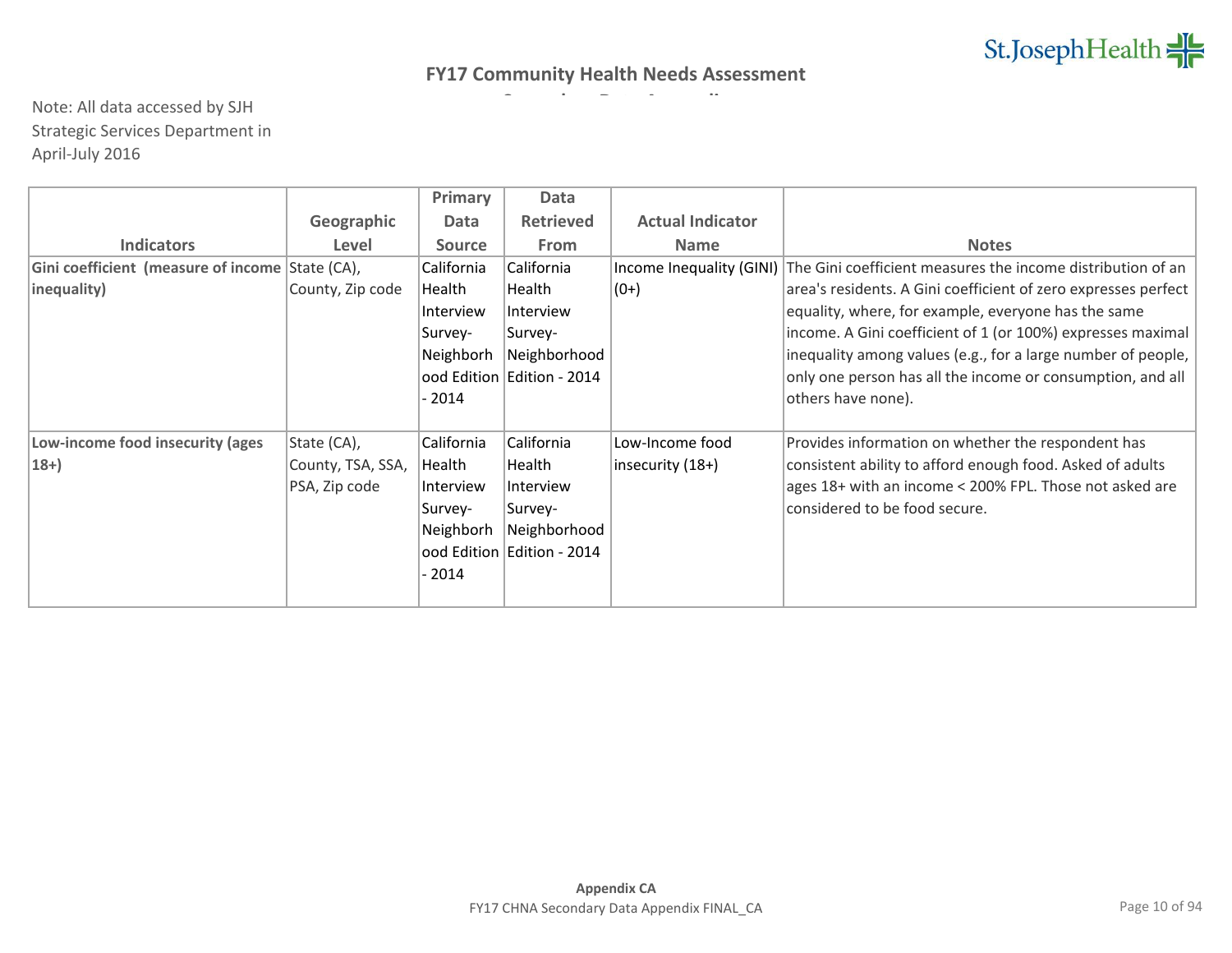|                                     |                   | Primary       | Data                    |                           |                                                            |
|-------------------------------------|-------------------|---------------|-------------------------|---------------------------|------------------------------------------------------------|
|                                     | Geographic        | Data          | <b>Retrieved</b>        | <b>Actual Indicator</b>   |                                                            |
| <b>Indicators</b>                   | Level             | <b>Source</b> | From                    | <b>Name</b>               | <b>Notes</b>                                               |
| Population enrolled in Medi-Cal (%) | State (CA),       |               | U.S. Census U.S. Census | Table: S2701: HEALTH      | Universe: Total civilian noninstitutionalized population   |
|                                     | County, TSA, SSA, | Bureau        | Bureau                  | <b>INSURANCE COVERAGE</b> | - Medicaid or other means-tested public coverage =         |
|                                     | PSA, Zip code     | American      | American                | <b>STATUS</b>             | coverage through Medicaid, Medical Assistance, or any kind |
|                                     |                   | FactFinder    | FactFinder              | Numerator(s):             | of government-assistance plan for those with low incomes   |
|                                     |                   |               | (2010-2014 (2010-2014   | Number Insured by         | or a disability                                            |
|                                     |                   | American      | American                | Coverage Type;            |                                                            |
|                                     |                   |               | Community Community     | Estimate; HEALTH          |                                                            |
|                                     |                   | Survey 5-     | Survey 5-Year           | <b>COVERAGE BY TYPE -</b> |                                                            |
|                                     |                   | Year          | Estimates)              | Medicaid/means-tested     |                                                            |
|                                     |                   | Estimates)    |                         | public coverage           |                                                            |
|                                     |                   |               | factfinder.cen          | Denominator(s): Total;    |                                                            |
|                                     |                   | factfinder.   | sus.gov                 | Estimate; Total civilian  |                                                            |
|                                     |                   | census.gov    |                         | noninstitutionalized      |                                                            |
|                                     |                   |               |                         | population                |                                                            |
|                                     |                   |               |                         |                           |                                                            |
|                                     |                   |               |                         |                           |                                                            |
|                                     |                   |               |                         |                           |                                                            |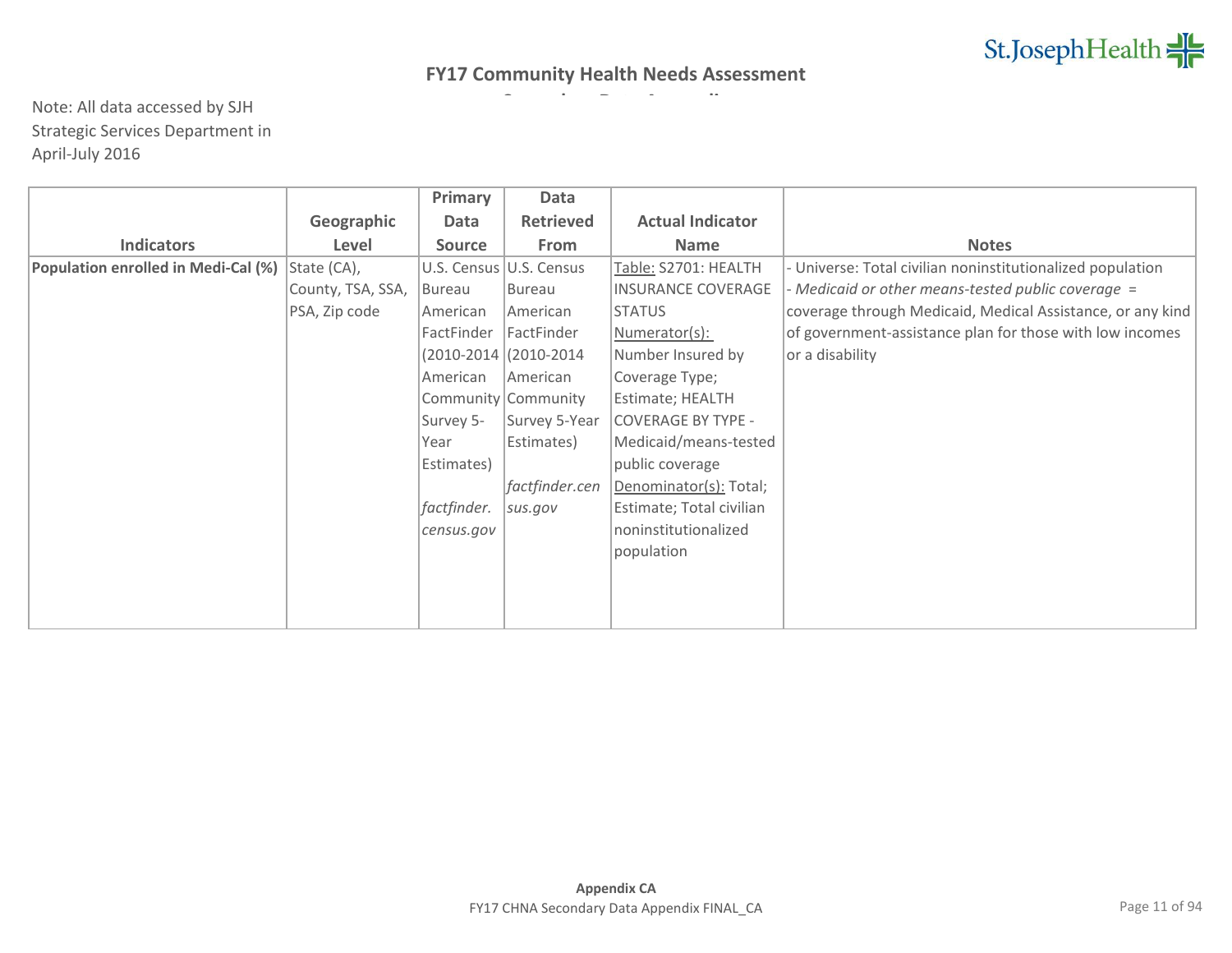|                             |                   | Primary       | Data                     |                          |                                                          |
|-----------------------------|-------------------|---------------|--------------------------|--------------------------|----------------------------------------------------------|
|                             | Geographic        | Data          | <b>Retrieved</b>         | <b>Actual Indicator</b>  |                                                          |
| <b>Indicators</b>           | Level             | <b>Source</b> | From                     | <b>Name</b>              | <b>Notes</b>                                             |
| Language spoken at home (%) | State (CA),       |               | U.S. Census U.S. Census  | Table: B16001:           | The language currently used by respondents at home,      |
| <b>Only English</b>         | County, TSA, SSA, | Bureau        | Bureau                   | LANGUAGE SPOKEN AT       | either "English only" or a non-English language which is |
|                             | PSA, Zip code     | American      | American                 | HOME BY ABILITY TO       | used in addition to English or in place of English.      |
|                             |                   | FactFinder    | FactFinder               | SPEAK ENGLISH FOR THE    |                                                          |
|                             |                   |               | $(2010-2014)(2010-2014)$ | POPULATION 5 YEARS       |                                                          |
|                             |                   | American      | American                 | AND OVER                 |                                                          |
|                             |                   |               | Community Community      | Numerator(s):            |                                                          |
|                             |                   | Survey 5-     | Survey 5-Year            | Estimate; Total: - Speak |                                                          |
|                             |                   | Year          | Estimates)               | only English             |                                                          |
|                             |                   | Estimates)    |                          | Denominator(s):          |                                                          |
|                             |                   |               | factfinder.cen           | Estimate; Total:         |                                                          |
|                             |                   | factfinder.   | sus.gov                  |                          |                                                          |
|                             |                   | census.gov    |                          |                          |                                                          |
|                             |                   |               |                          |                          |                                                          |
|                             |                   |               |                          |                          |                                                          |
|                             |                   |               |                          |                          |                                                          |
|                             |                   |               |                          |                          |                                                          |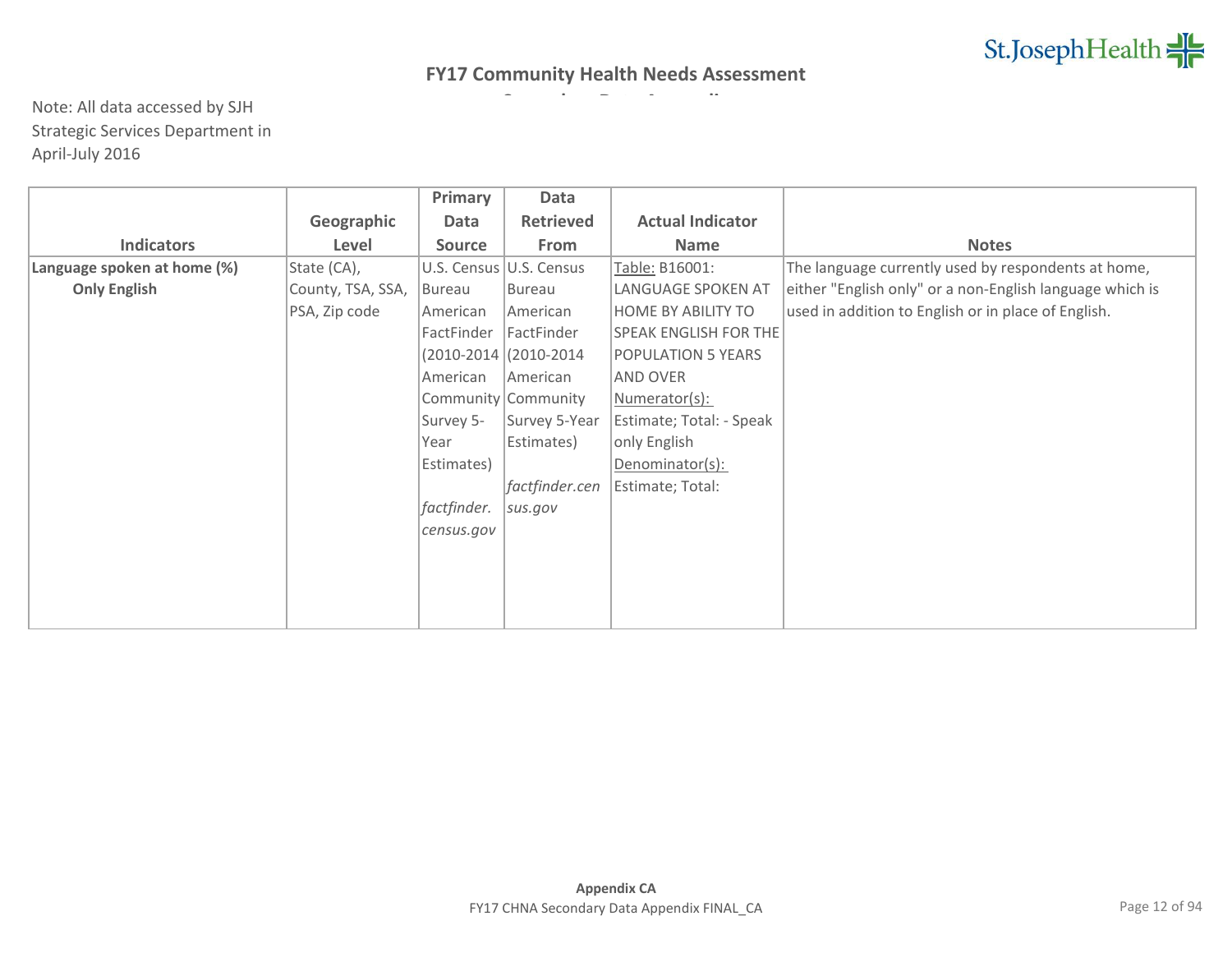|                                      |            | Primary       | Data             |                         |                                                                   |
|--------------------------------------|------------|---------------|------------------|-------------------------|-------------------------------------------------------------------|
|                                      | Geographic | Data          | <b>Retrieved</b> | <b>Actual Indicator</b> |                                                                   |
| <b>Indicators</b>                    | Level      | <b>Source</b> | From             | <b>Name</b>             | <b>Notes</b>                                                      |
| Language spoken at home - other      |            |               | U.S. Census      |                         | Universe: Population 5 years and over                             |
| than English and speaks English less |            |               | Bureau           |                         | Methodology: In accordance to the language requirement            |
| than "very well" (%)                 |            |               | American         |                         | for 501r for financial assistance policy plan language            |
|                                      |            |               | FactFinder       |                         | summary translation, languages with a threshold of 1,000          |
|                                      |            |               | (2010-2014       |                         | individuals or more of the respective ministries' total           |
|                                      |            |               | American         |                         | service area who speak a language other than English and          |
|                                      |            |               | Community        |                         | speaks English less than "very well" at home are listed as a      |
|                                      |            |               | Survey 5-Year    |                         | separate language group. Any language in which less than          |
|                                      |            |               | Estimates)       |                         | 1,000 individuals spoke a language other than English at          |
|                                      |            |               |                  |                         | home and spoke English less than "very well" that did not         |
|                                      |            |               | factfinder.cen   |                         | meet the threshold was added into the "Other languages"           |
|                                      |            |               | sus.gov          |                         | group. The<br>did not<br>lan                                      |
|                                      |            |               |                  |                         | meet the th<br>note.<br>Ωl                                        |
|                                      |            |               |                  |                         | - More infor<br>the Language Code List IPS May<br>Language Groups |
|                                      |            |               |                  |                         | be found he                                                       |
|                                      |            |               |                  |                         | http://www.census.gov/topics/population/language-                 |
|                                      |            |               |                  |                         | use/about.html                                                    |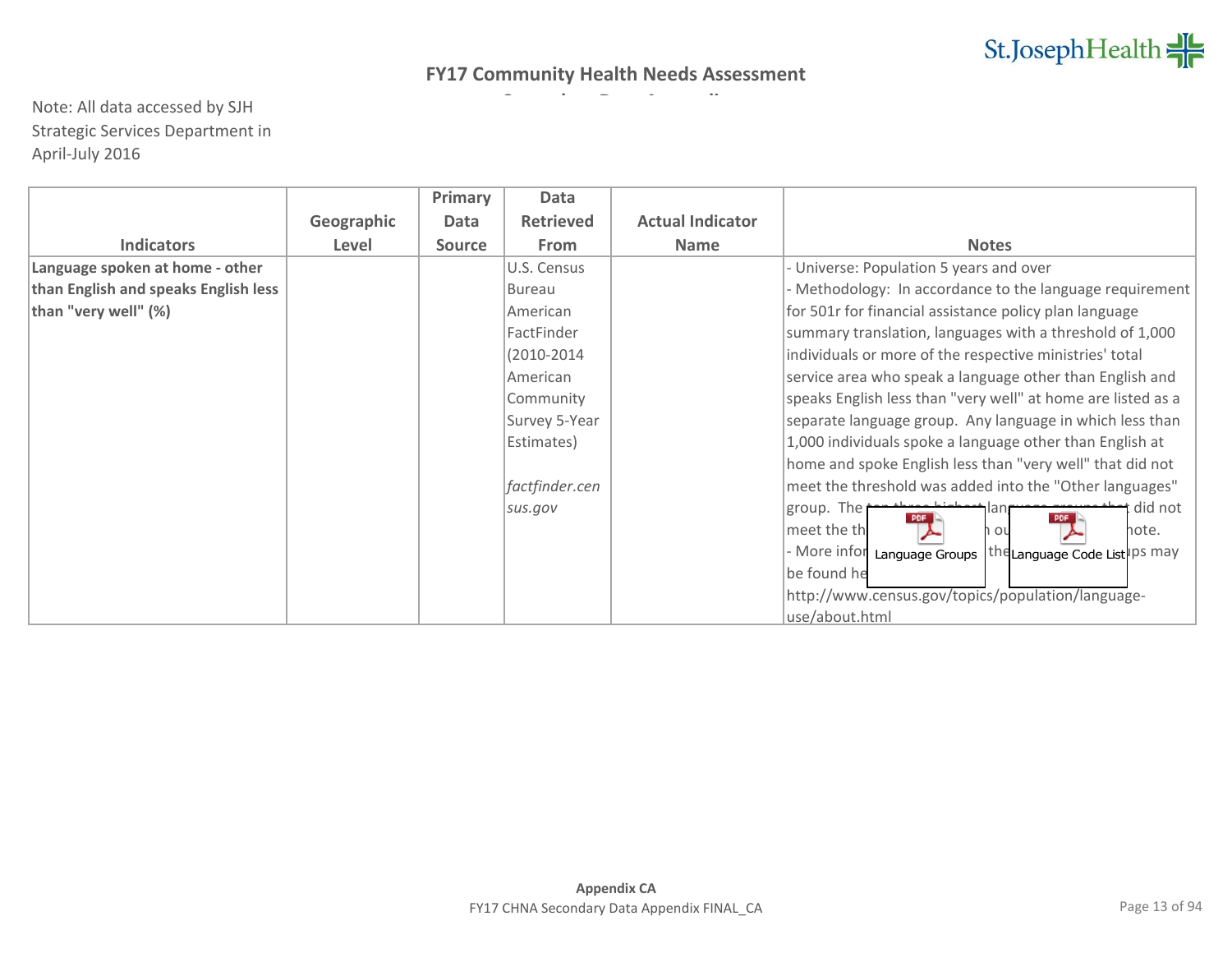|                   |                   | Primary       | Data                     |                              |                                    |
|-------------------|-------------------|---------------|--------------------------|------------------------------|------------------------------------|
|                   | Geographic        | Data          | <b>Retrieved</b>         | <b>Actual Indicator</b>      |                                    |
| <b>Indicators</b> | Level             | <b>Source</b> | From                     | <b>Name</b>                  | <b>Notes</b>                       |
| Spanish           | State (CA),       |               | U.S. Census U.S. Census  | Table: B16001:               | Spanish = Spanish, Ladino, Pachuco |
|                   | County, TSA, SSA, | Bureau        | Bureau                   | LANGUAGE SPOKEN AT           |                                    |
|                   | PSA, Zip code     | American      | American                 | <b>HOME BY ABILITY TO</b>    |                                    |
|                   |                   | FactFinder    | FactFinder               | <b>SPEAK ENGLISH FOR THE</b> |                                    |
|                   |                   |               | $(2010-2014)(2010-2014)$ | <b>POPULATION 5 YEARS</b>    |                                    |
|                   |                   | American      | American                 | <b>AND OVER</b>              |                                    |
|                   |                   |               | Community Community      | Numerator(s): Estimate;      |                                    |
|                   |                   | Survey 5-     | Survey 5-Year            | Total: - Spanish or          |                                    |
|                   |                   | Year          | Estimates)               | Spanish Creole: - Speak      |                                    |
|                   |                   | Estimates)    |                          | English less than "very      |                                    |
|                   |                   |               | factfinder.cen           | well"                        |                                    |
|                   |                   | factfinder.   | sus.gov                  | Denominator(s):              |                                    |
|                   |                   | census.gov    |                          | Estimate; Total              |                                    |
|                   |                   |               |                          |                              |                                    |
|                   |                   |               |                          |                              |                                    |
|                   |                   |               |                          |                              |                                    |
|                   |                   |               |                          |                              |                                    |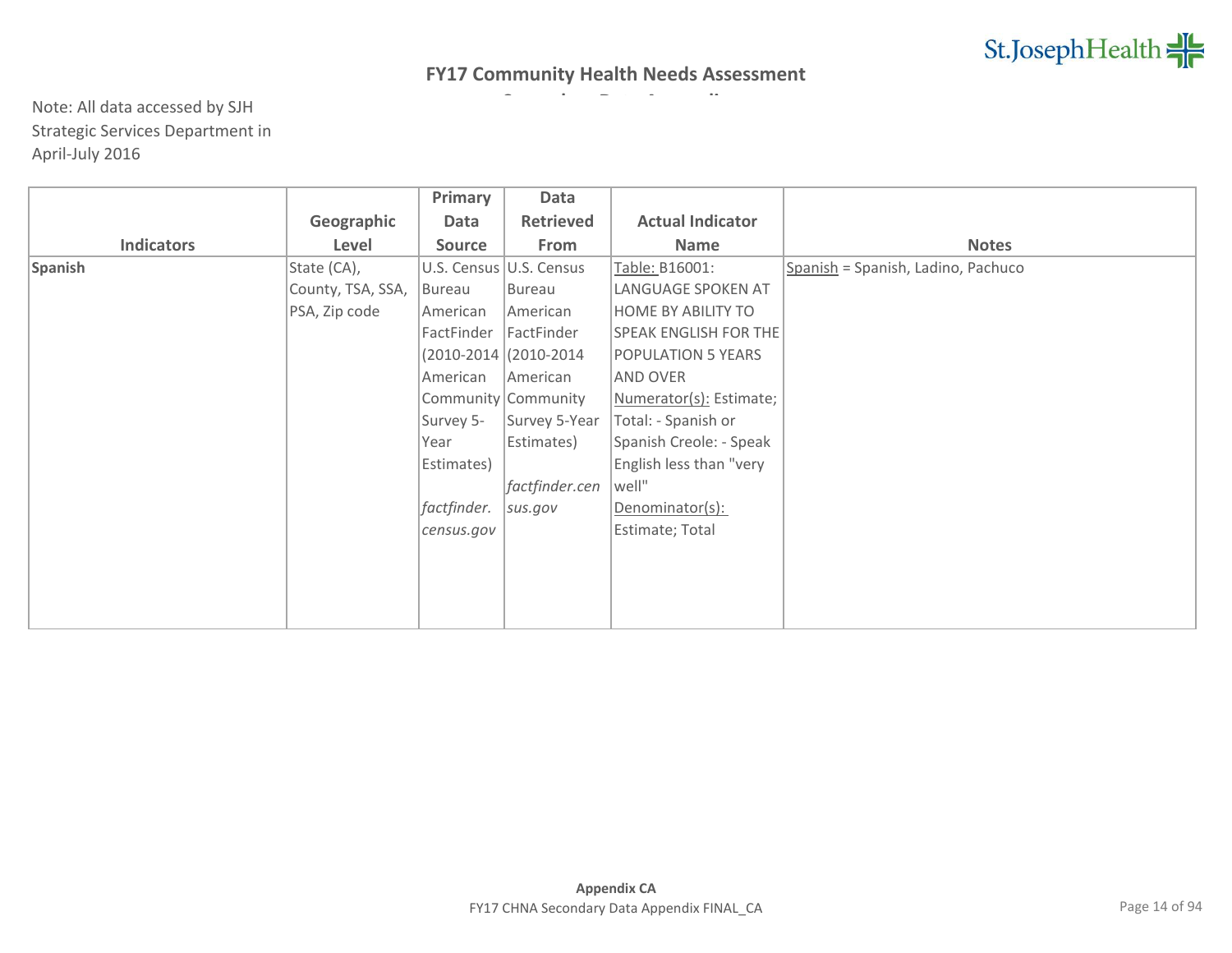|                   |                   | Primary       | Data                     |                              |                                           |
|-------------------|-------------------|---------------|--------------------------|------------------------------|-------------------------------------------|
|                   | Geographic        | Data          | <b>Retrieved</b>         | <b>Actual Indicator</b>      |                                           |
| <b>Indicators</b> | Level             | <b>Source</b> | From                     | Name                         | <b>Notes</b>                              |
| French            | State (CA),       |               | U.S. Census U.S. Census  | Table: B16001:               | French = French, Provencal, Patois, Cajun |
|                   | County, TSA, SSA, | Bureau        | Bureau                   | LANGUAGE SPOKEN AT           |                                           |
|                   | PSA, Zip code     | American      | American                 | <b>HOME BY ABILITY TO</b>    |                                           |
|                   |                   | FactFinder    | FactFinder               | <b>SPEAK ENGLISH FOR THE</b> |                                           |
|                   |                   |               | $(2010-2014)(2010-2014)$ | <b>POPULATION 5 YEARS</b>    |                                           |
|                   |                   | American      | American                 | <b>AND OVER</b>              |                                           |
|                   |                   |               | Community Community      | Numerator(s): Estimate;      |                                           |
|                   |                   | Survey 5-     | Survey 5-Year            | Total: - French (incl.       |                                           |
|                   |                   | Year          | Estimates)               | Patois, Cajun): - Speak      |                                           |
|                   |                   | Estimates)    |                          | English less than "very      |                                           |
|                   |                   |               | factfinder.cen           | well"                        |                                           |
|                   |                   | factfinder.   | sus.gov                  | Denominator(s):              |                                           |
|                   |                   | census.gov    |                          | Estimate; Total              |                                           |
|                   |                   |               |                          |                              |                                           |
|                   |                   |               |                          |                              |                                           |
|                   |                   |               |                          |                              |                                           |
|                   |                   |               |                          |                              |                                           |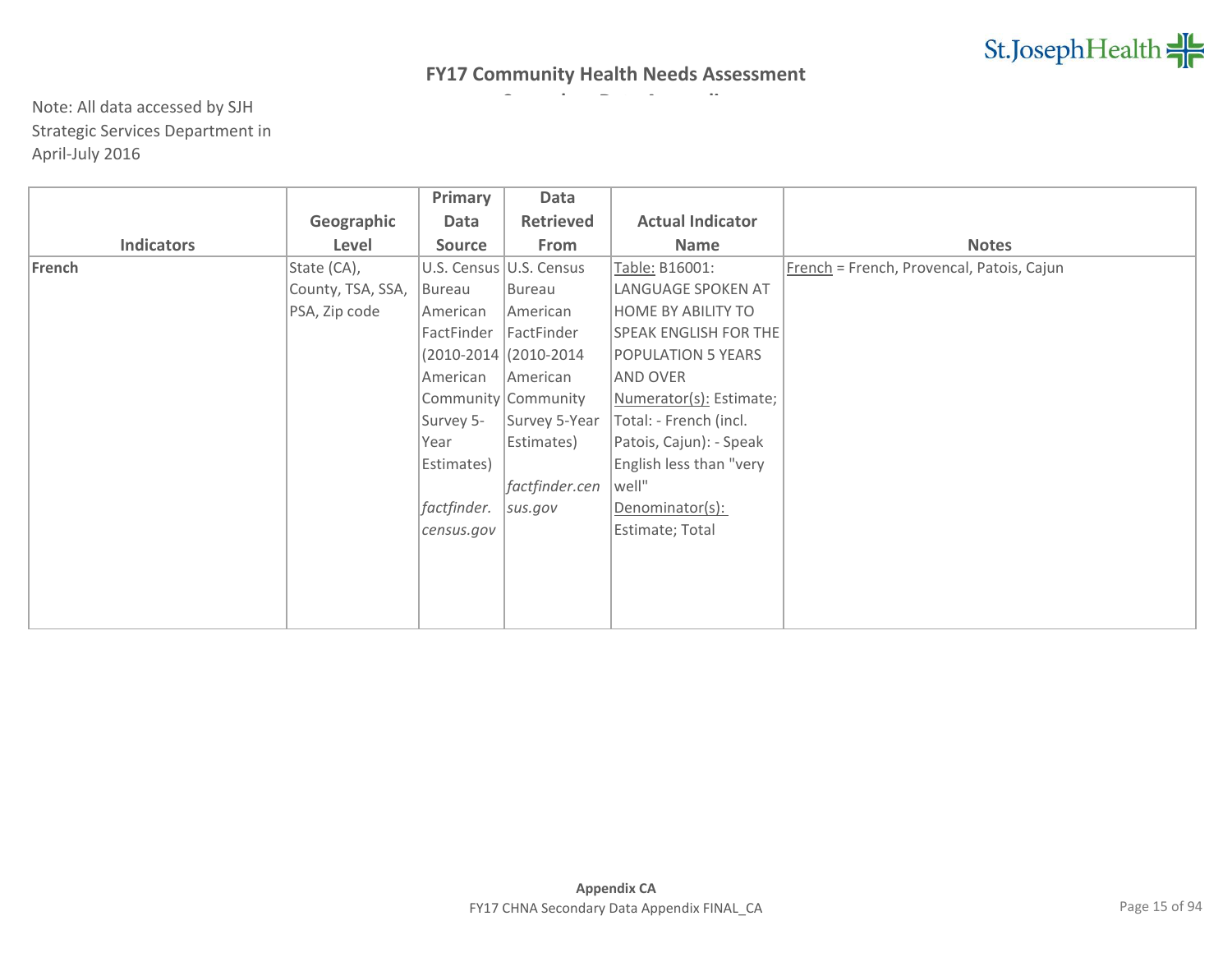|                      |                   | Primary       | Data                    |                              |              |
|----------------------|-------------------|---------------|-------------------------|------------------------------|--------------|
|                      | Geographic        | Data          | <b>Retrieved</b>        | <b>Actual Indicator</b>      |              |
| <b>Indicators</b>    | Level             | <b>Source</b> | From                    | Name                         | <b>Notes</b> |
| <b>French Creole</b> | State (CA),       |               | U.S. Census U.S. Census | Table: B16001:               |              |
|                      | County, TSA, SSA, | Bureau        | Bureau                  | LANGUAGE SPOKEN AT           |              |
|                      | PSA, Zip code     | American      | American                | <b>HOME BY ABILITY TO</b>    |              |
|                      |                   | FactFinder    | FactFinder              | <b>SPEAK ENGLISH FOR THE</b> |              |
|                      |                   |               | (2010-2014 (2010-2014   | POPULATION 5 YEARS           |              |
|                      |                   | American      | American                | AND OVER                     |              |
|                      |                   |               | Community Community     | Estimate; Total: - French    |              |
|                      |                   | Survey 5-     | Survey 5-Year           | Creole: - Speak English      |              |
|                      |                   | Year          | Estimates)              | less than "very well"        |              |
|                      |                   | Estimates)    |                         | Denominator(s):              |              |
|                      |                   |               | factfinder.cen          | Estimate; Total              |              |
|                      |                   | factfinder.   | sus.gov                 |                              |              |
|                      |                   | census.gov    |                         |                              |              |
|                      |                   |               |                         |                              |              |
|                      |                   |               |                         |                              |              |
|                      |                   |               |                         |                              |              |
|                      |                   |               |                         |                              |              |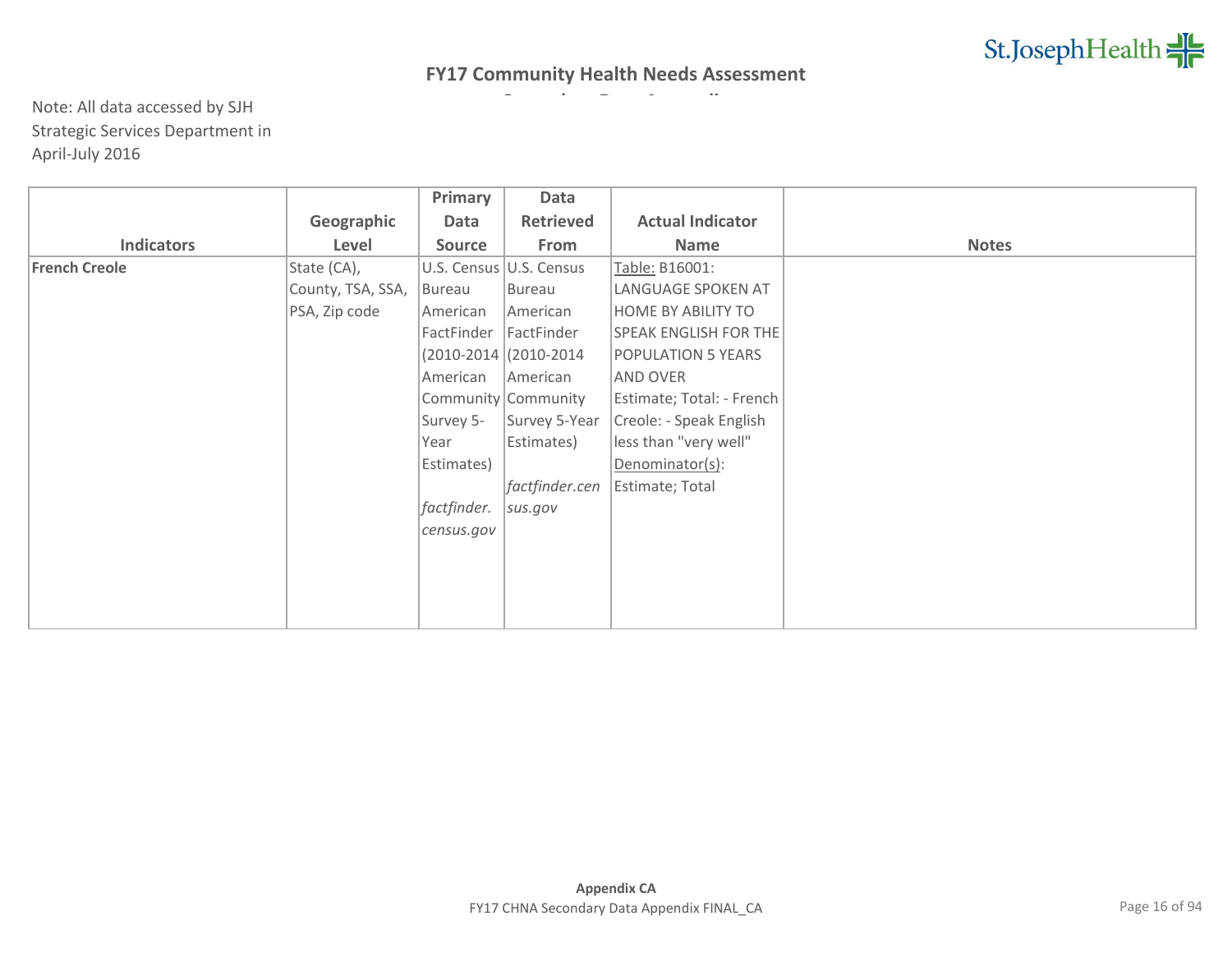|                   |                   | Primary     | Data                     |                              |              |
|-------------------|-------------------|-------------|--------------------------|------------------------------|--------------|
|                   | Geographic        | Data        | <b>Retrieved</b>         | <b>Actual Indicator</b>      |              |
| <b>Indicators</b> | Level             | Source      | From                     | Name                         | <b>Notes</b> |
| Italian           | State (CA),       |             | U.S. Census U.S. Census  | Table: B16001:               |              |
|                   | County, TSA, SSA, | Bureau      | Bureau                   | LANGUAGE SPOKEN AT           |              |
|                   | PSA, Zip code     | American    | American                 | <b>HOME BY ABILITY TO</b>    |              |
|                   |                   | FactFinder  | FactFinder               | <b>SPEAK ENGLISH FOR THE</b> |              |
|                   |                   |             | $(2010-2014)(2010-2014)$ | <b>POPULATION 5 YEARS</b>    |              |
|                   |                   | American    | American                 | <b>AND OVER</b>              |              |
|                   |                   |             | Community Community      | Numerator(s): Estimate;      |              |
|                   |                   | Survey 5-   | Survey 5-Year            | Total: - Italian: - Speak    |              |
|                   |                   | Year        | Estimates)               | English less than "very      |              |
|                   |                   | Estimates)  |                          | well"                        |              |
|                   |                   |             | factfinder.cen           | Denominator(s):              |              |
|                   |                   | factfinder. | sus.gov                  | Estimate; Total              |              |
|                   |                   | census.gov  |                          |                              |              |
|                   |                   |             |                          |                              |              |
|                   |                   |             |                          |                              |              |
|                   |                   |             |                          |                              |              |
|                   |                   |             |                          |                              |              |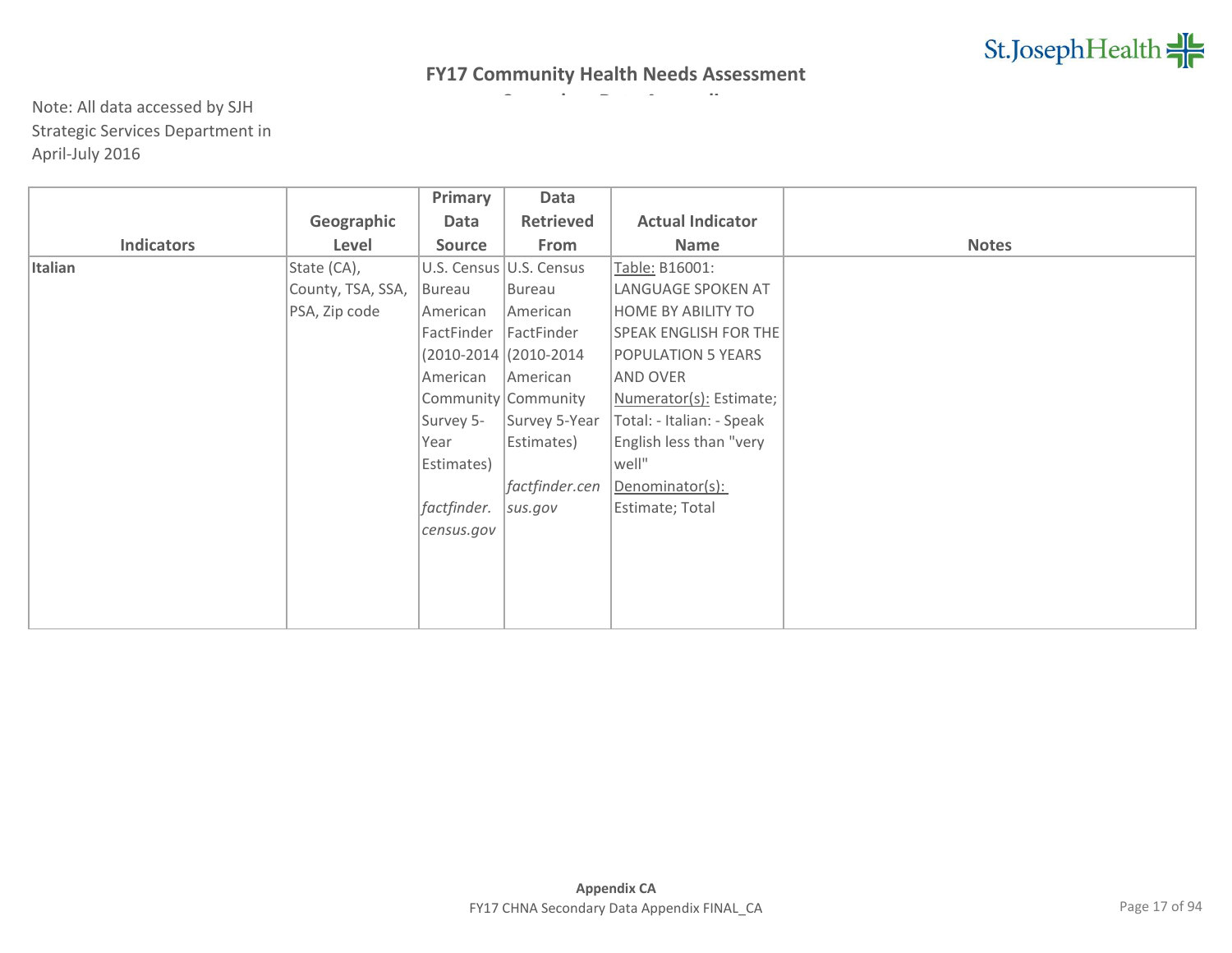|                   |                   | Primary       | Data                    |                              |                                       |
|-------------------|-------------------|---------------|-------------------------|------------------------------|---------------------------------------|
|                   | Geographic        | Data          | <b>Retrieved</b>        | <b>Actual Indicator</b>      |                                       |
| <b>Indicators</b> | Level             | <b>Source</b> | From                    | Name                         | <b>Notes</b>                          |
| Portuguese        | State (CA),       |               | U.S. Census U.S. Census | Table: B16001:               | Portuguese = Portuguese, Papia Mentae |
|                   | County, TSA, SSA, | Bureau        | Bureau                  | LANGUAGE SPOKEN AT           |                                       |
|                   | PSA, Zip code     | American      | American                | <b>HOME BY ABILITY TO</b>    |                                       |
|                   |                   | FactFinder    | FactFinder              | <b>SPEAK ENGLISH FOR THE</b> |                                       |
|                   |                   |               | (2010-2014 (2010-2014)  | <b>POPULATION 5 YEARS</b>    |                                       |
|                   |                   | American      | American                | AND OVER                     |                                       |
|                   |                   |               | Community Community     | Numerator(s): Estimate;      |                                       |
|                   |                   | Survey 5-     | Survey 5-Year           | Total: - Portuguese or       |                                       |
|                   |                   | Year          | Estimates)              | Portuguese Creole: -         |                                       |
|                   |                   | Estimates)    |                         | Speak English less than      |                                       |
|                   |                   |               | factfinder.cen          | "very well"                  |                                       |
|                   |                   | factfinder.   | sus.gov                 | Denominator(s):              |                                       |
|                   |                   | census.gov    |                         | Estimate; Total              |                                       |
|                   |                   |               |                         |                              |                                       |
|                   |                   |               |                         |                              |                                       |
|                   |                   |               |                         |                              |                                       |
|                   |                   |               |                         |                              |                                       |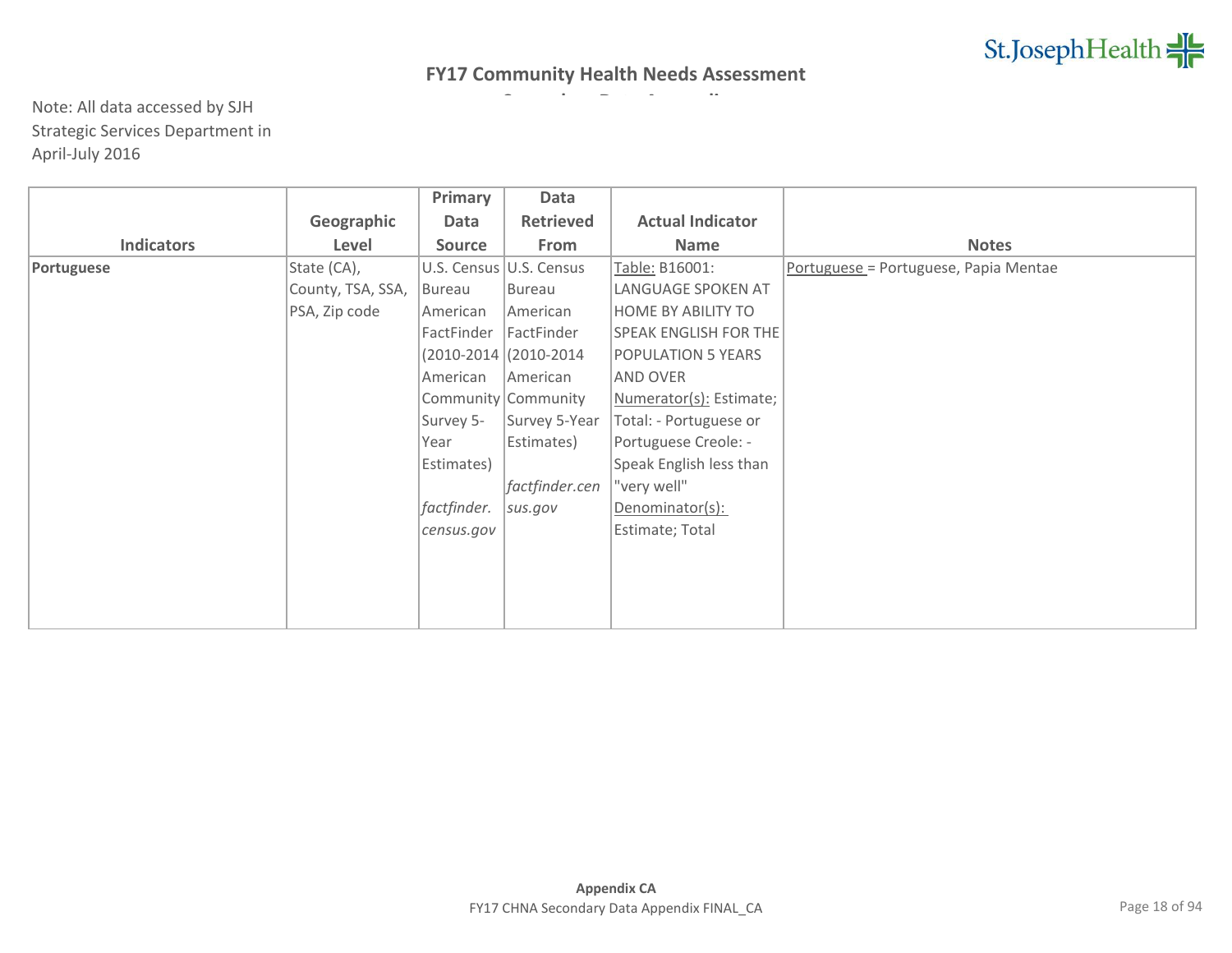|                   |                   | Primary       | Data                      |                              |                                |
|-------------------|-------------------|---------------|---------------------------|------------------------------|--------------------------------|
|                   | Geographic        | Data          | <b>Retrieved</b>          | <b>Actual Indicator</b>      |                                |
| <b>Indicators</b> | Level             | <b>Source</b> | From                      | <b>Name</b>                  | <b>Notes</b>                   |
| German            | State (CA),       |               | U.S. Census   U.S. Census | Table: B16001:               | German = German, Luxembourgian |
|                   | County, TSA, SSA, | Bureau        | Bureau                    | LANGUAGE SPOKEN AT           |                                |
|                   | PSA, Zip code     | American      | American                  | <b>HOME BY ABILITY TO</b>    |                                |
|                   |                   | FactFinder    | FactFinder                | <b>SPEAK ENGLISH FOR THE</b> |                                |
|                   |                   |               | $(2010-2014)(2010-2014)$  | <b>POPULATION 5 YEARS</b>    |                                |
|                   |                   | American      | American                  | AND OVER                     |                                |
|                   |                   |               | Community Community       | Numerator(s): Estimate;      |                                |
|                   |                   | Survey 5-     | Survey 5-Year             | Total: - German: - Speak     |                                |
|                   |                   | Year          | Estimates)                | English less than "very      |                                |
|                   |                   | Estimates)    |                           | well"                        |                                |
|                   |                   |               | factfinder.cen            | Denominator(s):              |                                |
|                   |                   | factfinder.   | sus.gov                   | Estimate; Total              |                                |
|                   |                   | census.gov    |                           |                              |                                |
|                   |                   |               |                           |                              |                                |
|                   |                   |               |                           |                              |                                |
|                   |                   |               |                           |                              |                                |
|                   |                   |               |                           |                              |                                |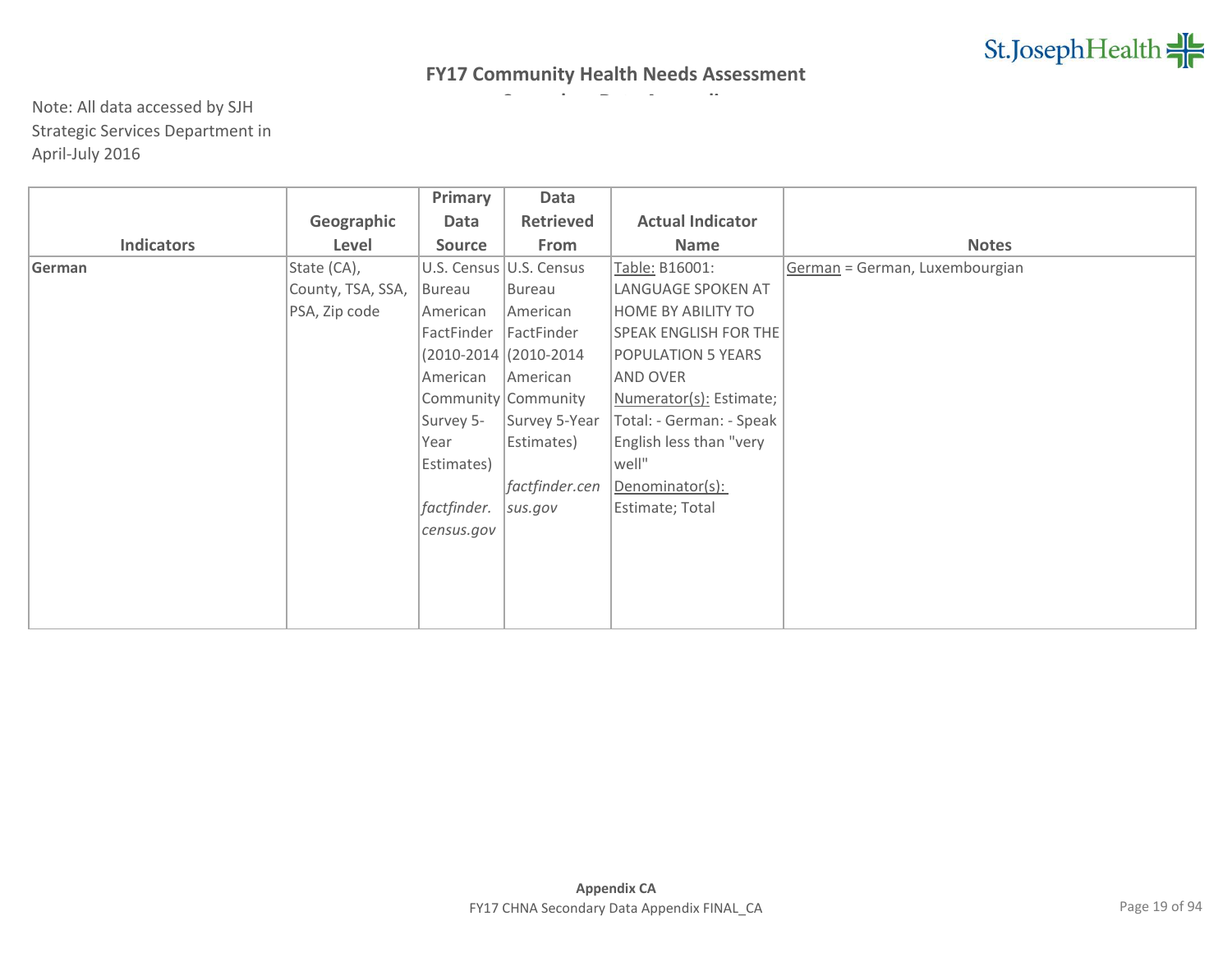|                   |                   | Primary       | Data                     |                              |              |
|-------------------|-------------------|---------------|--------------------------|------------------------------|--------------|
|                   | Geographic        | Data          | <b>Retrieved</b>         | <b>Actual Indicator</b>      |              |
| <b>Indicators</b> | Level             | <b>Source</b> | From                     | <b>Name</b>                  | <b>Notes</b> |
| Yiddish           | State (CA),       |               | U.S. Census U.S. Census  | Table: B16001:               |              |
|                   | County, TSA, SSA, | Bureau        | Bureau                   | LANGUAGE SPOKEN AT           |              |
|                   | PSA, Zip code     | American      | American                 | <b>HOME BY ABILITY TO</b>    |              |
|                   |                   | FactFinder    | FactFinder               | <b>SPEAK ENGLISH FOR THE</b> |              |
|                   |                   |               | $(2010-2014)(2010-2014)$ | <b>POPULATION 5 YEARS</b>    |              |
|                   |                   | American      | American                 | <b>AND OVER</b>              |              |
|                   |                   |               | Community Community      | Numerator(s): Estimate;      |              |
|                   |                   | Survey 5-     | Survey 5-Year            | Total: - Yiddish: - Speak    |              |
|                   |                   | Year          | Estimates)               | English less than "very      |              |
|                   |                   | Estimates)    |                          | well"                        |              |
|                   |                   |               | factfinder.cen           | Denominator(s):              |              |
|                   |                   | factfinder.   | sus.gov                  | Estimate; Total              |              |
|                   |                   | census.gov    |                          |                              |              |
|                   |                   |               |                          |                              |              |
|                   |                   |               |                          |                              |              |
|                   |                   |               |                          |                              |              |
|                   |                   |               |                          |                              |              |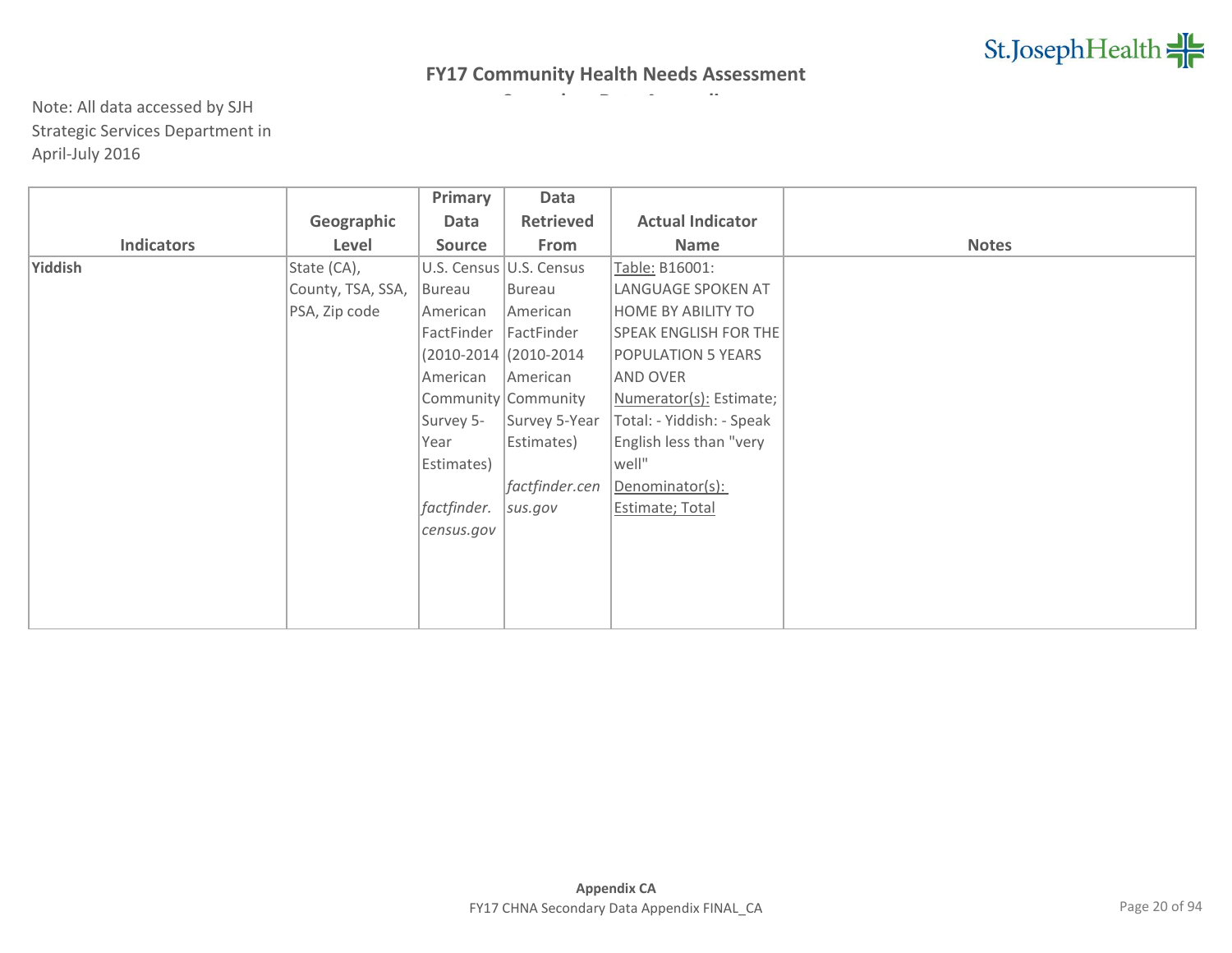|                                      |                   | Primary       | Data                     |                         |                                                     |
|--------------------------------------|-------------------|---------------|--------------------------|-------------------------|-----------------------------------------------------|
|                                      | Geographic        | Data          | <b>Retrieved</b>         | <b>Actual Indicator</b> |                                                     |
| <b>Indicators</b>                    | Level             | <b>Source</b> | From                     | <b>Name</b>             | <b>Notes</b>                                        |
| <b>Other West Germanic Languages</b> | State (CA),       |               | U.S. Census U.S. Census  | Table: B16001:          | Other West Germanic Languages = Pennsylvania Dutch, |
|                                      | County, TSA, SSA, | Bureau        | Bureau                   | LANGUAGE SPOKEN AT      | Dutch, Afrikaans, Frisian                           |
|                                      | PSA, Zip code     | American      | American                 | HOME BY ABILITY TO      |                                                     |
|                                      |                   | FactFinder    | FactFinder               | SPEAK ENGLISH FOR THE   |                                                     |
|                                      |                   |               | $(2010-2014)(2010-2014)$ | POPULATION 5 YEARS      |                                                     |
|                                      |                   | American      | <b>American</b>          | <b>AND OVER</b>         |                                                     |
|                                      |                   |               | Community Community      | Numerator(s): Estimate; |                                                     |
|                                      |                   | Survey 5-     | Survey 5-Year            | Total: - Other West     |                                                     |
|                                      |                   | Year          | Estimates)               | Germanic languages: -   |                                                     |
|                                      |                   | Estimates)    |                          | Speak English less than |                                                     |
|                                      |                   |               | factfinder.cen           | "very well"             |                                                     |
|                                      |                   | factfinder.   | sus.gov                  | Denominator(s):         |                                                     |
|                                      |                   | census.gov    |                          | Estimate; Total         |                                                     |
|                                      |                   |               |                          |                         |                                                     |
|                                      |                   |               |                          |                         |                                                     |
|                                      |                   |               |                          |                         |                                                     |
|                                      |                   |               |                          |                         |                                                     |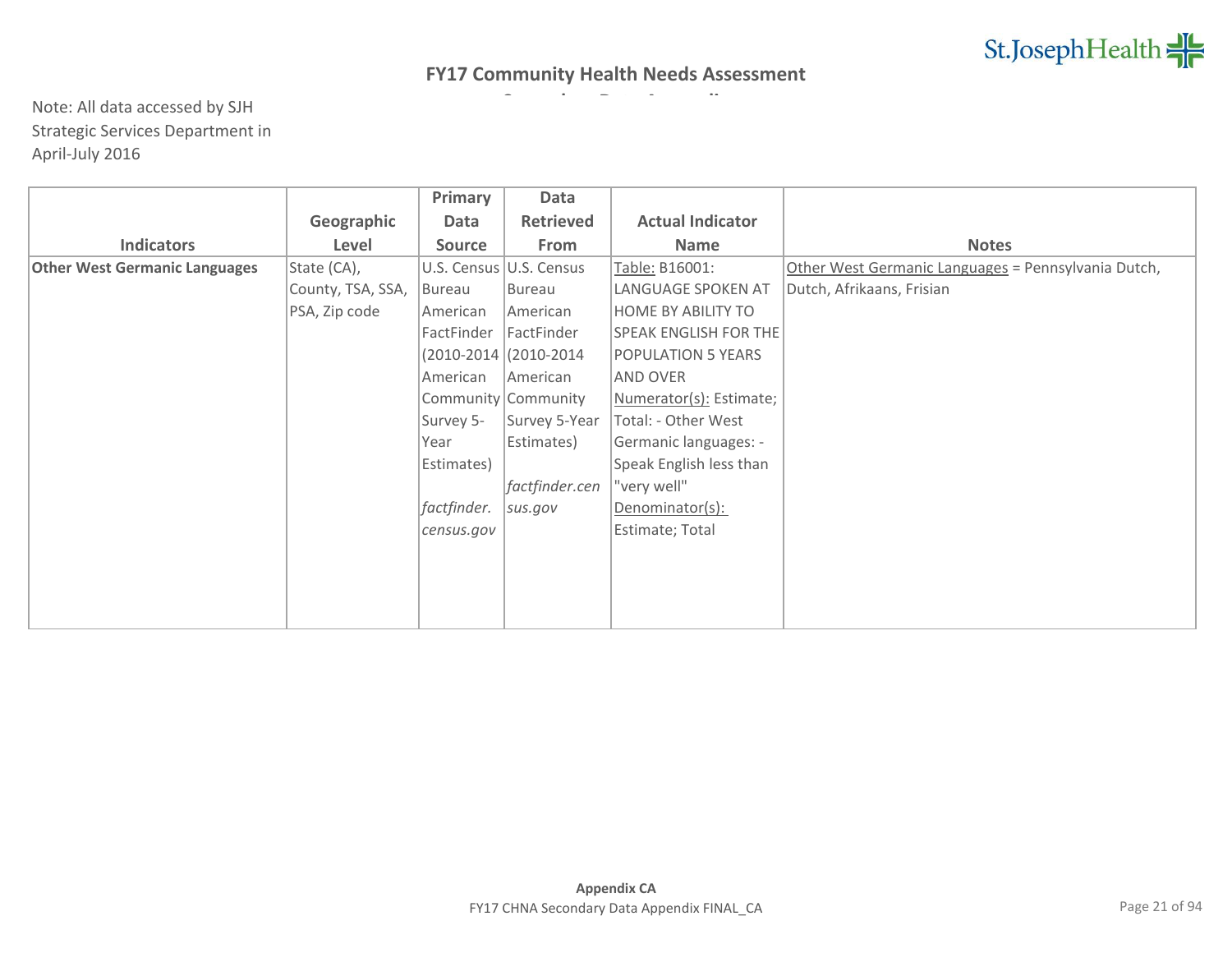|                               |                   | Primary       | Data                     |                              |                                                      |
|-------------------------------|-------------------|---------------|--------------------------|------------------------------|------------------------------------------------------|
|                               | Geographic        | Data          | <b>Retrieved</b>         | <b>Actual Indicator</b>      |                                                      |
| <b>Indicators</b>             | Level             | <b>Source</b> | From                     | Name                         | <b>Notes</b>                                         |
| <b>Scandinavian languages</b> | State (CA),       |               | U.S. Census U.S. Census  | Table: B16001:               | Scandinavian languages = Swedish, Danish, Norwegian, |
|                               | County, TSA, SSA, | Bureau        | Bureau                   | LANGUAGE SPOKEN AT           | Icelandic, Faroese                                   |
|                               | PSA, Zip code     | American      | American                 | HOME BY ABILITY TO           |                                                      |
|                               |                   | FactFinder    | FactFinder               | <b>SPEAK ENGLISH FOR THE</b> |                                                      |
|                               |                   |               | $(2010-2014)(2010-2014)$ | POPULATION 5 YEARS           |                                                      |
|                               |                   | American      | American                 | AND OVER                     |                                                      |
|                               |                   |               | Community Community      | Numerator(s): Estimate;      |                                                      |
|                               |                   | Survey 5-     | Survey 5-Year            | Total: - Scandinavian        |                                                      |
|                               |                   | Year          | Estimates)               | languages: - Speak           |                                                      |
|                               |                   | Estimates)    |                          | English less than "very      |                                                      |
|                               |                   |               | factfinder.cen           | well"                        |                                                      |
|                               |                   | factfinder.   | sus.gov                  | Denominator(s):              |                                                      |
|                               |                   | census.gov    |                          | Estimate; Total              |                                                      |
|                               |                   |               |                          |                              |                                                      |
|                               |                   |               |                          |                              |                                                      |
|                               |                   |               |                          |                              |                                                      |
|                               |                   |               |                          |                              |                                                      |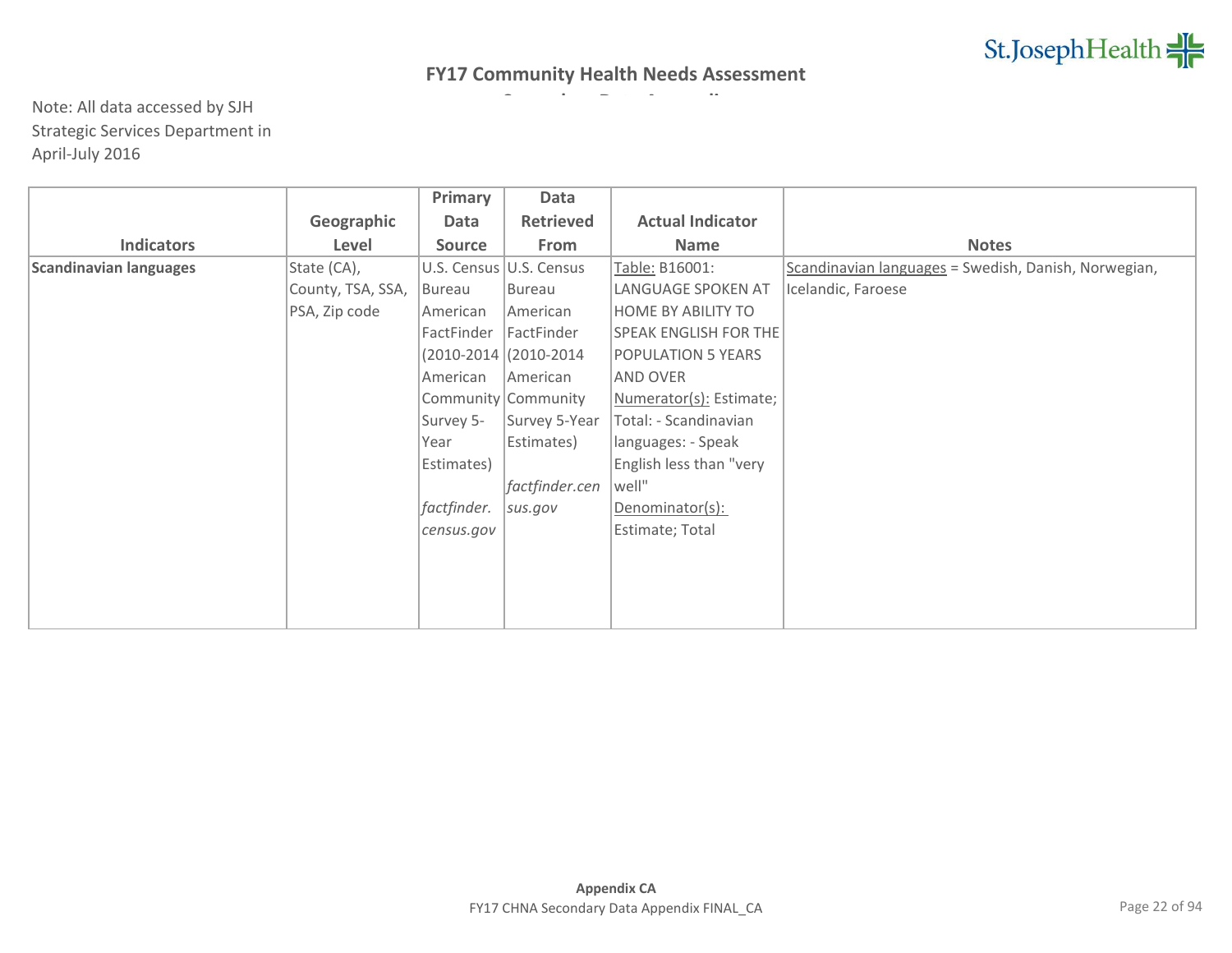|                   |                   | Primary     | Data                     |                              |              |
|-------------------|-------------------|-------------|--------------------------|------------------------------|--------------|
|                   | Geographic        | Data        | <b>Retrieved</b>         | <b>Actual Indicator</b>      |              |
| <b>Indicators</b> | Level             | Source      | From                     | Name                         | <b>Notes</b> |
| Greek             | State (CA),       |             | U.S. Census U.S. Census  | Table: B16001:               |              |
|                   | County, TSA, SSA, | Bureau      | Bureau                   | LANGUAGE SPOKEN AT           |              |
|                   | PSA, Zip code     | American    | American                 | <b>HOME BY ABILITY TO</b>    |              |
|                   |                   | FactFinder  | FactFinder               | <b>SPEAK ENGLISH FOR THE</b> |              |
|                   |                   |             | $(2010-2014)(2010-2014)$ | <b>POPULATION 5 YEARS</b>    |              |
|                   |                   | American    | American                 | <b>AND OVER</b>              |              |
|                   |                   |             | Community Community      | Numerator(s): Estimate;      |              |
|                   |                   | Survey 5-   | Survey 5-Year            | Total: - Greek: - Speak      |              |
|                   |                   | Year        | Estimates)               | English less than "very      |              |
|                   |                   | Estimates)  |                          | well"                        |              |
|                   |                   |             | factfinder.cen           | Denominator(s):              |              |
|                   |                   | factfinder. | sus.gov                  | Estimate; Total              |              |
|                   |                   | census.gov  |                          |                              |              |
|                   |                   |             |                          |                              |              |
|                   |                   |             |                          |                              |              |
|                   |                   |             |                          |                              |              |
|                   |                   |             |                          |                              |              |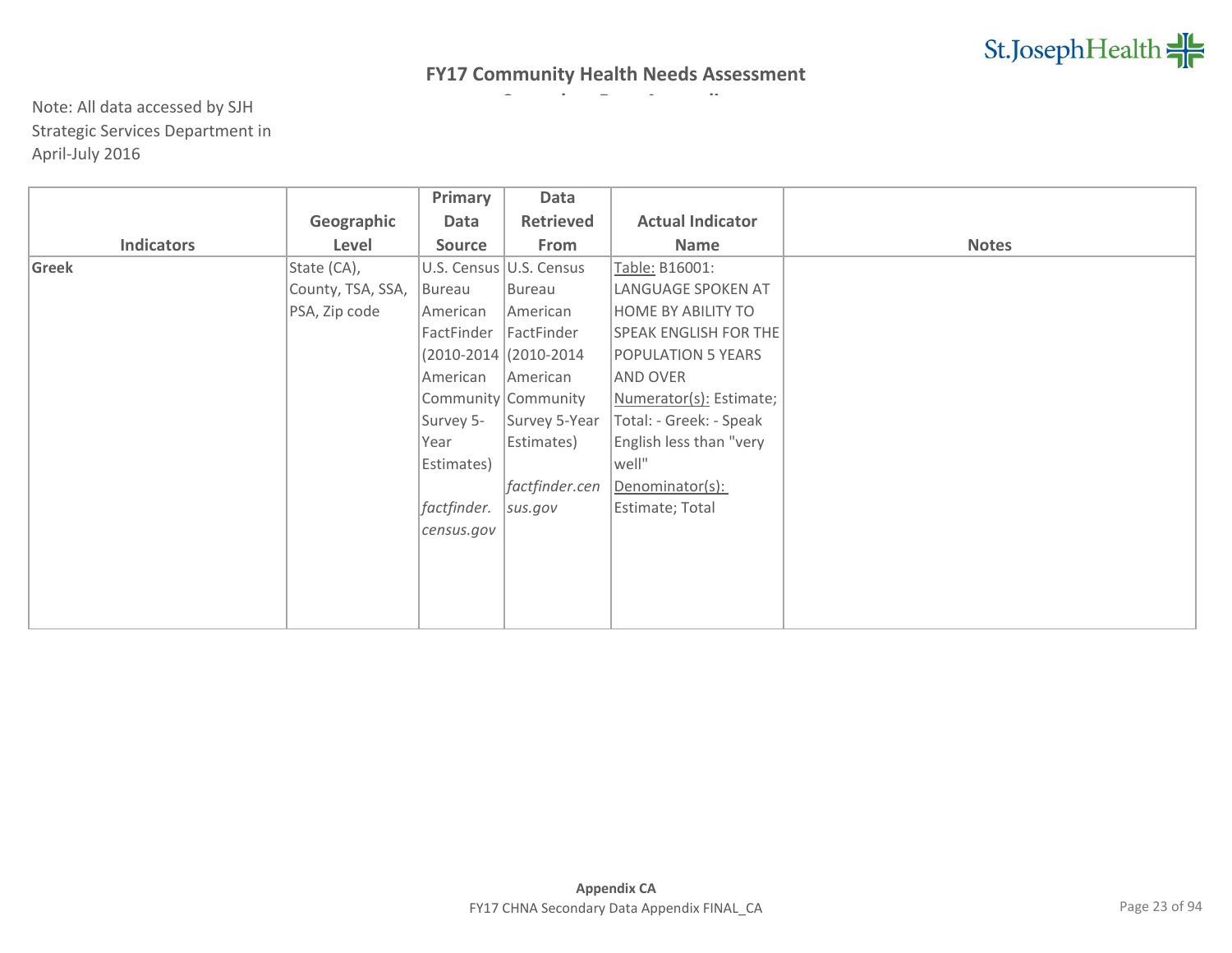|                   |                   | Primary     | Data                     |                              |              |
|-------------------|-------------------|-------------|--------------------------|------------------------------|--------------|
|                   | Geographic        | Data        | <b>Retrieved</b>         | <b>Actual Indicator</b>      |              |
| <b>Indicators</b> | Level             | Source      | From                     | <b>Name</b>                  | <b>Notes</b> |
| Russian           | State (CA),       |             | U.S. Census U.S. Census  | Table: B16001:               |              |
|                   | County, TSA, SSA, | Bureau      | Bureau                   | LANGUAGE SPOKEN AT           |              |
|                   | PSA, Zip code     | American    | American                 | <b>HOME BY ABILITY TO</b>    |              |
|                   |                   | FactFinder  | FactFinder               | <b>SPEAK ENGLISH FOR THE</b> |              |
|                   |                   |             | $(2010-2014)(2010-2014)$ | <b>POPULATION 5 YEARS</b>    |              |
|                   |                   | American    | American                 | <b>AND OVER</b>              |              |
|                   |                   |             | Community Community      | Numerator(s): Estimate;      |              |
|                   |                   | Survey 5-   | Survey 5-Year            | Total: - Russian: - Speak    |              |
|                   |                   | Year        | Estimates)               | English less than "very      |              |
|                   |                   | Estimates)  |                          | well"                        |              |
|                   |                   |             | factfinder.cen           | Denominator(s):              |              |
|                   |                   | factfinder. | sus.gov                  | Estimate; Total              |              |
|                   |                   | census.gov  |                          |                              |              |
|                   |                   |             |                          |                              |              |
|                   |                   |             |                          |                              |              |
|                   |                   |             |                          |                              |              |
|                   |                   |             |                          |                              |              |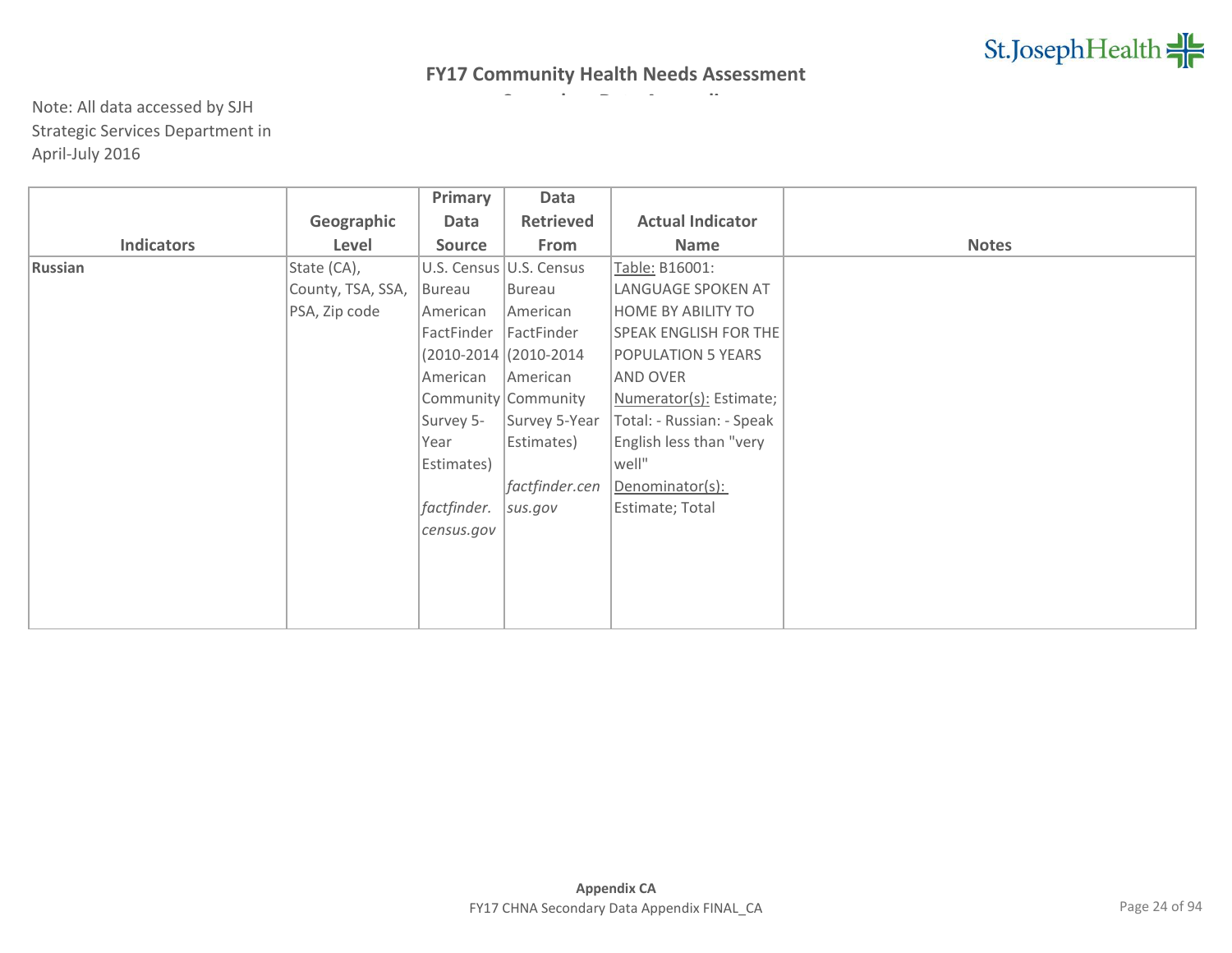|                   |                   | Primary       | Data                     |                              |              |
|-------------------|-------------------|---------------|--------------------------|------------------------------|--------------|
|                   | Geographic        | Data          | <b>Retrieved</b>         | <b>Actual Indicator</b>      |              |
| <b>Indicators</b> | Level             | <b>Source</b> | From                     | <b>Name</b>                  | <b>Notes</b> |
| Polish            | State (CA),       |               | U.S. Census U.S. Census  | Table: B16001:               |              |
|                   | County, TSA, SSA, | Bureau        | Bureau                   | LANGUAGE SPOKEN AT           |              |
|                   | PSA, Zip code     | American      | American                 | <b>HOME BY ABILITY TO</b>    |              |
|                   |                   | FactFinder    | FactFinder               | <b>SPEAK ENGLISH FOR THE</b> |              |
|                   |                   |               | $(2010-2014)(2010-2014)$ | <b>POPULATION 5 YEARS</b>    |              |
|                   |                   | American      | American                 | <b>AND OVER</b>              |              |
|                   |                   |               | Community Community      | Numerator(s): Estimate;      |              |
|                   |                   | Survey 5-     | Survey 5-Year            | Total: - Polish: - Speak     |              |
|                   |                   | Year          | Estimates)               | English less than "very      |              |
|                   |                   | Estimates)    |                          | well"                        |              |
|                   |                   |               | factfinder.cen           | Denominator(s):              |              |
|                   |                   | factfinder.   | sus.gov                  | Estimate; Total              |              |
|                   |                   | census.gov    |                          |                              |              |
|                   |                   |               |                          |                              |              |
|                   |                   |               |                          |                              |              |
|                   |                   |               |                          |                              |              |
|                   |                   |               |                          |                              |              |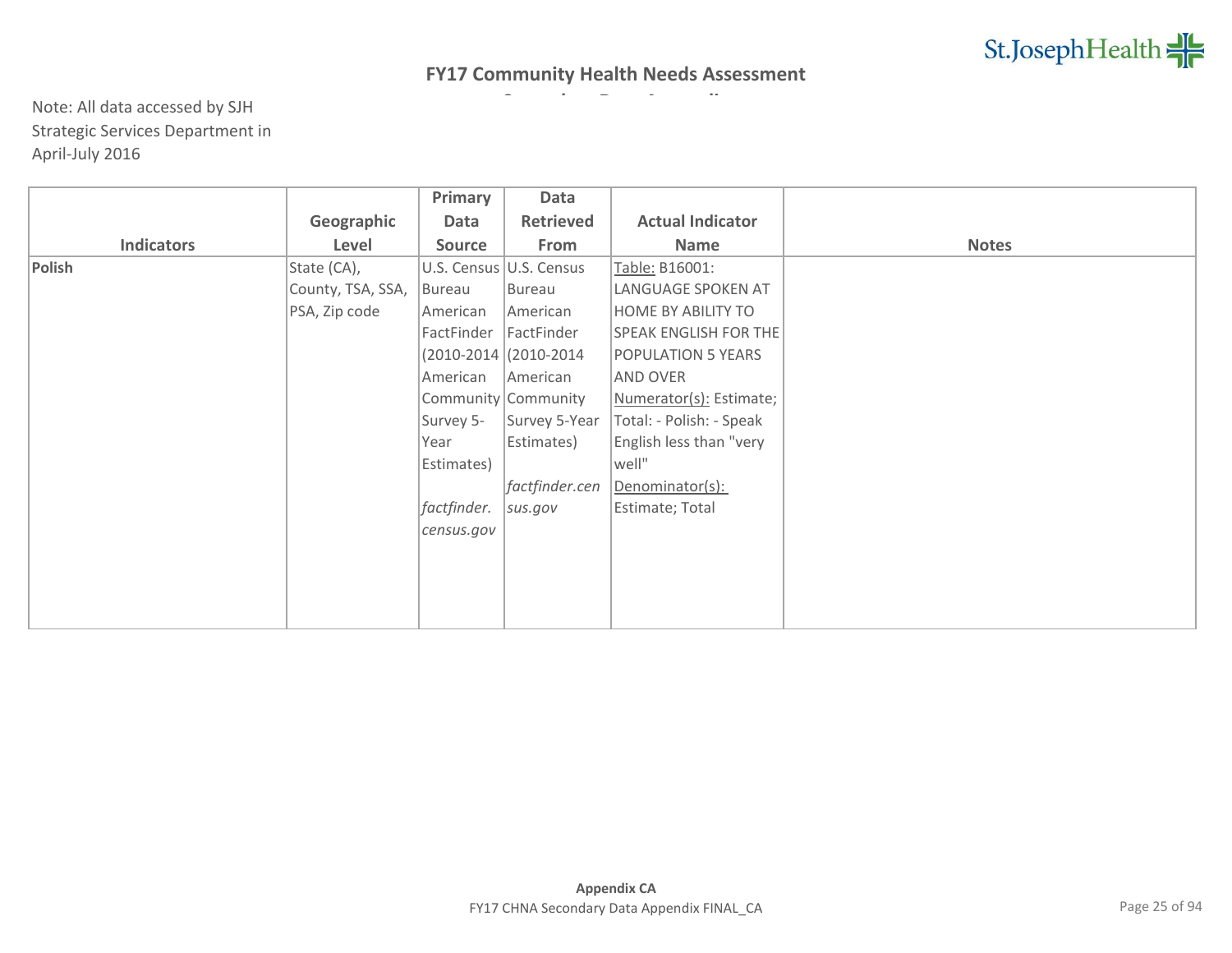|                   |                   | Primary       | Data                    |                                   |                   |
|-------------------|-------------------|---------------|-------------------------|-----------------------------------|-------------------|
|                   | Geographic        | Data          | <b>Retrieved</b>        | <b>Actual Indicator</b>           |                   |
| <b>Indicators</b> | Level             | <b>Source</b> | From                    | <b>Name</b>                       | <b>Notes</b>      |
| Serbo-Croatian    | State (CA),       |               | U.S. Census U.S. Census | Table: B16001:                    | Serbo-Croatian =  |
|                   | County, TSA, SSA, | Bureau        | Bureau                  | LANGUAGE SPOKEN AT                | 649 Serbocroatian |
|                   | PSA, Zip code     | American      | American                | HOME BY ABILITY TO                | 650 Croatian      |
|                   |                   | FactFinder    | FactFinder              | SPEAK ENGLISH FOR THE 651 Serbian |                   |
|                   |                   |               | (2010-2014 (2010-2014   | <b>POPULATION 5 YEARS</b>         |                   |
|                   |                   | American      | American                | AND OVER                          |                   |
|                   |                   |               | Community Community     | Numerator(s): Estimate;           |                   |
|                   |                   | Survey 5-     | Survey 5-Year           | Total: - Serbo-Croatian: -        |                   |
|                   |                   | Year          | Estimates)              | Speak English less than           |                   |
|                   |                   | Estimates)    |                         | "very well"                       |                   |
|                   |                   |               | factfinder.cen          | Denominator(s):                   |                   |
|                   |                   | factfinder.   | sus.gov                 | Estimate; Total                   |                   |
|                   |                   | census.gov    |                         |                                   |                   |
|                   |                   |               |                         |                                   |                   |
|                   |                   |               |                         |                                   |                   |
|                   |                   |               |                         |                                   |                   |
|                   |                   |               |                         |                                   |                   |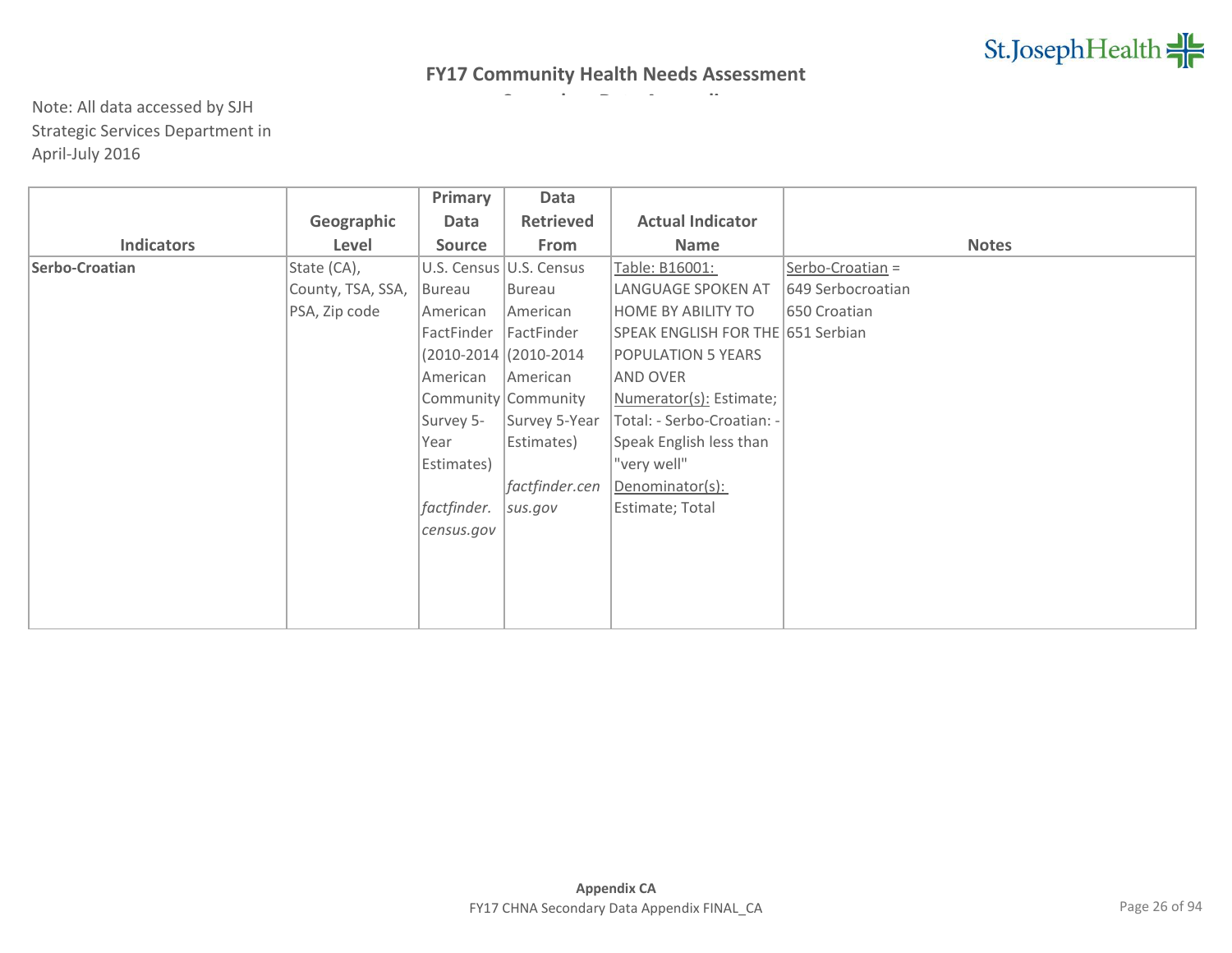|                               |                   | Primary       | Data                     |                              |                                                          |
|-------------------------------|-------------------|---------------|--------------------------|------------------------------|----------------------------------------------------------|
|                               | Geographic        | Data          | <b>Retrieved</b>         | <b>Actual Indicator</b>      |                                                          |
| <b>Indicators</b>             | Level             | <b>Source</b> | From                     | <b>Name</b>                  | <b>Notes</b>                                             |
| <b>Other Slavic languages</b> | State (CA),       |               | U.S. Census U.S. Census  | Table: B16001:               | Other Slavic languages = Bielorussian, Ukrainian, Czech, |
|                               | County, TSA, SSA, | Bureau        | Bureau                   | LANGUAGE SPOKEN AT           | Kashubian, Lusatian, Slovak, Bulgarian, Macedonian,      |
|                               | PSA, Zip code     | American      | American                 | HOME BY ABILITY TO           | Slovene                                                  |
|                               |                   | FactFinder    | FactFinder               | <b>SPEAK ENGLISH FOR THE</b> |                                                          |
|                               |                   |               | $(2010-2014)(2010-2014)$ | POPULATION 5 YEARS           |                                                          |
|                               |                   | American      | American                 | AND OVER                     |                                                          |
|                               |                   |               | Community Community      | Numerator(s): Estimate;      |                                                          |
|                               |                   | Survey 5-     | Survey 5-Year            | Total: - Other Slavic        |                                                          |
|                               |                   | Year          | Estimates)               | languages: - Speak           |                                                          |
|                               |                   | Estimates)    |                          | English less than "very      |                                                          |
|                               |                   |               | factfinder.cen           | well"                        |                                                          |
|                               |                   | factfinder.   | sus.gov                  | Denominator(s):              |                                                          |
|                               |                   | census.gov    |                          | Estimate; Total              |                                                          |
|                               |                   |               |                          |                              |                                                          |
|                               |                   |               |                          |                              |                                                          |
|                               |                   |               |                          |                              |                                                          |
|                               |                   |               |                          |                              |                                                          |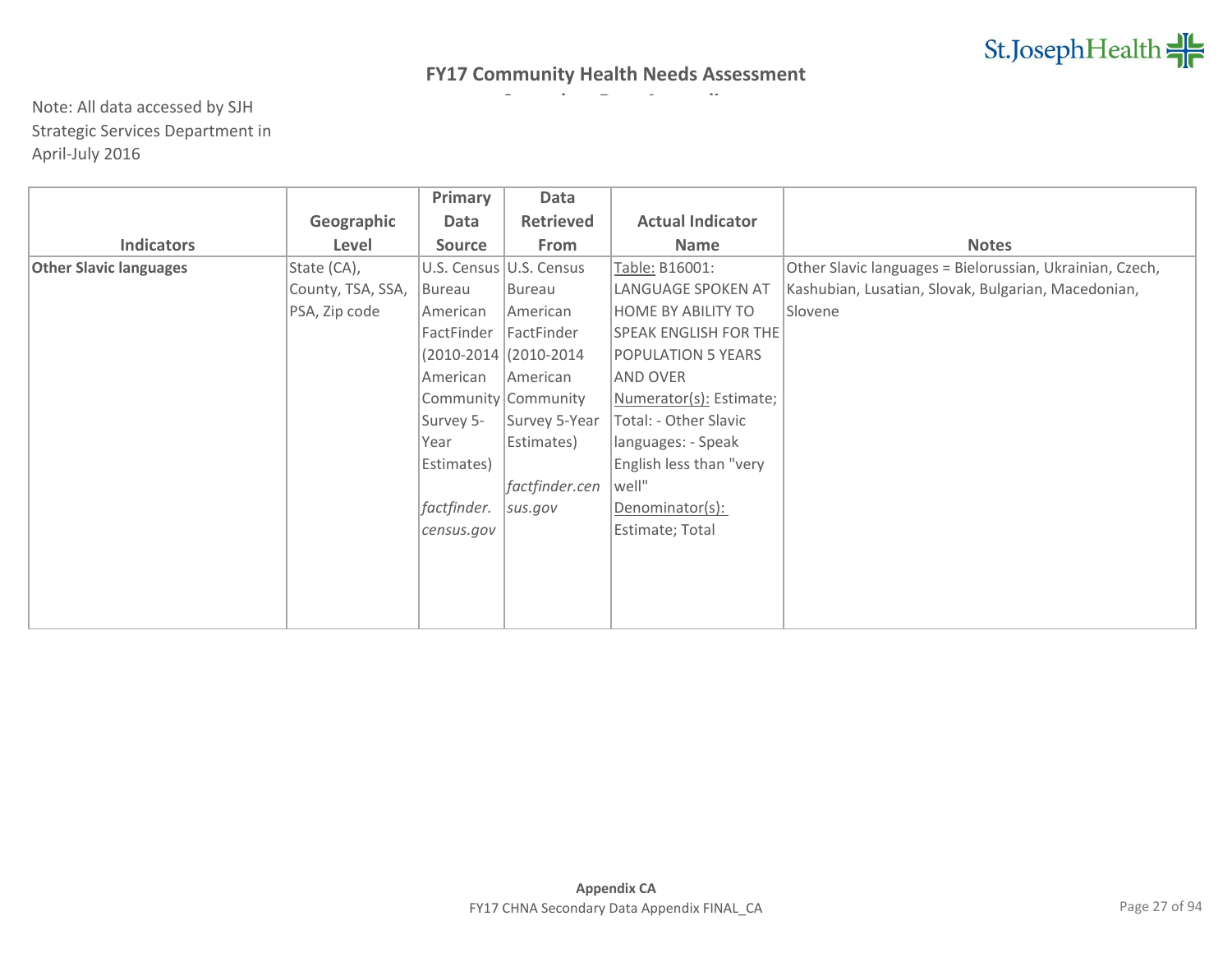|                   |                   | Primary       | Data                    |                              |              |
|-------------------|-------------------|---------------|-------------------------|------------------------------|--------------|
|                   | Geographic        | Data          | <b>Retrieved</b>        | <b>Actual Indicator</b>      |              |
| <b>Indicators</b> | Level             | <b>Source</b> | From                    | <b>Name</b>                  | <b>Notes</b> |
| Armenian          | State (CA),       |               | U.S. Census U.S. Census | Table: B16001:               |              |
|                   | County, TSA, SSA, | Bureau        | Bureau                  | LANGUAGE SPOKEN AT           |              |
|                   | PSA, Zip code     | American      | American                | <b>HOME BY ABILITY TO</b>    |              |
|                   |                   | FactFinder    | FactFinder              | <b>SPEAK ENGLISH FOR THE</b> |              |
|                   |                   |               | (2010-2014 (2010-2014)  | POPULATION 5 YEARS           |              |
|                   |                   | American      | American                | AND OVER                     |              |
|                   |                   |               | Community Community     | Numerator(s): Estimate;      |              |
|                   |                   | Survey 5-     | Survey 5-Year           | Total: - Armenian: -         |              |
|                   |                   | Year          | Estimates)              | Speak English less than      |              |
|                   |                   | Estimates)    |                         | "very well"                  |              |
|                   |                   |               | factfinder.cen          | Denominator(s):              |              |
|                   |                   | factfinder.   | sus.gov                 | Estimate; Total              |              |
|                   |                   | census.gov    |                         |                              |              |
|                   |                   |               |                         |                              |              |
|                   |                   |               |                         |                              |              |
|                   |                   |               |                         |                              |              |
|                   |                   |               |                         |                              |              |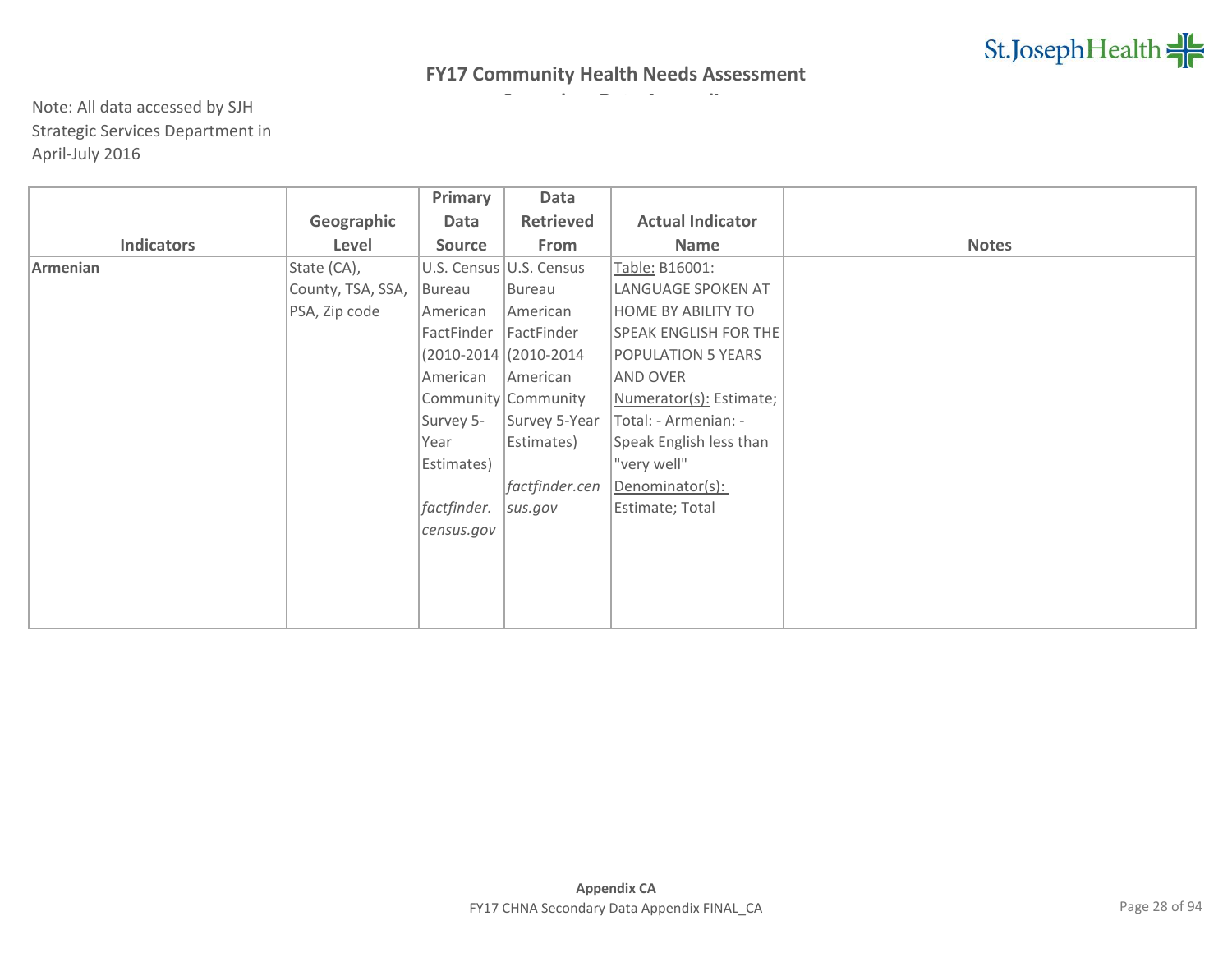|                   |                   | Primary       | Data                     |                              |              |
|-------------------|-------------------|---------------|--------------------------|------------------------------|--------------|
|                   | Geographic        | Data          | <b>Retrieved</b>         | <b>Actual Indicator</b>      |              |
| <b>Indicators</b> | Level             | <b>Source</b> | From                     | <b>Name</b>                  | <b>Notes</b> |
| Persian           | State (CA),       |               | U.S. Census U.S. Census  | Table: B16001:               |              |
|                   | County, TSA, SSA, | Bureau        | Bureau                   | LANGUAGE SPOKEN AT           |              |
|                   | PSA, Zip code     | American      | American                 | <b>HOME BY ABILITY TO</b>    |              |
|                   |                   | FactFinder    | FactFinder               | <b>SPEAK ENGLISH FOR THE</b> |              |
|                   |                   |               | $(2010-2014)(2010-2014)$ | <b>POPULATION 5 YEARS</b>    |              |
|                   |                   | American      | American                 | <b>AND OVER</b>              |              |
|                   |                   |               | Community Community      | Numerator(s): Estimate;      |              |
|                   |                   | Survey 5-     | Survey 5-Year            | Total: - Persian: - Speak    |              |
|                   |                   | Year          | Estimates)               | English less than "very      |              |
|                   |                   | Estimates)    |                          | well"                        |              |
|                   |                   |               | factfinder.cen           | Denominator(s):              |              |
|                   |                   | factfinder.   | sus.gov                  | Estimate; Total              |              |
|                   |                   | census.gov    |                          |                              |              |
|                   |                   |               |                          |                              |              |
|                   |                   |               |                          |                              |              |
|                   |                   |               |                          |                              |              |
|                   |                   |               |                          |                              |              |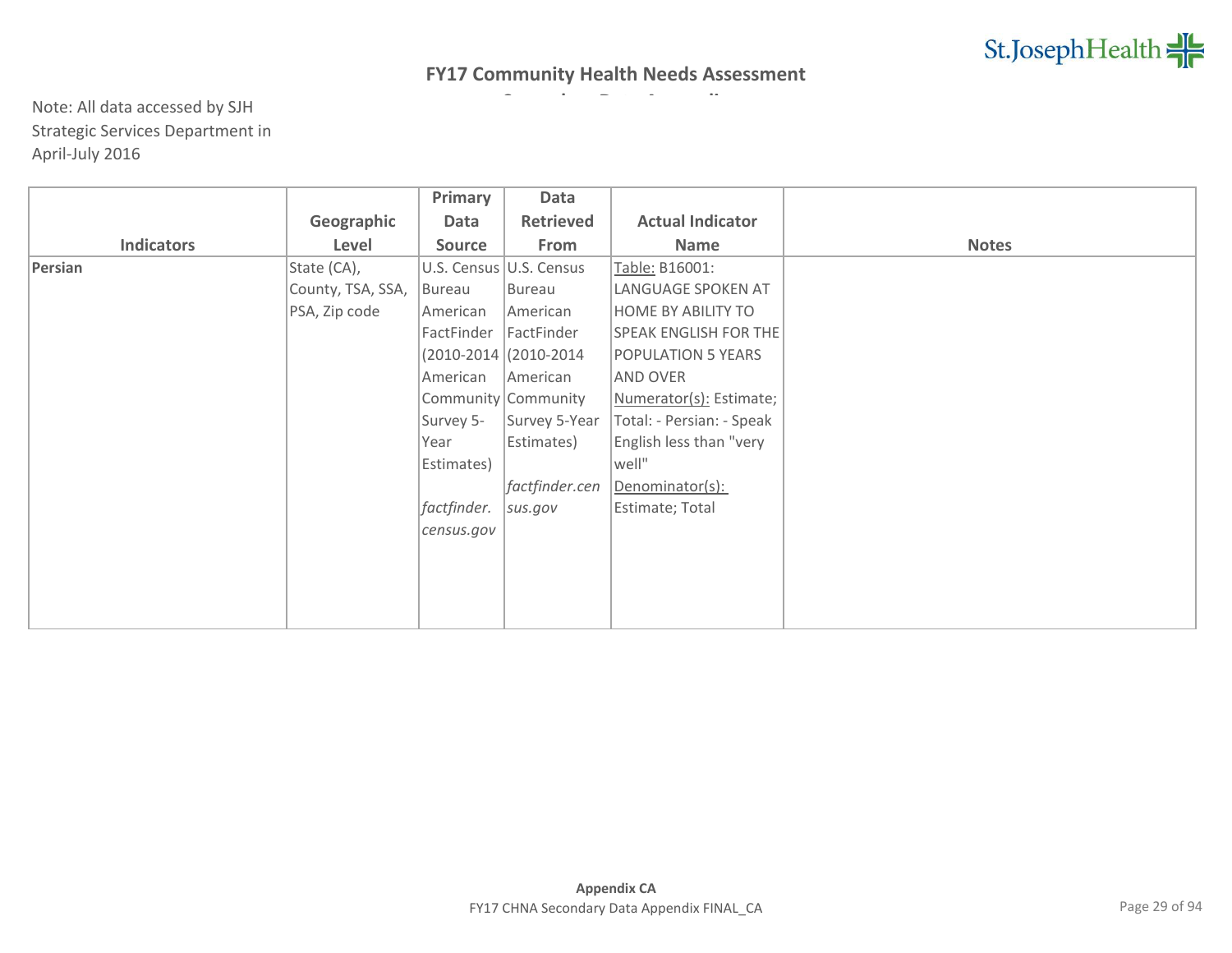|                   |                   | Primary       | Data                     |                              |              |
|-------------------|-------------------|---------------|--------------------------|------------------------------|--------------|
|                   | Geographic        | Data          | <b>Retrieved</b>         | <b>Actual Indicator</b>      |              |
| <b>Indicators</b> | Level             | <b>Source</b> | From                     | <b>Name</b>                  | <b>Notes</b> |
| Gujarati          | State (CA),       |               | U.S. Census U.S. Census  | Table: B16001:               |              |
|                   | County, TSA, SSA, | Bureau        | Bureau                   | LANGUAGE SPOKEN AT           |              |
|                   | PSA, Zip code     | American      | American                 | <b>HOME BY ABILITY TO</b>    |              |
|                   |                   | FactFinder    | FactFinder               | <b>SPEAK ENGLISH FOR THE</b> |              |
|                   |                   |               | $(2010-2014)(2010-2014)$ | <b>POPULATION 5 YEARS</b>    |              |
|                   |                   | American      | American                 | <b>AND OVER</b>              |              |
|                   |                   |               | Community Community      | Numerator(s): Estimate;      |              |
|                   |                   | Survey 5-     | Survey 5-Year            | Total: - Gujarati: - Speak   |              |
|                   |                   | Year          | Estimates)               | English less than "very      |              |
|                   |                   | Estimates)    |                          | well"                        |              |
|                   |                   |               | factfinder.cen           | Denominator(s):              |              |
|                   |                   | factfinder.   | sus.gov                  | Estimate; Total              |              |
|                   |                   | census.gov    |                          |                              |              |
|                   |                   |               |                          |                              |              |
|                   |                   |               |                          |                              |              |
|                   |                   |               |                          |                              |              |
|                   |                   |               |                          |                              |              |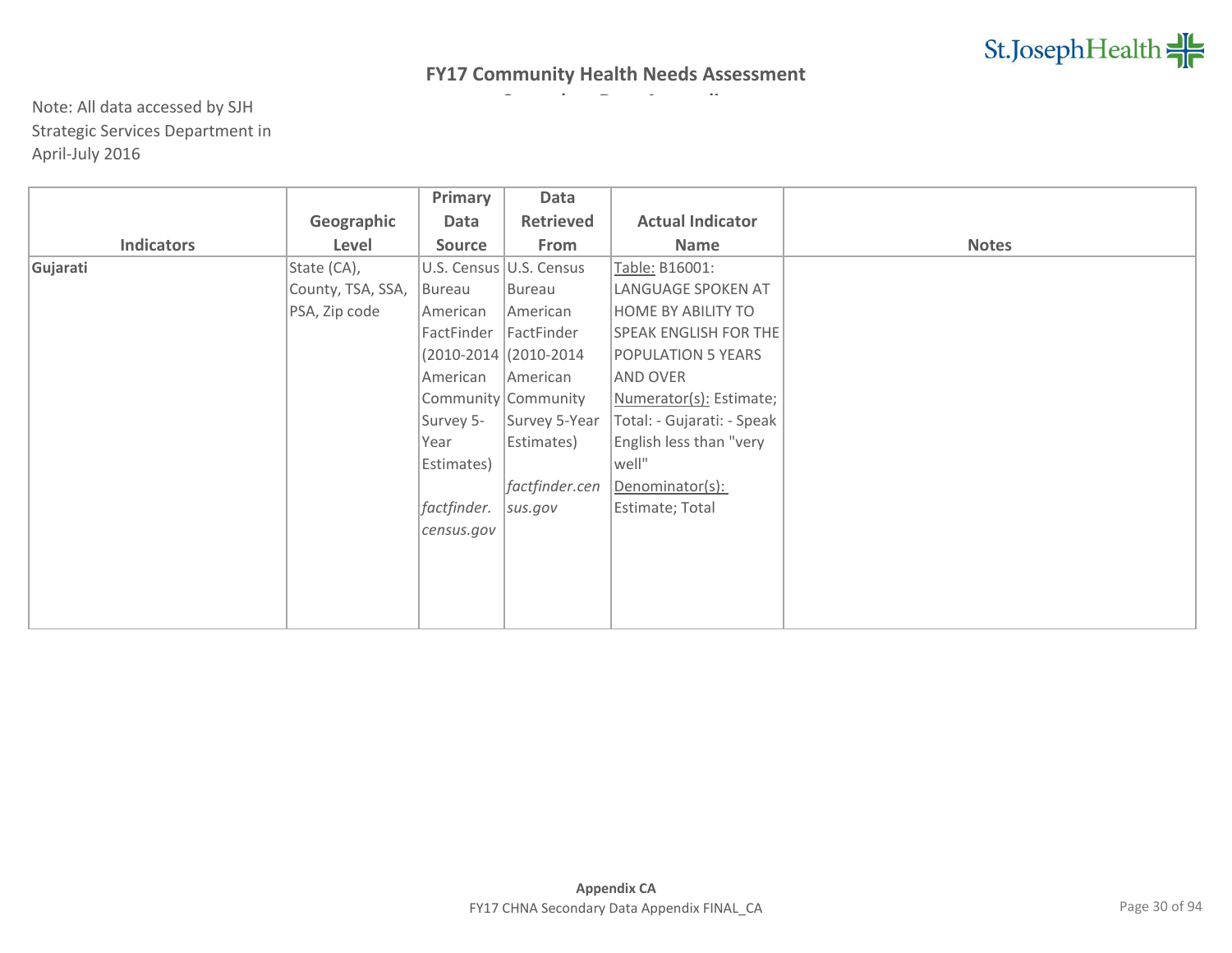|                   |                   | Primary     | Data                     |                              |              |
|-------------------|-------------------|-------------|--------------------------|------------------------------|--------------|
|                   | Geographic        | Data        | <b>Retrieved</b>         | <b>Actual Indicator</b>      |              |
| <b>Indicators</b> | Level             | Source      | From                     | Name                         | <b>Notes</b> |
| Hindi             | State (CA),       |             | U.S. Census U.S. Census  | Table: B16001:               |              |
|                   | County, TSA, SSA, | Bureau      | Bureau                   | LANGUAGE SPOKEN AT           |              |
|                   | PSA, Zip code     | American    | American                 | <b>HOME BY ABILITY TO</b>    |              |
|                   |                   | FactFinder  | FactFinder               | <b>SPEAK ENGLISH FOR THE</b> |              |
|                   |                   |             | $(2010-2014)(2010-2014)$ | <b>POPULATION 5 YEARS</b>    |              |
|                   |                   | American    | American                 | <b>AND OVER</b>              |              |
|                   |                   |             | Community Community      | Numerator(s): Estimate;      |              |
|                   |                   | Survey 5-   | Survey 5-Year            | Total: - Hindi: - Speak      |              |
|                   |                   | Year        | Estimates)               | English less than "very      |              |
|                   |                   | Estimates)  |                          | well"                        |              |
|                   |                   |             | factfinder.cen           | Denominator(s):              |              |
|                   |                   | factfinder. | sus.gov                  | Estimate; Total              |              |
|                   |                   | census.gov  |                          |                              |              |
|                   |                   |             |                          |                              |              |
|                   |                   |             |                          |                              |              |
|                   |                   |             |                          |                              |              |
|                   |                   |             |                          |                              |              |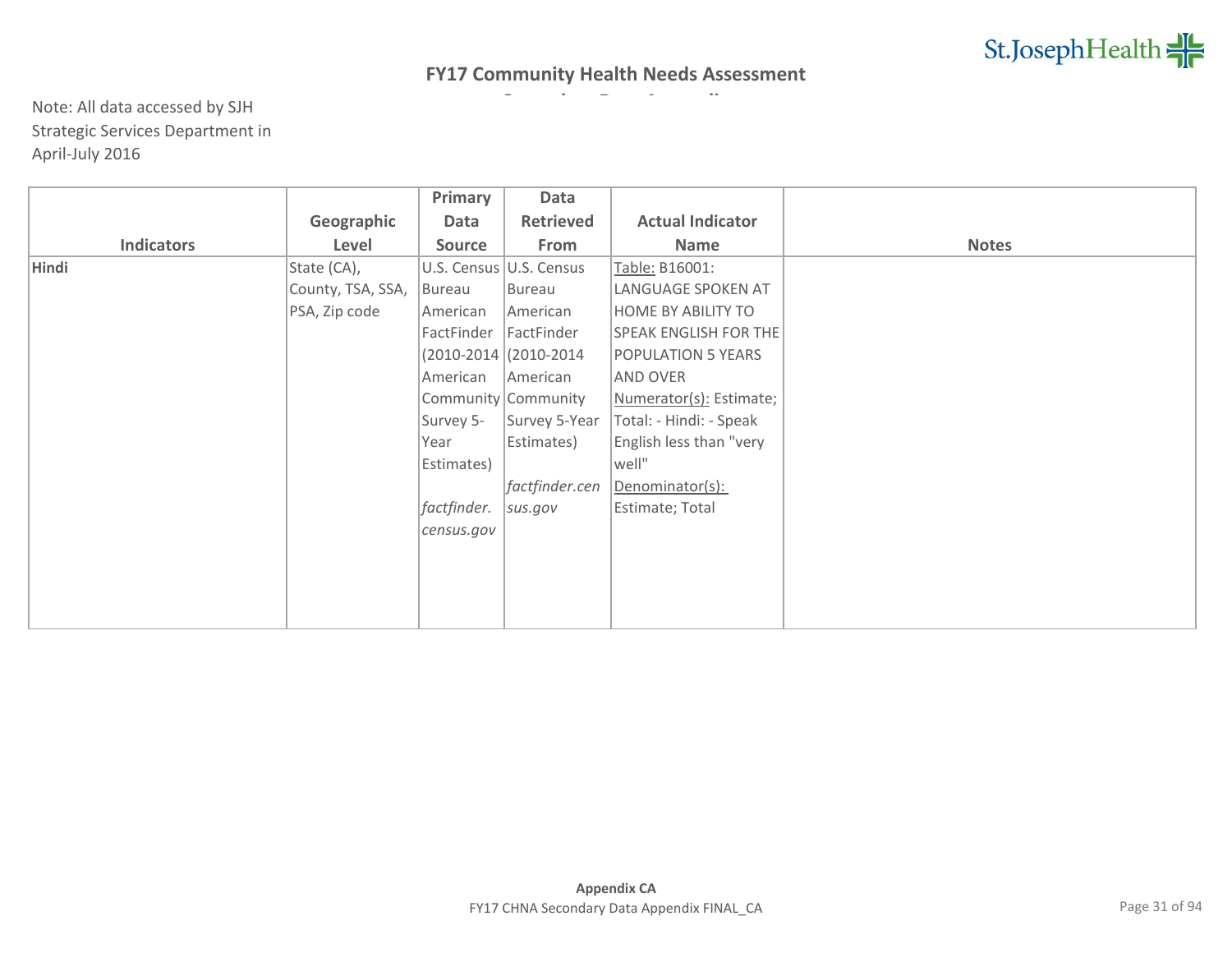|                   |                   | Primary       | Data                     |                              |              |
|-------------------|-------------------|---------------|--------------------------|------------------------------|--------------|
|                   | Geographic        | Data          | <b>Retrieved</b>         | <b>Actual Indicator</b>      |              |
| <b>Indicators</b> | Level             | <b>Source</b> | From                     | <b>Name</b>                  | <b>Notes</b> |
| Urdu              | State (CA),       |               | U.S. Census U.S. Census  | Table: B16001:               |              |
|                   | County, TSA, SSA, | Bureau        | Bureau                   | LANGUAGE SPOKEN AT           |              |
|                   | PSA, Zip code     | American      | American                 | <b>HOME BY ABILITY TO</b>    |              |
|                   |                   | FactFinder    | FactFinder               | <b>SPEAK ENGLISH FOR THE</b> |              |
|                   |                   |               | $(2010-2014)(2010-2014)$ | <b>POPULATION 5 YEARS</b>    |              |
|                   |                   | American      | American                 | <b>AND OVER</b>              |              |
|                   |                   |               | Community Community      | Numerator(s): Estimate;      |              |
|                   |                   | Survey 5-     | Survey 5-Year            | Total: - Urdu: - Speak       |              |
|                   |                   | Year          | Estimates)               | English less than "very      |              |
|                   |                   | Estimates)    |                          | well"                        |              |
|                   |                   |               | factfinder.cen           | Denominator(s):              |              |
|                   |                   | factfinder.   | sus.gov                  | Estimate; Total              |              |
|                   |                   | census.gov    |                          |                              |              |
|                   |                   |               |                          |                              |              |
|                   |                   |               |                          |                              |              |
|                   |                   |               |                          |                              |              |
|                   |                   |               |                          |                              |              |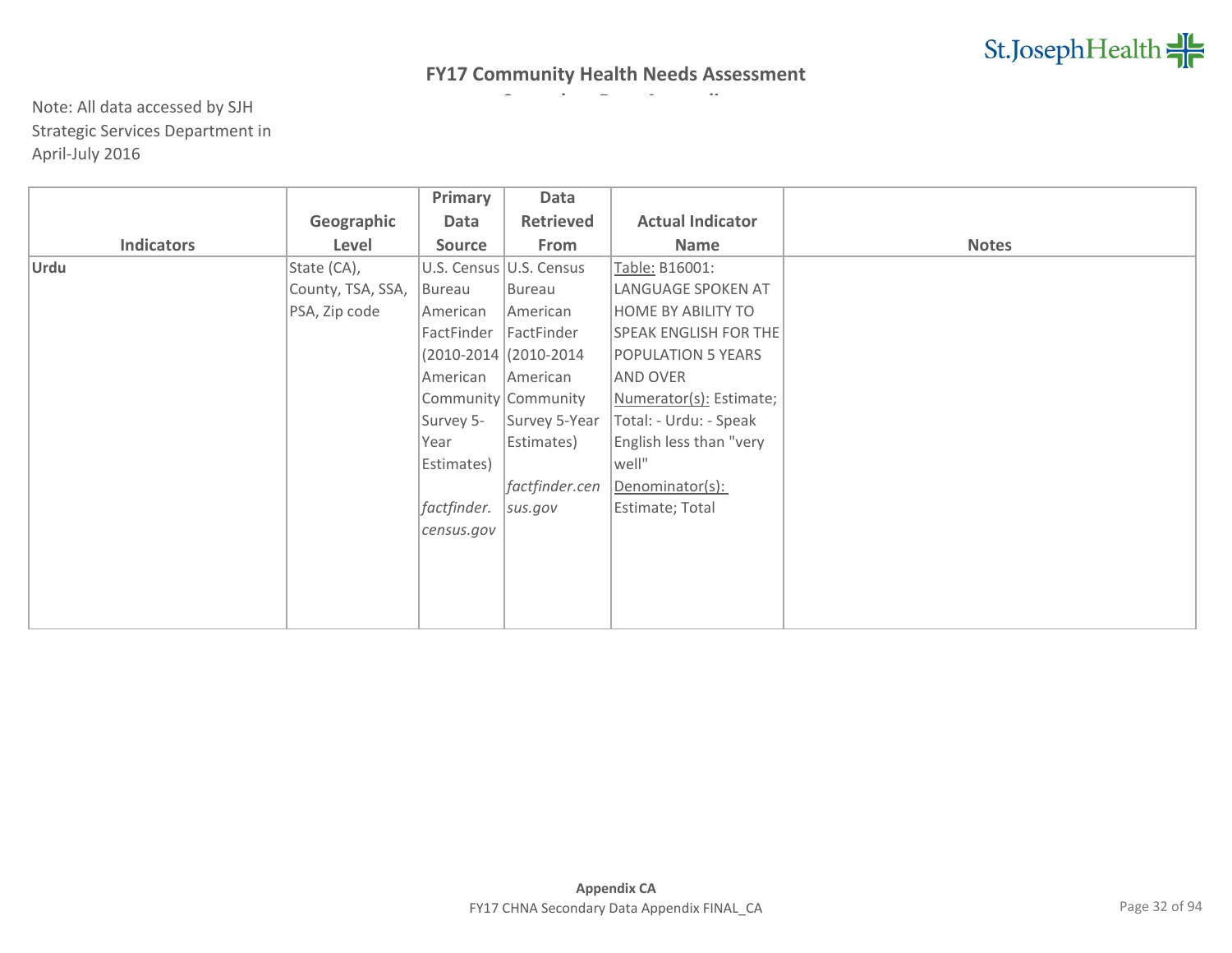|                              |                   | Primary       | Data                      |                           |                                                             |
|------------------------------|-------------------|---------------|---------------------------|---------------------------|-------------------------------------------------------------|
|                              | Geographic        | Data          | <b>Retrieved</b>          | <b>Actual Indicator</b>   |                                                             |
| <b>Indicators</b>            | Level             | <b>Source</b> | From                      | <b>Name</b>               | <b>Notes</b>                                                |
| <b>Other Indic languages</b> | State (CA),       |               | U.S. Census   U.S. Census | Table: B16001:            | Other Indic languages = India (not elsewhere classified).,  |
|                              | County, TSA, SSA, | Bureau        | Bureau                    | LANGUAGE SPOKEN AT        | Bengali, Panjabi, Marathi, Bihari, Rajasthani, Oriya,       |
|                              | PSA, Zip code     | American      | American                  | <b>HOME BY ABILITY TO</b> | Assamese, Kashmiri, Nepali, Sindhi, Pakistan (not elsewhere |
|                              |                   | FactFinder    | FactFinder                |                           | SPEAK ENGLISH FOR THE classified), Sinhalese, Romany        |
|                              |                   |               | $(2010-2014)(2010-2014)$  | <b>POPULATION 5 YEARS</b> |                                                             |
|                              |                   | American      | American                  | AND OVER                  |                                                             |
|                              |                   |               | Community Community       | Numerator(s): Estimate;   |                                                             |
|                              |                   | Survey 5-     | Survey 5-Year             | Total: - Other Indic      |                                                             |
|                              |                   | Year          | Estimates)                | languages: - Speak        |                                                             |
|                              |                   | Estimates)    |                           | English less than "very   |                                                             |
|                              |                   |               | factfinder.cen            | well"                     |                                                             |
|                              |                   | factfinder.   | sus.gov                   | Denominator(s):           |                                                             |
|                              |                   | census.gov    |                           | Estimate; Total           |                                                             |
|                              |                   |               |                           |                           |                                                             |
|                              |                   |               |                           |                           |                                                             |
|                              |                   |               |                           |                           |                                                             |
|                              |                   |               |                           |                           |                                                             |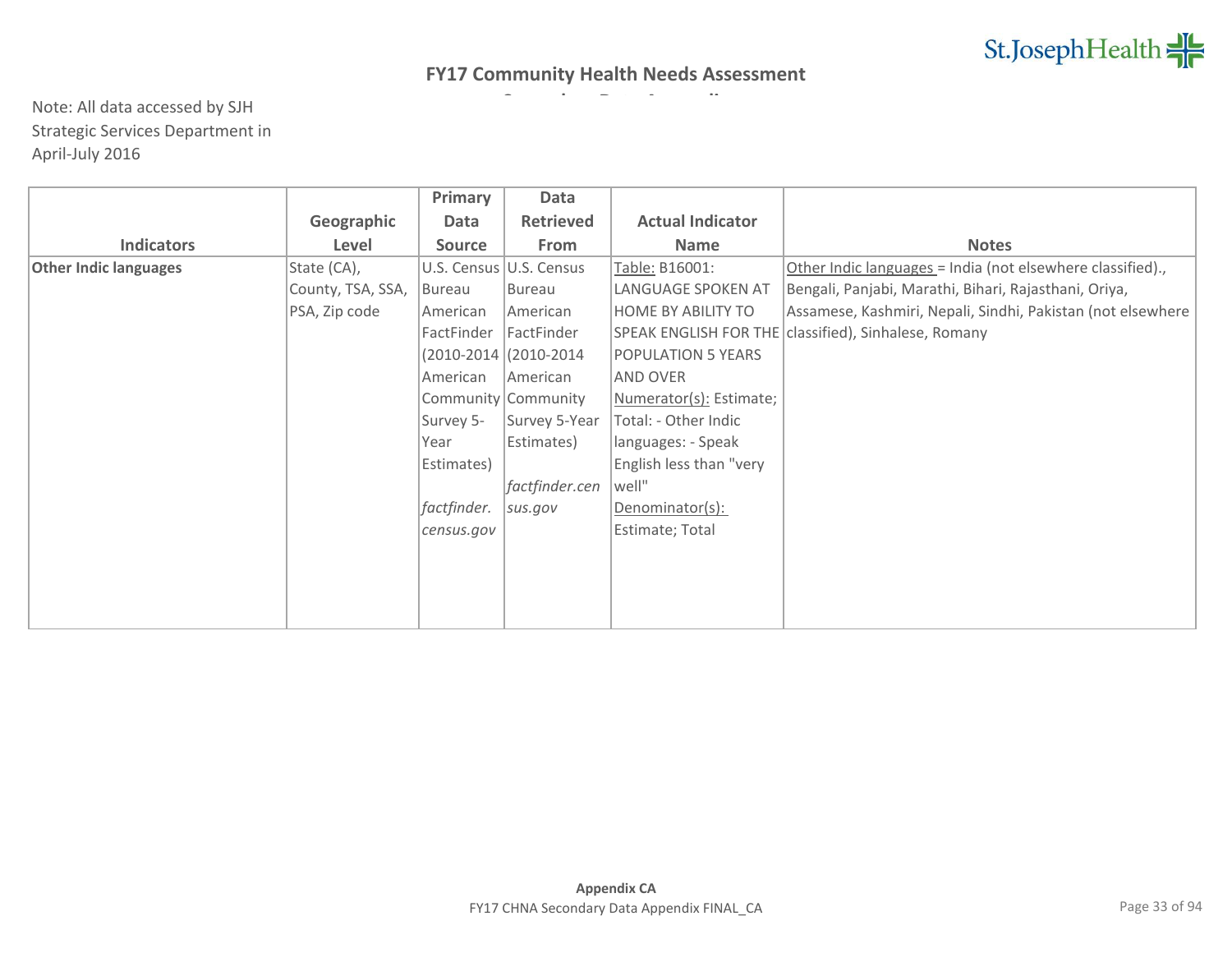|                               |                   | Primary       | Data                    |                           |                                                                              |
|-------------------------------|-------------------|---------------|-------------------------|---------------------------|------------------------------------------------------------------------------|
|                               | Geographic        | Data          | <b>Retrieved</b>        | <b>Actual Indicator</b>   |                                                                              |
| <b>Indicators</b>             | Level             | <b>Source</b> | From                    | <b>Name</b>               | <b>Notes</b>                                                                 |
| Other Indo-European languages | State (CA),       |               | U.S. Census U.S. Census | Table: B16001:            | Other Indo-European languages = Jamaican Creole, Krio,                       |
|                               | County, TSA, SSA, | Bureau        | Bureau                  | LANGUAGE SPOKEN AT        | Hawaiian Pidgin, Pidgin, Gullah, Saramacca, Catalonian,                      |
|                               | PSA, Zip code     | American      | American                | <b>HOME BY ABILITY TO</b> | Romanian, Rhaeto-Romanic, Welsh, Breton, Irish Gaelic,                       |
|                               |                   | FactFinder    | FactFinder              |                           | SPEAK ENGLISH FOR THE Scottic Gaelic, Albanian, Lithuanian, Latvian, Pashto, |
|                               |                   |               | (2010-2014 (2010-2014   | <b>POPULATION 5 YEARS</b> | Kurdish, Balochi, Tadzhik, Ossete                                            |
|                               |                   | American      | American                | AND OVER                  |                                                                              |
|                               |                   |               | Community Community     | Numerator(s): Estimate;   |                                                                              |
|                               |                   | Survey 5-     | Survey 5-Year           | Total: - Other Indo-      |                                                                              |
|                               |                   | Year          | Estimates)              | European languages: -     |                                                                              |
|                               |                   | Estimates)    |                         | Speak English less than   |                                                                              |
|                               |                   |               | factfinder.cen          | "very well"               |                                                                              |
|                               |                   | factfinder.   | sus.gov                 | Denominator(s):           |                                                                              |
|                               |                   | census.gov    |                         | Estimate; Total           |                                                                              |
|                               |                   |               |                         |                           |                                                                              |
|                               |                   |               |                         |                           |                                                                              |
|                               |                   |               |                         |                           |                                                                              |
|                               |                   |               |                         |                           |                                                                              |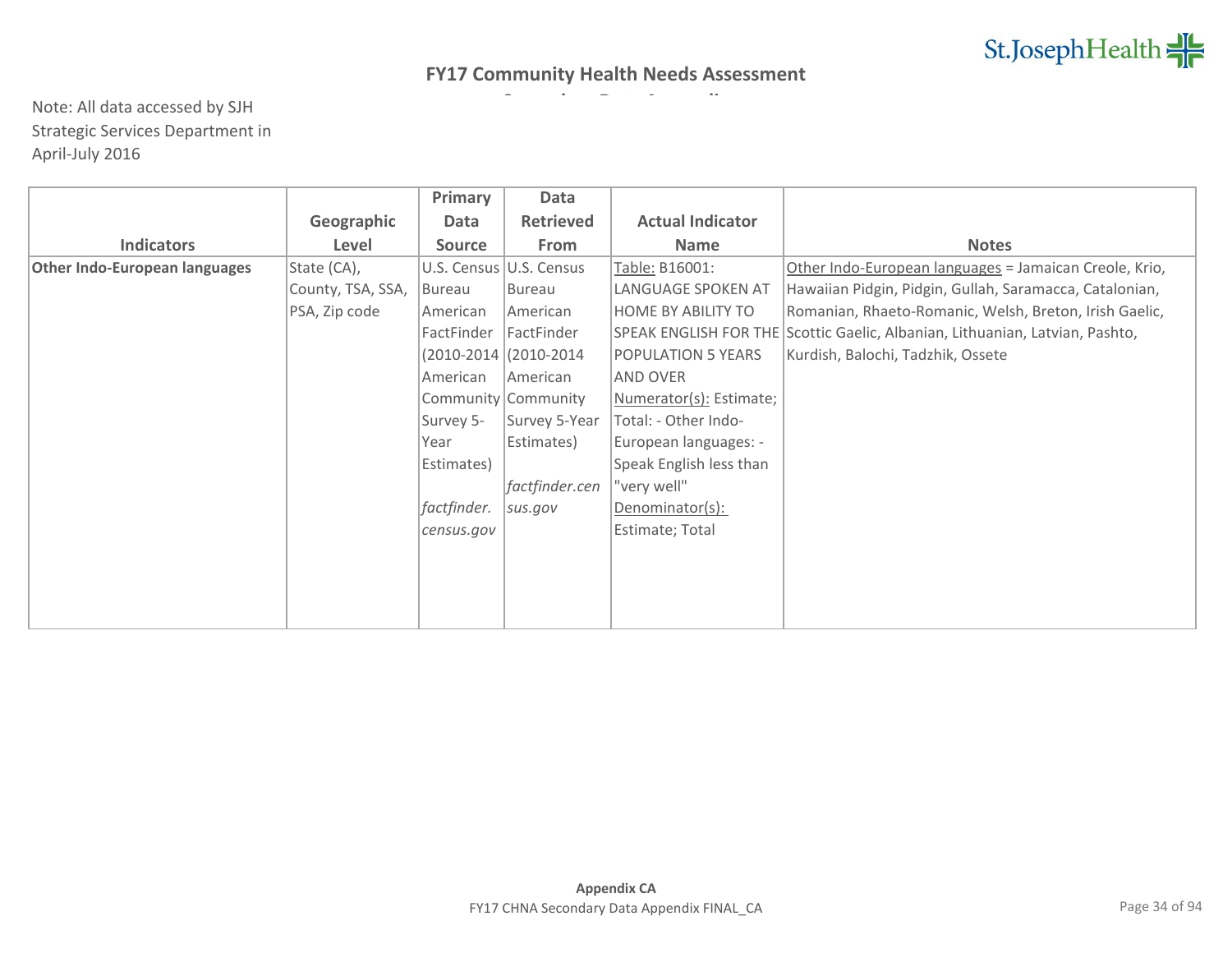|                   |                   | Primary       | Data                     |                              |              |
|-------------------|-------------------|---------------|--------------------------|------------------------------|--------------|
|                   | Geographic        | Data          | <b>Retrieved</b>         | <b>Actual Indicator</b>      |              |
| <b>Indicators</b> | Level             | <b>Source</b> | From                     | Name                         | <b>Notes</b> |
| <b>Chinese</b>    | State (CA),       |               | U.S. Census U.S. Census  | Table: B16001:               |              |
|                   | County, TSA, SSA, | Bureau        | Bureau                   | LANGUAGE SPOKEN AT           |              |
|                   | PSA, Zip code     | American      | American                 | <b>HOME BY ABILITY TO</b>    |              |
|                   |                   | FactFinder    | FactFinder               | <b>SPEAK ENGLISH FOR THE</b> |              |
|                   |                   |               | $(2010-2014)(2010-2014)$ | <b>POPULATION 5 YEARS</b>    |              |
|                   |                   | American      | American                 | <b>AND OVER</b>              |              |
|                   |                   |               | Community Community      | Numerator(s): Estimate;      |              |
|                   |                   | Survey 5-     | Survey 5-Year            | Total: - Chinese: - Speak    |              |
|                   |                   | Year          | Estimates)               | English less than "very      |              |
|                   |                   | Estimates)    |                          | well"                        |              |
|                   |                   |               | factfinder.cen           | Denominator(s):              |              |
|                   |                   | factfinder.   | sus.gov                  | Estimate; Total              |              |
|                   |                   | census.gov    |                          |                              |              |
|                   |                   |               |                          |                              |              |
|                   |                   |               |                          |                              |              |
|                   |                   |               |                          |                              |              |
|                   |                   |               |                          |                              |              |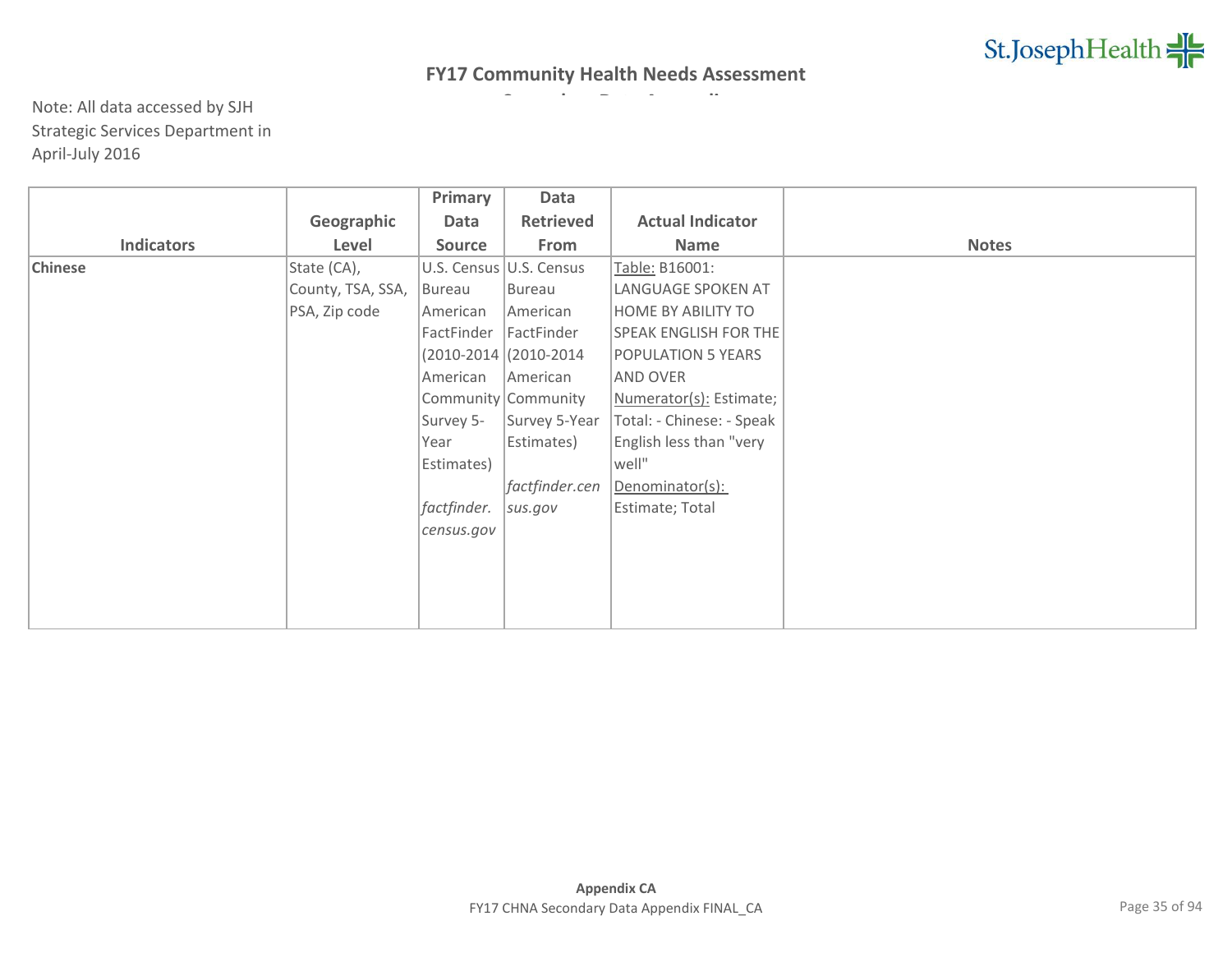|                   |                   | Primary       | Data                    |                              |              |
|-------------------|-------------------|---------------|-------------------------|------------------------------|--------------|
|                   | Geographic        | Data          | <b>Retrieved</b>        | <b>Actual Indicator</b>      |              |
| <b>Indicators</b> | Level             | <b>Source</b> | From                    | <b>Name</b>                  | <b>Notes</b> |
| Japanese          | State (CA),       |               | U.S. Census U.S. Census | Table: B16001:               |              |
|                   | County, TSA, SSA, | Bureau        | Bureau                  | LANGUAGE SPOKEN AT           |              |
|                   | PSA, Zip code     | American      | American                | <b>HOME BY ABILITY TO</b>    |              |
|                   |                   | FactFinder    | FactFinder              | <b>SPEAK ENGLISH FOR THE</b> |              |
|                   |                   |               | (2010-2014 (2010-2014)  | POPULATION 5 YEARS           |              |
|                   |                   | American      | American                | AND OVER                     |              |
|                   |                   |               | Community Community     | Numerator(S): Estimate;      |              |
|                   |                   | Survey 5-     | Survey 5-Year           | Total: - Japanese: -         |              |
|                   |                   | Year          | Estimates)              | Speak English less than      |              |
|                   |                   | Estimates)    |                         | "very well"                  |              |
|                   |                   |               | factfinder.cen          | Denominator(s):              |              |
|                   |                   | factfinder.   | sus.gov                 | Estimate; Total              |              |
|                   |                   | census.gov    |                         |                              |              |
|                   |                   |               |                         |                              |              |
|                   |                   |               |                         |                              |              |
|                   |                   |               |                         |                              |              |
|                   |                   |               |                         |                              |              |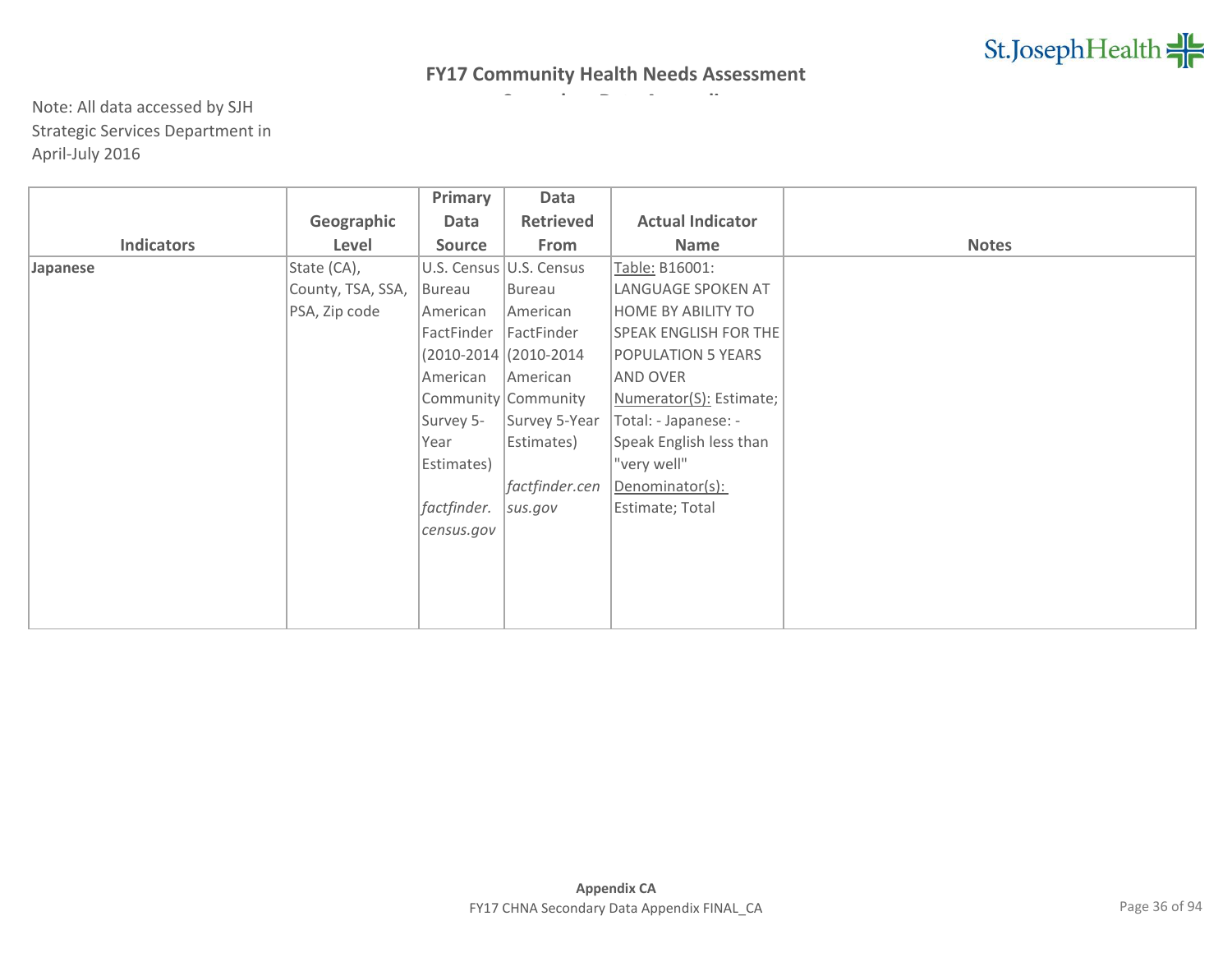|                   |                   | Primary       | Data                     |                              |              |
|-------------------|-------------------|---------------|--------------------------|------------------------------|--------------|
|                   | Geographic        | Data          | <b>Retrieved</b>         | <b>Actual Indicator</b>      |              |
| <b>Indicators</b> | Level             | <b>Source</b> | From                     | <b>Name</b>                  | <b>Notes</b> |
| Korean            | State (CA),       |               | U.S. Census U.S. Census  | Table: B16001:               |              |
|                   | County, TSA, SSA, | Bureau        | Bureau                   | LANGUAGE SPOKEN AT           |              |
|                   | PSA, Zip code     | American      | American                 | <b>HOME BY ABILITY TO</b>    |              |
|                   |                   | FactFinder    | FactFinder               | <b>SPEAK ENGLISH FOR THE</b> |              |
|                   |                   |               | $(2010-2014)(2010-2014)$ | <b>POPULATION 5 YEARS</b>    |              |
|                   |                   | American      | American                 | <b>AND OVER</b>              |              |
|                   |                   |               | Community Community      | Numerator(s): Estimate;      |              |
|                   |                   | Survey 5-     | Survey 5-Year            | Total: - Korean: - Speak     |              |
|                   |                   | Year          | Estimates)               | English less than "very      |              |
|                   |                   | Estimates)    |                          | well"                        |              |
|                   |                   |               | factfinder.cen           | Denominator(s):              |              |
|                   |                   | factfinder.   | sus.gov                  | Estimate; Total              |              |
|                   |                   | census.gov    |                          |                              |              |
|                   |                   |               |                          |                              |              |
|                   |                   |               |                          |                              |              |
|                   |                   |               |                          |                              |              |
|                   |                   |               |                          |                              |              |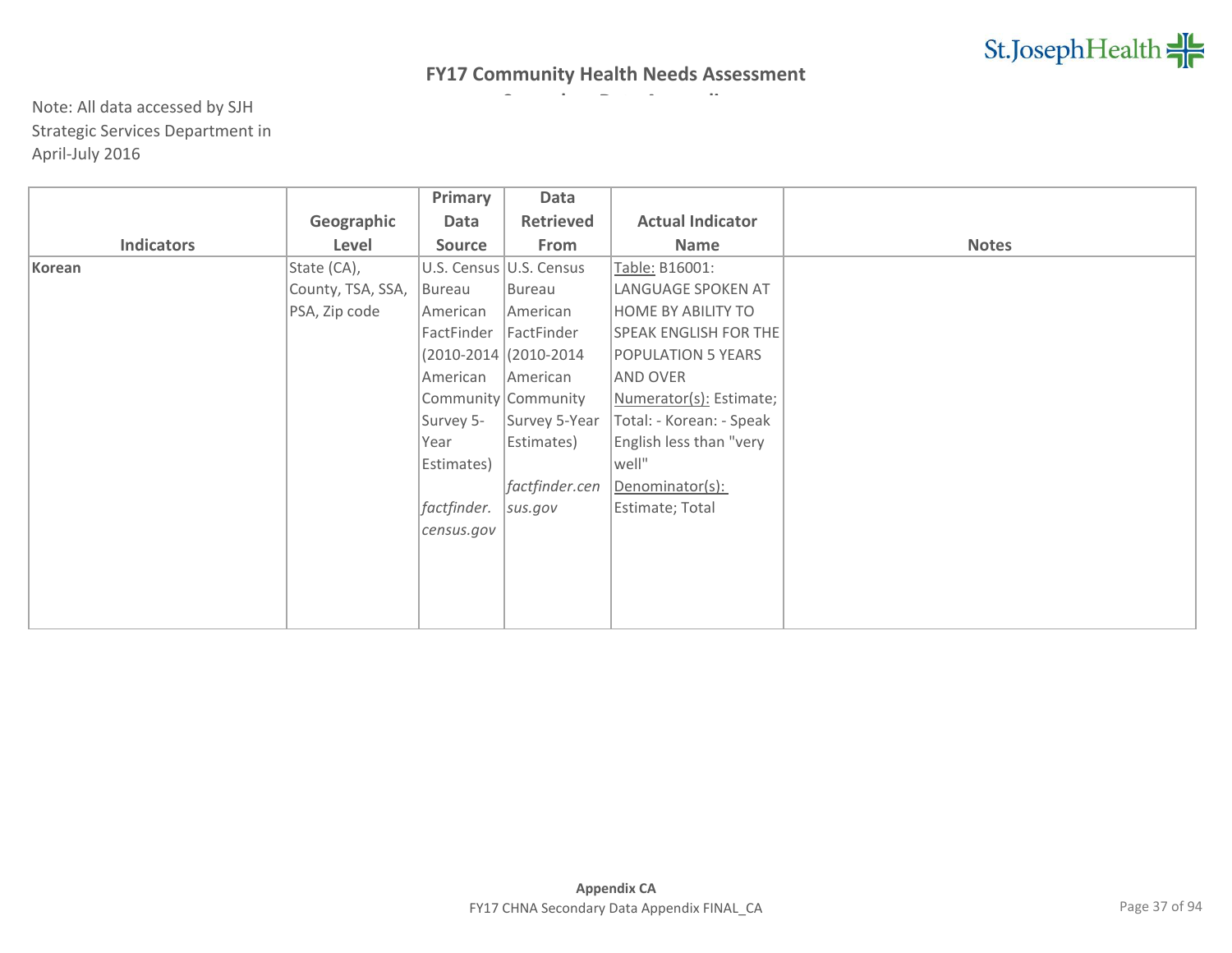|                      |                   | Primary       | Data                     |                              |              |
|----------------------|-------------------|---------------|--------------------------|------------------------------|--------------|
|                      | Geographic        | Data          | <b>Retrieved</b>         | <b>Actual Indicator</b>      |              |
| <b>Indicators</b>    | Level             | <b>Source</b> | From                     | Name                         | <b>Notes</b> |
| Mon-Khmer, Cambodian | State (CA),       |               | U.S. Census U.S. Census  | Table: B16001:               |              |
|                      | County, TSA, SSA, | Bureau        | Bureau                   | LANGUAGE SPOKEN AT           |              |
|                      | PSA, Zip code     | American      | American                 | <b>HOME BY ABILITY TO</b>    |              |
|                      |                   | FactFinder    | FactFinder               | <b>SPEAK ENGLISH FOR THE</b> |              |
|                      |                   |               | $(2010-2014)(2010-2014)$ | <b>POPULATION 5 YEARS</b>    |              |
|                      |                   | American      | American                 | <b>AND OVER</b>              |              |
|                      |                   |               | Community Community      | Numerator(s): Estimate;      |              |
|                      |                   | Survey 5-     | Survey 5-Year            | Total: - Mon-Khmer,          |              |
|                      |                   | Year          | Estimates)               | Cambodian: - Speak           |              |
|                      |                   | Estimates)    |                          | English less than "very      |              |
|                      |                   |               | factfinder.cen           | well"                        |              |
|                      |                   | factfinder.   | sus.gov                  | Denominator(s):              |              |
|                      |                   | census.gov    |                          | Estimate; Total              |              |
|                      |                   |               |                          |                              |              |
|                      |                   |               |                          |                              |              |
|                      |                   |               |                          |                              |              |
|                      |                   |               |                          |                              |              |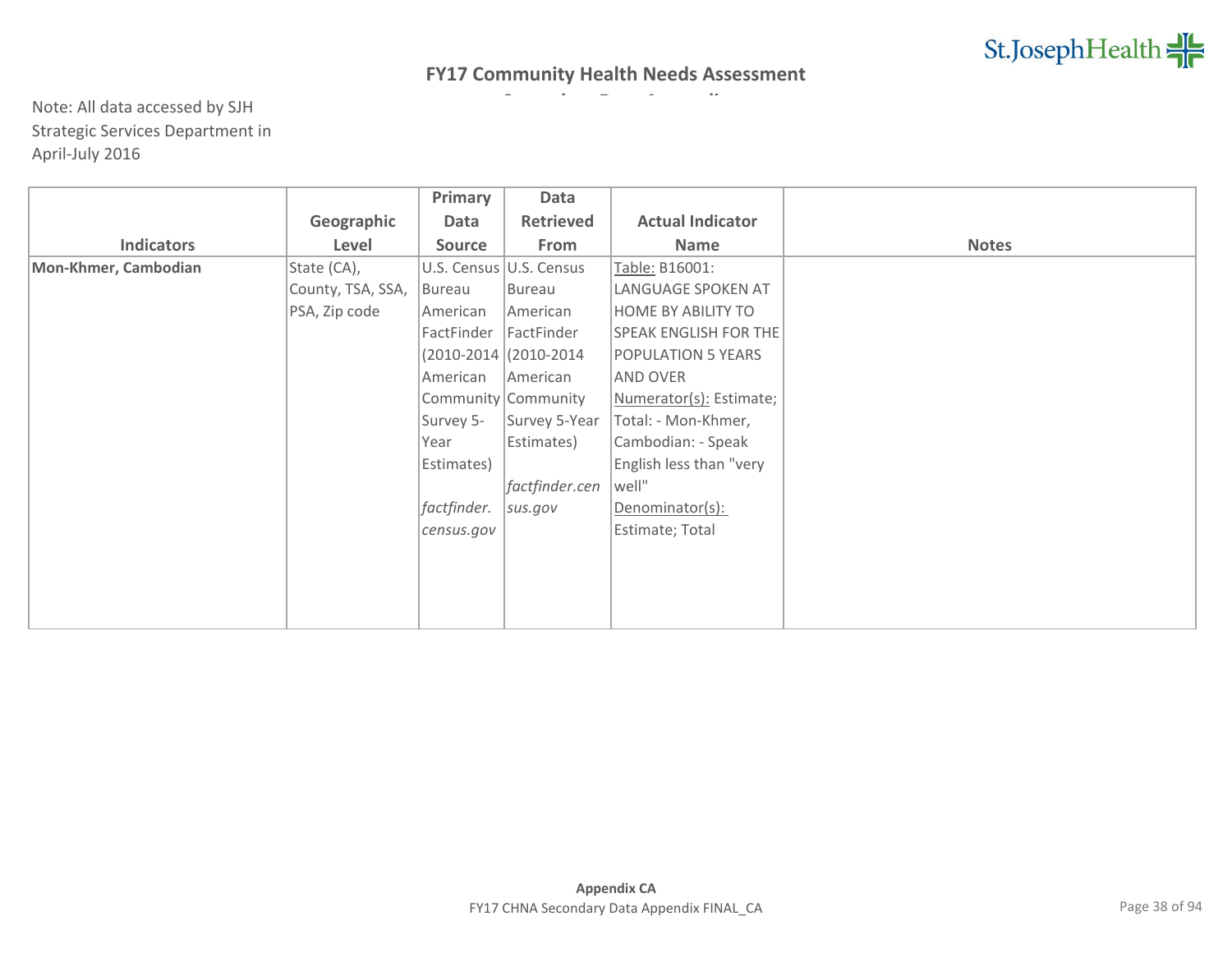|                   |                   | Primary     | Data                     |                              |              |
|-------------------|-------------------|-------------|--------------------------|------------------------------|--------------|
|                   | Geographic        | Data        | <b>Retrieved</b>         | <b>Actual Indicator</b>      |              |
| <b>Indicators</b> | Level             | Source      | From                     | <b>Name</b>                  | <b>Notes</b> |
| <b>Hmong</b>      | State (CA),       |             | U.S. Census U.S. Census  | Table: B16001:               |              |
|                   | County, TSA, SSA, | Bureau      | Bureau                   | LANGUAGE SPOKEN AT           |              |
|                   | PSA, Zip code     | American    | American                 | <b>HOME BY ABILITY TO</b>    |              |
|                   |                   | FactFinder  | FactFinder               | <b>SPEAK ENGLISH FOR THE</b> |              |
|                   |                   |             | $(2010-2014)(2010-2014)$ | <b>POPULATION 5 YEARS</b>    |              |
|                   |                   | American    | American                 | <b>AND OVER</b>              |              |
|                   |                   |             | Community Community      | Numerator(s): Estimate;      |              |
|                   |                   | Survey 5-   | Survey 5-Year            | Total: - Hmong: - Speak      |              |
|                   |                   | Year        | Estimates)               | English less than "very      |              |
|                   |                   | Estimates)  |                          | well"                        |              |
|                   |                   |             | factfinder.cen           | Denominator(s):              |              |
|                   |                   | factfinder. | sus.gov                  | Estimate; Total              |              |
|                   |                   | census.gov  |                          |                              |              |
|                   |                   |             |                          |                              |              |
|                   |                   |             |                          |                              |              |
|                   |                   |             |                          |                              |              |
|                   |                   |             |                          |                              |              |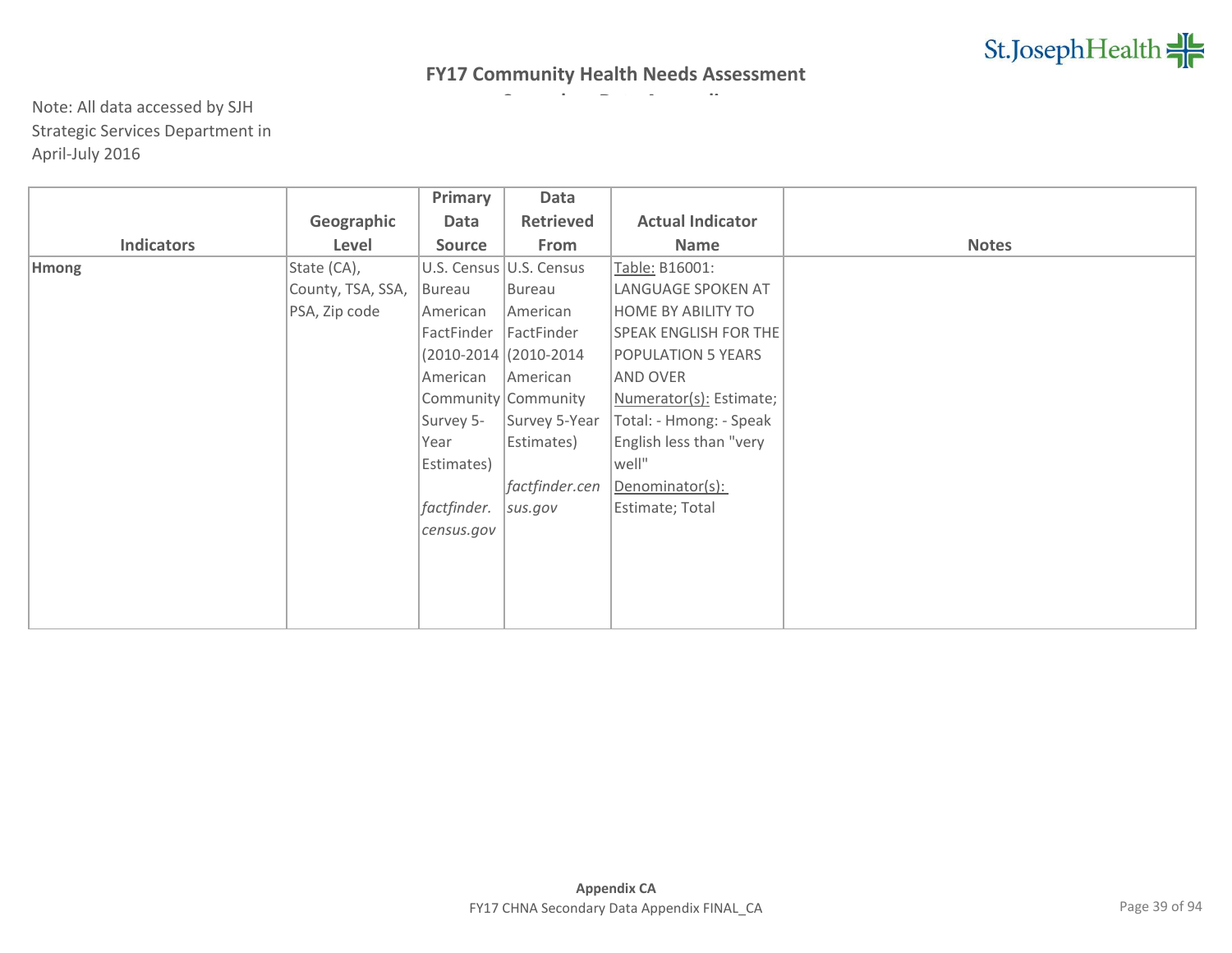|                   |                   | Primary       | Data                     |                           |              |
|-------------------|-------------------|---------------|--------------------------|---------------------------|--------------|
|                   | Geographic        | Data          | <b>Retrieved</b>         | <b>Actual Indicator</b>   |              |
| <b>Indicators</b> | Level             | <b>Source</b> | From                     | <b>Name</b>               | <b>Notes</b> |
| Thai              | State (CA),       |               | U.S. Census U.S. Census  | Table: B16001:            |              |
|                   | County, TSA, SSA, | Bureau        | Bureau                   | LANGUAGE SPOKEN AT        |              |
|                   | PSA, Zip code     | American      | American                 | <b>HOME BY ABILITY TO</b> |              |
|                   |                   | FactFinder    | FactFinder               | SPEAK ENGLISH FOR THE     |              |
|                   |                   |               | $(2010-2014)(2010-2014)$ | <b>POPULATION 5 YEARS</b> |              |
|                   |                   | American      | American                 | AND OVER                  |              |
|                   |                   |               | Community Community      | Numerator(s): Estimate;   |              |
|                   |                   | Survey 5-     | Survey 5-Year            | Total: - Thai: - Speak    |              |
|                   |                   | Year          | Estimates)               | English less than "very   |              |
|                   |                   | Estimates)    |                          | well"                     |              |
|                   |                   |               | factfinder.cen           | Denominator(s):           |              |
|                   |                   | factfinder.   | sus.gov                  | Estimate; Total           |              |
|                   |                   | census.gov    |                          |                           |              |
|                   |                   |               |                          |                           |              |
|                   |                   |               |                          |                           |              |
|                   |                   |               |                          |                           |              |
|                   |                   |               |                          |                           |              |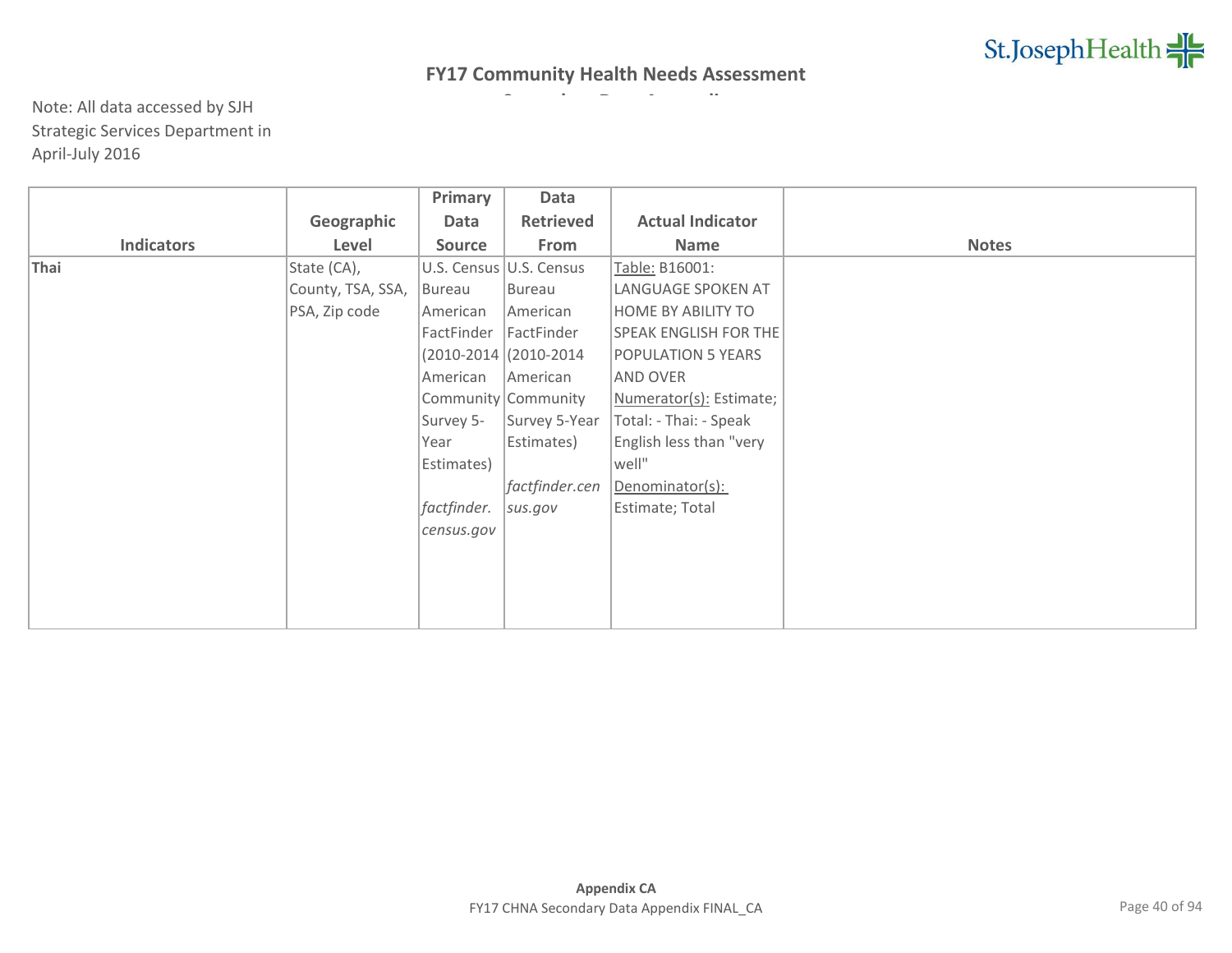|                   |                   | Primary     | Data                     |                              |              |
|-------------------|-------------------|-------------|--------------------------|------------------------------|--------------|
|                   | Geographic        | Data        | <b>Retrieved</b>         | <b>Actual Indicator</b>      |              |
| <b>Indicators</b> | Level             | Source      | From                     | Name                         | <b>Notes</b> |
| Laotian           | State (CA),       |             | U.S. Census U.S. Census  | Table: B16001:               |              |
|                   | County, TSA, SSA, | Bureau      | Bureau                   | LANGUAGE SPOKEN AT           |              |
|                   | PSA, Zip code     | American    | American                 | <b>HOME BY ABILITY TO</b>    |              |
|                   |                   | FactFinder  | FactFinder               | <b>SPEAK ENGLISH FOR THE</b> |              |
|                   |                   |             | $(2010-2014)(2010-2014)$ | <b>POPULATION 5 YEARS</b>    |              |
|                   |                   | American    | American                 | <b>AND OVER</b>              |              |
|                   |                   |             | Community Community      | Numerator(s): Estimate;      |              |
|                   |                   | Survey 5-   | Survey 5-Year            | Total: - Laotian: - Speak    |              |
|                   |                   | Year        | Estimates)               | English less than "very      |              |
|                   |                   | Estimates)  |                          | well"                        |              |
|                   |                   |             | factfinder.cen           | Denominator(s):              |              |
|                   |                   | factfinder. | sus.gov                  | Estimate; Total              |              |
|                   |                   | census.gov  |                          |                              |              |
|                   |                   |             |                          |                              |              |
|                   |                   |             |                          |                              |              |
|                   |                   |             |                          |                              |              |
|                   |                   |             |                          |                              |              |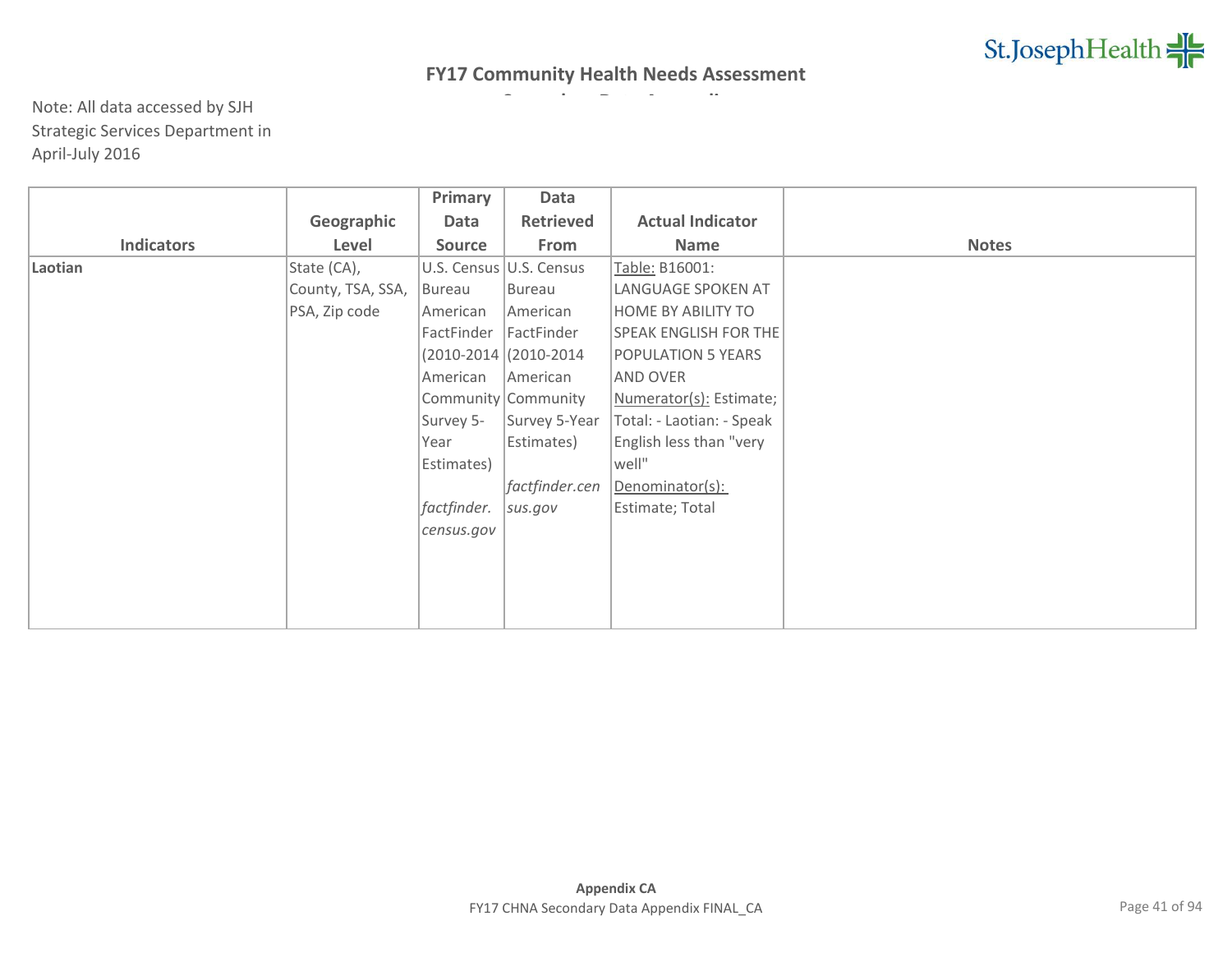|                   |                   | Primary       | Data                    |                              |              |
|-------------------|-------------------|---------------|-------------------------|------------------------------|--------------|
|                   | Geographic        | Data          | <b>Retrieved</b>        | <b>Actual Indicator</b>      |              |
| <b>Indicators</b> | Level             | <b>Source</b> | From                    | Name                         | <b>Notes</b> |
| Vietnamese        | State (CA),       |               | U.S. Census U.S. Census | Table: B16001:               |              |
|                   | County, TSA, SSA, | Bureau        | Bureau                  | LANGUAGE SPOKEN AT           |              |
|                   | PSA, Zip code     | American      | American                | <b>HOME BY ABILITY TO</b>    |              |
|                   |                   | FactFinder    | FactFinder              | <b>SPEAK ENGLISH FOR THE</b> |              |
|                   |                   |               | (2010-2014 (2010-2014   | POPULATION 5 YEARS           |              |
|                   |                   | American      | American                | AND OVER                     |              |
|                   |                   |               | Community Community     | Numerator(s): Estimate;      |              |
|                   |                   | Survey 5-     | Survey 5-Year           | Total: - Vietnamese: -       |              |
|                   |                   | Year          | Estimates)              | Speak English less than      |              |
|                   |                   | Estimates)    |                         | "very well"                  |              |
|                   |                   |               | factfinder.cen          | Denominator(s):              |              |
|                   |                   | factfinder.   | sus.gov                 | Estimate; Total              |              |
|                   |                   | census.gov    |                         |                              |              |
|                   |                   |               |                         |                              |              |
|                   |                   |               |                         |                              |              |
|                   |                   |               |                         |                              |              |
|                   |                   |               |                         |                              |              |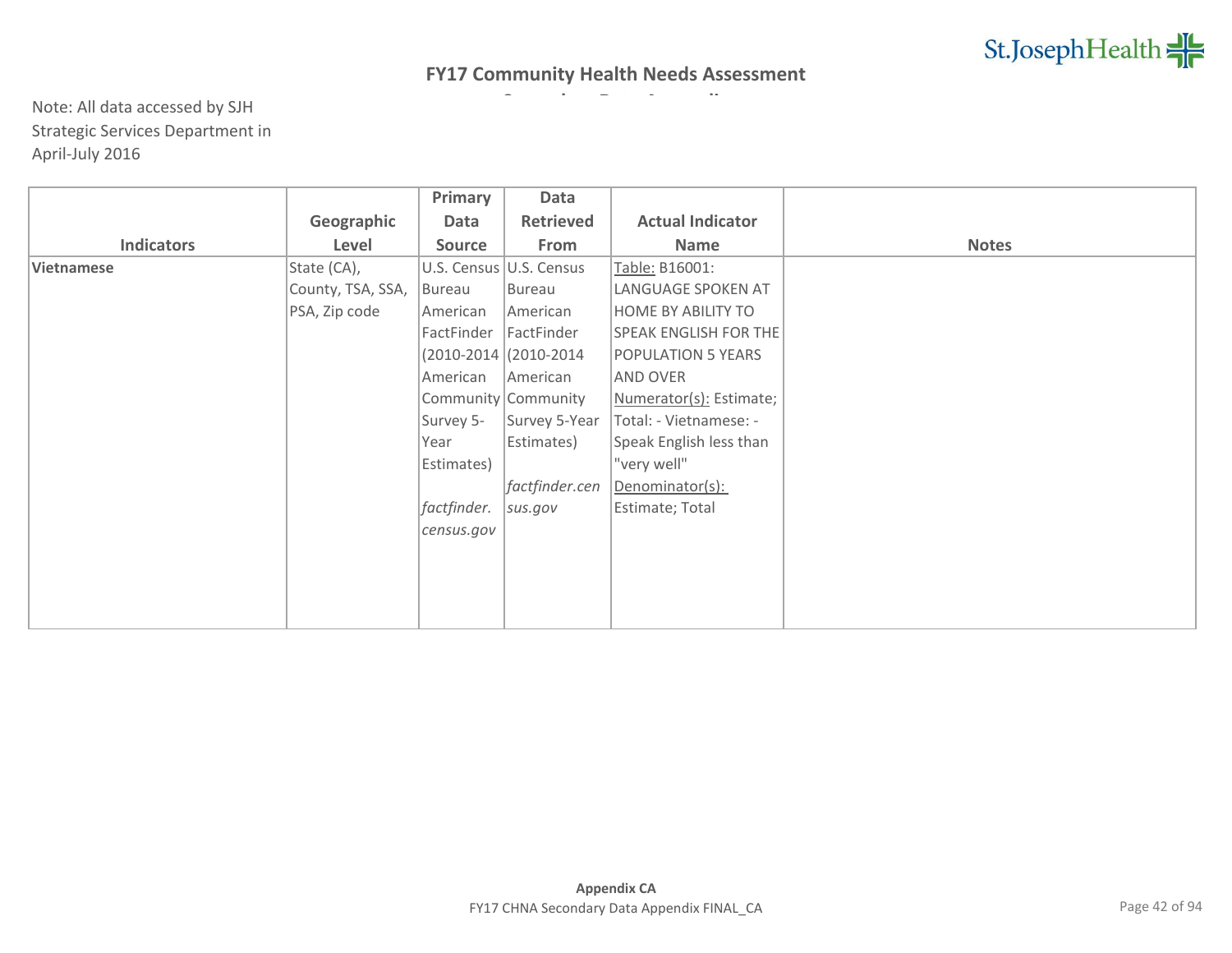|                              |                   | Primary       | Data                      |                         |                                                                                   |
|------------------------------|-------------------|---------------|---------------------------|-------------------------|-----------------------------------------------------------------------------------|
|                              | Geographic        | Data          | <b>Retrieved</b>          | <b>Actual Indicator</b> |                                                                                   |
| <b>Indicators</b>            | Level             | <b>Source</b> | From                      | <b>Name</b>             | <b>Notes</b>                                                                      |
| <b>Other Asian languages</b> | State (CA),       |               | U.S. Census   U.S. Census | Table: B16001:          | Other Asian languages = Chuvash, Karakalpak, Kazakh,                              |
|                              | County, TSA, SSA, | Bureau        | Bureau                    | LANGUAGE SPOKEN AT      | Kirghiz, Karachay, Uighur, Azerbaijani, Turkish, Turkmen,                         |
|                              | PSA, Zip code     | American      | American                  | HOME BY ABILITY TO      | Yakut, Mongolian, Tungus, Caucasian, Basque, Dravidian,                           |
|                              |                   | FactFinder    | FactFinder                |                         | SPEAK ENGLISH FOR THE   Brahui, Gondi, Telugu, Kannada, Malayalam, Tamil, Kurukh, |
|                              |                   |               | $(2010-2014)(2010-2014)$  | POPULATION 5 YEARS      | Munda, Burushaski, Tibetan, Burmese, Karen, Kachin, Mien,                         |
|                              |                   | American      | American                  | AND OVER                | Paleo-Siberian, Muong                                                             |
|                              |                   |               | Community Community       | Numerator(s): Estimate; |                                                                                   |
|                              |                   | Survey 5-     | Survey 5-Year             | Total: - Other Asian    |                                                                                   |
|                              |                   | Year          | Estimates)                | languages: - Speak      |                                                                                   |
|                              |                   | Estimates)    |                           | English less than "very |                                                                                   |
|                              |                   |               | factfinder.cen            | well"                   |                                                                                   |
|                              |                   | factfinder.   | sus.gov                   | Denominator(s):         |                                                                                   |
|                              |                   | census.gov    |                           | Estimate; Total         |                                                                                   |
|                              |                   |               |                           |                         |                                                                                   |
|                              |                   |               |                           |                         |                                                                                   |
|                              |                   |               |                           |                         |                                                                                   |
|                              |                   |               |                           |                         |                                                                                   |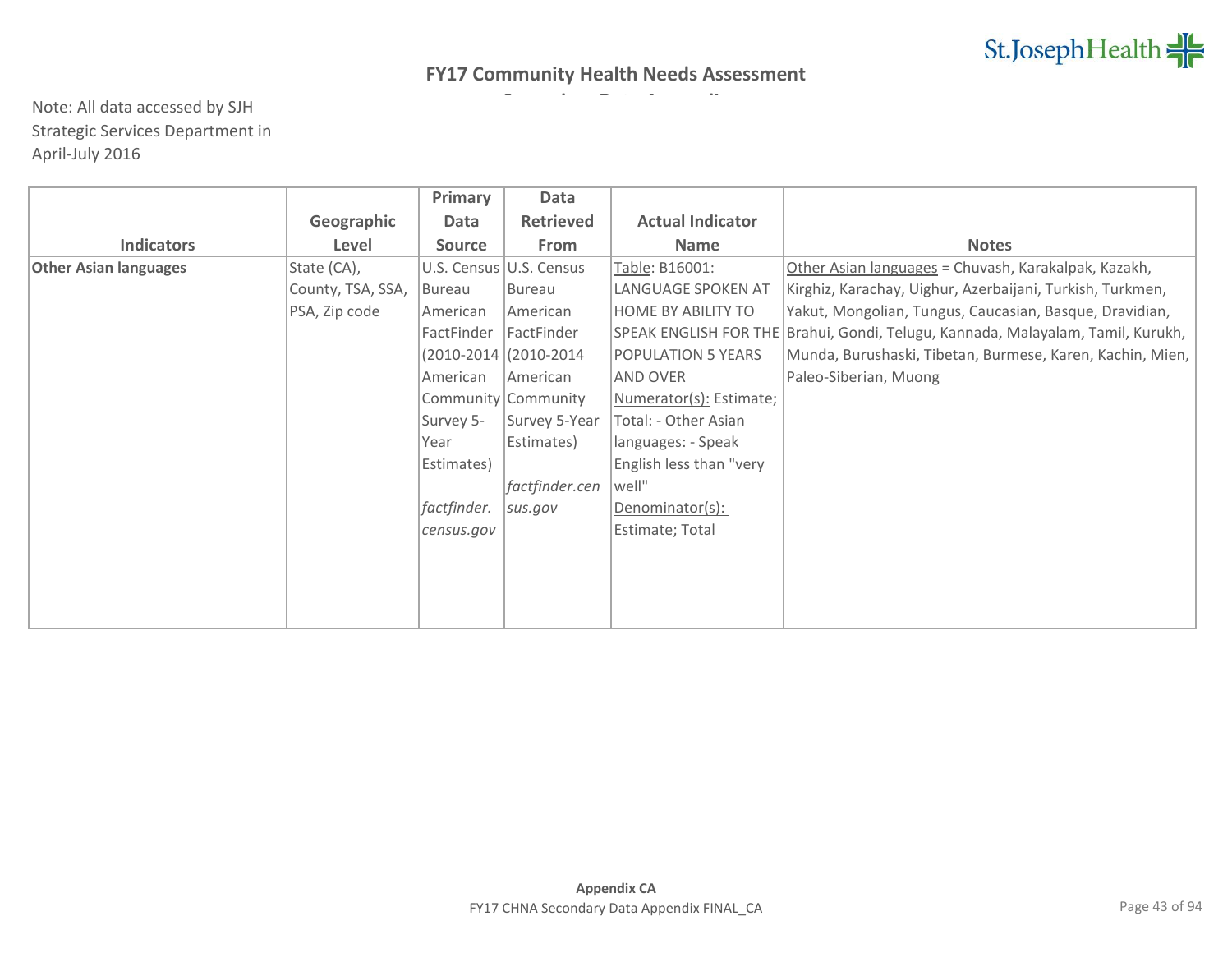|                   |                   | Primary       | Data                     |                              |              |
|-------------------|-------------------|---------------|--------------------------|------------------------------|--------------|
|                   | Geographic        | Data          | <b>Retrieved</b>         | <b>Actual Indicator</b>      |              |
| <b>Indicators</b> | Level             | <b>Source</b> | From                     | Name                         | <b>Notes</b> |
| <b>Tagalog</b>    | State (CA),       |               | U.S. Census U.S. Census  | Table: B16001:               |              |
|                   | County, TSA, SSA, | Bureau        | Bureau                   | LANGUAGE SPOKEN AT           |              |
|                   | PSA, Zip code     | American      | American                 | <b>HOME BY ABILITY TO</b>    |              |
|                   |                   | FactFinder    | FactFinder               | <b>SPEAK ENGLISH FOR THE</b> |              |
|                   |                   |               | $(2010-2014)(2010-2014)$ | <b>POPULATION 5 YEARS</b>    |              |
|                   |                   | American      | American                 | <b>AND OVER</b>              |              |
|                   |                   |               | Community Community      | Numerator(s): Estimate;      |              |
|                   |                   | Survey 5-     | Survey 5-Year            | Total: - Tagalog: - Speak    |              |
|                   |                   | Year          | Estimates)               | English less than "very      |              |
|                   |                   | Estimates)    |                          | well"                        |              |
|                   |                   |               | factfinder.cen           | Denominator(s):              |              |
|                   |                   | factfinder.   | sus.gov                  | Estimate; Total              |              |
|                   |                   | census.gov    |                          |                              |              |
|                   |                   |               |                          |                              |              |
|                   |                   |               |                          |                              |              |
|                   |                   |               |                          |                              |              |
|                   |                   |               |                          |                              |              |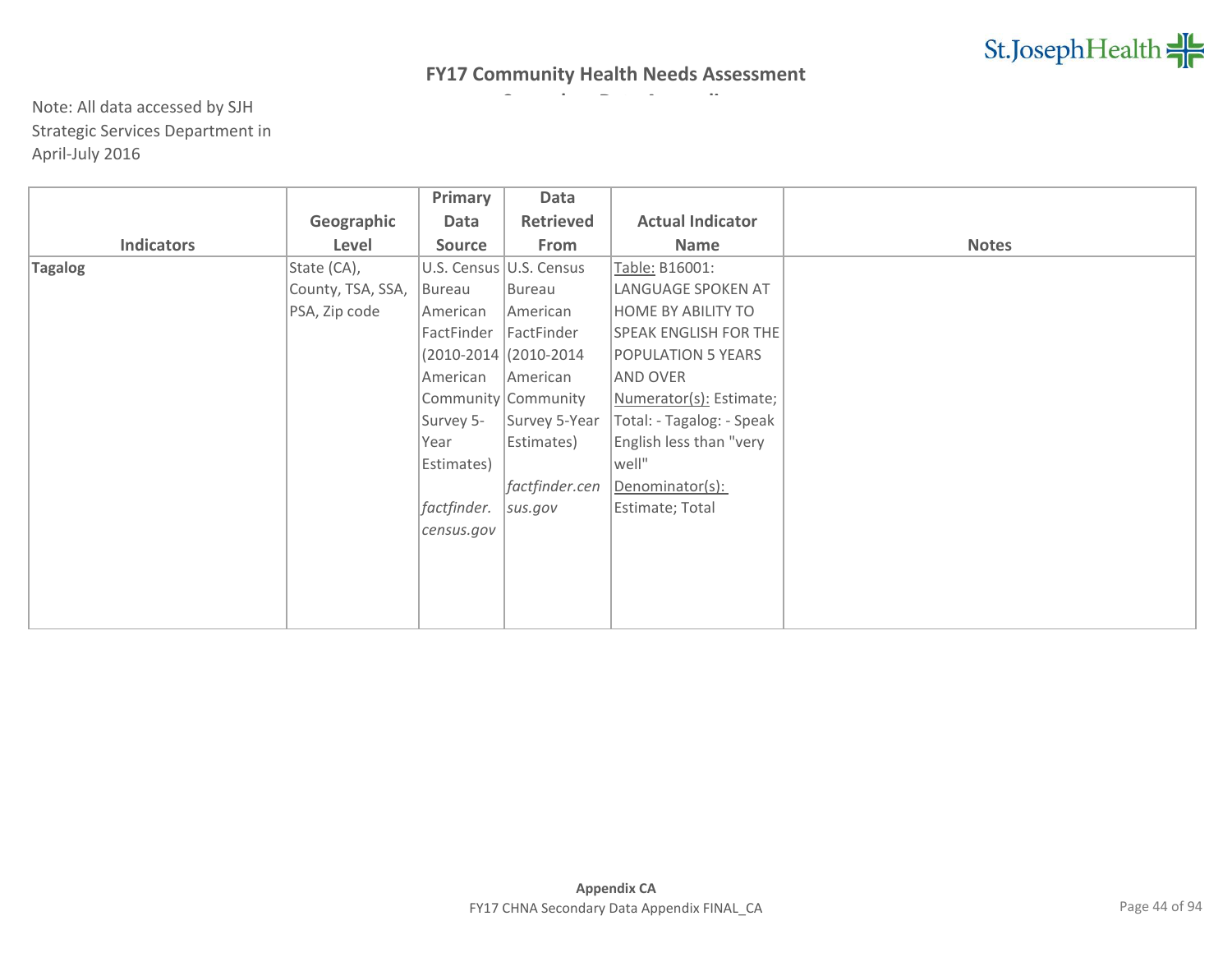|                                       |                   | Primary       | Data                    |                           |                                                                       |
|---------------------------------------|-------------------|---------------|-------------------------|---------------------------|-----------------------------------------------------------------------|
|                                       | Geographic        | Data          | <b>Retrieved</b>        | <b>Actual Indicator</b>   |                                                                       |
| <b>Indicators</b>                     | Level             | <b>Source</b> | <b>From</b>             | <b>Name</b>               | <b>Notes</b>                                                          |
| <b>Other Pacific Island languages</b> | State (CA),       |               | U.S. Census U.S. Census | Table: B16001:            | Other Pacific Island languages = Buginese, Moluccan,                  |
|                                       | County, TSA, SSA, | Bureau        | Bureau                  | LANGUAGE SPOKEN AT        | Indonesian, Achinese, Balinese, Cham, Javanese, Madurese,             |
|                                       | PSA, Zip code     | American      | American                | <b>HOME BY ABILITY TO</b> | Malagasy, Malay, Minangkabau, Sundanese, Bisayan,                     |
|                                       |                   | FactFinder    | FactFinder              |                           | SPEAK ENGLISH FOR THE Sebuano, Pangasinan, Ilocano, Bikol, Pampangan, |
|                                       |                   |               | (2010-2014 (2010-2014   | POPULATION 5 YEARS        | Gorontalo, Micronesian, Carolinian, Chamorro, Gilbertese,             |
|                                       |                   | American      | American                | AND OVER                  | Kusaiean, Marshallese, Mokilese, Mortlockese, Nauruan,                |
|                                       |                   |               | Community Community     | Numerator(s): Estimate;   | Palau, Ponapean, Trukese, Ulithean, Woleai-Ulithi, Yapese,            |
|                                       |                   | Survey 5-     | Survey 5-Year           | Total: - Other Pacific    | Melanesian, Polynesian, Samoan, Tongan, Niuean,                       |
|                                       |                   | Year          | Estimates)              | Island languages: -       | Tokelauan, Fijian, Marquesan, Rarotongan, Maori, Nukuoro,             |
|                                       |                   | Estimates)    |                         | Speak English less than   | Hawaiian                                                              |
|                                       |                   |               | factfinder.cen          | "very well"               |                                                                       |
|                                       |                   | factfinder.   | sus.gov                 | Denominator(s):           |                                                                       |
|                                       |                   | census.gov    |                         | Estimate; Total           |                                                                       |
|                                       |                   |               |                         |                           |                                                                       |
|                                       |                   |               |                         |                           |                                                                       |
|                                       |                   |               |                         |                           |                                                                       |
|                                       |                   |               |                         |                           |                                                                       |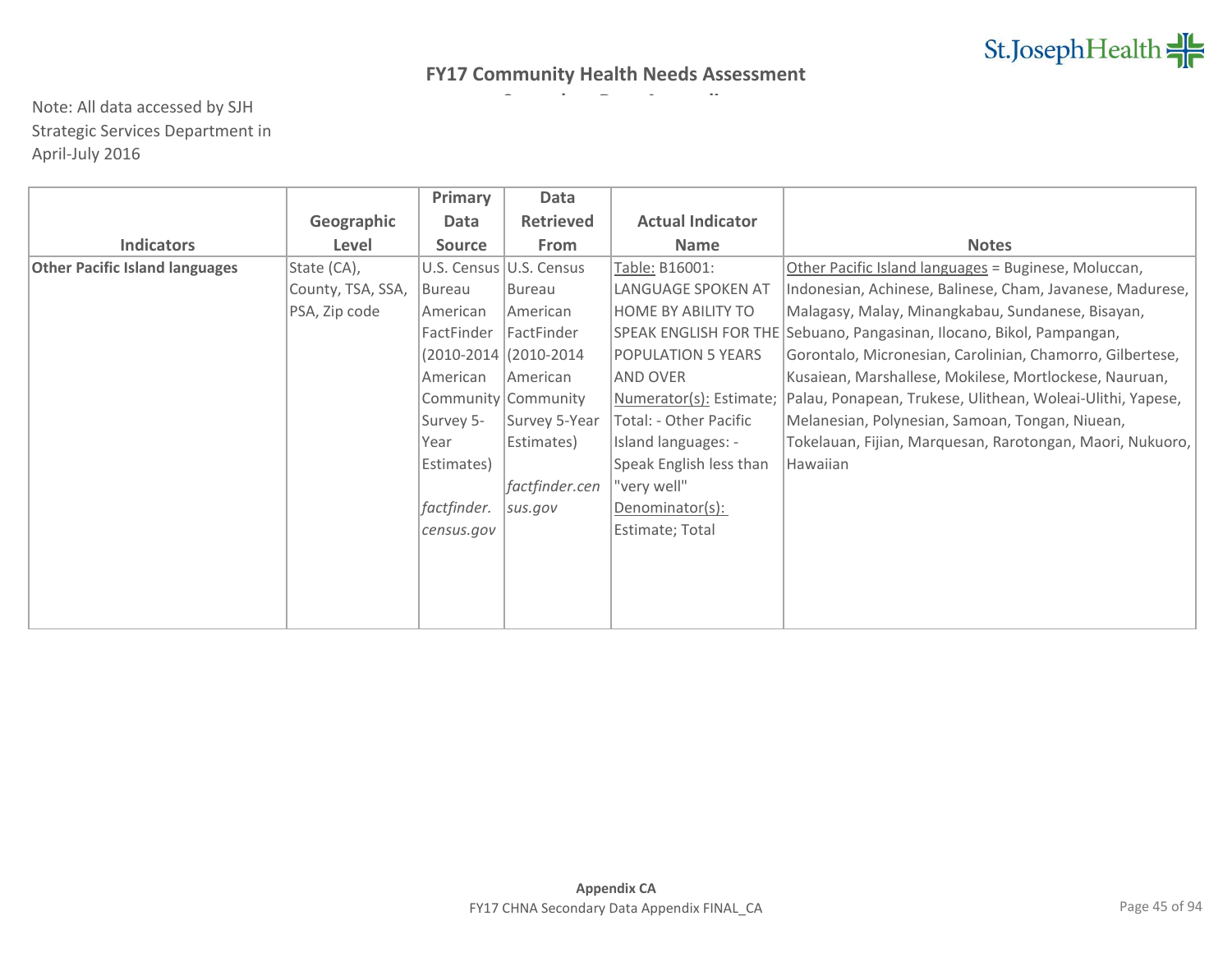|                   |                   | Primary       | Data                     |                              |              |
|-------------------|-------------------|---------------|--------------------------|------------------------------|--------------|
|                   | Geographic        | Data          | <b>Retrieved</b>         | <b>Actual Indicator</b>      |              |
| <b>Indicators</b> | Level             | <b>Source</b> | From                     | Name                         | <b>Notes</b> |
| Navajo            | State (CA),       |               | U.S. Census U.S. Census  | Table: B16001:               |              |
|                   | County, TSA, SSA, | Bureau        | Bureau                   | LANGUAGE SPOKEN AT           |              |
|                   | PSA, Zip code     | American      | American                 | <b>HOME BY ABILITY TO</b>    |              |
|                   |                   | FactFinder    | FactFinder               | <b>SPEAK ENGLISH FOR THE</b> |              |
|                   |                   |               | $(2010-2014)(2010-2014)$ | <b>POPULATION 5 YEARS</b>    |              |
|                   |                   | American      | American                 | <b>AND OVER</b>              |              |
|                   |                   |               | Community Community      | Numerator(s): Estimate;      |              |
|                   |                   | Survey 5-     | Survey 5-Year            | Total: - Navajo: - Speak     |              |
|                   |                   | Year          | Estimates)               | English less than "very      |              |
|                   |                   | Estimates)    |                          | well"                        |              |
|                   |                   |               | factfinder.cen           | Denominator(s):              |              |
|                   |                   | factfinder.   | sus.gov                  | Estimate; Total              |              |
|                   |                   | census.gov    |                          |                              |              |
|                   |                   |               |                          |                              |              |
|                   |                   |               |                          |                              |              |
|                   |                   |               |                          |                              |              |
|                   |                   |               |                          |                              |              |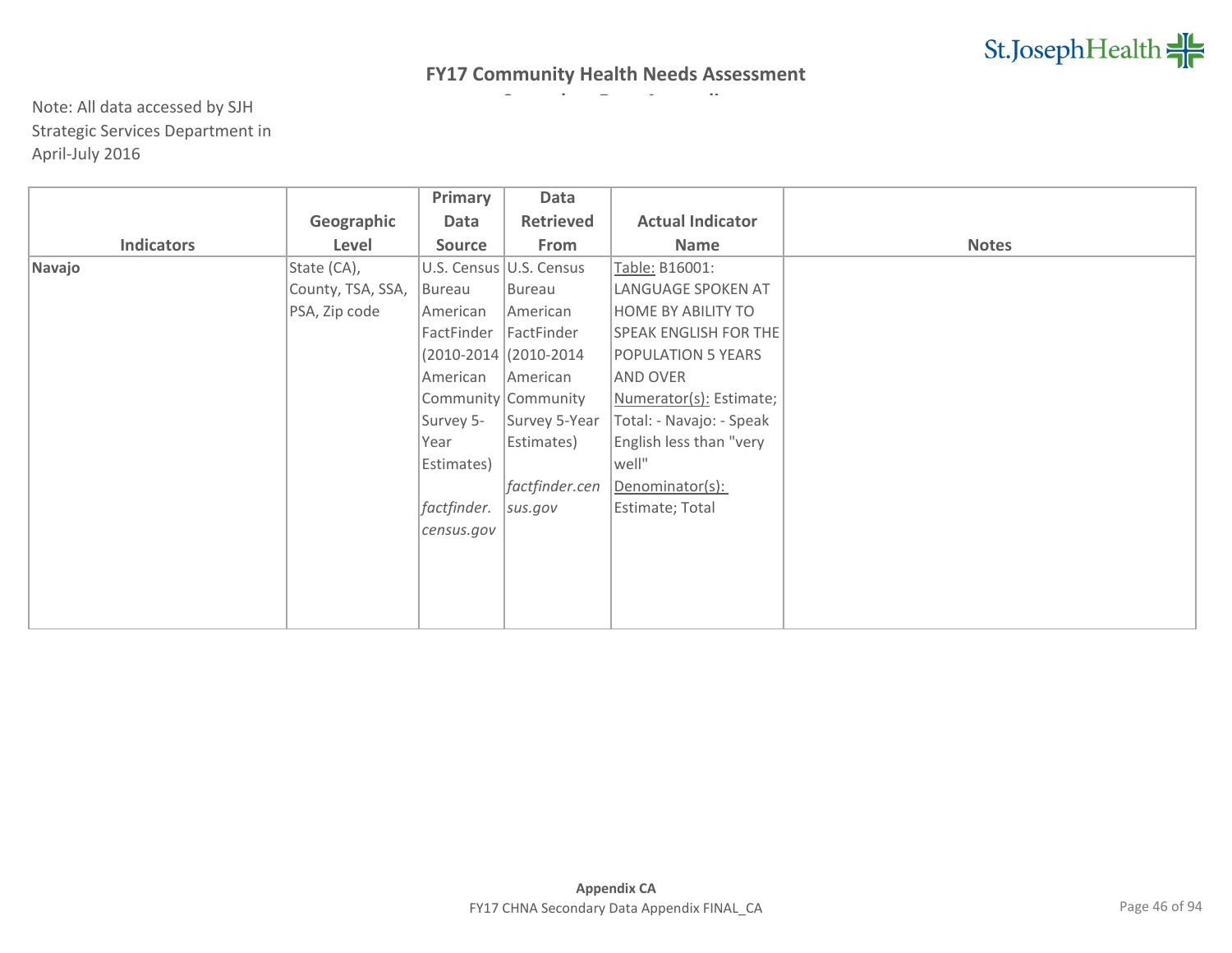|                                    |                   | <b>Primary</b> | <b>Data</b>              |                                   |                                                         |
|------------------------------------|-------------------|----------------|--------------------------|-----------------------------------|---------------------------------------------------------|
|                                    | Geographic        | <b>Data</b>    | <b>Retrieved</b>         | <b>Actual Indicator</b>           |                                                         |
| <b>Indicators</b>                  | Level             | <b>Source</b>  | From                     | <b>Name</b>                       | <b>Notes</b>                                            |
| <b>Other Native North American</b> | State (CA),       |                | U.S. Census U.S. Census  | Table: B16001:                    | Other Native Northern American languages (800-863, 865- |
| languages                          | County, TSA, SSA, | Bureau         | Bureau                   | LANGUAGE SPOKEN AT                | 955, 959-966, 977-982) =                                |
|                                    | PSA, Zip code     | American       | <b>American</b>          | HOME BY ABILITY TO                | Eskimo-Aleut languages (800-805)                        |
|                                    |                   | FactFinder     | FactFinder               |                                   | SPEAK ENGLISH FOR THE Algonquian languages (806-827)    |
|                                    |                   |                | $(2010-2014)(2010-2014)$ | POPULATION 5 YEARS                | Wakashan languages (829-832)                            |
|                                    |                   | American       | American                 | AND OVER                          | Salish languages (833-845, 981-982)                     |
|                                    |                   |                | Community Community      | Numerator(s): Estimate; 846 Haida |                                                         |
|                                    |                   | Survey 5-      | Survey 5-Year            | Total: - Other Native             | Athapascan-Eyak languages except Navajo (847-862, 865,  |
|                                    |                   | Year           | Estimates)               | North American                    | 977-980)                                                |
|                                    |                   | Estimates)     |                          | languages: - Speak                | 866 Tlingit                                             |
|                                    |                   |                | factfinder.cen           | English less than "very           | Penutian languages (867-884, 964-965)                   |
|                                    |                   | factfinder.    | sus.gov                  | well"                             | Hokan languages (885-901)                               |
|                                    |                   | census.gov     |                          | Denominator(s):                   | Siouan languages (904-914)                              |
|                                    |                   |                |                          | Estimate; Total                   | Muskogean languages (915-920)                           |
|                                    |                   |                |                          |                                   | Iroquian languages (925-933)                            |
|                                    |                   |                |                          |                                   | Caddoan languages (934-937)                             |
|                                    |                   |                |                          |                                   | Uto-Aztecan languages (938-955)                         |
|                                    |                   |                |                          |                                   | Tanoan languages (863, 959-963)                         |
|                                    |                   |                |                          |                                   | 966 American Indian                                     |
|                                    |                   |                |                          |                                   | 981 Kalispel (Salish)                                   |
|                                    |                   |                |                          |                                   | 982 Spokane (Salish)                                    |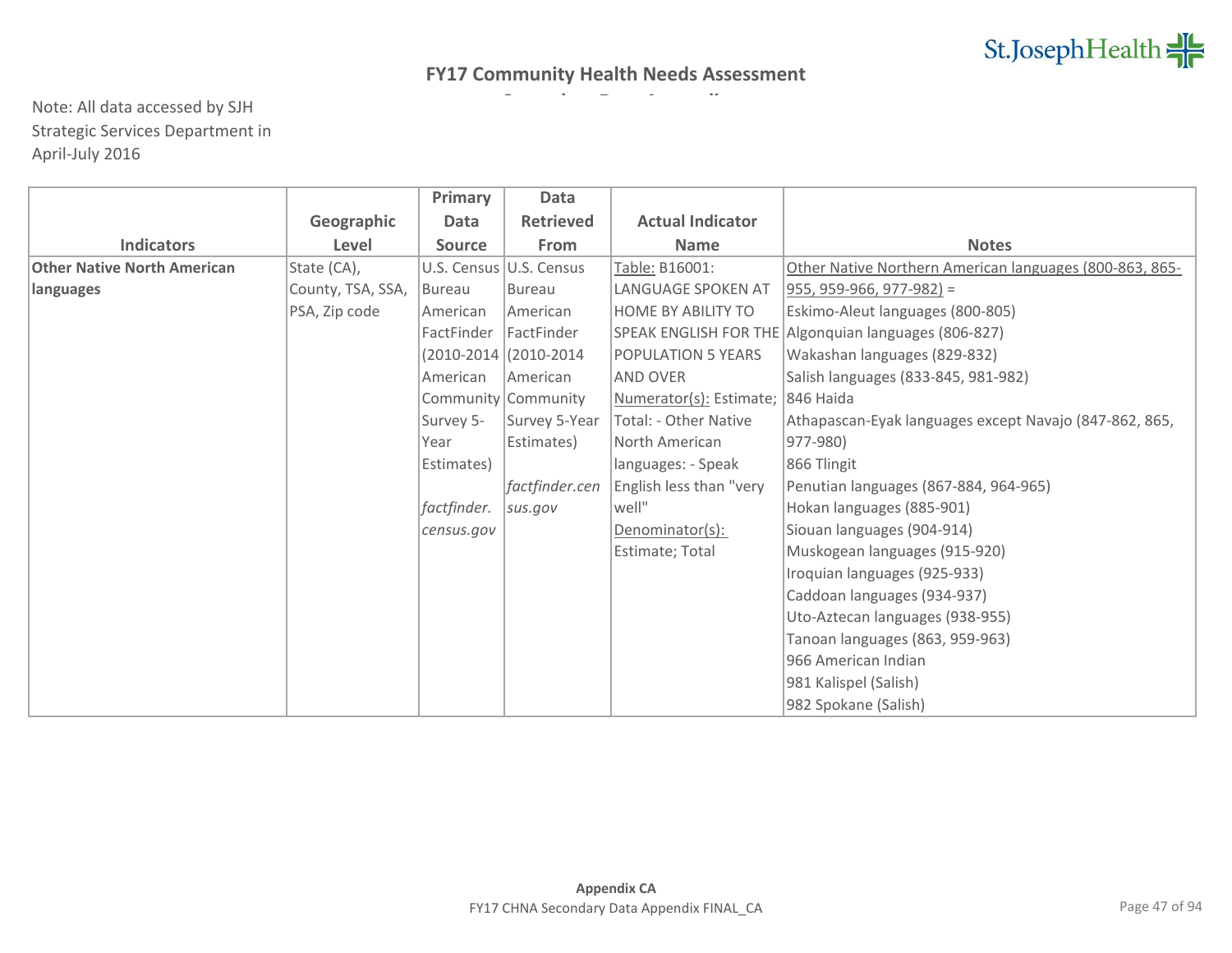|                   |                   | Primary       | Data                    |                              |              |
|-------------------|-------------------|---------------|-------------------------|------------------------------|--------------|
|                   | Geographic        | Data          | <b>Retrieved</b>        | <b>Actual Indicator</b>      |              |
| <b>Indicators</b> | Level             | <b>Source</b> | From                    | Name                         | <b>Notes</b> |
| Hungarian         | State (CA),       |               | U.S. Census U.S. Census | Table: B16001:               |              |
|                   | County, TSA, SSA, | Bureau        | Bureau                  | LANGUAGE SPOKEN AT           |              |
|                   | PSA, Zip code     | American      | American                | <b>HOME BY ABILITY TO</b>    |              |
|                   |                   | FactFinder    | FactFinder              | <b>SPEAK ENGLISH FOR THE</b> |              |
|                   |                   |               | (2010-2014 (2010-2014   | POPULATION 5 YEARS           |              |
|                   |                   | American      | American                | AND OVER                     |              |
|                   |                   |               | Community Community     | Numerator(s): Estimate;      |              |
|                   |                   | Survey 5-     | Survey 5-Year           | Total: - Hungarian: -        |              |
|                   |                   | Year          | Estimates)              | Speak English less than      |              |
|                   |                   | Estimates)    |                         | "very well"                  |              |
|                   |                   |               | factfinder.cen          | Denominator(s):              |              |
|                   |                   | factfinder.   | sus.gov                 | Estimate; Total              |              |
|                   |                   | census.gov    |                         |                              |              |
|                   |                   |               |                         |                              |              |
|                   |                   |               |                         |                              |              |
|                   |                   |               |                         |                              |              |
|                   |                   |               |                         |                              |              |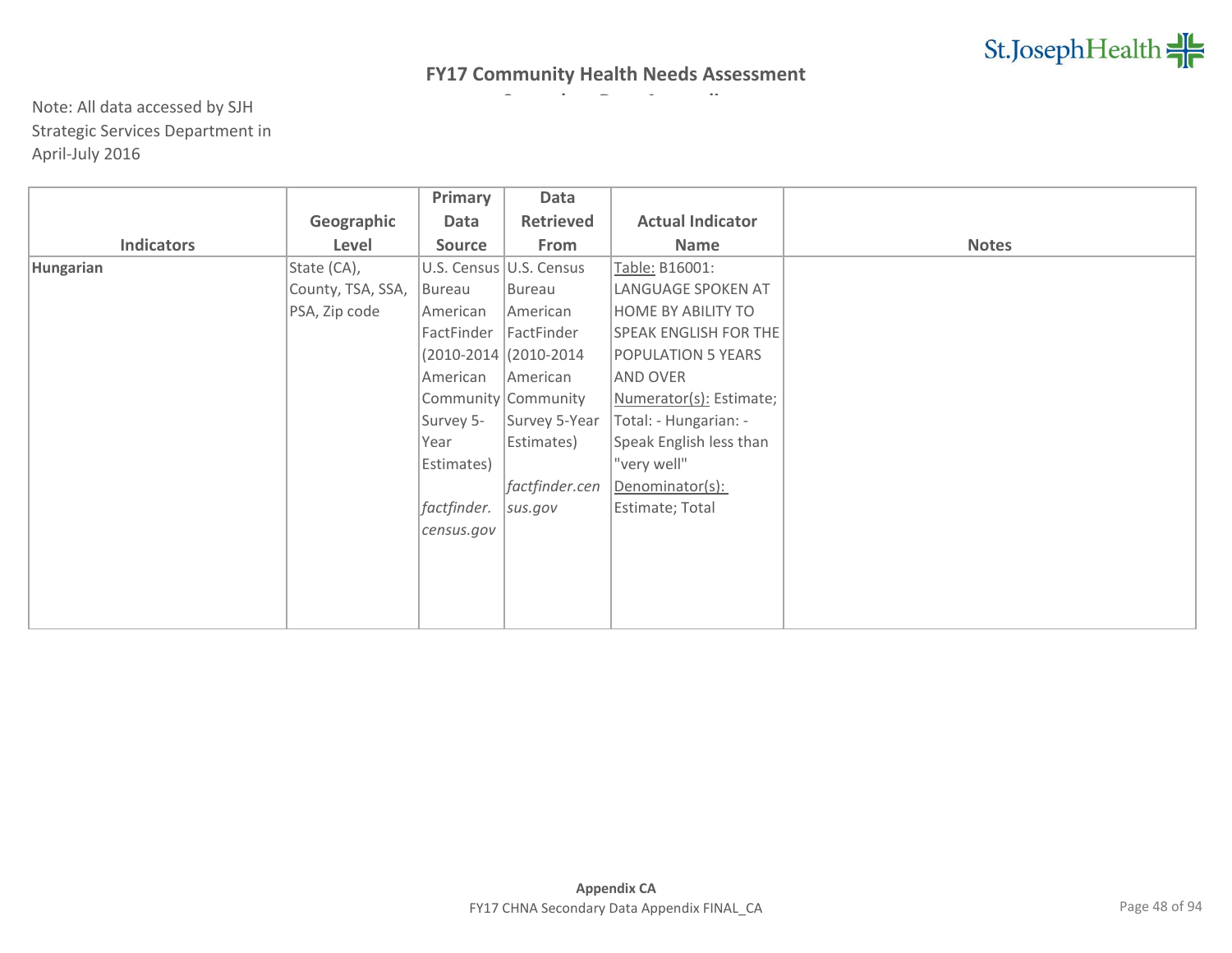|                   |                   | Primary       | Data                     |                              |              |
|-------------------|-------------------|---------------|--------------------------|------------------------------|--------------|
|                   | Geographic        | Data          | <b>Retrieved</b>         | <b>Actual Indicator</b>      |              |
| <b>Indicators</b> | Level             | <b>Source</b> | From                     | Name                         | <b>Notes</b> |
| Arabic            | State (CA),       |               | U.S. Census U.S. Census  | Table: B16001:               |              |
|                   | County, TSA, SSA, | Bureau        | Bureau                   | LANGUAGE SPOKEN AT           |              |
|                   | PSA, Zip code     | American      | American                 | <b>HOME BY ABILITY TO</b>    |              |
|                   |                   | FactFinder    | FactFinder               | <b>SPEAK ENGLISH FOR THE</b> |              |
|                   |                   |               | $(2010-2014)(2010-2014)$ | <b>POPULATION 5 YEARS</b>    |              |
|                   |                   | American      | American                 | <b>AND OVER</b>              |              |
|                   |                   |               | Community Community      | Numerator(s): Estimate;      |              |
|                   |                   | Survey 5-     | Survey 5-Year            | Total: - Arabic: - Speak     |              |
|                   |                   | Year          | Estimates)               | English less than "very      |              |
|                   |                   | Estimates)    |                          | well"                        |              |
|                   |                   |               | factfinder.cen           | Denominator(s):              |              |
|                   |                   | factfinder.   | sus.gov                  | Estimate; Total              |              |
|                   |                   | census.gov    |                          |                              |              |
|                   |                   |               |                          |                              |              |
|                   |                   |               |                          |                              |              |
|                   |                   |               |                          |                              |              |
|                   |                   |               |                          |                              |              |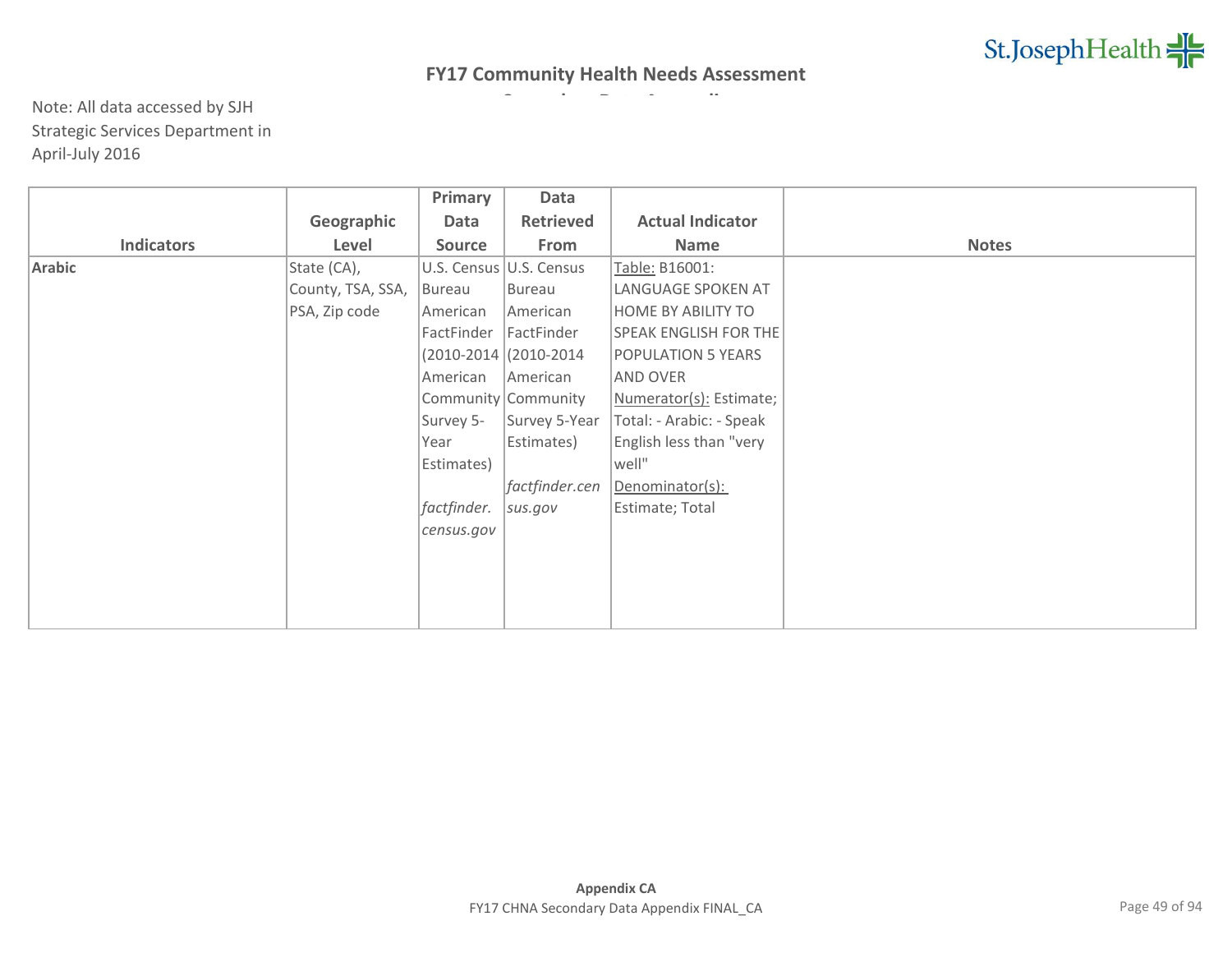|                   |                   | Primary       | Data                     |                              |              |
|-------------------|-------------------|---------------|--------------------------|------------------------------|--------------|
|                   | Geographic        | Data          | <b>Retrieved</b>         | <b>Actual Indicator</b>      |              |
| <b>Indicators</b> | Level             | <b>Source</b> | From                     | Name                         | <b>Notes</b> |
| <b>Hebrew</b>     | State (CA),       |               | U.S. Census U.S. Census  | Table: B16001:               |              |
|                   | County, TSA, SSA, | Bureau        | Bureau                   | LANGUAGE SPOKEN AT           |              |
|                   | PSA, Zip code     | American      | American                 | <b>HOME BY ABILITY TO</b>    |              |
|                   |                   | FactFinder    | FactFinder               | <b>SPEAK ENGLISH FOR THE</b> |              |
|                   |                   |               | $(2010-2014)(2010-2014)$ | <b>POPULATION 5 YEARS</b>    |              |
|                   |                   | American      | American                 | <b>AND OVER</b>              |              |
|                   |                   |               | Community Community      | Numerator(s): Estimate;      |              |
|                   |                   | Survey 5-     | Survey 5-Year            | Total: - Hebrew: - Speak     |              |
|                   |                   | Year          | Estimates)               | English less than "very      |              |
|                   |                   | Estimates)    |                          | well"                        |              |
|                   |                   |               | factfinder.cen           | Denominator(s):              |              |
|                   |                   | factfinder.   | sus.gov                  | Estimate; Total              |              |
|                   |                   | census.gov    |                          |                              |              |
|                   |                   |               |                          |                              |              |
|                   |                   |               |                          |                              |              |
|                   |                   |               |                          |                              |              |
|                   |                   |               |                          |                              |              |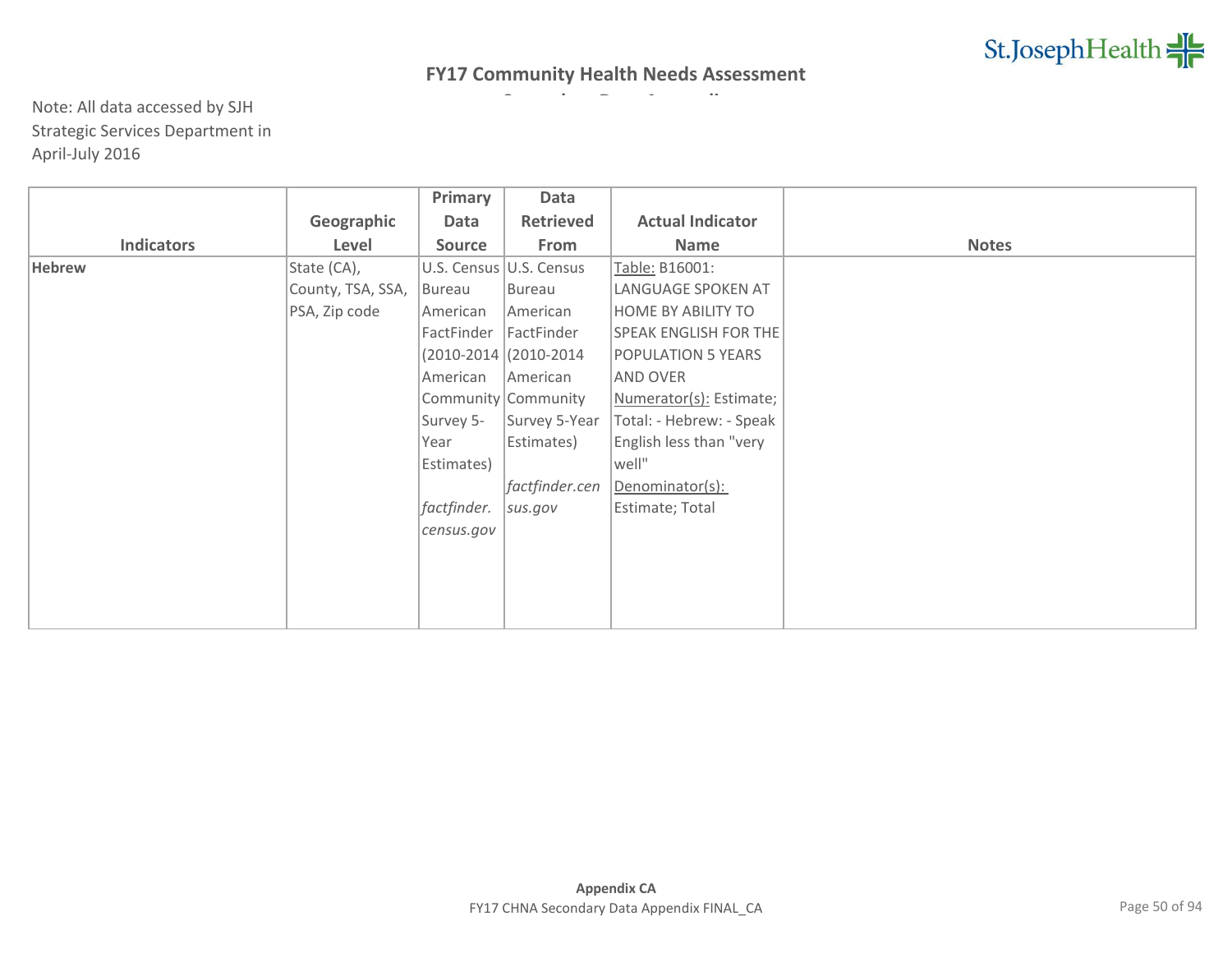|                   |                   | Primary       | Data                    |                                              |                                                                               |
|-------------------|-------------------|---------------|-------------------------|----------------------------------------------|-------------------------------------------------------------------------------|
|                   | Geographic        | Data          | <b>Retrieved</b>        | <b>Actual Indicator</b>                      |                                                                               |
| <b>Indicators</b> | Level             | <b>Source</b> | From                    | <b>Name</b>                                  | <b>Notes</b>                                                                  |
| African languages | State (CA),       |               | U.S. Census U.S. Census | Table: B16001:                               | African languages =                                                           |
|                   | County, TSA, SSA, | <b>Bureau</b> | Bureau                  | LANGUAGE SPOKEN AT                           | 780 Amharic, 781 Berber, 782 Chadic, 783 Cushite, 784                         |
|                   | PSA, Zip code     | American      | American                | <b>HOME BY ABILITY TO</b>                    | Sudanic, 785 Nilotic, 786 Nilo-hamitic, 787 Nubian, 788                       |
|                   |                   | FactFinder    | FactFinder              |                                              | SPEAK ENGLISH FOR THE Saharan, 789 Nilo-sharan, 790 Khoisan, 791 Swahili, 792 |
|                   |                   |               | (2010-2014) (2010-2014) | <b>POPULATION 5 YEARS</b>                    | Bantu, 793 Mande, 794 Fulani, 795 Gur, 796 Kru, Ibo,                          |
|                   |                   | American      | American                | <b>AND OVER</b>                              | Yoruba, 797 Efik, 798 Mbum (and Related), 799 African (not                    |
|                   |                   |               | Community Community     | Numerator(s): Estimate;   further specified) |                                                                               |
|                   |                   | Survey 5-     | Survey 5-Year           | Total: - African                             |                                                                               |
|                   |                   | Year          | Estimates)              | Ianguages: - Speak                           |                                                                               |
|                   |                   | Estimates)    |                         | English less than "very                      |                                                                               |
|                   |                   |               | factfinder.cen          | well"                                        |                                                                               |
|                   |                   | factfinder.   | sus.gov                 | Denominator(s):                              |                                                                               |
|                   |                   | census.gov    |                         | Estimate; Total                              |                                                                               |
|                   |                   |               |                         |                                              |                                                                               |
|                   |                   |               |                         |                                              |                                                                               |
|                   |                   |               |                         |                                              |                                                                               |
|                   |                   |               |                         |                                              |                                                                               |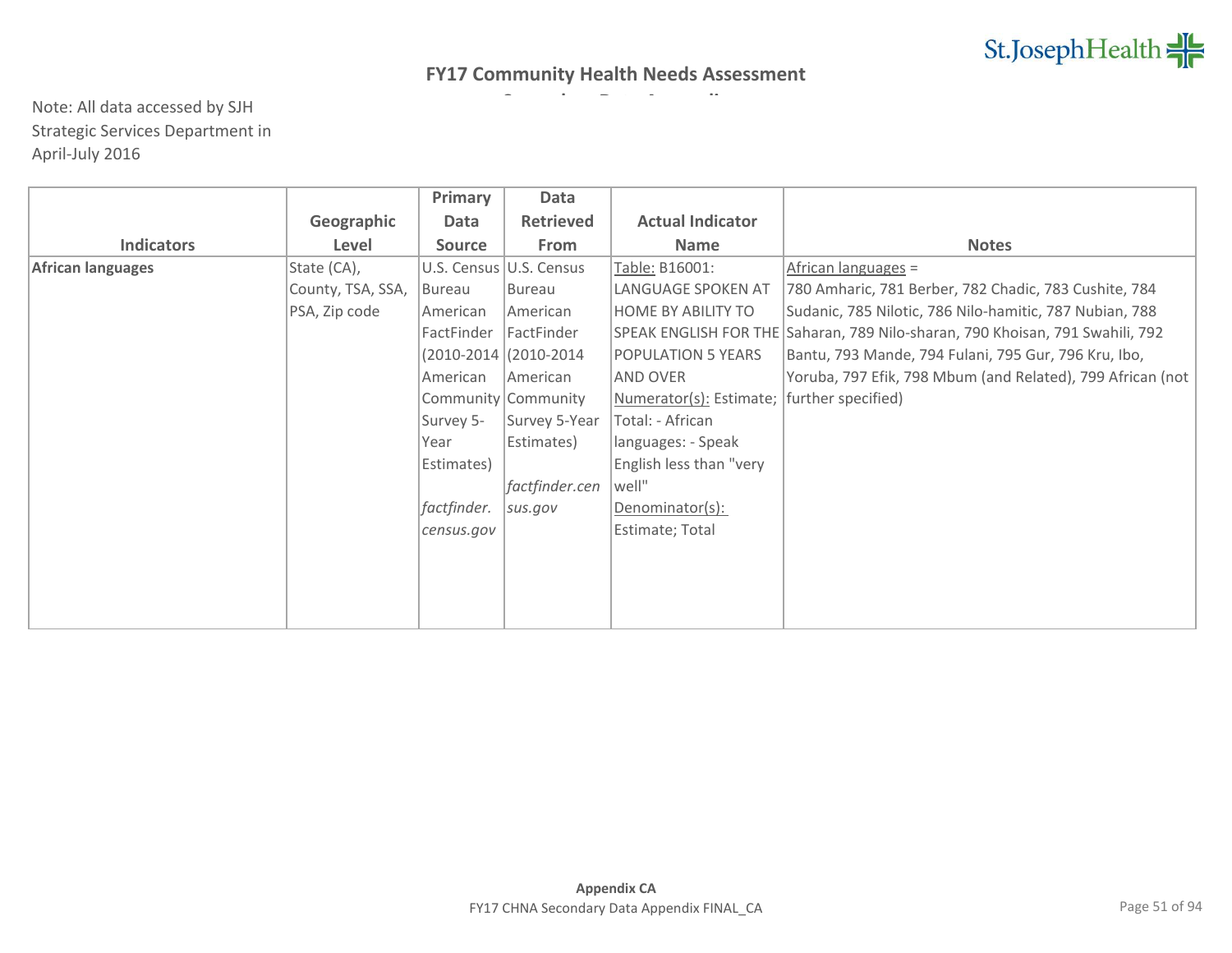|                        |                   | Primary       | <b>Data</b>             |                                     |                                                                       |
|------------------------|-------------------|---------------|-------------------------|-------------------------------------|-----------------------------------------------------------------------|
|                        | Geographic        | <b>Data</b>   | <b>Retrieved</b>        | <b>Actual Indicator</b>             |                                                                       |
| <b>Indicators</b>      | Level             | <b>Source</b> | From                    | <b>Name</b>                         | <b>Notes</b>                                                          |
| <b>Other languages</b> | State (CA),       |               | U.S. Census U.S. Census | Table: B16001:                      | Other languages =                                                     |
|                        | County, TSA, SSA, | Bureau        | <b>Bureau</b>           | LANGUAGE SPOKEN AT                  | 679 Finnish (OTHER)                                                   |
|                        | PSA, Zip code     | American      | American                | <b>HOME BY ABILITY TO</b>           | 680 Estonian (OTHER)                                                  |
|                        |                   | FactFinder    | FactFinder              |                                     | SPEAK ENGLISH FOR THE 681 Lapp (OTHER) 683 Other Uralic Lang. (OTHER) |
|                        |                   |               | (2010-2014 (2010-2014   | <b>POPULATION 5 YEARS</b>           | 696 Caucasian (OTHER)                                                 |
|                        |                   | American      | American                | <b>AND OVER</b>                     | 697 Basque (OTHER)                                                    |
|                        |                   |               | Community Community     | Numerator(s):                       | 779 Syriac                                                            |
|                        |                   | Survey 5-     | Survey 5-Year           | Estimate; Total: - Other            | 956 Aztecan(Cent/South America)                                       |
|                        |                   | Year          | Estimates)              | and unspecified                     | 957 Sonoran, nec(Cent/So America)                                     |
|                        |                   | Estimates)    |                         | languages: - Speak                  | 958 Indian (Not on the edited file)                                   |
|                        |                   |               | factfinder.cen          | English less than "very             | 967 Misumalpan                                                        |
|                        |                   | factfinder.   | sus.gov                 | well"                               | 968 Mayan Languages                                                   |
|                        |                   | census.gov    |                         |                                     | 969 Tarascan (Penutian)                                               |
|                        |                   |               |                         | [Language group(s) with 970 Mapuche |                                                                       |
|                        |                   |               |                         | less than 1,000                     | 971 Oto - Manguen                                                     |
|                        |                   |               |                         | individuals who speak a             | 972 Quechua                                                           |
|                        |                   |               |                         | language other than                 | 973 Aymara                                                            |
|                        |                   |               |                         | English at home and                 | 974 Arawakian                                                         |
|                        |                   |               |                         | speak English less than             | 975 Chibchan                                                          |
|                        |                   |               |                         | "very well"]                        | 976 Tupi-guarani                                                      |
|                        |                   |               |                         |                                     | 983-997 Not used (On the edited file only)                            |
|                        |                   |               |                         | Denominator(s):                     | 998 Specified Not Listed                                              |
|                        |                   |               |                         | Estimate; Total                     | 999 Not Specified                                                     |
|                        |                   |               |                         |                                     |                                                                       |
|                        |                   |               |                         |                                     | Any language in which less than 1,000 individuals spoke a             |
|                        |                   |               |                         |                                     | language other than English at home and spoke English less            |
|                        |                   |               |                         |                                     | than "very well" that did not meet the threshold was added            |
|                        |                   |               |                         |                                     |                                                                       |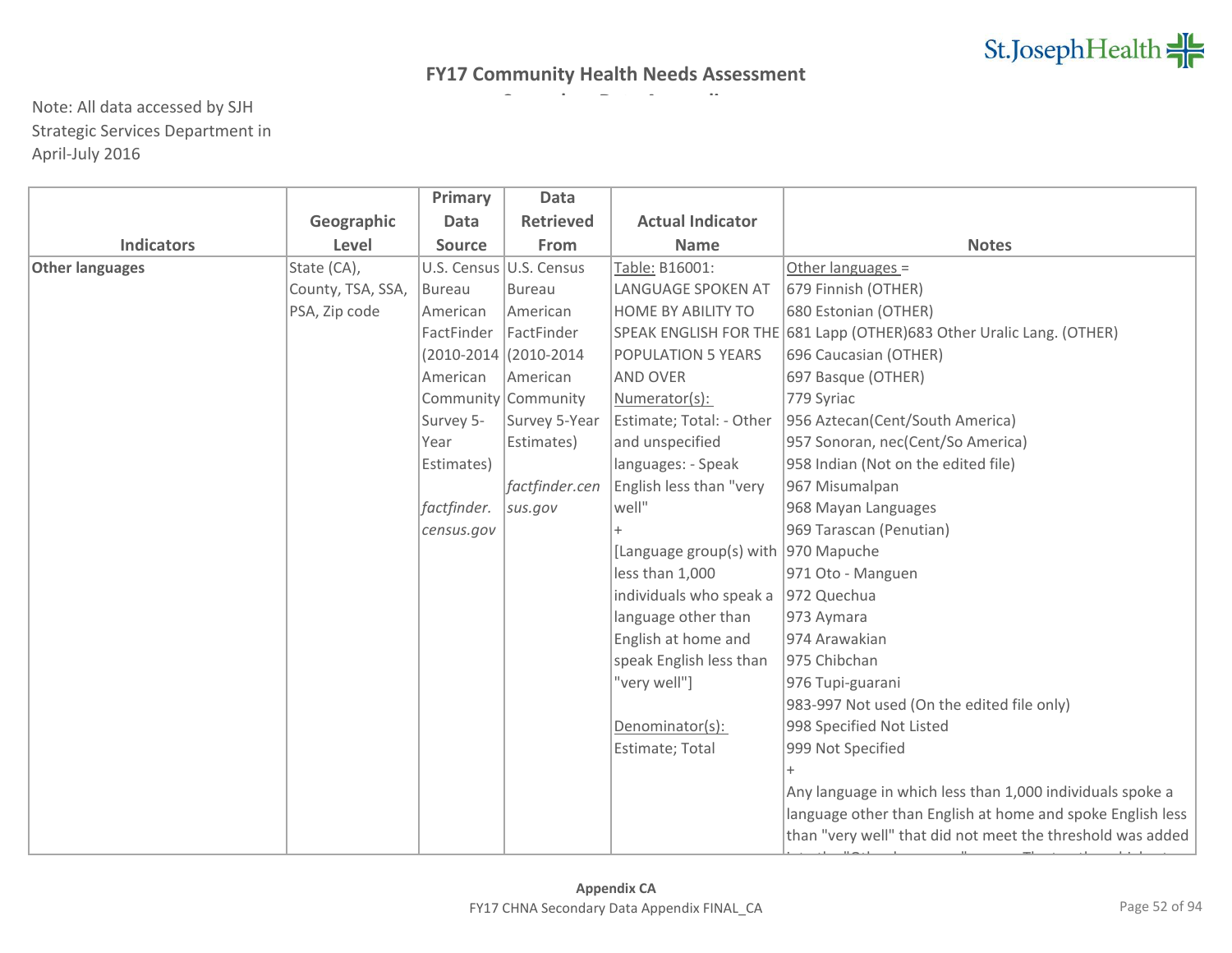|                                    |                   | Primary       | <b>Data</b>              |                           |                                                              |
|------------------------------------|-------------------|---------------|--------------------------|---------------------------|--------------------------------------------------------------|
|                                    | Geographic        | <b>Data</b>   | <b>Retrieved</b>         | <b>Actual Indicator</b>   |                                                              |
| <b>Indicators</b>                  | Level             | <b>Source</b> | From                     | <b>Name</b>               | <b>Notes</b>                                                 |
| Percent of population ages 0 to 17 | State (CA),       |               | U.S. Census U.S. Census  | Table: B05003: SEX BY     | - People who indicate that they were born in the United      |
| that is non-citizen (%)            | County, TSA, SSA, | Bureau        | Bureau                   | AGE BY NATIVITY AND       | States, Puerto Rico, a U.S. Island Area, or abroad of a U.S. |
|                                    | PSA, Zip code     | American      | American                 | <b>CITIZENSHIP STATUS</b> | citizen parent(s) are citizens.                              |
|                                    |                   | FactFinder    | FactFinder               | Numerator(s) Sum of:      | - People who indicate that they are U.S. citizens through    |
|                                    |                   |               | $(2010-2014)(2010-2014)$ | Estimate; Male: -         | naturalization are also citizens.                            |
|                                    |                   | American      | American                 | Under 18 years: -         | - Naturalized citizens are foreign-born people who identify  |
|                                    |                   |               | Community Community      | Foreign born: - Not a     | themselves as naturalized. Naturalization is the conferring, |
|                                    |                   | Survey 5-     | Survey 5-Year            | U.S. citizen              | by any means, of citizenship upon a person after birth.      |
|                                    |                   | Year          | Estimates)               | - Estimate; Female: -     |                                                              |
|                                    |                   | Estimates)    |                          | Under 18 years: -         |                                                              |
|                                    |                   |               | factfinder.cen           | Foreign born: - Not a     |                                                              |
|                                    |                   | factfinder.   | sus.gov                  | U.S. citizen              |                                                              |
|                                    |                   | census.gov    |                          | Denominator(s) Sum of:    |                                                              |
|                                    |                   |               |                          | Estimate; Male: -         |                                                              |
|                                    |                   |               |                          | Under 18 years:           |                                                              |
|                                    |                   |               |                          | - Estimate; Female: -     |                                                              |
|                                    |                   |               |                          | Under 18 years:           |                                                              |
|                                    |                   |               |                          |                           |                                                              |
|                                    |                   |               |                          |                           |                                                              |
|                                    |                   |               |                          |                           |                                                              |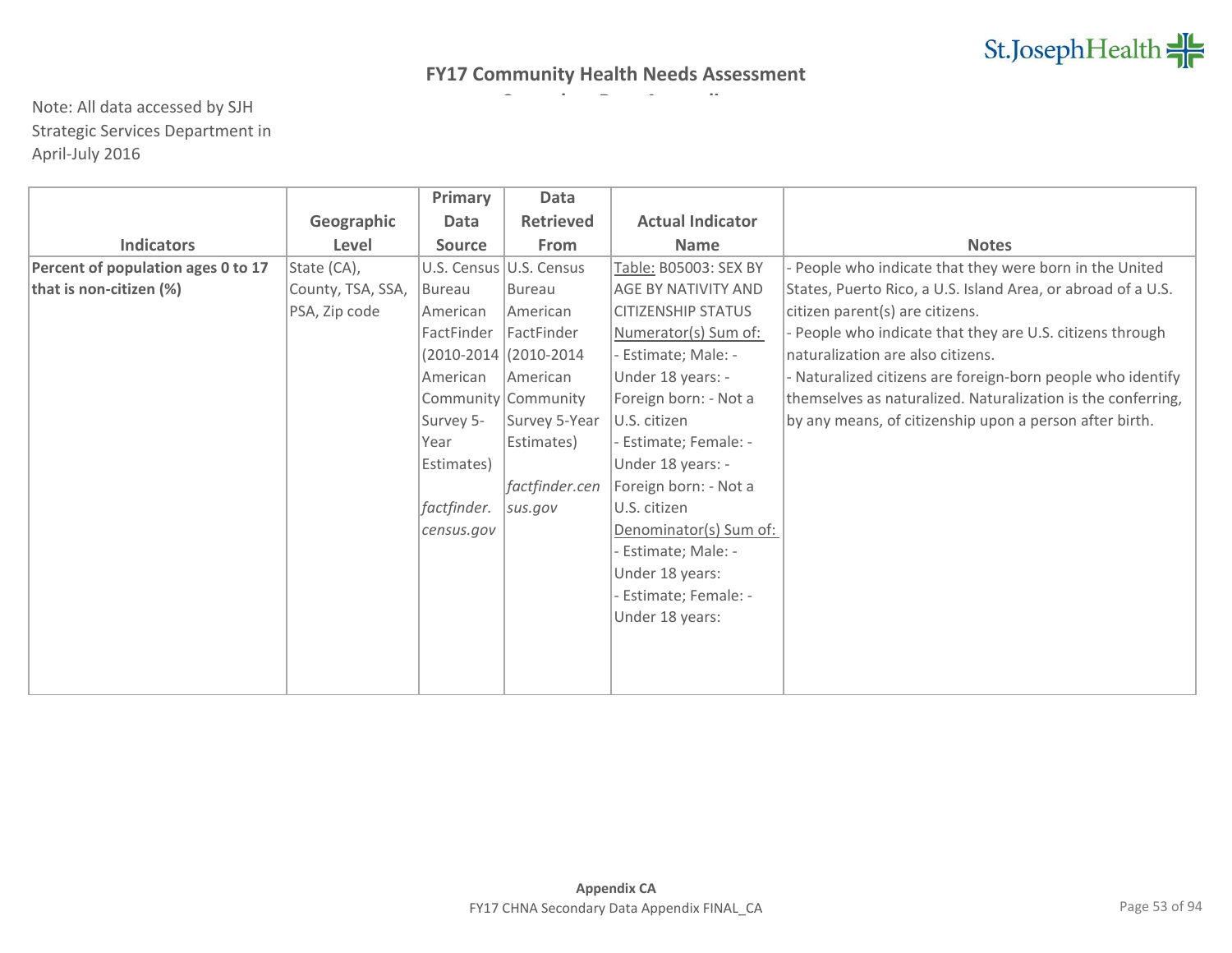|                                                 |                   | Primary       | <b>Data</b>             |                           |                                                              |
|-------------------------------------------------|-------------------|---------------|-------------------------|---------------------------|--------------------------------------------------------------|
|                                                 | Geographic        | Data          | <b>Retrieved</b>        | <b>Actual Indicator</b>   |                                                              |
| <b>Indicators</b>                               | Level             | <b>Source</b> | From                    | <b>Name</b>               | <b>Notes</b>                                                 |
| Percent of population ages 18+ that State (CA), |                   |               | U.S. Census U.S. Census | Table: B05003: SEX BY     | - People who indicate that they were born in the United      |
| is non-citizen (%)                              | County, TSA, SSA, | Bureau        | <b>Bureau</b>           | AGE BY NATIVITY AND       | States, Puerto Rico, a U.S. Island Area, or abroad of a U.S. |
|                                                 | PSA, Zip code     | American      | American                | <b>CITIZENSHIP STATUS</b> | citizen parent(s) are citizens.                              |
|                                                 |                   | FactFinder    | FactFinder              | Numerator(s) Sum of:      | - People who indicate that they are U.S. citizens through    |
|                                                 |                   |               | (2010-2014 (2010-2014   | Estimate; Male: - 18      | naturalization are also citizens.                            |
|                                                 |                   | American      | <b>American</b>         | years and over: -         | - Naturalized citizens are foreign-born people who identify  |
|                                                 |                   |               | Community Community     | Foreign born: - Not a     | themselves as naturalized. Naturalization is the conferring, |
|                                                 |                   | Survey 5-     | Survey 5-Year           | U.S. citizen              | by any means, of citizenship upon a person after birth.      |
|                                                 |                   | Year          | Estimates)              | Estimate; Female: - 18    |                                                              |
|                                                 |                   | Estimates)    |                         | years and over: -         |                                                              |
|                                                 |                   |               | factfinder.cen          | Foreign born: - Not a     |                                                              |
|                                                 |                   | factfinder.   | sus.gov                 | U.S. citizen              |                                                              |
|                                                 |                   | census.gov    |                         | Denominator(s):           |                                                              |
|                                                 |                   |               |                         | Estimate; Male: - 18      |                                                              |
|                                                 |                   |               |                         | years and over:           |                                                              |
|                                                 |                   |               |                         | Estimate; Female: - 18    |                                                              |
|                                                 |                   |               |                         | years and over:           |                                                              |
|                                                 |                   |               |                         |                           |                                                              |
|                                                 |                   |               |                         |                           |                                                              |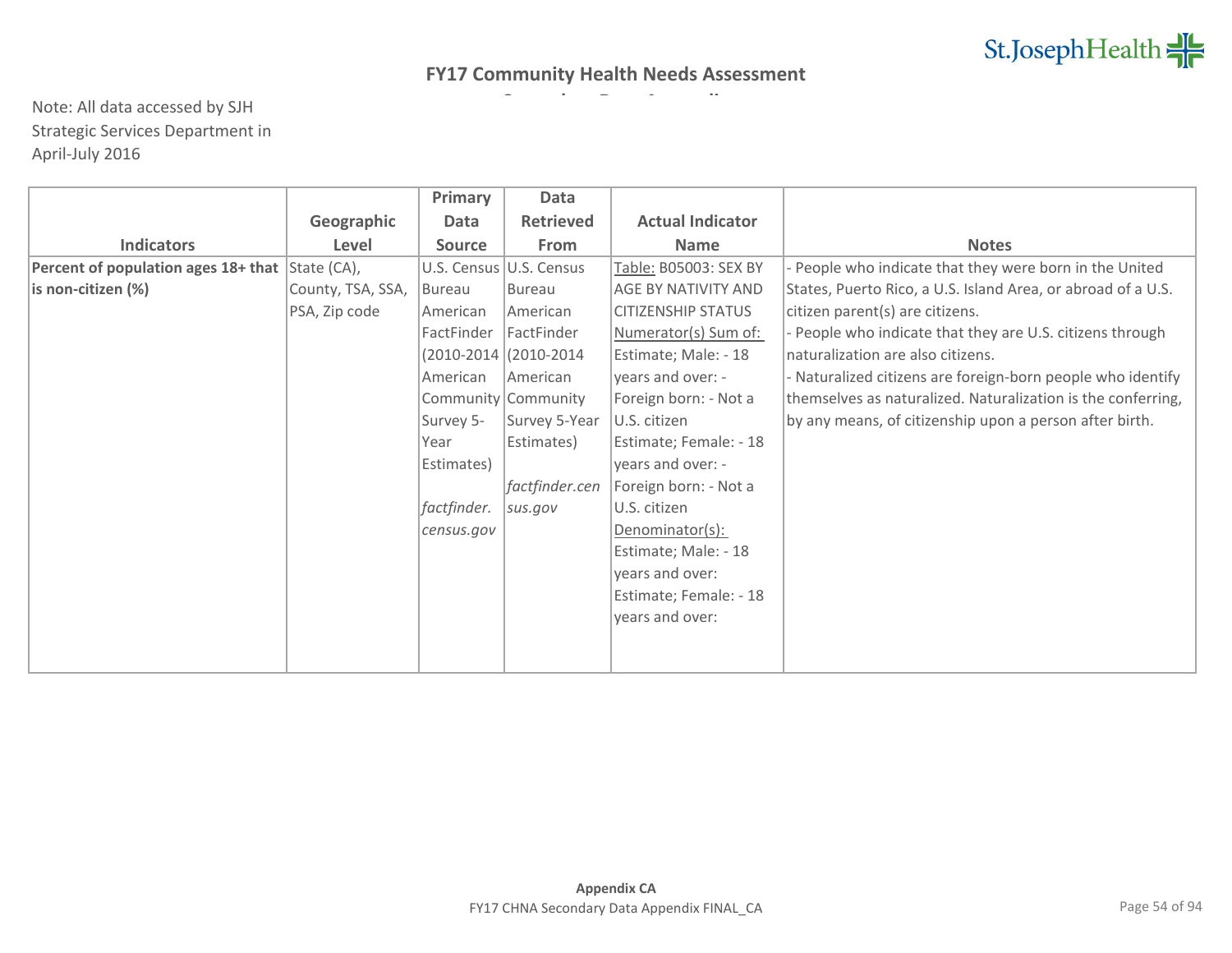|                             |                   | Primary       | Data                    |                           |                                                              |
|-----------------------------|-------------------|---------------|-------------------------|---------------------------|--------------------------------------------------------------|
|                             | Geographic        | Data          | <b>Retrieved</b>        | <b>Actual Indicator</b>   |                                                              |
| <b>Indicators</b>           | Level             | <b>Source</b> | <b>From</b>             | <b>Name</b>               | <b>Notes</b>                                                 |
| Veteran population (%)      | State (CA),       |               | U.S. Census U.S. Census | Table: DP02:SELECTED      | Definition: A "civilian veteran" is a person 18 years old or |
|                             | County, TSA, SSA, | Bureau        | <b>Bureau</b>           | SOCIAL                    | over who has served (even for a short time), but is not now  |
|                             | PSA, Zip code     | American      | <b>American</b>         | <b>CHARACTERISTICS IN</b> | serving, on active duty in the U.S. Army, Navy, Air Force,   |
|                             |                   | FactFinder    | <b>IFactFinder</b>      | THE UNITED STATES         | Marine Corps, or the Coast Guard, or who served in the U.S.  |
|                             |                   |               | (2010-2014) (2010-2014  | Numerator(s):             | Merchant Marine during World War II. People who served       |
|                             |                   | American      | <b>American</b>         | Estimate; VETERAN         | in the National Guard or military Reserves are classified as |
|                             |                   |               | Community Community     | <b>STATUS - Civilian</b>  | veterans only if they were ever called or ordered to active  |
|                             |                   | Survey 5-     | Survey 5-Year           | population 18 years and   | duty, not counting the 4-6 months for initial training or    |
|                             |                   | Year          | Estimates)              | over - Civilian veterans  | yearly summer camps. All other civilians 16 years old and    |
|                             |                   | Estimates)    |                         | Denominator(s):           | over are classified as nonveterans.                          |
|                             |                   |               | factfinder.cen          | Estimate; VETERAN         |                                                              |
|                             |                   | factfinder.   | sus.gov                 | STATUS - Civilian         |                                                              |
|                             |                   | census.gov    |                         | population 18 years and   |                                                              |
|                             |                   |               |                         | over                      |                                                              |
|                             |                   |               |                         |                           |                                                              |
|                             |                   |               |                         |                           |                                                              |
|                             |                   |               |                         |                           |                                                              |
| <b>PHYSICAL ENVIRONMENT</b> |                   |               |                         |                           |                                                              |
| <b>Housing</b>              |                   |               |                         |                           |                                                              |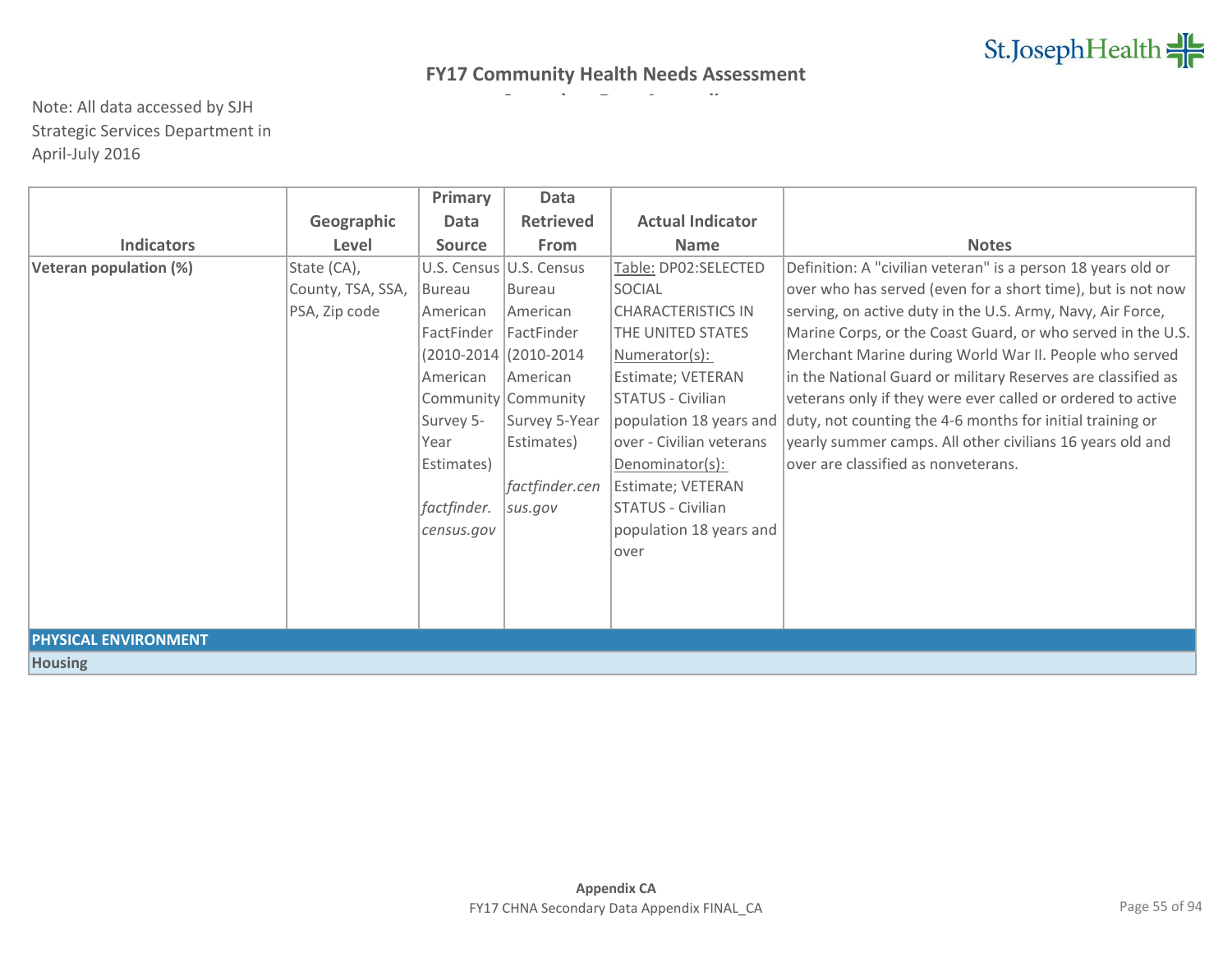|                               |                   | Primary       | Data                    |                         |              |
|-------------------------------|-------------------|---------------|-------------------------|-------------------------|--------------|
|                               | Geographic        | Data          | <b>Retrieved</b>        | <b>Actual Indicator</b> |              |
| <b>Indicators</b>             | Level             | <b>Source</b> | From                    | Name                    | <b>Notes</b> |
| Households with more than one | State (CA),       |               | U.S. Census U.S. Census | Table: DP04: SELECTED   |              |
| occupant per room (%)         | County, TSA, SSA, | Bureau        | Bureau                  | <b>HOUSING</b>          |              |
|                               | PSA, Zip code     | American      | American                | <b>CHARACTERISTICS</b>  |              |
|                               |                   | FactFinder    | FactFinder              | Numerator(s) Sum of:    |              |
|                               |                   |               | (2010-2014 (2010-2014   | - Estimate; OCCUPANTS   |              |
|                               |                   | American      | American                | PER ROOM - Occupied     |              |
|                               |                   |               | Community Community     | housing units - 1.01 to |              |
|                               |                   | Survey 5-     | Survey 5-Year           | 1.50                    |              |
|                               |                   | Year          | Estimates)              | - Estimate; OCCUPANTS   |              |
|                               |                   | Estimates)    |                         | PER ROOM - Occupied     |              |
|                               |                   |               | factfinder.cen          | housing units - 1.51 or |              |
|                               |                   | factfinder.   | sus.gov                 | more                    |              |
|                               |                   | census.gov    |                         | Denominator(s):         |              |
|                               |                   |               |                         | Estimate; OCCUPANTS     |              |
|                               |                   |               |                         | PER ROOM - Occupied     |              |
|                               |                   |               |                         | housing units           |              |
|                               |                   |               |                         |                         |              |
|                               |                   |               |                         |                         |              |
|                               |                   |               |                         |                         |              |
|                               |                   |               |                         |                         |              |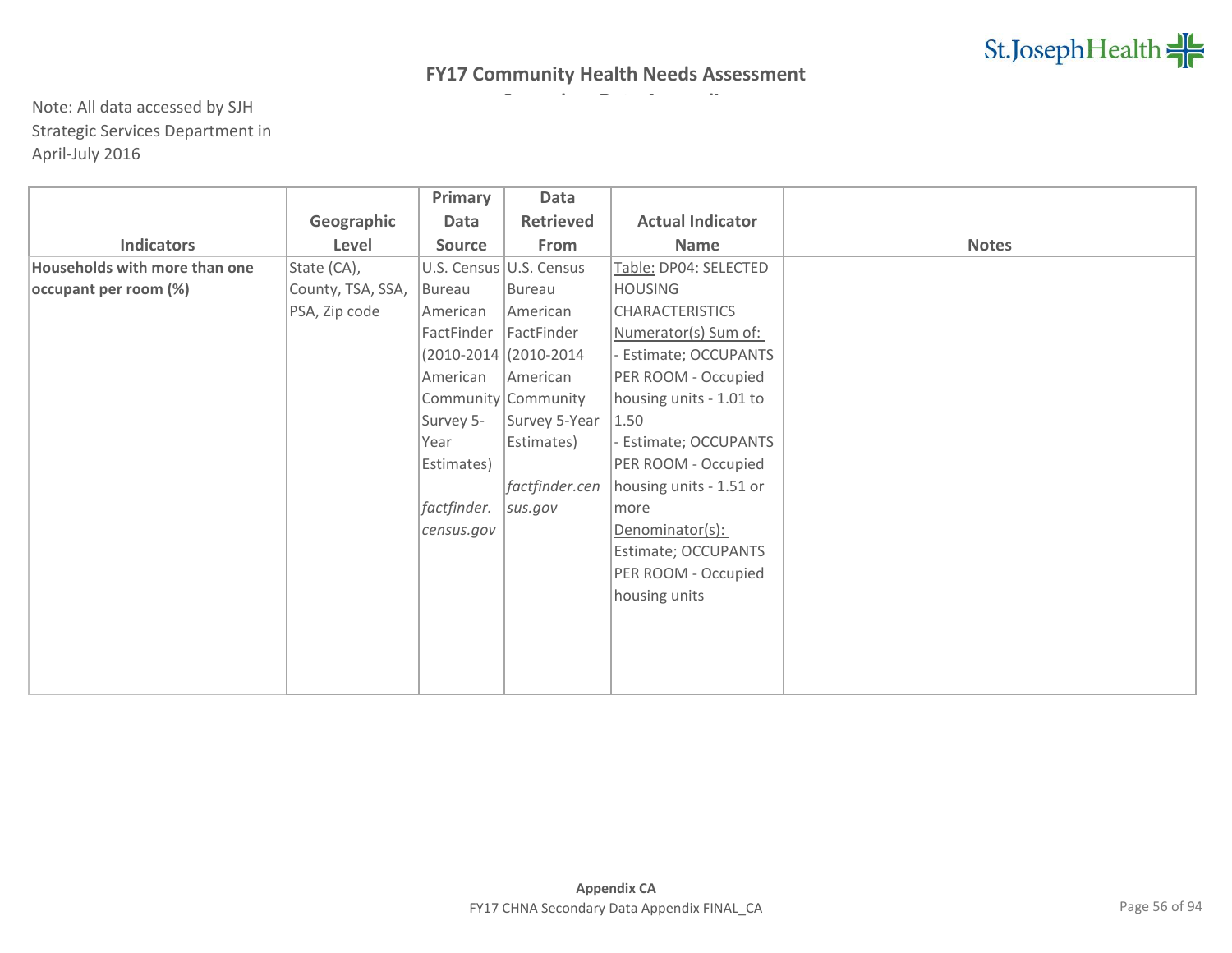|                                |                   | Primary       | Data                     |                           |              |
|--------------------------------|-------------------|---------------|--------------------------|---------------------------|--------------|
|                                | Geographic        | <b>Data</b>   | <b>Retrieved</b>         | <b>Actual Indicator</b>   |              |
| <b>Indicators</b>              | Level             | <b>Source</b> | From                     | <b>Name</b>               | <b>Notes</b> |
| Renters who pay 30% or more of | State (CA),       |               | U.S. Census U.S. Census  | Table: DP04: SELECTED     |              |
| household income on rent (%)   | County, TSA, SSA, | <b>Bureau</b> | <b>Bureau</b>            | <b>HOUSING</b>            |              |
|                                | PSA, Zip code     | American      | American                 | <b>CHARACTERISTICS</b>    |              |
|                                |                   | FactFinder    | FactFinder               | Numerator(s) Sum of:      |              |
|                                |                   |               | $(2010-2014)(2010-2014)$ | - Estimate; GROSS RENT    |              |
|                                |                   | American      | American                 | AS A PERCENTAGE OF        |              |
|                                |                   |               | Community Community      | HOUSEHOLD INCOME          |              |
|                                |                   | Survey 5-     | Survey 5-Year            | (GRAPI) - Occupied units  |              |
|                                |                   | Year          | Estimates)               | paying rent (excluding    |              |
|                                |                   | Estimates)    |                          | units where GRAPI         |              |
|                                |                   |               | factfinder.cen           | cannot be computed) -     |              |
|                                |                   | factfinder.   | sus.gov                  | 30.0 to 34.9 percent      |              |
|                                |                   | census.gov    |                          | - Estimate; GROSS RENT    |              |
|                                |                   |               |                          | AS A PERCENTAGE OF        |              |
|                                |                   |               |                          | HOUSEHOLD INCOME          |              |
|                                |                   |               |                          | (GRAPI) - Occupied units  |              |
|                                |                   |               |                          | paying rent (excluding    |              |
|                                |                   |               |                          | units where GRAPI         |              |
|                                |                   |               |                          | cannot be computed) -     |              |
|                                |                   |               |                          | 35.0 percent or more      |              |
|                                |                   |               |                          | Denominator(s):           |              |
|                                |                   |               |                          | - Estimate; GROSS RENT    |              |
|                                |                   |               |                          | <b>AS A PERCENTAGE OF</b> |              |
|                                |                   |               |                          | HOUSEHOLD INCOME          |              |
|                                |                   |               |                          | (GRAPI) - Occupied units  |              |
|                                |                   |               |                          | paying rent (excluding    |              |
|                                |                   |               |                          | units where GRAPI         |              |
|                                |                   |               |                          |                           |              |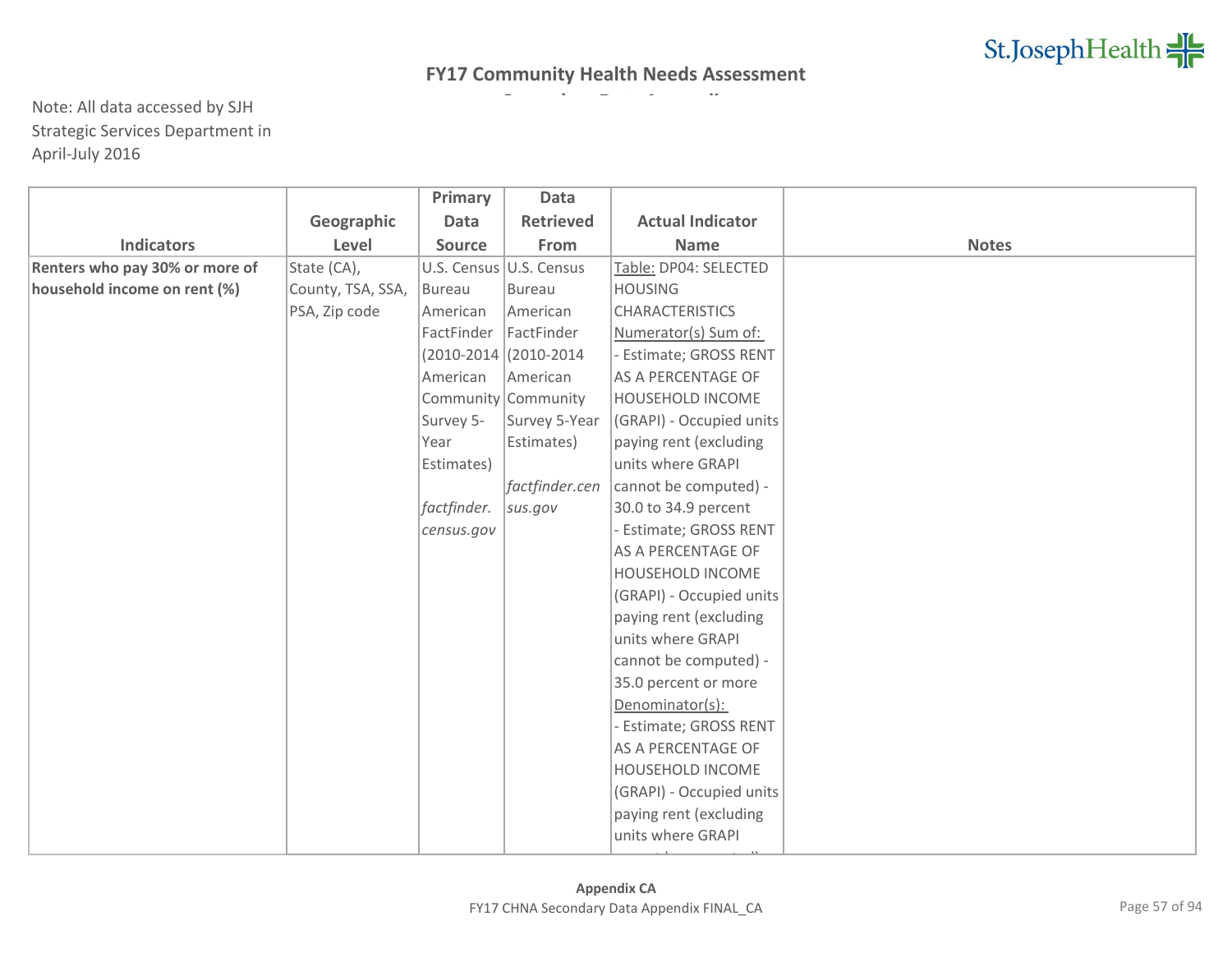|                                      |                   | Primary        | Data                    |                                             |                                                         |
|--------------------------------------|-------------------|----------------|-------------------------|---------------------------------------------|---------------------------------------------------------|
|                                      | Geographic        | <b>Data</b>    | <b>Retrieved</b>        | <b>Actual Indicator</b>                     |                                                         |
| <b>Indicators</b>                    | Level             | <b>Source</b>  | From                    | <b>Name</b>                                 | <b>Notes</b>                                            |
| <b>Transportation</b>                |                   |                |                         |                                             |                                                         |
| Among workers who commute in         | State (CA),       |                | U.S. Census U.S. Census | Table: B08134: MEANS                        | Universe: Workers 16 years and over who did not work at |
| their car alone, the percentage that | County, TSA, SSA, | Bureau         | Bureau                  | OF TRANSPORTATION                           | home                                                    |
| commute 30 minutes or more (%)       | PSA, Zip code     | American       | American                | TO WORK BY TRAVEL                           |                                                         |
|                                      |                   | FactFinder     | FactFinder,             | TIME TO WORK                                |                                                         |
|                                      |                   |                | (2010-2014 2010 - 2014  | Numerator(s) Sum of:                        |                                                         |
|                                      |                   | American       | (2014 ACS 5-            | - Estimate; Total: - Car,                   |                                                         |
|                                      |                   | Community year |                         | truck, or van: - Drove                      |                                                         |
|                                      |                   | Survey 5-      | estimates)              | alone: - 30 to 34                           |                                                         |
|                                      |                   | Year           |                         | minutes                                     |                                                         |
|                                      |                   | Estimates)     |                         | (factfinder.cen   - Estimate; Total: - Car, |                                                         |
|                                      |                   |                | sus.gov)                | truck, or van: - Drove                      |                                                         |
|                                      |                   | factfinder.    |                         | alone: - 35 to 44                           |                                                         |
|                                      |                   | census.gov     |                         | minutes                                     |                                                         |
|                                      |                   |                |                         | - Estimate; Total: - Car,                   |                                                         |
|                                      |                   |                |                         | truck, or van: - Drove                      |                                                         |
|                                      |                   |                |                         | alone: - 45 to 59                           |                                                         |
|                                      |                   |                |                         | minutes                                     |                                                         |
|                                      |                   |                |                         | - Estimate; Total: - Car,                   |                                                         |
|                                      |                   |                |                         | truck, or van: - Drove                      |                                                         |
|                                      |                   |                |                         | alone: - 60 or more                         |                                                         |
|                                      |                   |                |                         | minutes                                     |                                                         |
|                                      |                   |                |                         | Denominator(s):                             |                                                         |
|                                      |                   |                |                         | Estimate; Total: - Car,                     |                                                         |
|                                      |                   |                |                         | truck, or van: - Drove                      |                                                         |
|                                      |                   |                |                         | alone:                                      |                                                         |
|                                      |                   |                |                         |                                             |                                                         |
|                                      |                   |                |                         |                                             |                                                         |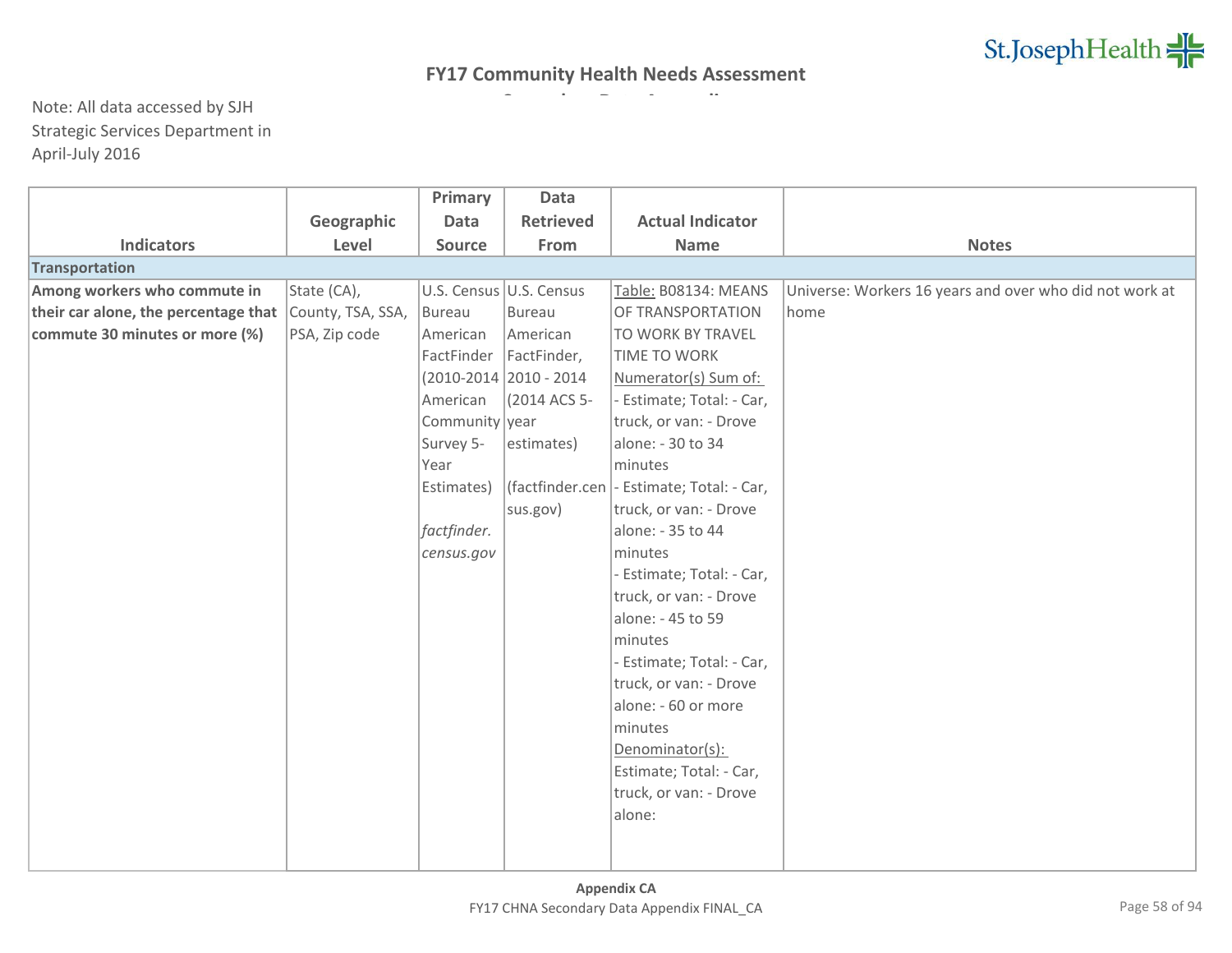|                            |                   | Primary       | <b>Data</b>                |                           |                                                         |
|----------------------------|-------------------|---------------|----------------------------|---------------------------|---------------------------------------------------------|
|                            | Geographic        | <b>Data</b>   | <b>Retrieved</b>           | <b>Actual Indicator</b>   |                                                         |
| <b>Indicators</b>          | Level             | <b>Source</b> | From                       | <b>Name</b>               | <b>Notes</b>                                            |
| Environmental              |                   |               |                            |                           |                                                         |
| <b>Pollution burden</b>    | State (CA),       | California    | California                 | Pollution Burden (0+)     | CalEnviroScreen Score: California Communities           |
|                            | County, TSA, SSA, | Health        | Health                     |                           | Environmental Health Screening Tool.                    |
|                            | PSA, Zip code     | Interview     | Interview                  |                           |                                                         |
|                            |                   | Survey-       | Survey-                    |                           |                                                         |
|                            |                   | Neighborh     | Neighborhood               |                           |                                                         |
|                            |                   |               | ood Edition Edition - 2014 |                           |                                                         |
|                            |                   | $-2008 -$     |                            |                           |                                                         |
|                            |                   | 2012          |                            |                           |                                                         |
|                            |                   |               |                            |                           |                                                         |
| <b>Ozone ratio</b>         | State (CA),       | California    | California                 | Ozone Ratio (0+)          | Amount of daily maximum 8-hour ozone concentration over |
|                            | County, TSA, SSA, | Health        | Health                     |                           | the California 8-hour standard (0.070 ppm).             |
|                            | PSA, Zip code     | Interview     | Interview                  |                           |                                                         |
|                            |                   | Survey-       | Survey-                    |                           |                                                         |
|                            |                   | Neighborh     | Neighborhood               |                           |                                                         |
|                            |                   |               | ood Edition Edition - 2014 |                           |                                                         |
|                            |                   | $-2009 -$     |                            |                           |                                                         |
|                            |                   | 2011          |                            |                           |                                                         |
| Particulate matter (PM2.5) | State (CA),       | California    | California                 | <b>Particulate Matter</b> | Annual mean PM 2.5 concentration (average of quarterly  |
|                            | County, TSA, SSA, | Health        | Health                     | $(PM2.5)(0+)$             | means), ug/m3                                           |
|                            | PSA, Zip code     | Interview     | Interview                  |                           |                                                         |
|                            |                   | Survey-       | Survey-                    |                           |                                                         |
|                            |                   | Neighborh     | Neighborhood               |                           |                                                         |
|                            |                   |               | ood Edition Edition - 2014 |                           |                                                         |
|                            |                   | $-2009 -$     |                            |                           |                                                         |
|                            |                   | 2011          |                            |                           |                                                         |
|                            |                   |               |                            |                           |                                                         |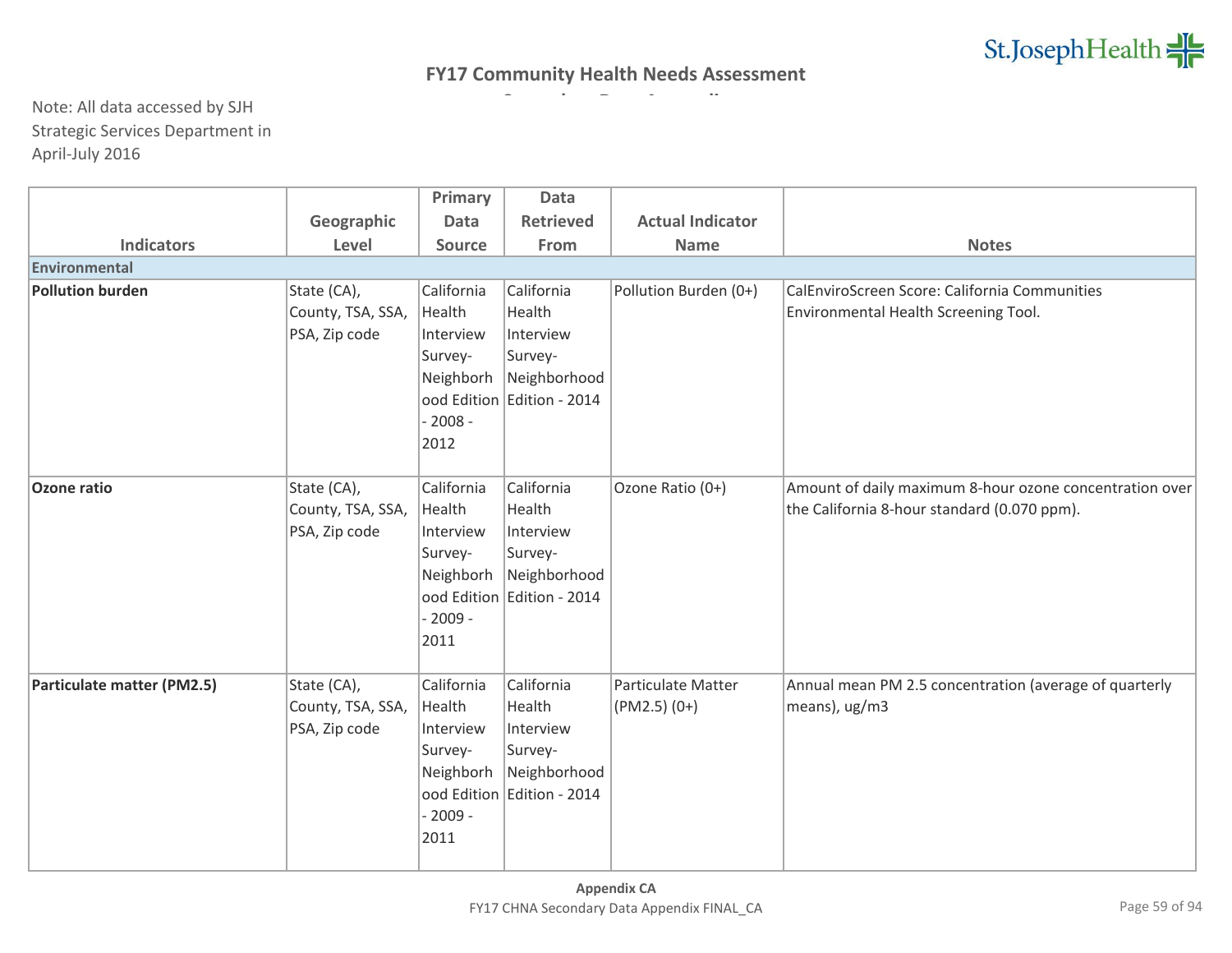|                                  |              | Primary       | <b>Data</b>                  |                         |                                                               |
|----------------------------------|--------------|---------------|------------------------------|-------------------------|---------------------------------------------------------------|
|                                  | Geographic   | <b>Data</b>   | <b>Retrieved</b>             | <b>Actual Indicator</b> |                                                               |
| <b>Indicators</b>                | Level        | Source        | From                         | <b>Name</b>             | <b>Notes</b>                                                  |
| <b>CITY LEVEL INDICATORS</b>     |              |               |                              |                         |                                                               |
| <b>Socio-Economic Factors</b>    |              |               |                              |                         |                                                               |
| Violent crimes, rate per 100,000 | State (CA),  | For violent   | State of                     | Numerator (from CA      | Calculation for Violence Crime rate: A crime rate describes   |
| inhabitants                      | County, City | $ $ crime:    | California                   | Department of Justice): | the number of crimes reported to law enforcement              |
|                                  |              | State of      | Department of Violent sum    |                         | agencies for every 100,000 persons within a population. A     |
|                                  |              | California    | Justice (2014)               | Denominator (from       | crime rate is calculated by dividing the number of reported   |
|                                  |              | Departmen     |                              | ACS):                   | crimes by the total population. The result is then multiplied |
|                                  |              |               | t of Justice, http://oag.ca. | Table B01003: Total     | by 100,000.                                                   |
|                                  |              | 2014          | gov/crime/cjs                | Population - Estimate;  | - Violent crime = the sum of homicide, rape, robbery, and     |
|                                  |              |               | c/stats/crimes-Total         |                         | aggravated assault.                                           |
|                                  |              |               | clearances                   | Calculation:            |                                                               |
|                                  |              |               |                              | (Violent sum x          |                                                               |
|                                  |              |               |                              | 100,000)/(Estimate;     |                                                               |
|                                  |              | For           | U.S. Census                  | Total)                  |                                                               |
|                                  |              | population    | Bureau                       |                         |                                                               |
|                                  |              | : <i>U.S.</i> | American                     |                         |                                                               |
|                                  |              | Census        | FactFinder                   |                         |                                                               |
|                                  |              | <b>Bureau</b> | $(2010 - 2014)$              |                         |                                                               |
|                                  |              | American      | American                     |                         |                                                               |
|                                  |              | FactFinder    | Community                    |                         |                                                               |
|                                  |              |               | (2010-2014 Survey 5-Year     |                         |                                                               |
|                                  |              | American      | Estimates)                   |                         |                                                               |
|                                  |              | Community     |                              |                         |                                                               |
|                                  |              | Survey 5-     | factfinder.cen               |                         |                                                               |
|                                  |              | Year          | sus.gov                      |                         |                                                               |
|                                  |              | Estimates)    |                              |                         |                                                               |
|                                  |              |               |                              |                         |                                                               |
|                                  |              |               |                              |                         |                                                               |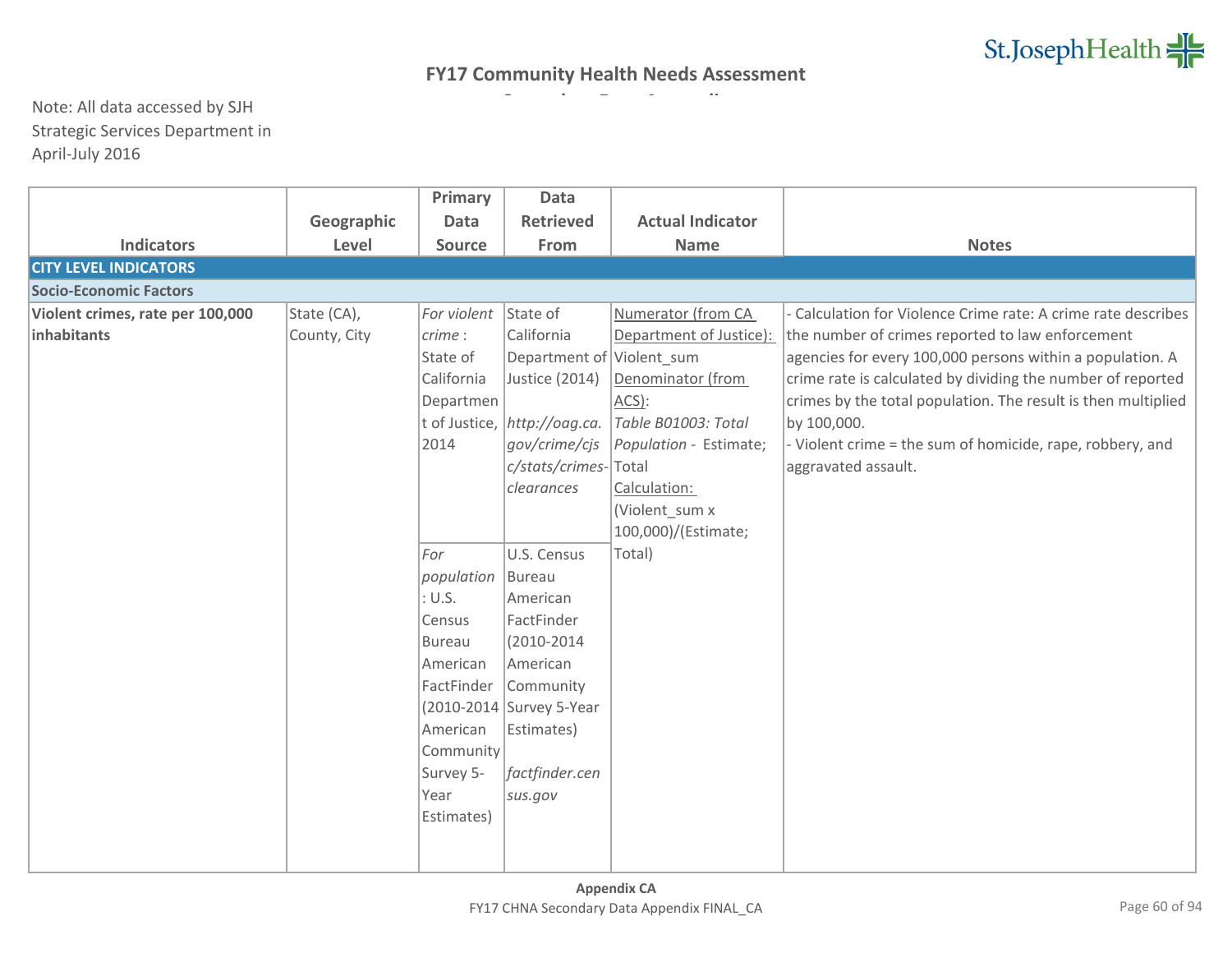|                                      |                    | Primary           | Data             |                                |                                                             |
|--------------------------------------|--------------------|-------------------|------------------|--------------------------------|-------------------------------------------------------------|
|                                      | Geographic         | Data              | <b>Retrieved</b> | <b>Actual Indicator</b>        |                                                             |
| <b>Indicators</b>                    | Level              | <b>Source</b>     | From             | <b>Name</b>                    | <b>Notes</b>                                                |
| <b>Domestic violence calls for</b>   | State (CA), County | California        | Kidsdata.org,    | <b>Domestic Violence Calls</b> | According to California Penal Code 13700, domestic          |
| assistance, rate per 1,000 residents |                    | Dept. of          | A Program of     | for Assistance                 | violence is defined as "abuse committed against an adult or |
|                                      |                    | Justice,          | Lucile Packard   |                                | a fully emancipated minor who is a spouse, former spouse,   |
|                                      |                    | Criminal          | Foundation for   |                                | cohabitant, former cohabitant, or person with whom the      |
|                                      |                    | Justice           | Children's       |                                | suspect has had a child or is having or has had a dating or |
|                                      |                    | <b>Statistics</b> | Health (2014)    |                                | engagement relationship." Data include both cases where     |
|                                      |                    | Center, Do        |                  |                                | an arrest was made and those where circumstances did not    |
|                                      |                    | mestic            |                  |                                | warrant an arrest.                                          |
|                                      |                    | Violence-         |                  |                                |                                                             |
|                                      |                    | Related           |                  |                                |                                                             |
|                                      |                    | Calls for         |                  |                                |                                                             |
|                                      |                    | Assistance        |                  |                                |                                                             |
|                                      |                    | Database          |                  |                                |                                                             |
|                                      |                    | $(1998 -$         |                  |                                |                                                             |
|                                      |                    | 2003) and         |                  |                                |                                                             |
|                                      |                    | Online            |                  |                                |                                                             |
|                                      |                    | Query             |                  |                                |                                                             |
|                                      |                    | System (Au        |                  |                                |                                                             |
|                                      |                    | g. 2015)          |                  |                                |                                                             |
|                                      |                    |                   |                  |                                |                                                             |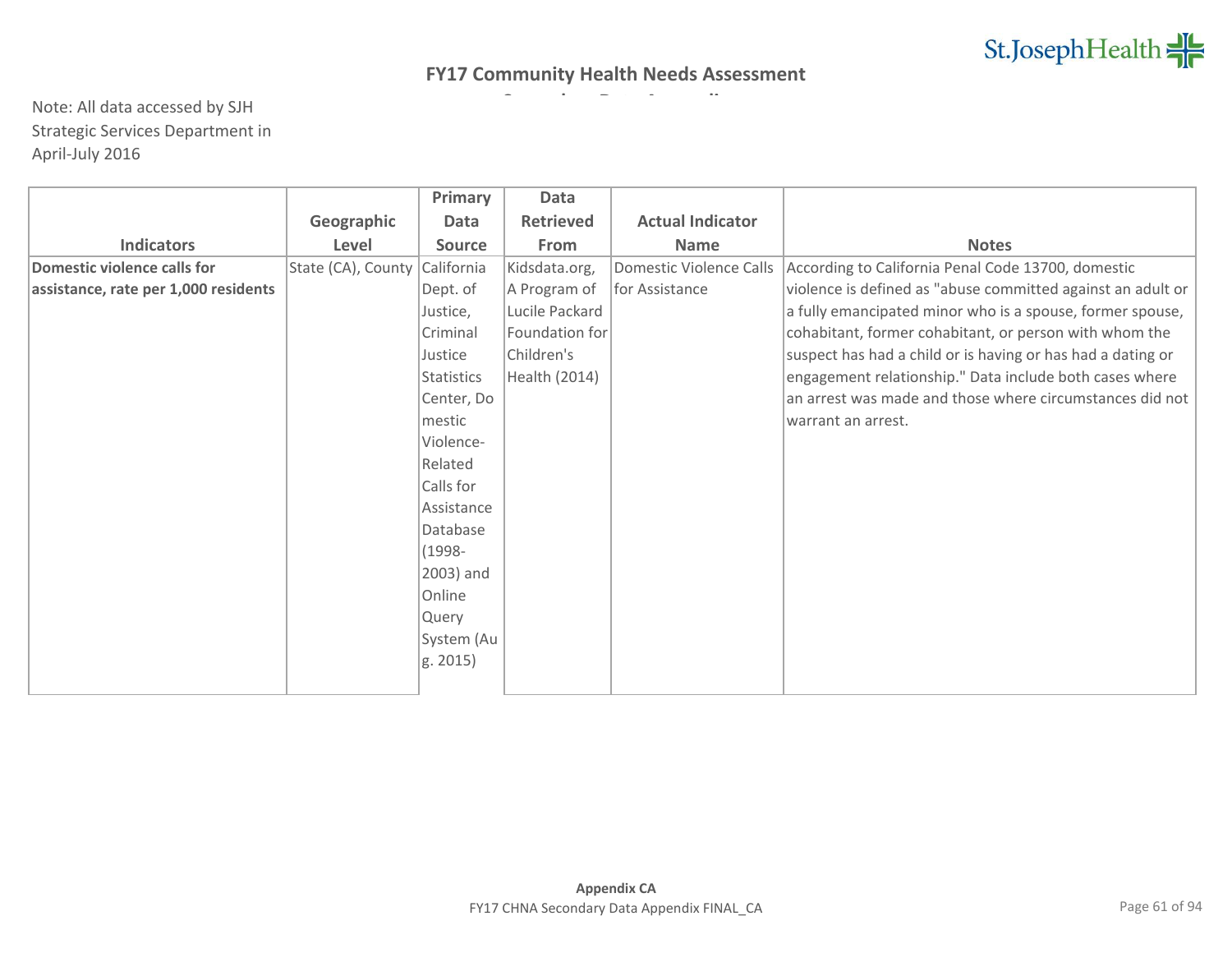|                                   |              | Primary     | Data           |                         |              |
|-----------------------------------|--------------|-------------|----------------|-------------------------|--------------|
|                                   | Geographic   | Data        | Retrieved      | <b>Actual Indicator</b> |              |
| <b>Indicators</b>                 | Level        | Source      | From           | Name                    | <b>Notes</b> |
| Number of domestic violence calls | State (CA),  | California  | Kidsdata.org,  | Domestic Violence Calls |              |
| for assistance                    | County, City | Dept. of    | A Program of   | for Assistance, by City |              |
|                                   |              | Justice,    | Lucile Packard |                         |              |
|                                   |              | Criminal    | Foundation for |                         |              |
|                                   |              | Justice     | Children's     |                         |              |
|                                   |              | Statistics  | Health (2014)  |                         |              |
|                                   |              | Center,     |                |                         |              |
|                                   |              | Domestic    |                |                         |              |
|                                   |              | Violence-   |                |                         |              |
|                                   |              | Related     |                |                         |              |
|                                   |              | Calls for   |                |                         |              |
|                                   |              | Assistance  |                |                         |              |
|                                   |              | Database    |                |                         |              |
|                                   |              | $(1998 -$   |                |                         |              |
|                                   |              | 2003) and   |                |                         |              |
|                                   |              | Online      |                |                         |              |
|                                   |              | Query       |                |                         |              |
|                                   |              | System      |                |                         |              |
|                                   |              | (Aug. 2015) |                |                         |              |
|                                   |              |             |                |                         |              |
|                                   |              |             |                |                         |              |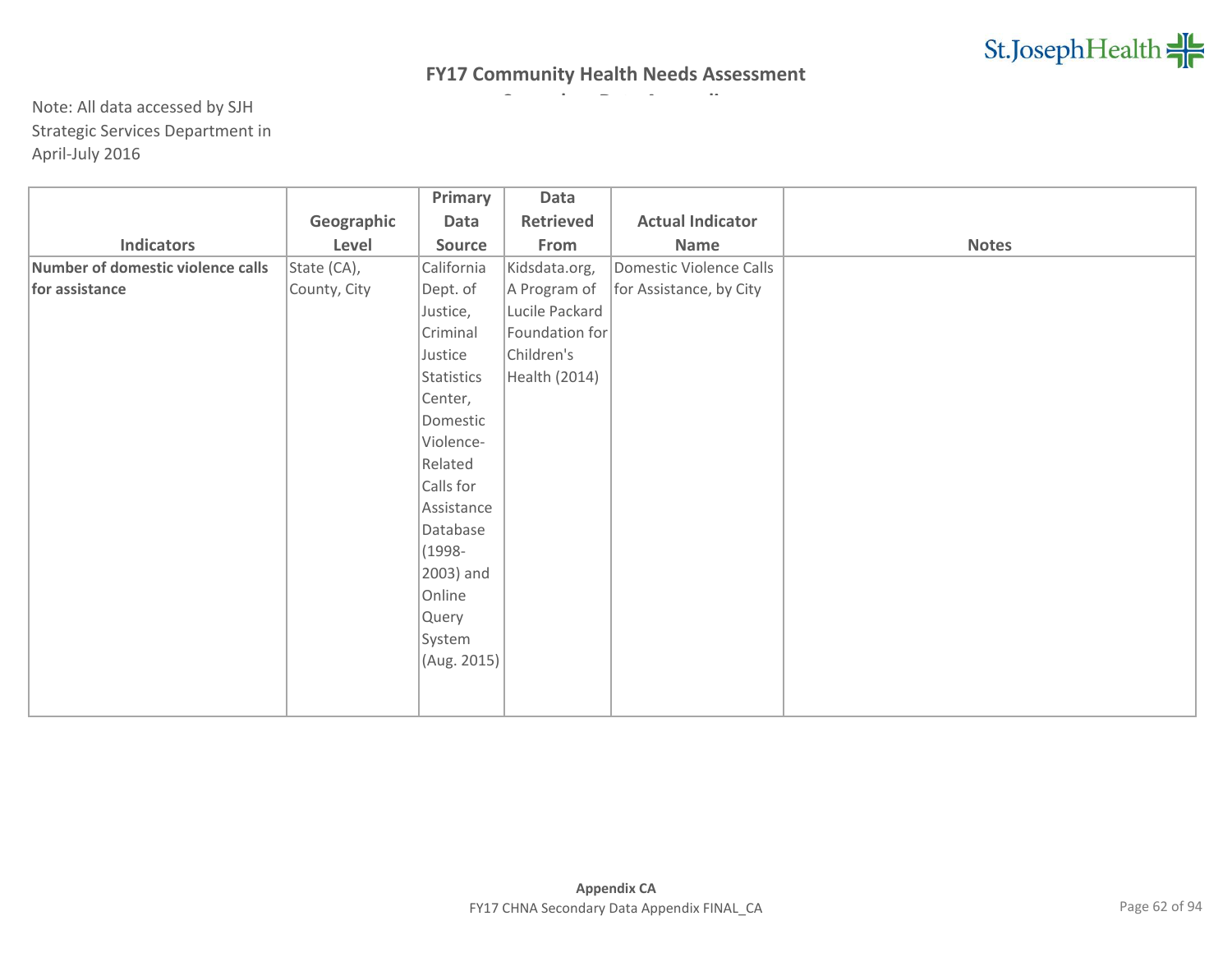|                                   |                            | Primary                  | Data                                   |                         |              |
|-----------------------------------|----------------------------|--------------------------|----------------------------------------|-------------------------|--------------|
|                                   | Geographic                 | Data                     | <b>Retrieved</b>                       | <b>Actual Indicator</b> |              |
| <b>Indicators</b>                 | Level                      | <b>Source</b>            | From                                   | Name                    | <b>Notes</b> |
| Child abuse allegations, rate per | State (CA), County   Child |                          | California                             | California Child        |              |
| 1,000 children                    |                            | Welfare                  | Child Welfare                          | Population (0-17) and   |              |
|                                   |                            | Services/Ca   Indicators |                                        | Children with Child     |              |
|                                   |                            | se                       | Project                                | Maltreatment            |              |
|                                   |                            |                          | Manageme (CCWIP) (2015                 | Allegations,            |              |
|                                   |                            | nt System                | Quarter 4                              | Substantiations, and    |              |
|                                   |                            | (CWS/CMS) extract)       |                                        | Entries                 |              |
|                                   |                            | California               |                                        | Incidence per 1,000     |              |
|                                   |                            |                          | Departmen   http://cssr.ber   Children |                         |              |
|                                   |                            | t of Social              | keley.edu/ucb                          | Column: %               |              |
|                                   |                            | Services                 | _childwelfare/                         |                         |              |
|                                   |                            | (2015)                   | entries.aspx                           |                         |              |
|                                   |                            | Quarter 4                |                                        |                         |              |
|                                   |                            | extract)                 |                                        |                         |              |
|                                   |                            |                          |                                        |                         |              |
|                                   |                            |                          |                                        |                         |              |
|                                   |                            |                          |                                        |                         |              |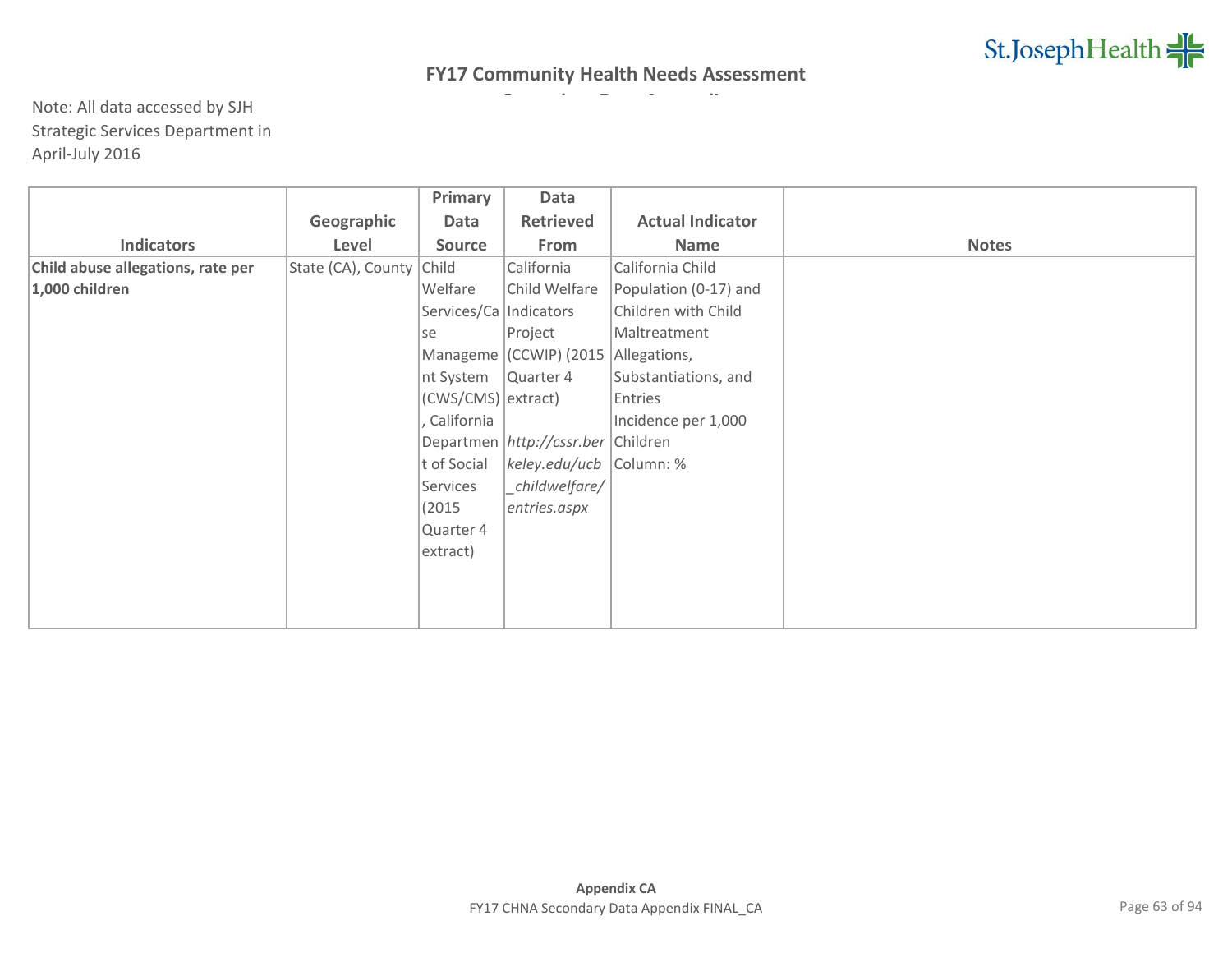|                                      |                          | Primary                  | Data                                   |                         |              |
|--------------------------------------|--------------------------|--------------------------|----------------------------------------|-------------------------|--------------|
|                                      | Geographic               | Data                     | <b>Retrieved</b>                       | <b>Actual Indicator</b> |              |
| <b>Indicators</b>                    | Level                    | <b>Source</b>            | From                                   | <b>Name</b>             | <b>Notes</b> |
| <b>Substantiated child abuse</b>     | State (CA), County Child |                          | California                             | California Child        |              |
| allegations, rate per 1,000 children |                          | Welfare                  | Child Welfare                          | Population (0-17) and   |              |
|                                      |                          | Services/Ca   Indicators |                                        | Children with Child     |              |
|                                      |                          | lse                      | Project                                | Maltreatment            |              |
|                                      |                          |                          | Manageme (CCWIP) (2015                 | Allegations,            |              |
|                                      |                          | nt System                | Quarter 4                              | Substantiations, and    |              |
|                                      |                          | (CWS/CMS) extract)       |                                        | Entries                 |              |
|                                      |                          | California               |                                        | Incidence per 1,000     |              |
|                                      |                          |                          | Departmen   http://cssr.ber   Children |                         |              |
|                                      |                          | t of Social              | keley.edu/ucb                          | Column: %               |              |
|                                      |                          | Services                 | childwelfare/                          |                         |              |
|                                      |                          | (2015)                   | entries.aspx                           |                         |              |
|                                      |                          | Quarter 4                |                                        |                         |              |
|                                      |                          | extract)                 |                                        |                         |              |
|                                      |                          |                          |                                        |                         |              |
|                                      |                          |                          |                                        |                         |              |
|                                      |                          |                          |                                        |                         |              |
| <b>Physical Environment</b>          |                          |                          |                                        |                         |              |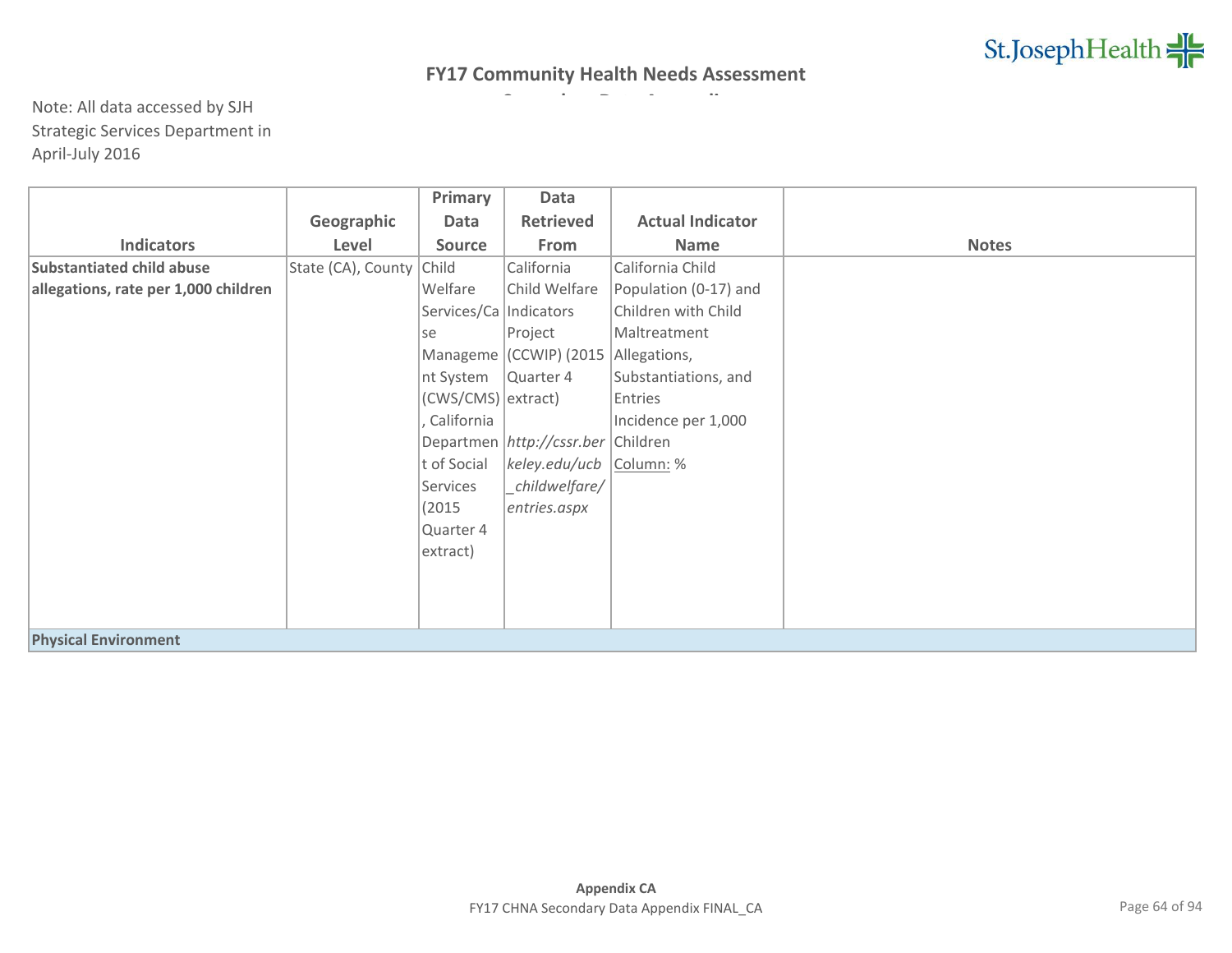|                                     |              | Primary            | <b>Data</b>      |                                            |                                                                    |
|-------------------------------------|--------------|--------------------|------------------|--------------------------------------------|--------------------------------------------------------------------|
|                                     | Geographic   | <b>Data</b>        | <b>Retrieved</b> | <b>Actual Indicator</b>                    |                                                                    |
| <b>Indicators</b>                   | Level        | <b>Source</b>      | From             | <b>Name</b>                                | <b>Notes</b>                                                       |
| Percent of population living within | County, City | - The              | California       | <b>Public Transit Access:</b>              | Definition: Proportion of the population that resides              |
| half mile of transit (%)            |              | Southern           |                  | Department of <i>Percent of population</i> | within a $\frac{1}{2}$ mile of a transit stop with a headway of 15 |
|                                     |              | California         | Public Health    | residing within 1/2 mile                   | minutes or less during peak commute hours                          |
|                                     |              | Association (2012) |                  | of a major transit stop                    | - Transit stops included those served by one or more fixed         |
|                                     |              | $ $ of             |                  | Column: p_trans_acc                        | route transit service with a frequency of 15 minutes or less       |
|                                     |              | Governme           |                  |                                            | during peak hours (6-9AM, 3-6PM). For the SCAG and MTC             |
|                                     |              | nts (2012)         |                  |                                            | regions, stops with multiple routes whose average                  |
|                                     |              | www.scag.          |                  |                                            | frequency was 15 minutes or less were included (e.g. 2             |
|                                     |              | ca.gov             |                  |                                            | different bus routes with 30 minute frequencies each).             |
|                                     |              | - The              |                  |                                            | Geospatial software (ArcMAP 10.1) was used to identify             |
|                                     |              | Metropolit         |                  |                                            | census blocks with centroids inside 1/2 mile buffers of the        |
|                                     |              | an                 |                  |                                            | transit stops. Block-level 2010 Census redistricting data          |
|                                     |              | Transporta         |                  |                                            | (100% counts by race/ethnicity) was merged with blocks             |
|                                     |              | <b>tion</b>        |                  |                                            | inside the transit access area, and population counts were         |
|                                     |              | Commissio          |                  |                                            | aggregated by census tract, city/town, county, and region.         |
|                                     |              | n (2012)           |                  |                                            | - Strength and Limitations: Transit stops and service are          |
|                                     |              | www.mtc.           |                  |                                            | subject to change and this analysis may not reflect recent         |
|                                     |              | ca.gov;            |                  |                                            | changes. Census blocks are designated as inside or outside         |
|                                     |              | - Transit          |                  |                                            | of transit buffers based on block centroids, which may             |
|                                     |              | Stops from         |                  |                                            | result in small under- or overestimates of the population          |
|                                     |              | the                |                  |                                            | within buffer areas. The population data are from a slighter       |
|                                     |              | Sacrament          |                  |                                            | earlier time period (2010) than the transit data (2012),           |
|                                     |              | o Council          |                  |                                            | which may introduce a small error if the population                |
|                                     |              | of                 |                  |                                            | numbers or demographics have changed. This indicator               |
|                                     |              | Governme           |                  |                                            | measures geographic access; however, other characteristics         |
|                                     |              | nts (2008)         |                  |                                            | of public transit, such as affordability and personal safety       |
|                                     |              | www.saco           |                  |                                            | (e.g. crime), also impact transit use.                             |
|                                     |              |                    |                  |                                            |                                                                    |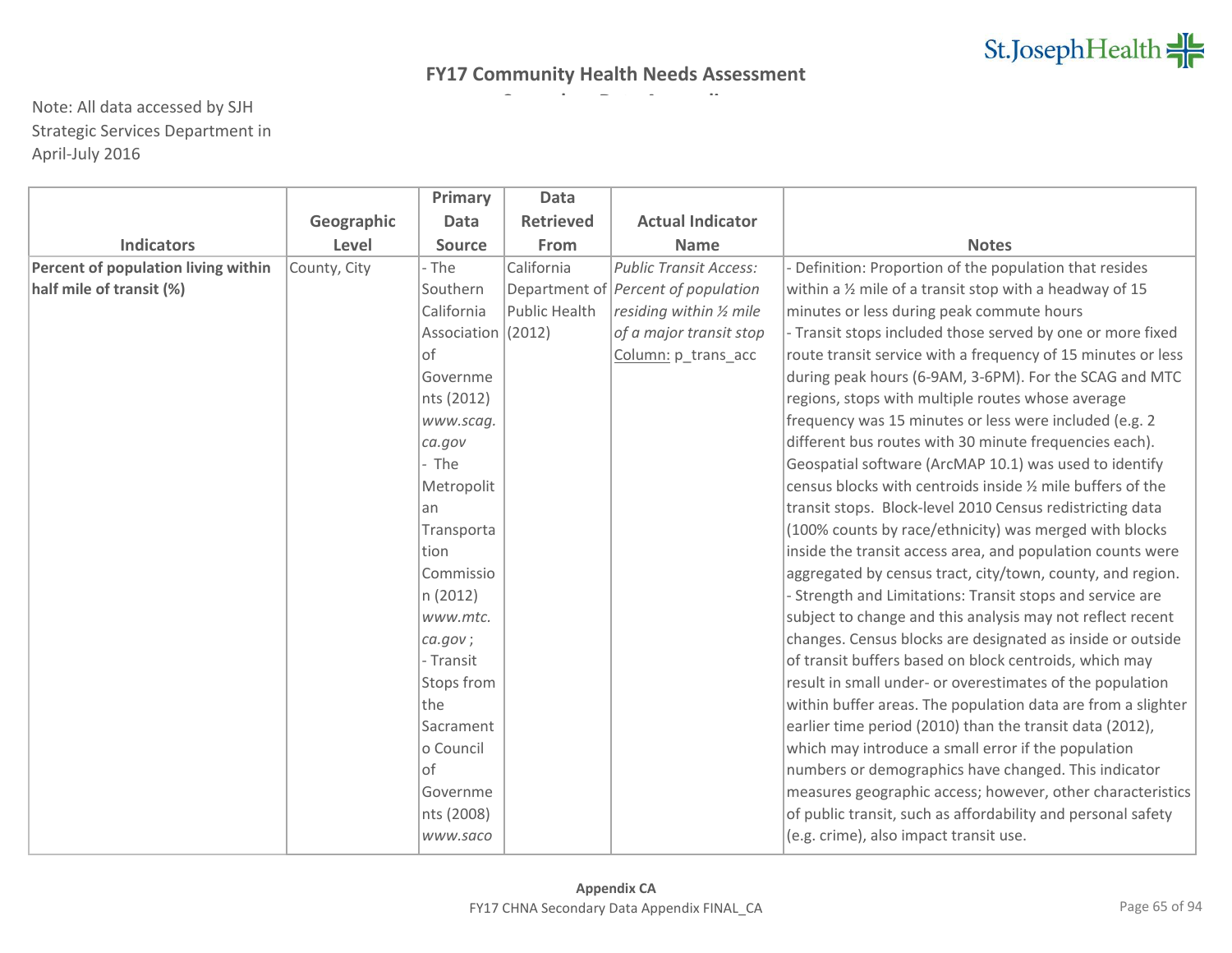|                                                   |              | Primary                | <b>Data</b>               |                                                 |                                                              |
|---------------------------------------------------|--------------|------------------------|---------------------------|-------------------------------------------------|--------------------------------------------------------------|
|                                                   | Geographic   | <b>Data</b>            | <b>Retrieved</b>          | <b>Actual Indicator</b>                         |                                                              |
| <b>Indicators</b>                                 | Level        | <b>Source</b>          | From                      | <b>Name</b>                                     | <b>Notes</b>                                                 |
| Percent of residents within half mile State (CA), |              | California             | California                | Access to Parks: Percent                        | - Definition: Percent of population within 1/2 mile of park, |
| of a park, beach, or open space (%)               | County, City | Protected              |                           | Department of of residents within $\frac{1}{2}$ | beach, open space, or coastline                              |
|                                                   |              | Areas                  | Public Health             | mile of a park, beach, or                       | - The California Protected Areas Database (updated 2012)     |
|                                                   |              | Database               | (2010)                    | open space                                      | was obtained as a shape file from the CALANDS website.       |
|                                                   |              | (CPAD                  |                           | Column: p_parkacc                               | The database includes open space lands including parks, as   |
|                                                   |              |                        | version 1.8, https://www. |                                                 | well as open space lands with other uses, including:         |
|                                                   |              | $ 2012\rangle,$        | cdph.ca.gov/p             |                                                 | recreation, forestry, historical/cultural, habitat           |
|                                                   |              |                        | maintained rograms/Page   |                                                 | conservation, water supply, scenic areas, flood control,     |
|                                                   |              | $\mathsf{b}\mathsf{v}$ | s/HealthyCom              |                                                 | agricultural/ranching, and general open space. Parks         |
|                                                   |              | GreenInfo              | munityIndicat             |                                                 | greater than 1 acre with 'Open Access' designation were      |
|                                                   |              | Network,               | ors.aspx#Data             |                                                 | selected for analysis. Half mile buffers were created around |
|                                                   |              | accessed               | IndAv                     |                                                 | parks. Census blocks with centroids inside the parks buffer  |
|                                                   |              | September,             |                           |                                                 | area were selected. 2010 block-level Census redistricting    |
|                                                   |              | 2012 from              |                           |                                                 | data (100% count by race/ethnicity) were merged with         |
|                                                   |              | <b>CALANDS</b>         |                           |                                                 | blocks inside the parks buffer area. Block data were         |
|                                                   |              | website at             |                           |                                                 | aggregated by census tract, city/town, county, region, and   |
|                                                   |              | http://ww              |                           |                                                 | state. The percent of residents' access to parks were        |
|                                                   |              | w.calands.             |                           |                                                 | calculated for each geographic level and for race/ethnicity  |
|                                                   |              | org/. 2010             |                           |                                                 | strata. Regions were based on counties of metropolitan       |
|                                                   |              | block-level            |                           |                                                 | transportation organizations (MPO) regions as reported in    |
|                                                   |              | population             |                           |                                                 | the 2010 California Regional Progress Report                 |
|                                                   |              | data by                |                           |                                                 | (http://www.dot.ca.gov/hq/tpp/offices/orip/Collaborative     |
|                                                   |              | race and               |                           |                                                 | %20Planning/Files/ CARegionalProgress_2-1-2011.pdf).         |
|                                                   |              | ethnicity              |                           |                                                 | Standard errors, relative standard errors, and 95% upper     |
| <b>PARKSCORE INDEX</b>                            |              |                        |                           |                                                 |                                                              |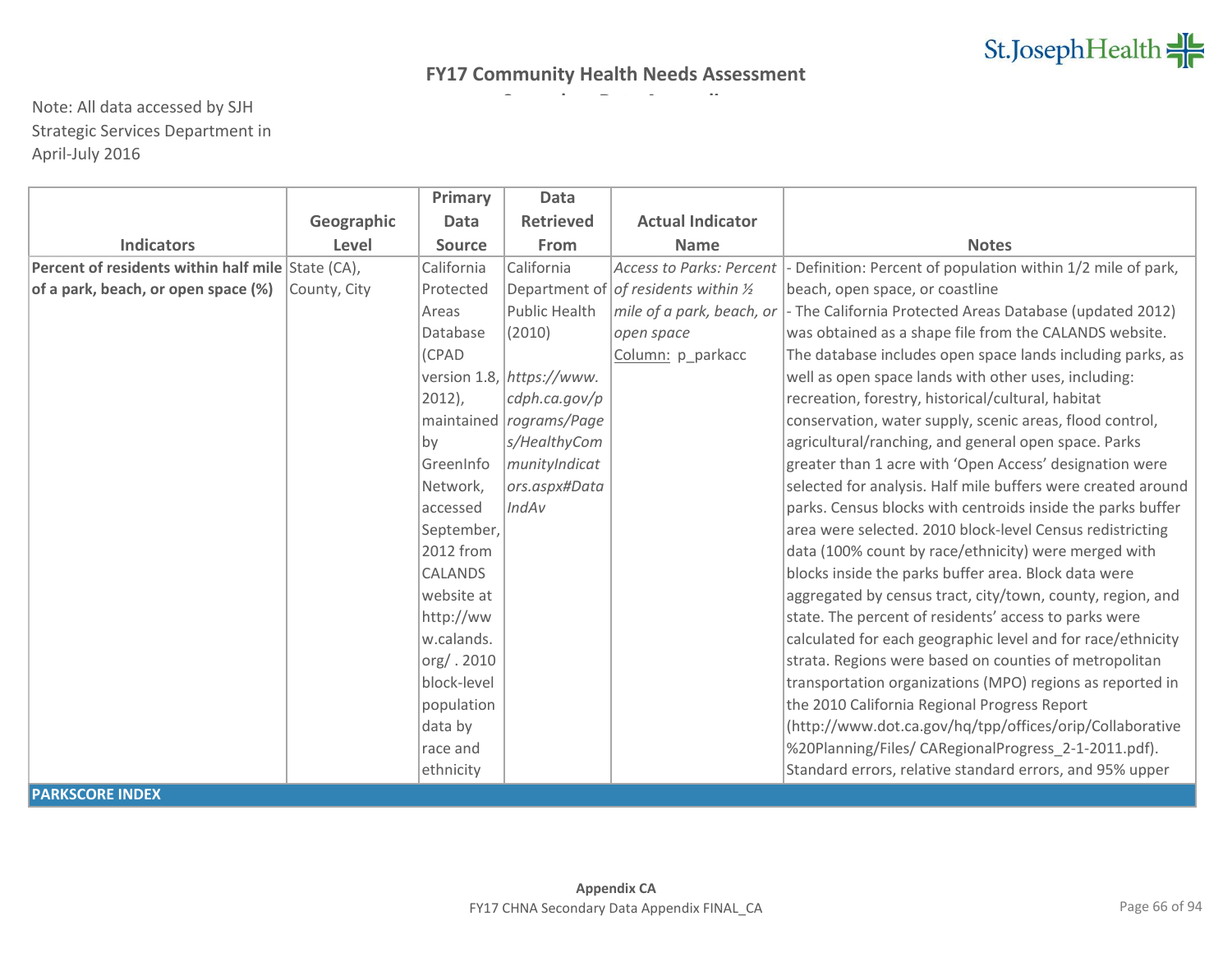|                                  |                   | Primary       | <b>Data</b>                |                          |                                                        |
|----------------------------------|-------------------|---------------|----------------------------|--------------------------|--------------------------------------------------------|
|                                  | Geographic        | <b>Data</b>   | <b>Retrieved</b>           | <b>Actual Indicator</b>  |                                                        |
| <b>Indicators</b>                | Level             | <b>Source</b> | From                       | <b>Name</b>              | <b>Notes</b>                                           |
| ParkScore <sup>®</sup> index     | City              | The Trust     | The Trust for              | ParkScore® index         | The ParkScore® index measures how well the 100 largest |
|                                  |                   | for Public    | Public Land                |                          | U.S. cities are meeting the need for parks.            |
|                                  |                   | Land          | (2016)                     |                          |                                                        |
|                                  |                   | (2016)        |                            |                          |                                                        |
|                                  |                   |               | http://parksc              |                          |                                                        |
|                                  |                   |               | http://park ore.tpl.org/   |                          |                                                        |
|                                  |                   | score.tpl.or  |                            |                          |                                                        |
|                                  |                   | g/            |                            |                          |                                                        |
| <b>HEALTH OUTCOMES</b>           |                   |               |                            |                          |                                                        |
| Morbidity                        |                   |               |                            |                          |                                                        |
| Fair or poor health (ages 0-17)  | State (CA),       | California    | California                 | Fair or poor health (0-  | Child and teen respondents ages 0-17 with fair or poor |
|                                  | County, TSA, SSA, | Health        | Health                     | 17)                      | health.                                                |
|                                  | PSA, Zip code     | Interview     | Interview                  |                          |                                                        |
|                                  |                   | Survey-       | Survey-                    |                          |                                                        |
|                                  |                   | Neighborh     | Neighborhood               |                          |                                                        |
|                                  |                   |               | ood Edition Edition - 2014 |                          |                                                        |
|                                  |                   | $-2014$       |                            |                          |                                                        |
|                                  |                   |               |                            |                          |                                                        |
| Fair or poor health (ages 18-64) | State (CA),       | California    | California                 | Fair or poor health (18- | Adult respondents ages 18-64 with fair or poor health. |
|                                  | County, TSA, SSA, | Health        | Health                     | 64)                      |                                                        |
|                                  | PSA, Zip code     | Interview     | Interview                  |                          |                                                        |
|                                  |                   | Survey-       | Survey-                    |                          |                                                        |
|                                  |                   | Neighborh     | Neighborhood               |                          |                                                        |
|                                  |                   |               | ood Edition Edition - 2014 |                          |                                                        |
|                                  |                   | $-2014$       |                            |                          |                                                        |
|                                  |                   |               |                            |                          |                                                        |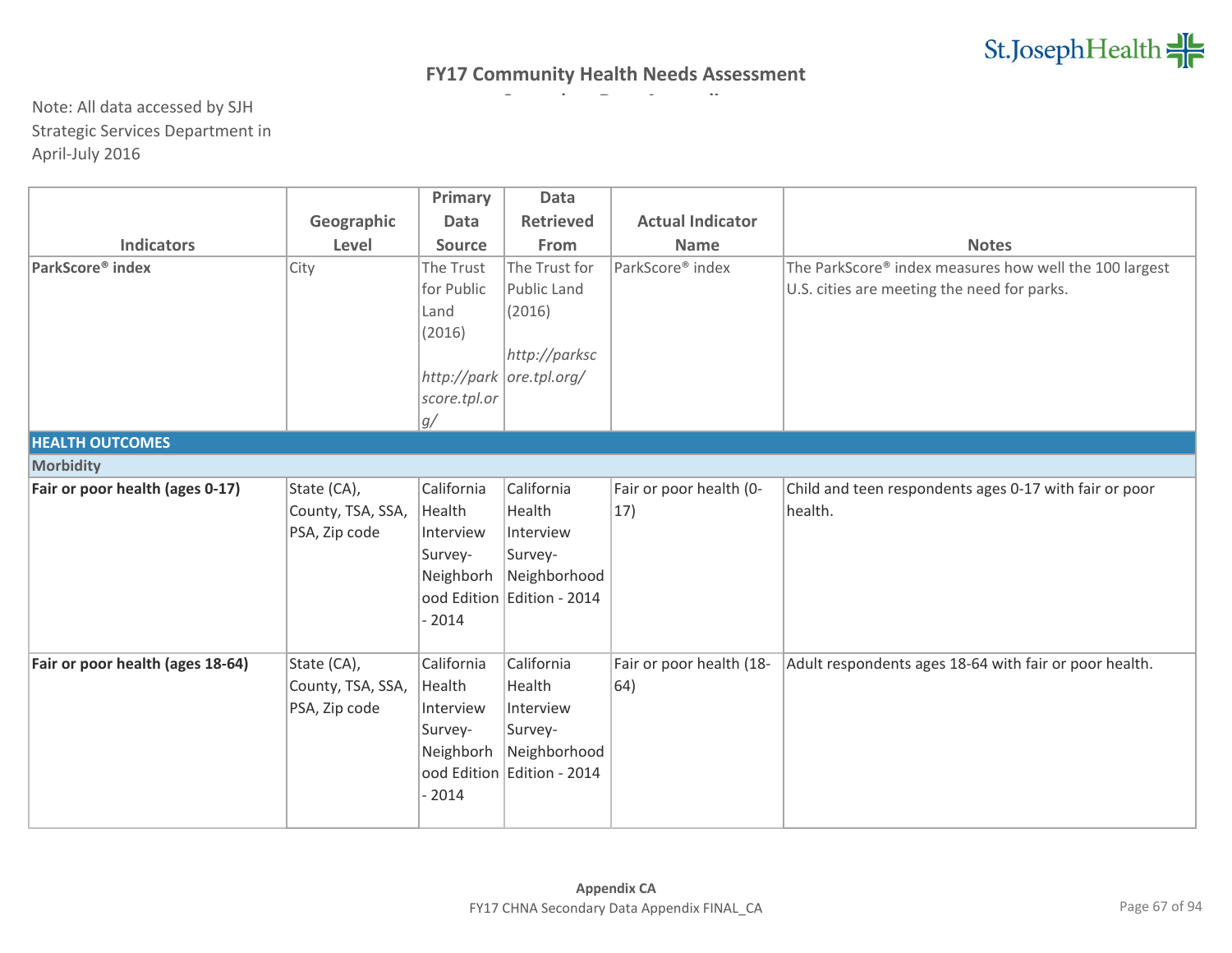|                                |                   | Primary       | Data             |                         |                                                                                    |
|--------------------------------|-------------------|---------------|------------------|-------------------------|------------------------------------------------------------------------------------|
|                                | Geographic        | <b>Data</b>   | <b>Retrieved</b> | <b>Actual Indicator</b> |                                                                                    |
| <b>Indicators</b>              | Level             | <b>Source</b> | <b>From</b>      | <b>Name</b>             | <b>Notes</b>                                                                       |
| Fair or poor health (ages 65+) | State (CA),       | California    | California       |                         | Fair or poor health $(65+)$ Older respondents ages $65+$ with fair or poor health. |
|                                | County, TSA, SSA, | Health        | Health           |                         |                                                                                    |
|                                | PSA, Zip code     | Interview     | Interview        |                         |                                                                                    |
|                                |                   | Survey-       | Survey-          |                         |                                                                                    |
|                                |                   | Neighborh     | Neighborhood     |                         |                                                                                    |
|                                |                   | ood Edition   | Edition - 2014   |                         |                                                                                    |
|                                |                   | - 2014        |                  |                         |                                                                                    |
|                                |                   |               |                  |                         |                                                                                    |
| Poor physical health days      | State (CA) &      | Behavioral    | County Health    | Poor physical health    | Average number of physically unhealthy days reported in                            |
|                                | County            | Risk Factor   | Rankings &       | days                    | past 30 days (age-adjusted)                                                        |
|                                |                   | Surveillanc   | Roadmaps         |                         |                                                                                    |
|                                |                   | e System      | (2016)           |                         |                                                                                    |
|                                |                   |               |                  |                         |                                                                                    |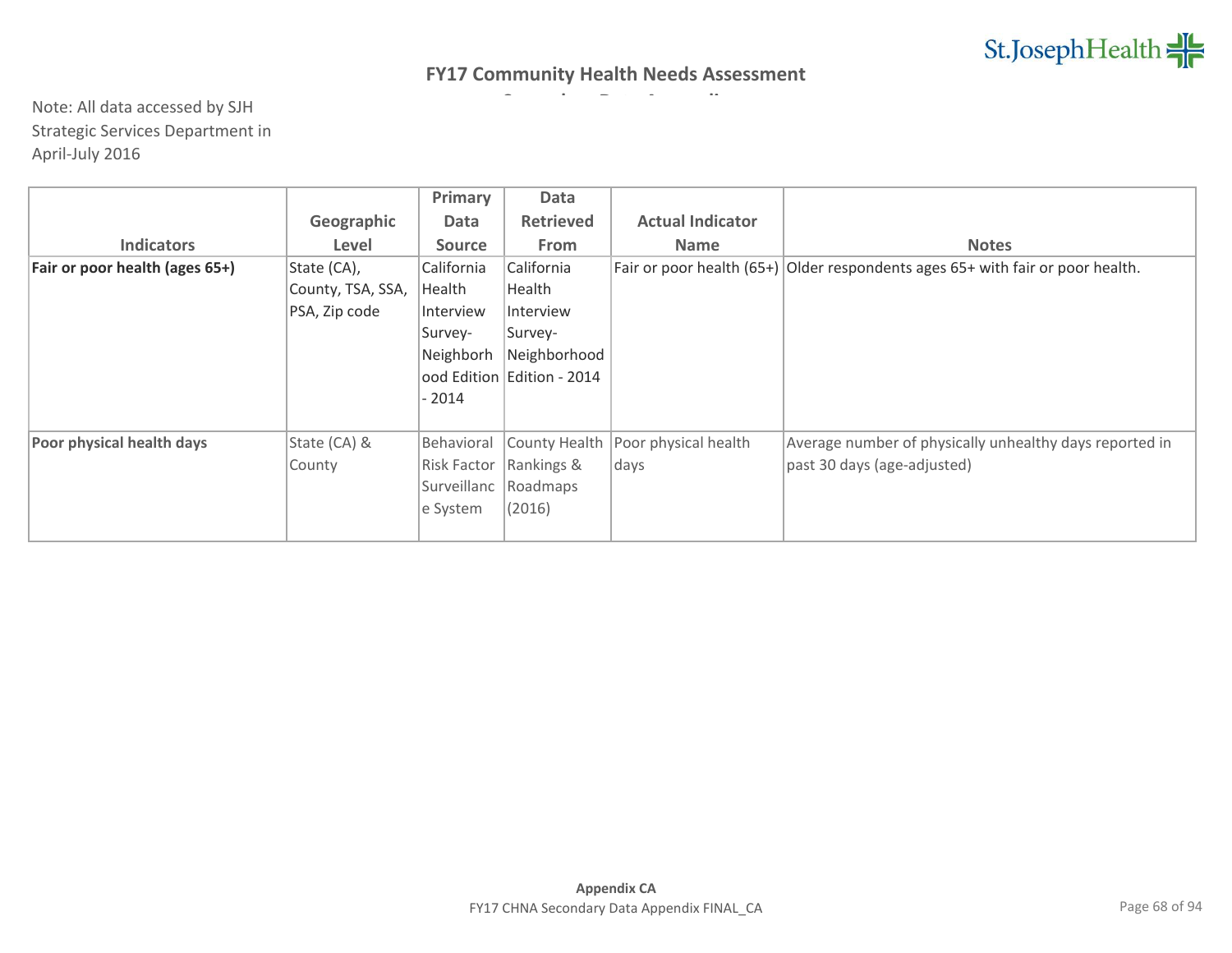|                         |                   | Primary              | Data                    |                          |                                                              |
|-------------------------|-------------------|----------------------|-------------------------|--------------------------|--------------------------------------------------------------|
|                         | Geographic        | Data                 | <b>Retrieved</b>        | <b>Actual Indicator</b>  |                                                              |
| <b>Indicators</b>       | Level             | <b>Source</b>        | From                    | <b>Name</b>              | <b>Notes</b>                                                 |
| Disabled population (%) | State (CA),       |                      | U.S. Census U.S. Census | Table: S1810: DISABILITY | Disability = A long-lasting physical, mental, or emotional   |
|                         | County, TSA, SSA, | Bureau               | Bureau                  | <b>CHARACTERISTICS</b>   | condition. This condition can make it difficult for a person |
|                         | PSA, Zip code     | American             | American                | Numerator:               | to do activities such as walking, climbing stairs, dressing, |
|                         |                   | FactFinder           | FactFinder,             | With a disability;       | bathing, learning, or remembering. This condition can also   |
|                         |                   |                      | (2010-2014 (2014 ACS 5- | Estimate; Total civilian | impede a person from being able to go outside the home       |
|                         |                   | American             | vear                    | noninstitutionalized     | alone or to work at a job or business.                       |
|                         |                   | Community estimates: |                         | population               |                                                              |
|                         |                   | Survey 5-            | $ 2010 - 2014\rangle$   | Denominator(s):          |                                                              |
|                         |                   | Year                 |                         | Total; Estimate; Total   |                                                              |
|                         |                   | Estimates)           | factfinder.cen          | civilian                 |                                                              |
|                         |                   |                      | sus.gov                 | noninstitutionalized     |                                                              |
|                         |                   | factfinder.          |                         | population               |                                                              |
|                         |                   | census.gov           |                         |                          |                                                              |
|                         |                   |                      |                         |                          |                                                              |
|                         |                   |                      |                         |                          |                                                              |
|                         |                   |                      |                         |                          |                                                              |
|                         |                   |                      |                         |                          |                                                              |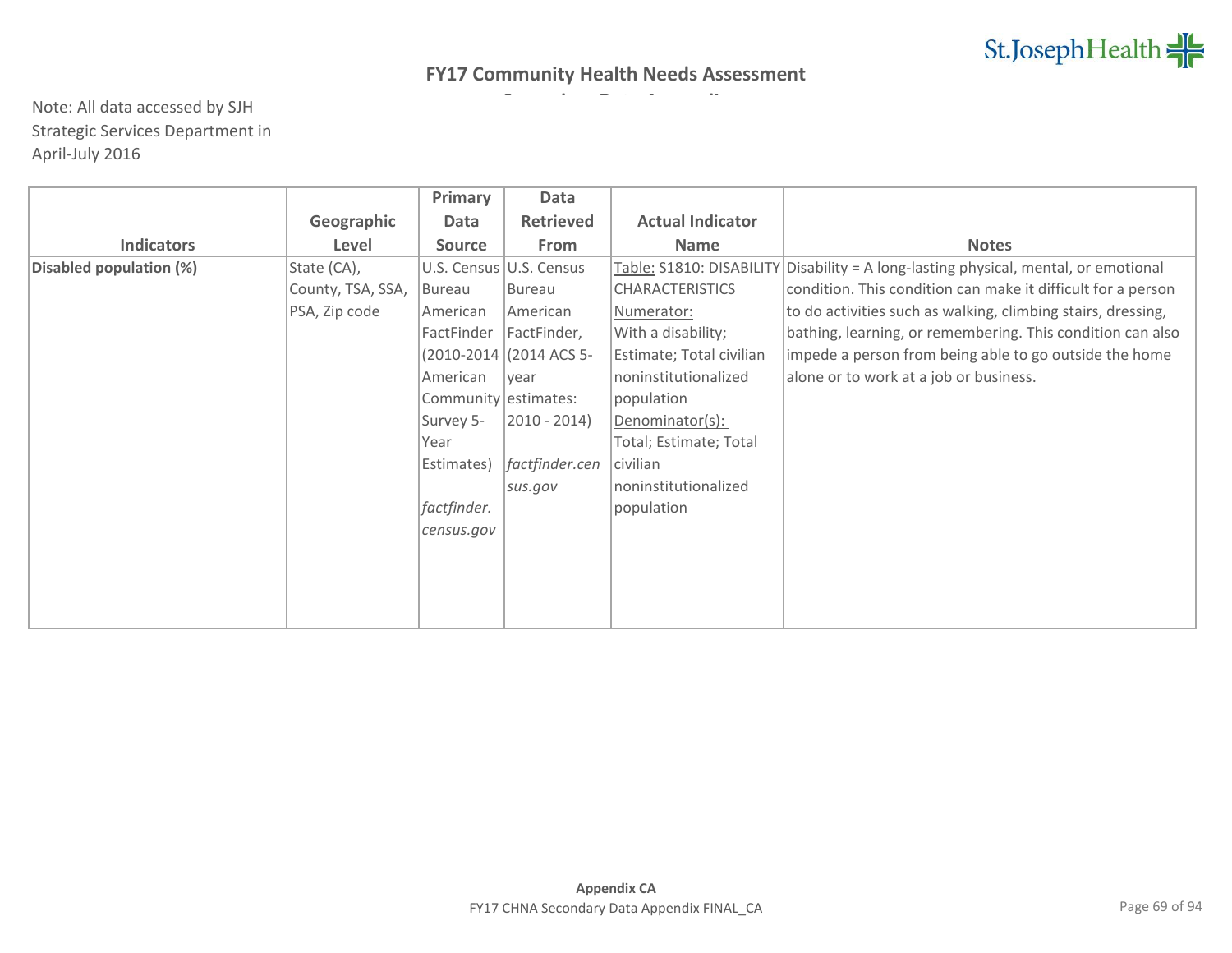|                                |                   | Primary       | Data                    |                          |              |
|--------------------------------|-------------------|---------------|-------------------------|--------------------------|--------------|
|                                | Geographic        | Data          | <b>Retrieved</b>        | <b>Actual Indicator</b>  |              |
| <b>Indicators</b>              | Level             | <b>Source</b> | From                    | Name                     | <b>Notes</b> |
| Percent of population ages 0-4 | State (CA),       |               | U.S. Census U.S. Census | Table: S1810: DISABILITY |              |
|                                | County, TSA, SSA, | Bureau        | Bureau                  | <b>CHARACTERISTICS</b>   |              |
|                                | PSA, Zip code     | American      | American                | Numerator:               |              |
|                                |                   | FactFinder    | FactFinder              | With a disability;       |              |
|                                |                   |               | (2010-2014 (2010-2014)  | Estimate; Population     |              |
|                                |                   | American      | American                | under 5 years            |              |
|                                |                   |               | Community Community     | Denominator(s):          |              |
|                                |                   | Survey 5-     | Survey 5-Year           | Total; Estimate;         |              |
|                                |                   | Year          | Estimates)              | Population under 5       |              |
|                                |                   | Estimates)    |                         | years                    |              |
|                                |                   |               | factfinder.cen          |                          |              |
|                                |                   | factfinder.   | sus.gov                 |                          |              |
|                                |                   | census.gov    |                         |                          |              |
|                                |                   |               |                         |                          |              |
|                                |                   |               |                         |                          |              |
|                                |                   |               |                         |                          |              |
|                                |                   |               |                         |                          |              |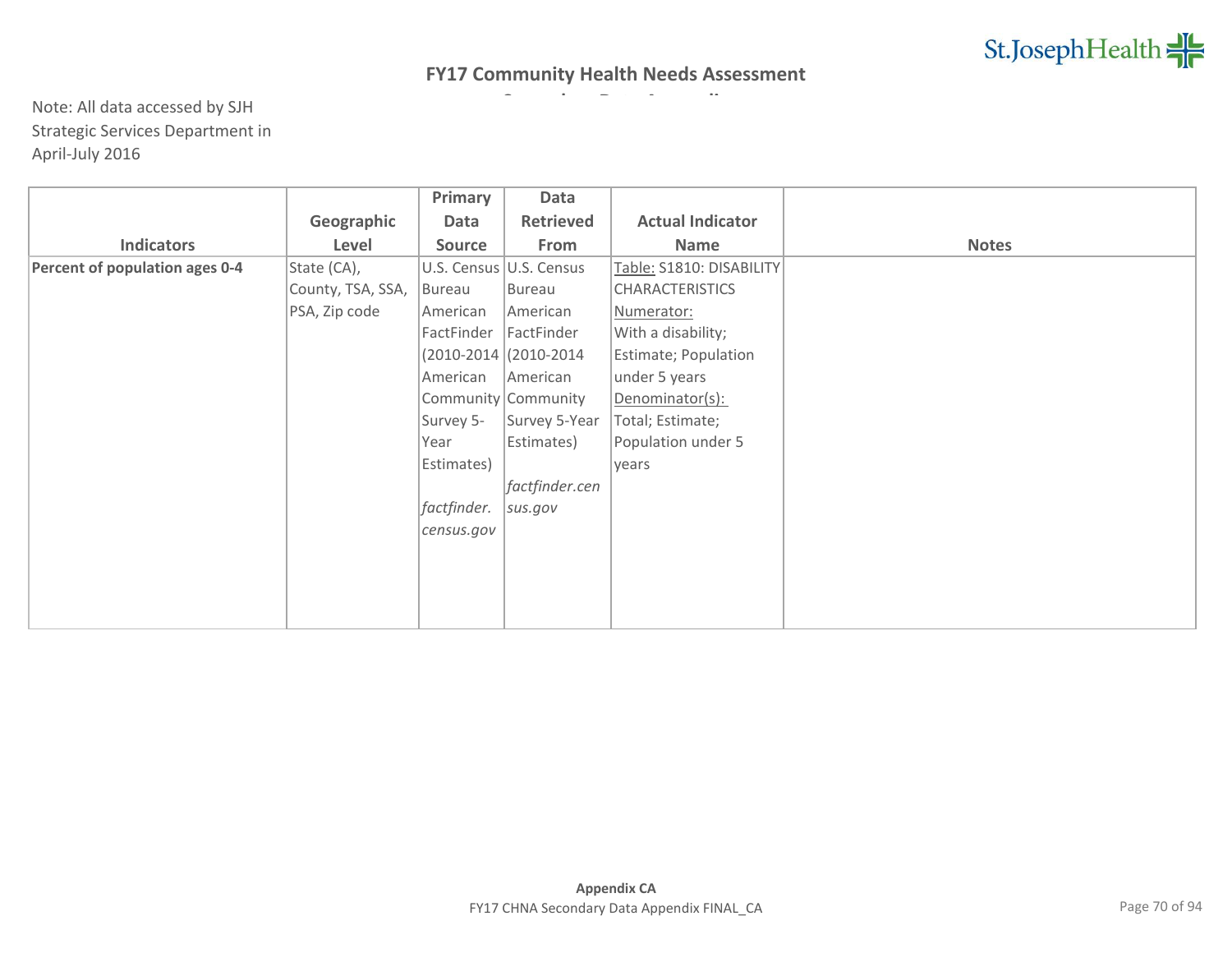|                                 |                   | Primary       | Data                     |                          |              |
|---------------------------------|-------------------|---------------|--------------------------|--------------------------|--------------|
|                                 | Geographic        | Data          | Retrieved                | <b>Actual Indicator</b>  |              |
| <b>Indicators</b>               | Level             | <b>Source</b> | From                     | Name                     | <b>Notes</b> |
| Percent of population ages 5-17 | State (CA),       |               | U.S. Census U.S. Census  | Table: S1810: DISABILITY |              |
|                                 | County, TSA, SSA, | Bureau        | Bureau                   | <b>CHARACTERISTICS</b>   |              |
|                                 | PSA, Zip code     | American      | American                 | Numerator:               |              |
|                                 |                   | FactFinder    | FactFinder               | With a disability;       |              |
|                                 |                   |               | $(2010-2014)(2010-2014)$ | Estimate; Population 5   |              |
|                                 |                   | American      | American                 | to 17 years              |              |
|                                 |                   |               | Community Community      | Denominator(s):          |              |
|                                 |                   | Survey 5-     | Survey 5-Year            | Total; Estimate;         |              |
|                                 |                   | Year          | Estimates)               | Population 5 to 17 years |              |
|                                 |                   | Estimates)    |                          |                          |              |
|                                 |                   |               | factfinder.cen           |                          |              |
|                                 |                   | factfinder.   | sus.gov                  |                          |              |
|                                 |                   | census.gov    |                          |                          |              |
|                                 |                   |               |                          |                          |              |
|                                 |                   |               |                          |                          |              |
|                                 |                   |               |                          |                          |              |
|                                 |                   |               |                          |                          |              |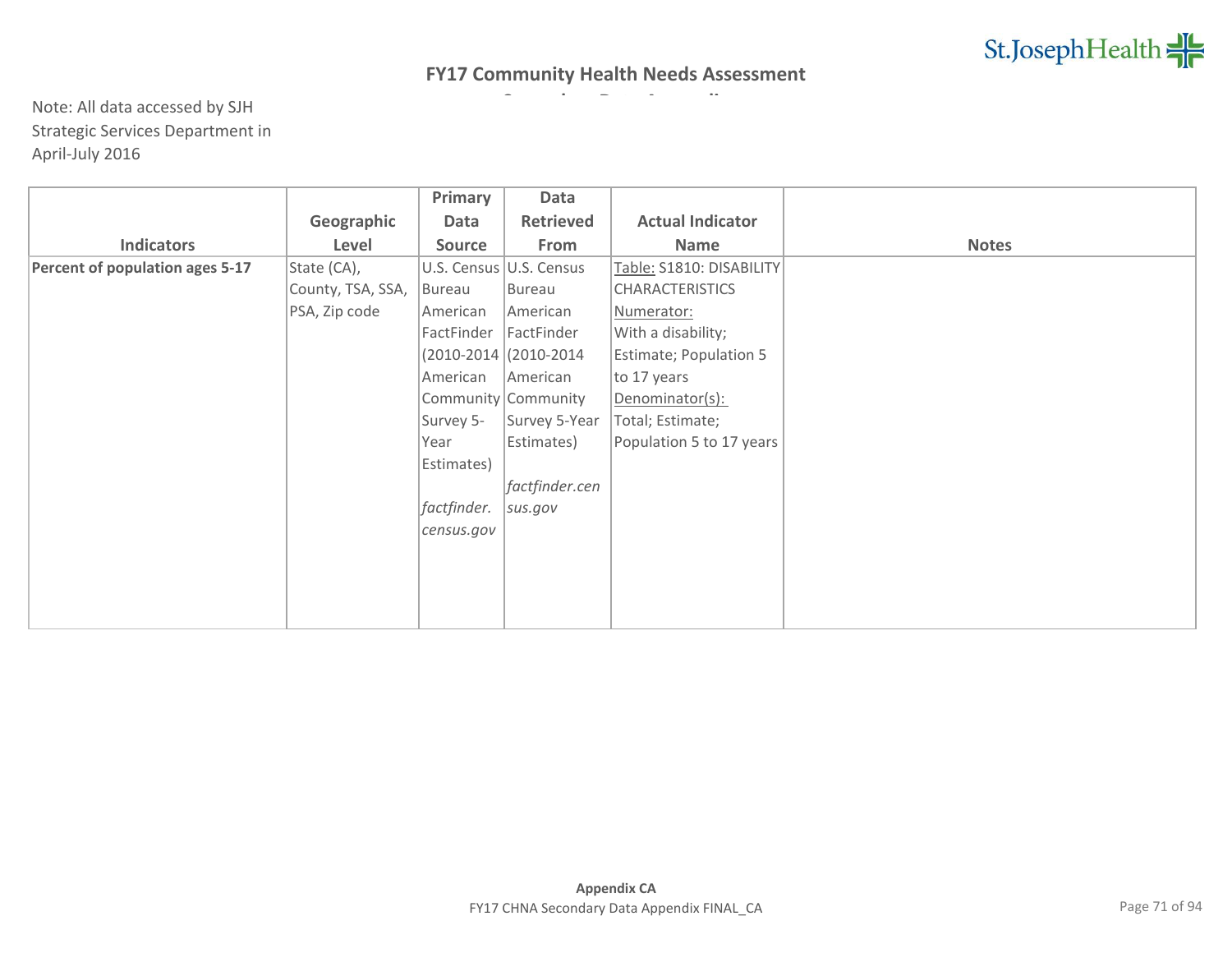|                                  |                   | Primary       | Data                    |                          |              |
|----------------------------------|-------------------|---------------|-------------------------|--------------------------|--------------|
|                                  | Geographic        | Data          | <b>Retrieved</b>        | <b>Actual Indicator</b>  |              |
| <b>Indicators</b>                | Level             | <b>Source</b> | From                    | Name                     | <b>Notes</b> |
| Percent of population ages 18-64 | State (CA),       |               | U.S. Census U.S. Census | Table: S1810: DISABILITY |              |
|                                  | County, TSA, SSA, | Bureau        | Bureau                  | <b>CHARACTERISTICS</b>   |              |
|                                  | PSA, Zip code     | American      | American                | Numerator:               |              |
|                                  |                   | FactFinder    | FactFinder              | With a disability;       |              |
|                                  |                   |               | (2010-2014 (2010-2014)  | Estimate; Population 18  |              |
|                                  |                   | American      | American                | to 64 years              |              |
|                                  |                   |               | Community Community     | Denominator(s):          |              |
|                                  |                   | Survey 5-     | Survey 5-Year           | Total; Estimate;         |              |
|                                  |                   | Year          | Estimates)              | Population 18 to 64      |              |
|                                  |                   | Estimates)    |                         | years                    |              |
|                                  |                   |               | factfinder.cen          |                          |              |
|                                  |                   | factfinder.   | sus.gov                 |                          |              |
|                                  |                   | census.gov    |                         |                          |              |
|                                  |                   |               |                         |                          |              |
|                                  |                   |               |                         |                          |              |
|                                  |                   |               |                         |                          |              |
|                                  |                   |               |                         |                          |              |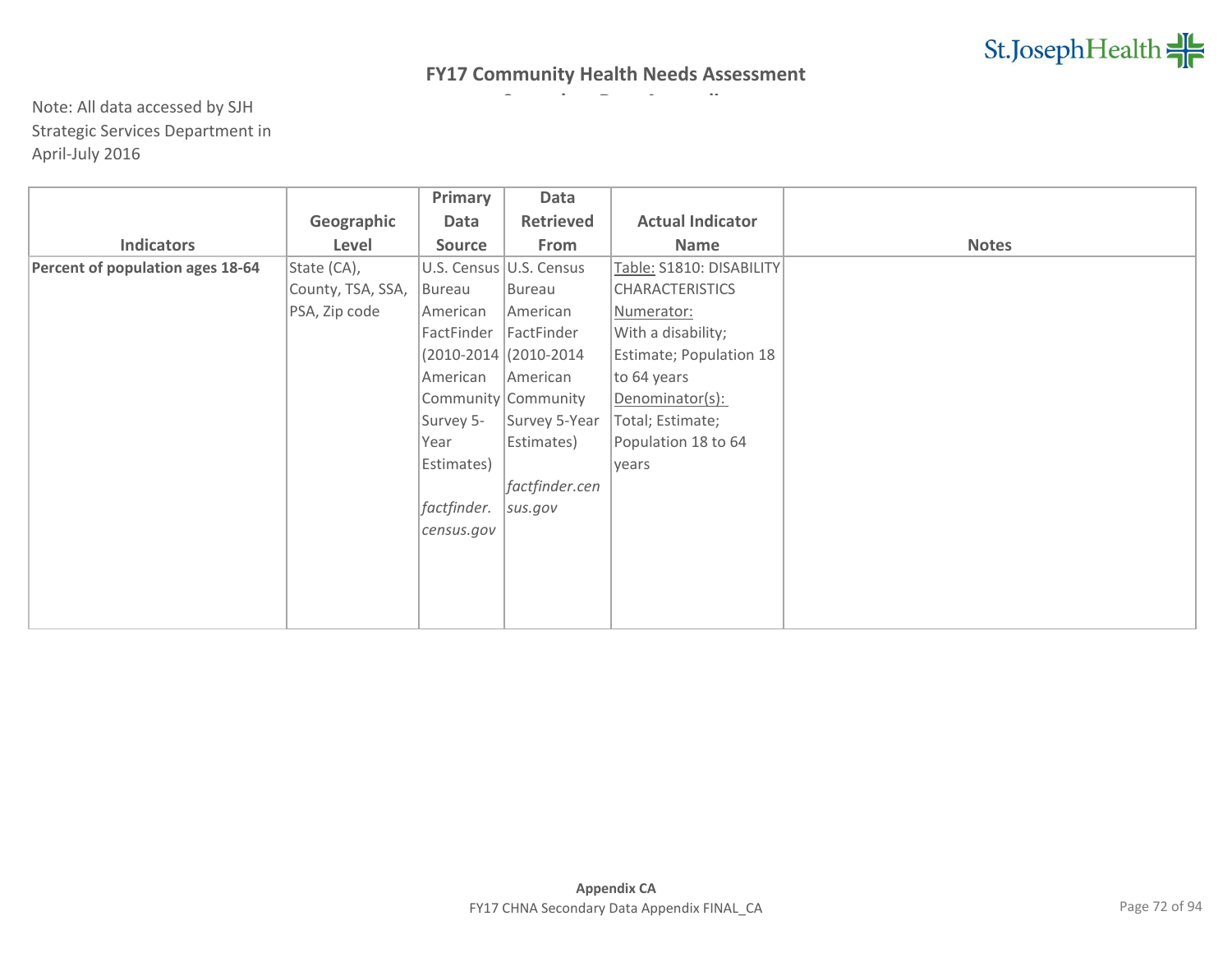|                                                         |                   | Primary       | <b>Data</b>             |                                                                      |              |
|---------------------------------------------------------|-------------------|---------------|-------------------------|----------------------------------------------------------------------|--------------|
|                                                         | Geographic        | Data          | <b>Retrieved</b>        | <b>Actual Indicator</b>                                              |              |
| <b>Indicators</b>                                       | Level             | <b>Source</b> | From                    | <b>Name</b>                                                          | <b>Notes</b> |
| Percent of population ages 65+                          | State (CA),       |               | U.S. Census U.S. Census | Table: S1810: DISABILITY                                             |              |
|                                                         | County, TSA, SSA, | Bureau        | Bureau                  | <b>CHARACTERISTICS</b>                                               |              |
|                                                         | PSA, Zip code     | American      | American                | Numerator:                                                           |              |
|                                                         |                   | FactFinder    | FactFinder              | With a disability;                                                   |              |
|                                                         |                   |               | (2010-2014 (2010-2014   | Estimate; Population 65                                              |              |
|                                                         |                   | American      | American                | years and over                                                       |              |
|                                                         |                   |               | Community Community     | Denominator(s):                                                      |              |
|                                                         |                   | Survey 5-     | Survey 5-Year           | Total; Estimate;                                                     |              |
|                                                         |                   | Year          | Estimates)              | Population 65 years and                                              |              |
|                                                         |                   | Estimates)    |                         | lover                                                                |              |
|                                                         |                   |               | factfinder.cen          |                                                                      |              |
|                                                         |                   | factfinder.   | sus.gov                 |                                                                      |              |
|                                                         |                   | census.gov    |                         |                                                                      |              |
|                                                         |                   |               |                         |                                                                      |              |
|                                                         |                   |               |                         |                                                                      |              |
|                                                         |                   |               |                         |                                                                      |              |
|                                                         |                   |               |                         |                                                                      |              |
| Low-birth weight (< 2500 grams) $(\%)$ State (CA), TSA, |                   | California    | California              | Numerator(s) Sum of:                                                 |              |
|                                                         |                   |               |                         | SSA, PSA, Zip code   Departmen   Department of   - Birthweight <1500 |              |
|                                                         |                   | t of Public   | Public Health           | grams                                                                |              |
|                                                         |                   | Health        | (2012)                  | - Birthweight 1500-2499                                              |              |
|                                                         |                   | (2012)        |                         | grams                                                                |              |
|                                                         |                   |               |                         | Denominator(s):                                                      |              |
|                                                         |                   |               |                         | <b>Total Births</b>                                                  |              |
|                                                         |                   |               |                         |                                                                      |              |
| <b>Chronic Conditions</b>                               |                   |               |                         |                                                                      |              |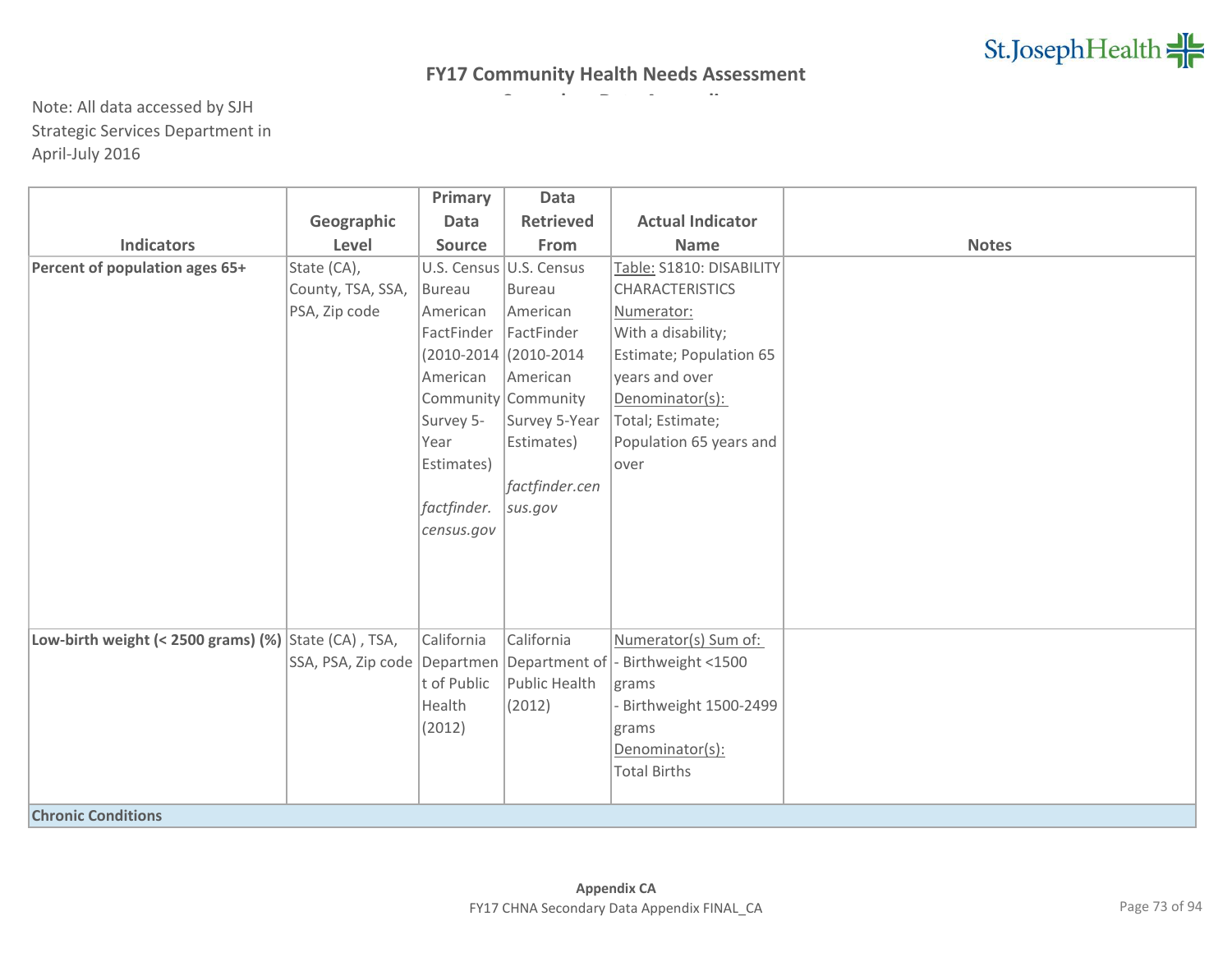|                                     |                   | Primary       | Data                                       |                         |                                                         |
|-------------------------------------|-------------------|---------------|--------------------------------------------|-------------------------|---------------------------------------------------------|
|                                     | Geographic        | <b>Data</b>   | <b>Retrieved</b>                           | <b>Actual Indicator</b> |                                                         |
| <b>Indicators</b>                   | Level             | <b>Source</b> | From                                       | <b>Name</b>             | <b>Notes</b>                                            |
| Ever diagnosed with asthma (ages 1- | State (CA),       | California    | California                                 | Ever diagnosed with     | Child and teen respondents ages 1-17 who were ever      |
| $ 17\rangle$                        | County, TSA, SSA, | Health        | Health                                     | asthma (1-17)           | diagnosed with asthma by a doctor.                      |
|                                     | PSA, Zip code     | Interview     | Interview                                  |                         |                                                         |
|                                     |                   | Survey-       | Survey-                                    |                         |                                                         |
|                                     |                   | Neighborh     | Neighborhood                               |                         |                                                         |
|                                     |                   |               | ood Edition Edition - 2014                 |                         |                                                         |
|                                     |                   | $-2014$       |                                            |                         |                                                         |
|                                     |                   |               |                                            |                         |                                                         |
| Ever diagnosed with asthma (ages    | State (CA),       | California    | California                                 | Ever diagnosed with     | Adult respondents ages 18+ who were ever diagnosed with |
| $ 18+ \rangle$                      | County, TSA, SSA, | Health        | Health                                     | $asthma(18+)$           | asthma by a doctor.                                     |
|                                     | PSA, Zip code     | Interview     | Interview                                  |                         |                                                         |
|                                     |                   | Survey-       | Survey-                                    |                         |                                                         |
|                                     |                   | Neighborh     | Neighborhood                               |                         |                                                         |
|                                     |                   |               | ood Edition Edition - 2014                 |                         |                                                         |
|                                     |                   | $-2014$       |                                            |                         |                                                         |
|                                     |                   |               |                                            |                         |                                                         |
| Ever diagnosed with diabetes (ages  | State (CA),       | California    | California                                 | Ever diagnosed with     | Adult respondents ages 18+ who were ever diagnosed with |
| $ 18+$                              | County, TSA, SSA, | Health        | Health                                     | diabetes (18+)          | diabetes by a doctor.                                   |
|                                     | PSA, Zip code     | Interview     | Interview                                  |                         |                                                         |
|                                     |                   | Survey-       | Survey-                                    |                         |                                                         |
|                                     |                   | Neighborh     | Neighborhood<br>ood Edition Edition - 2014 |                         |                                                         |
|                                     |                   | $-2014$       |                                            |                         |                                                         |
|                                     |                   |               |                                            |                         |                                                         |
|                                     |                   |               |                                            |                         |                                                         |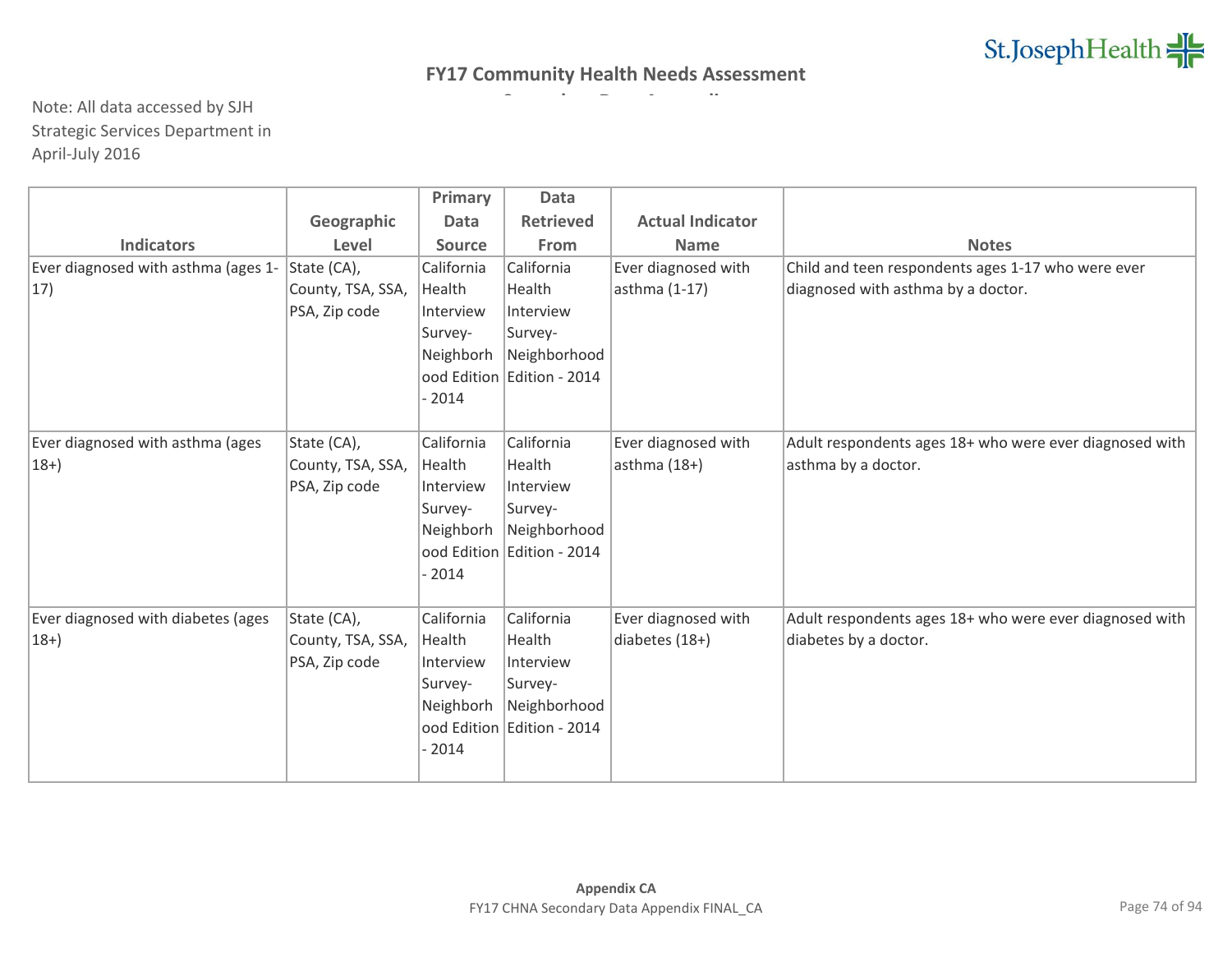|                                   |                                | Primary           | <b>Data</b>                |                         |                                                           |
|-----------------------------------|--------------------------------|-------------------|----------------------------|-------------------------|-----------------------------------------------------------|
|                                   | Geographic                     | <b>Data</b>       | <b>Retrieved</b>           | <b>Actual Indicator</b> |                                                           |
| <b>Indicators</b>                 | Level                          | <b>Source</b>     | From                       | <b>Name</b>             | <b>Notes</b>                                              |
| Pre-diabetes (ages 18+) (%)       | State (CA), County Population: |                   | <b>UCLA Center</b>         | Prediabetes and         | Prediabetes estimates include adults with undiagnosed     |
|                                   |                                | California        | for Health                 | Diabetes by County      | diabetes.                                                 |
|                                   |                                | Health            | Policy                     |                         | - Estimates of prediabetes are based on predictive models |
|                                   |                                | Interview         | Research                   |                         | developed using 2009-2012 NHANES                          |
|                                   |                                | Survey            | $(2013 - 2014)$            |                         | data and applied to CHIS 2013-14 data.                    |
|                                   |                                | (CHIS)            |                            |                         |                                                           |
|                                   |                                | $(2013 -$         |                            |                         |                                                           |
|                                   |                                | 2014)             |                            |                         |                                                           |
|                                   |                                | Pre-              |                            |                         |                                                           |
|                                   |                                | diabetes          |                            |                         |                                                           |
|                                   |                                | Estimates:        |                            |                         |                                                           |
|                                   |                                | National          |                            |                         |                                                           |
|                                   |                                | Center for        |                            |                         |                                                           |
|                                   |                                | Health            |                            |                         |                                                           |
|                                   |                                | <b>Statistics</b> |                            |                         |                                                           |
|                                   |                                | (NHANES)          |                            |                         |                                                           |
|                                   |                                | $(2009 -$         |                            |                         |                                                           |
|                                   |                                | 2012)             |                            |                         |                                                           |
|                                   |                                |                   |                            |                         |                                                           |
| Ever diagnosed with heart disease | State (CA),                    | California        | California                 | Ever diagnosed with     | Adult respondents ages 18+ who were ever diagnosed with   |
| $\frac{1}{2}$ (ages 18+)          | County, TSA, SSA,              | Health            | Health                     | heart disease (18+)     | heart disease by a doctor.                                |
|                                   | PSA, Zip code                  | Interview         | Interview                  |                         |                                                           |
|                                   |                                | Survey-           | Survey-                    |                         |                                                           |
|                                   |                                | Neighborh         | Neighborhood               |                         |                                                           |
|                                   |                                |                   | ood Edition Edition - 2014 |                         |                                                           |
|                                   |                                | 2014              |                            |                         |                                                           |
|                                   |                                |                   |                            |                         |                                                           |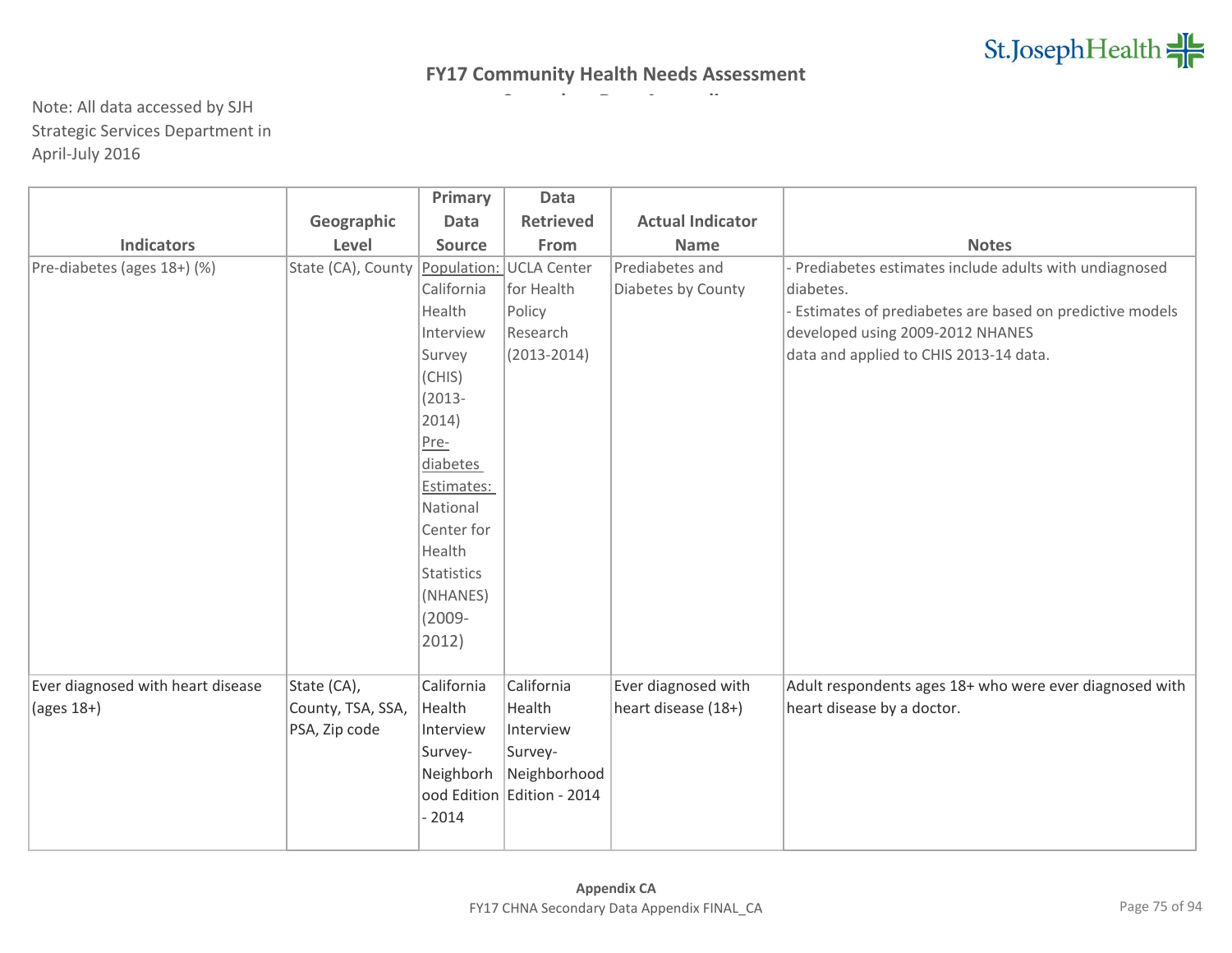|                                                    |                               | Primary                                                         | <b>Data</b>                                                                                            |                                        |                                                                                                                                                                           |  |  |  |  |  |  |
|----------------------------------------------------|-------------------------------|-----------------------------------------------------------------|--------------------------------------------------------------------------------------------------------|----------------------------------------|---------------------------------------------------------------------------------------------------------------------------------------------------------------------------|--|--|--|--|--|--|
|                                                    | Geographic                    | <b>Data</b>                                                     | Retrieved                                                                                              | <b>Actual Indicator</b>                |                                                                                                                                                                           |  |  |  |  |  |  |
| <b>Indicators</b>                                  | Level                         | <b>Source</b>                                                   | From                                                                                                   | <b>Name</b>                            | <b>Notes</b>                                                                                                                                                              |  |  |  |  |  |  |
| <b>Cancer Rates (Age-adjusted rates</b>            |                               |                                                                 |                                                                                                        |                                        |                                                                                                                                                                           |  |  |  |  |  |  |
| per 100,000)                                       |                               |                                                                 |                                                                                                        |                                        |                                                                                                                                                                           |  |  |  |  |  |  |
| Breast cancer incidence (females<br>$ only\rangle$ | State (CA), County California | Cancer<br>Registry<br>$(2009 -$<br>2013)                        | Cancer<br>Incidence and<br>Mortality<br>Inquiry System<br>$(2009 - 2013)$<br>www.Cancer-<br>rates.info | <b>Cancer Site: Breast</b><br>(Female) | - Age-Adjusted to the 2000 U.S. Standard Population. All<br>rates per 100,000 population<br>- All references to "Hispanic" in indicator names were<br>changed to "Latino" |  |  |  |  |  |  |
| Cervical cancer incidence                          | State (CA), County            | California<br>Cancer<br>Registry<br>$(2009 -$<br>$ 2013\rangle$ | Cancer<br>Incidence and<br>Mortality<br>Inquiry System<br>$(2009 - 2013)$<br>www.Cancer-<br>rates.info | Cancer Site: Cervix Uteri              | - Age-Adjusted to the 2000 U.S. Standard Population. All<br>rates per 100,000 population<br>- All references to "Hispanic" in indicator names were<br>changed to "Latino" |  |  |  |  |  |  |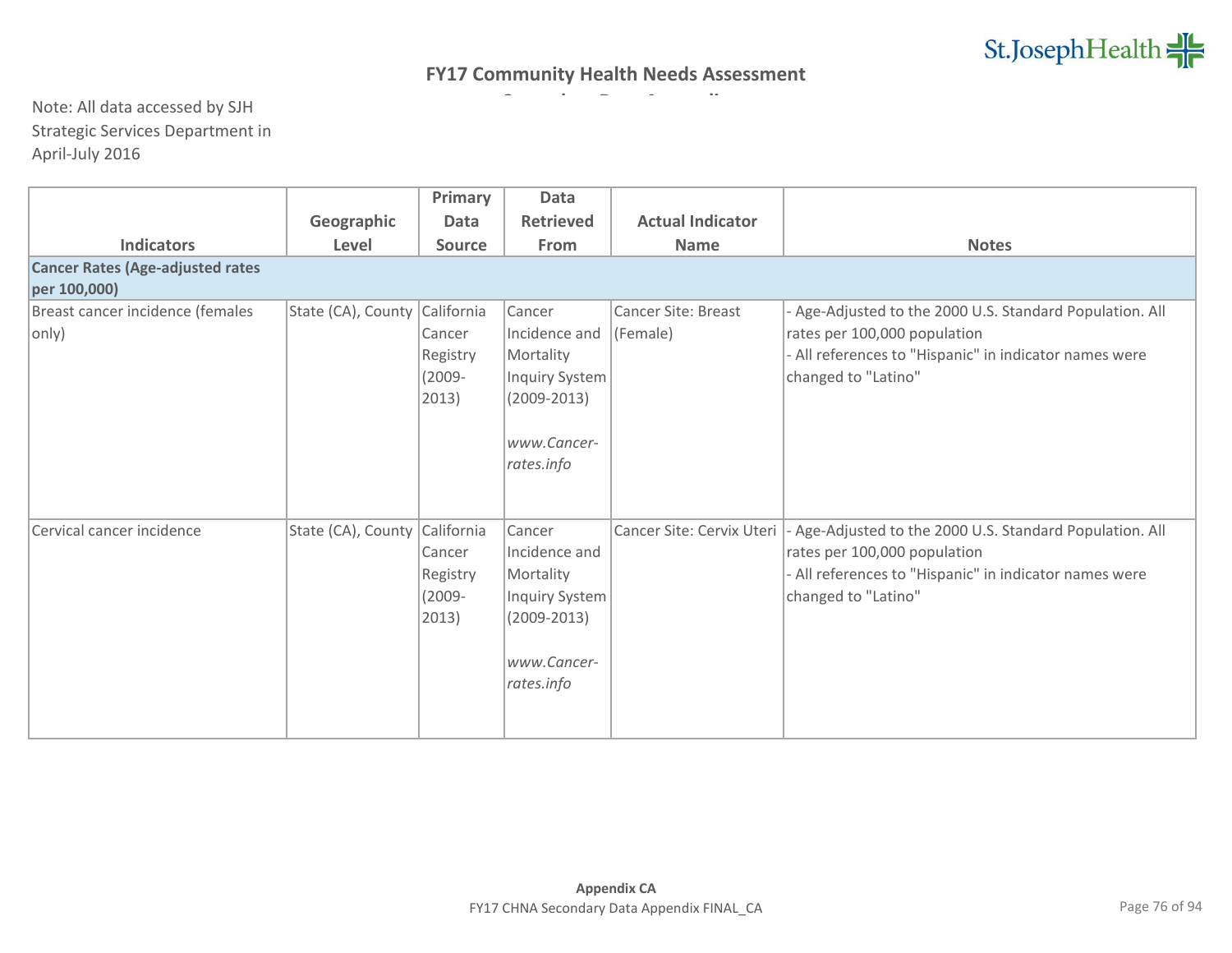|                                    |                    | Primary       | Data             |                         |                                                          |
|------------------------------------|--------------------|---------------|------------------|-------------------------|----------------------------------------------------------|
|                                    | Geographic         | Data          | <b>Retrieved</b> | <b>Actual Indicator</b> |                                                          |
| <b>Indicators</b>                  | Level              | <b>Source</b> | From             | <b>Name</b>             | <b>Notes</b>                                             |
| Colorectal cancer incidence        | State (CA), County | California    | Cancer           | Cancer Site: Colon and  | - Age-Adjusted to the 2000 U.S. Standard Population. All |
|                                    |                    | Cancer        | Incidence and    | Rectum                  | rates per 100,000 population                             |
|                                    |                    | Registry      | Mortality        |                         | - All references to "Hispanic" in indicator names were   |
|                                    |                    | $(2009 -$     | Inquiry System   |                         | changed to "Latino"                                      |
|                                    |                    | 2013)         | $(2009 - 2013)$  |                         |                                                          |
|                                    |                    |               |                  |                         |                                                          |
|                                    |                    |               | www.Cancer-      |                         |                                                          |
|                                    |                    |               | rates.info       |                         |                                                          |
|                                    |                    |               |                  |                         |                                                          |
|                                    |                    |               |                  |                         |                                                          |
| Lung and Bronchus cancer incidence | State (CA), County | California    | Cancer           | Cancer Site: Lung and   | - Age-Adjusted to the 2000 U.S. Standard Population. All |
|                                    |                    | Cancer        | Incidence and    | Bronchus                | rates per 100,000 population                             |
|                                    |                    | Registry      | Mortality        |                         | - All references to "Hispanic" in indicator names were   |
|                                    |                    | $(2009 -$     | Inquiry System   |                         | changed to "Latino"                                      |
|                                    |                    | 2013)         | $(2009 - 2013)$  |                         |                                                          |
|                                    |                    |               |                  |                         |                                                          |
|                                    |                    |               | www.Cancer-      |                         |                                                          |
|                                    |                    |               | rates.info       |                         |                                                          |
|                                    |                    |               |                  |                         |                                                          |
|                                    |                    |               |                  |                         |                                                          |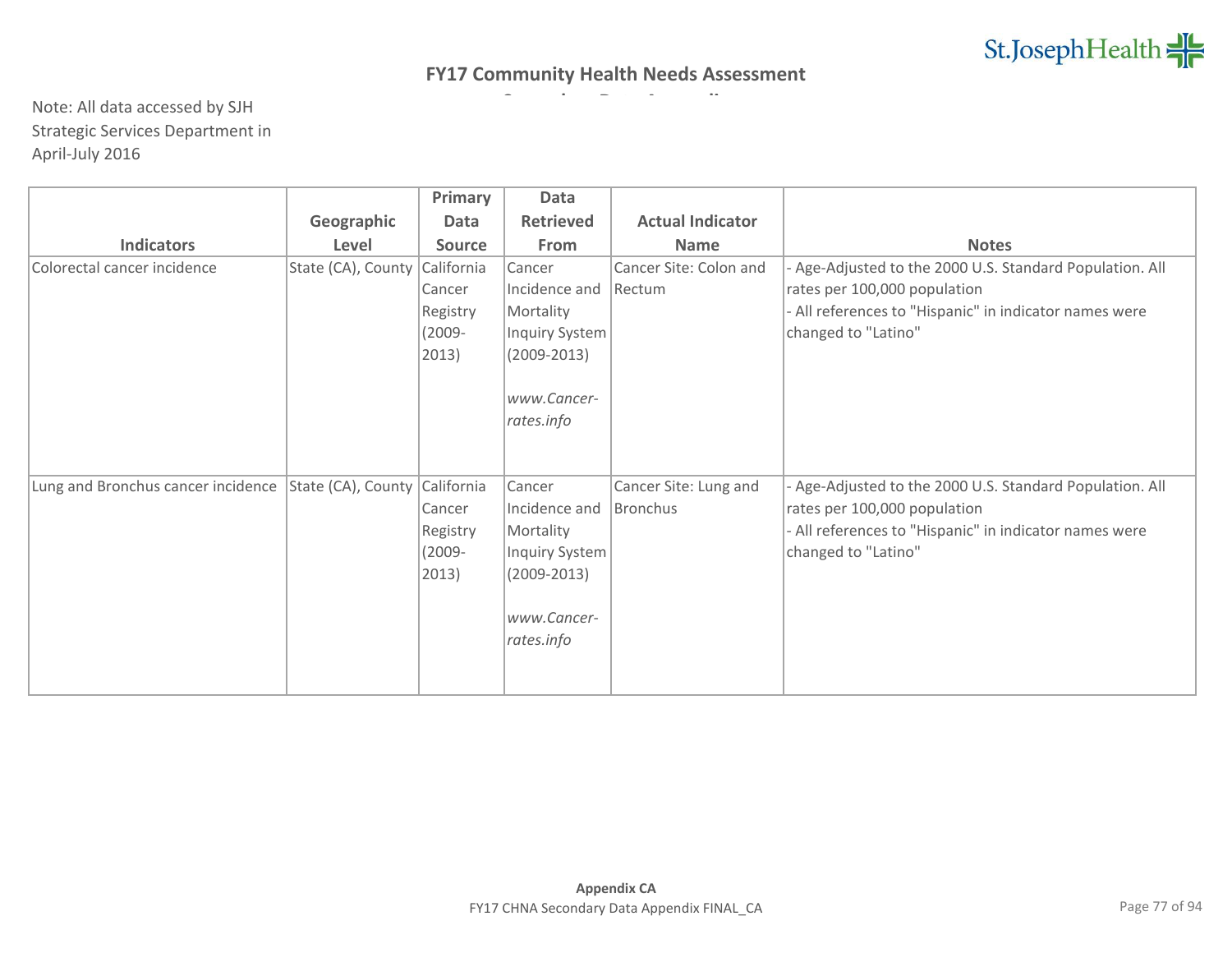|                                |                    | Primary       | Data             |                          |                                                          |
|--------------------------------|--------------------|---------------|------------------|--------------------------|----------------------------------------------------------|
|                                | Geographic         | Data          | <b>Retrieved</b> | <b>Actual Indicator</b>  |                                                          |
| <b>Indicators</b>              | Level              | <b>Source</b> | From             | <b>Name</b>              | <b>Notes</b>                                             |
| Oral Cavity and Pharynx cancer | State (CA), County | California    | Cancer           | Cancer Site: Oral Cavity | - Age-Adjusted to the 2000 U.S. Standard Population. All |
| incidence                      |                    | Cancer        | Incidence and    | and Pharynx              | rates per 100,000 population                             |
|                                |                    | Registry      | Mortality        |                          | - All references to "Hispanic" in indicator names were   |
|                                |                    | $(2009 -$     | Inquiry System   |                          | changed to "Latino"                                      |
|                                |                    | 2013)         | $(2009 - 2013)$  |                          |                                                          |
|                                |                    |               |                  |                          |                                                          |
|                                |                    |               | www.Cancer-      |                          |                                                          |
|                                |                    |               | rates.info       |                          |                                                          |
|                                |                    |               |                  |                          |                                                          |
|                                |                    |               |                  |                          |                                                          |
| Prostate cancer incidence      | State (CA), County | California    | Cancer           | Cancer Site: Prostate    | - Age-Adjusted to the 2000 U.S. Standard Population. All |
|                                |                    | Cancer        | Incidence and    |                          | rates per 100,000 population                             |
|                                |                    | Registry      | Mortality        |                          | - All references to "Hispanic" in indicator names were   |
|                                |                    | $(2009 -$     | Inquiry System   |                          | changed to "Latino"                                      |
|                                |                    | 2013)         | $(2009 - 2013)$  |                          |                                                          |
|                                |                    |               |                  |                          |                                                          |
|                                |                    |               | www.Cancer-      |                          |                                                          |
|                                |                    |               | rates.info       |                          |                                                          |
|                                |                    |               |                  |                          |                                                          |
|                                |                    |               |                  |                          |                                                          |
| <b>Mental Health</b>           |                    |               |                  |                          |                                                          |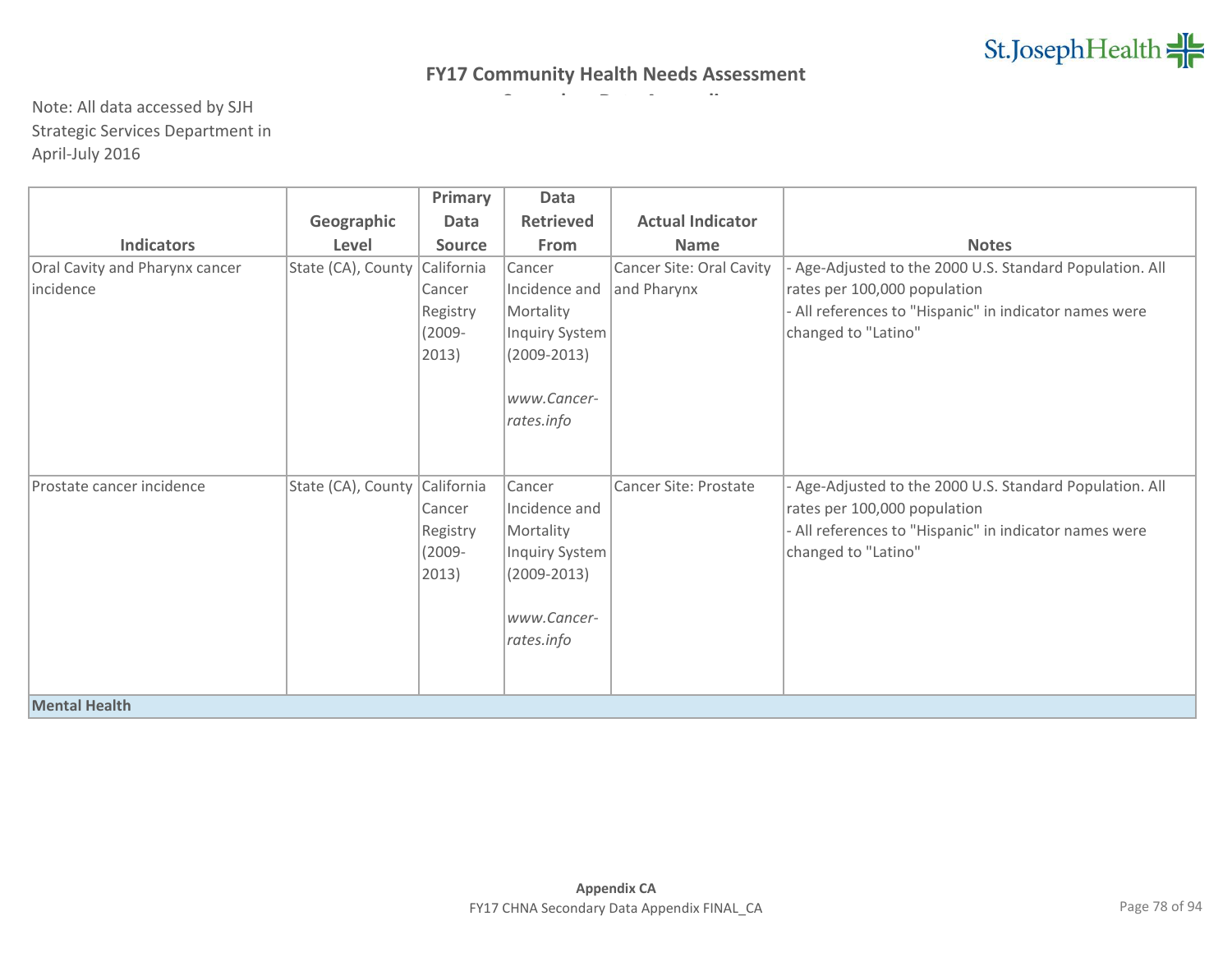|                                       |                    | Primary       | Data                     |                         |                                                               |
|---------------------------------------|--------------------|---------------|--------------------------|-------------------------|---------------------------------------------------------------|
|                                       | Geographic         | <b>Data</b>   | <b>Retrieved</b>         | <b>Actual Indicator</b> |                                                               |
| <b>Indicators</b>                     | Level              | <b>Source</b> | From                     | <b>Name</b>             | <b>Notes</b>                                                  |
| Youth suicidal ideation (student      | State (CA), County | California    | Kidsdata.org,            | Suicidal Ideation       | - Percentage of public school students in grades 9, 11, and   |
| reported) - grades 9th, 11th, and non |                    |               | Departmen   A Program of | (Student Reported), by  | non-traditional students who reported seriously considering   |
| traditional students (%)              |                    | t of          | Lucile Packard           | grade level             | attempting suicide in the past 12 months                      |
|                                       |                    | Education,    | Foundation for           |                         | - The 2011-2013 time period reflects data from school years   |
|                                       |                    | California    | Children's               |                         | 2011-12 and 2012-13. District- and county-level figures are   |
|                                       |                    | Healthy       | Health (2011-            |                         | weighted proportions from the 2011-13 California Healthy      |
|                                       |                    | Kids          | $ 2013\rangle$           |                         | Kids Survey, and state-level figures are weighted             |
|                                       |                    | Survey and    |                          |                         | proportions from the 2011-13 California Student Survey.       |
|                                       |                    | California    |                          |                         | The grade levels included in school district data depend on   |
|                                       |                    | Student       |                          |                         | the grades offered in each district; for example, high school |
|                                       |                    | Survey (We    |                          |                         | districts do not include 7th grade data. "Non-Traditional"    |
|                                       |                    | stEd)         |                          |                         | students are those enrolled in Community Day Schools or       |
|                                       |                    |               |                          |                         | Continuation Education; according to Ed-Data, these           |
|                                       |                    |               |                          |                         | schools make up about 10% of all public schools in            |
|                                       |                    |               |                          |                         | California. N/A indicates that the survey was not             |
|                                       |                    |               |                          |                         | administered in that period or that data are not available    |
|                                       |                    |               |                          |                         | for that group. LNE (Low Number Event) indicates that for a   |
|                                       |                    |               |                          |                         | specific answer there were fewer than 25 respondents. N/R     |
|                                       |                    |               |                          |                         | indicates that the sample is too small to be representative.  |
|                                       |                    |               |                          |                         |                                                               |
|                                       |                    |               |                          |                         |                                                               |
|                                       |                    |               |                          |                         |                                                               |
|                                       |                    |               |                          |                         |                                                               |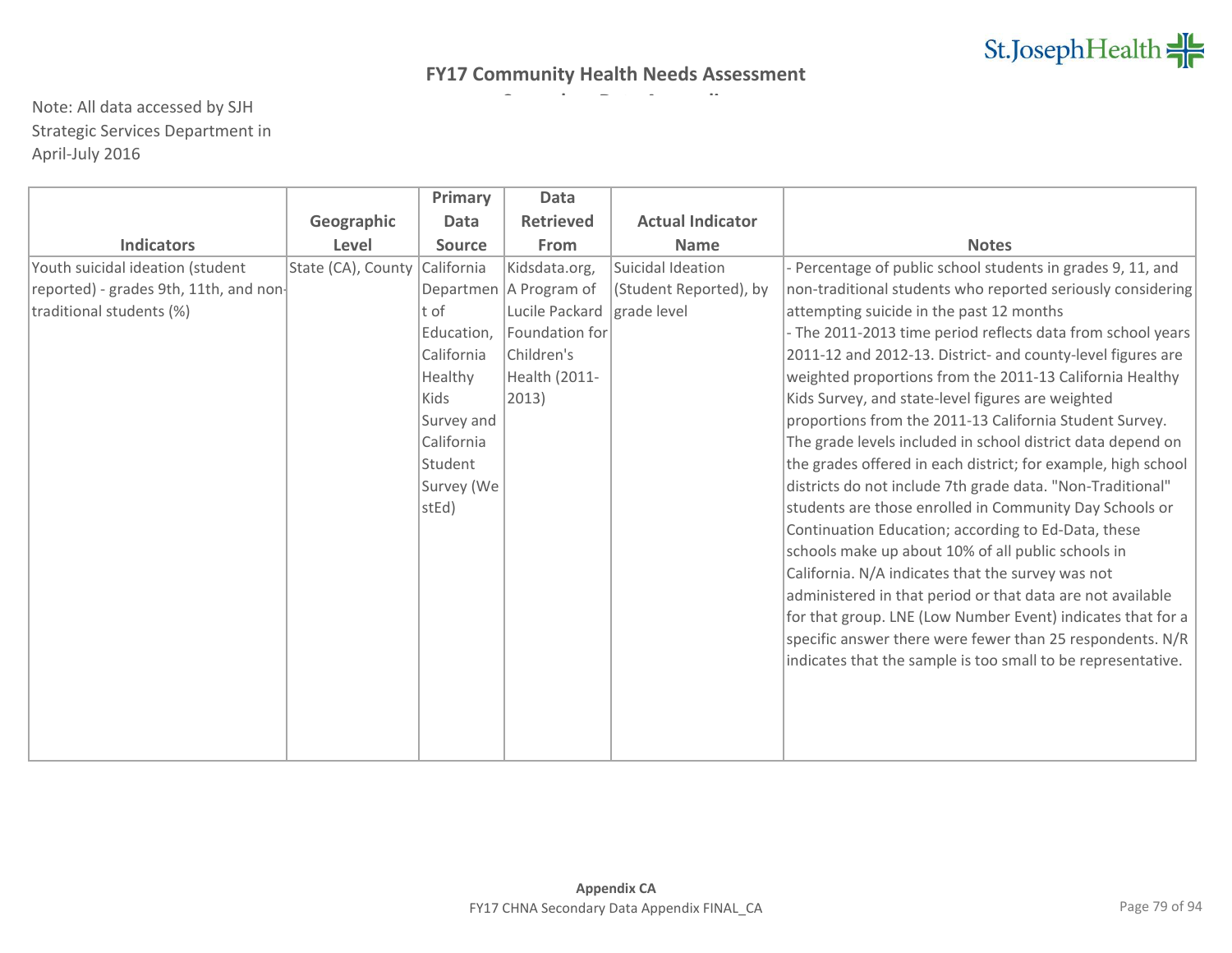|                                       |                    | Primary       | Data                     |                         |                                                               |
|---------------------------------------|--------------------|---------------|--------------------------|-------------------------|---------------------------------------------------------------|
|                                       | Geographic         | Data          | <b>Retrieved</b>         | <b>Actual Indicator</b> |                                                               |
| <b>Indicators</b>                     | Level              | <b>Source</b> | From                     | <b>Name</b>             | <b>Notes</b>                                                  |
| Youth suicidal ideation (student      | State (CA), County | California    | Kidsdata.org,            | Suicidal Ideation       | - Percentage of public school students in grades 9, 11, and   |
| reported) - grades 9th, 11th, and non |                    |               | Departmen   A Program of | (Student Reported), by  | non-traditional students who reported seriously considering   |
| traditional students, by              |                    | $ t$ of       | Lucile Packard           | race/ethnicity          | attempting suicide in the past 12 months.                     |
| race/ethnicity (%)                    |                    | Education,    | Foundation for           |                         | - All references to "Hispanic" in indicator names were        |
|                                       |                    | California    | Children's               |                         | changed to "Latino"                                           |
|                                       |                    | Healthy       | Health (2011-            |                         | - The 2011-2013 time period reflects data from school years   |
|                                       |                    | Kids          | $ 2013\rangle$           |                         | 2011-12 and 2012-13. District- and county-level figures are   |
|                                       |                    | Survey and    |                          |                         | weighted proportions from the 2011-13 California Healthy      |
|                                       |                    | California    |                          |                         | Kids Survey, and state-level figures are weighted             |
|                                       |                    | Student       |                          |                         | proportions from the 2011-13 California Student Survey.       |
|                                       |                    | Survey (We    |                          |                         | The grade levels included in school district data depend on   |
|                                       |                    | stEd)         |                          |                         | the grades offered in each district; for example, high school |
|                                       |                    |               |                          |                         | districts do not include 7th grade data. "Non-Traditional"    |
|                                       |                    |               |                          |                         | students are those enrolled in Community Day Schools or       |
|                                       |                    |               |                          |                         | Continuation Education; according to Ed-Data, these           |
|                                       |                    |               |                          |                         | schools make up about 10% of all public schools in            |
|                                       |                    |               |                          |                         | California. N/A indicates that the survey was not             |
|                                       |                    |               |                          |                         | administered in that period or that data are not available    |
|                                       |                    |               |                          |                         | for that group. LNE (Low Number Event) indicates that for a   |
|                                       |                    |               |                          |                         | specific answer there were fewer than 25 respondents. N/R     |
|                                       |                    |               |                          |                         | indicates that the sample is too small to be representative.  |
|                                       |                    |               |                          |                         |                                                               |
|                                       |                    |               |                          |                         |                                                               |
|                                       |                    |               |                          |                         |                                                               |
|                                       |                    |               |                          |                         |                                                               |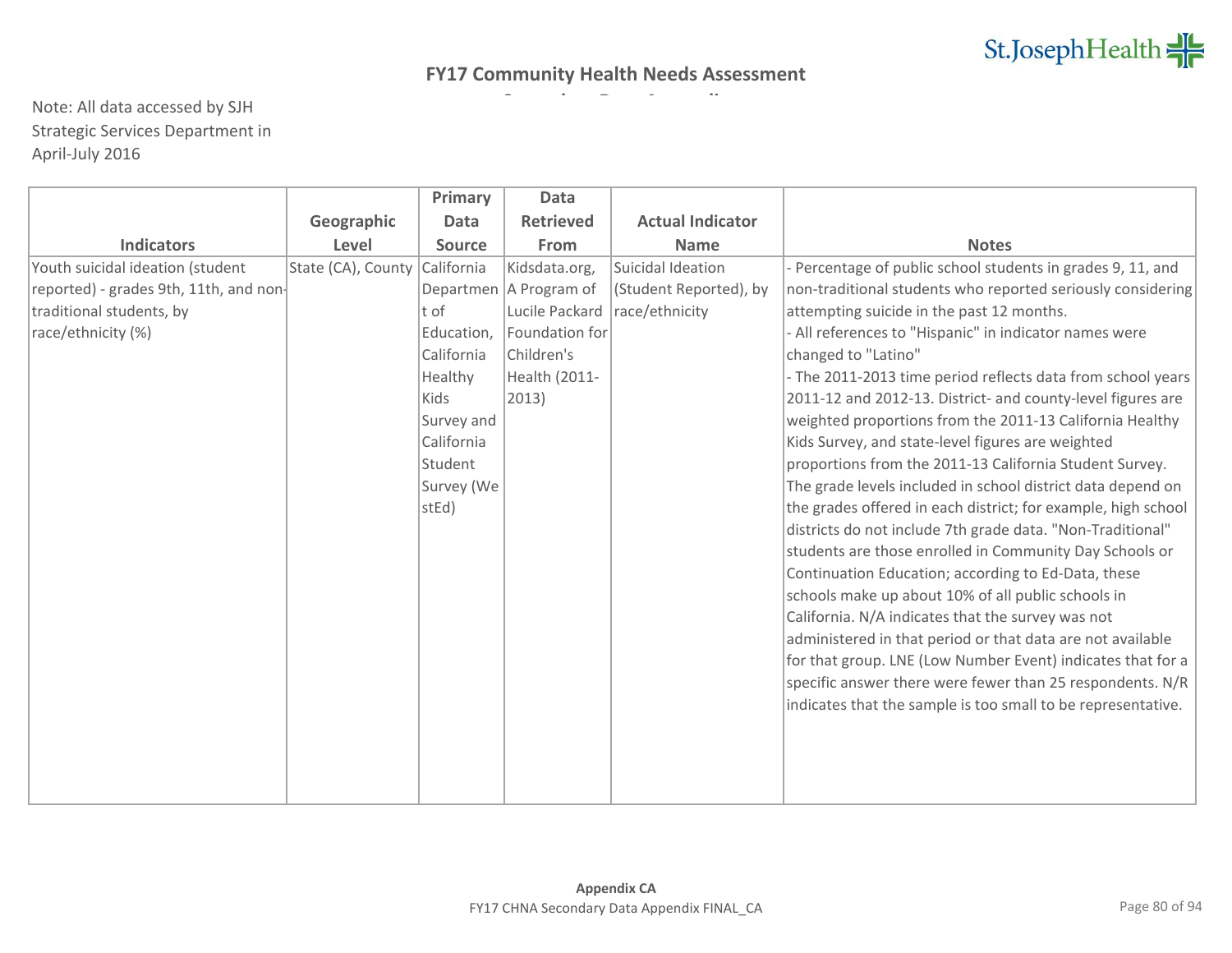|                                                                    |            | Primary     | Data                     |                         |                                                            |
|--------------------------------------------------------------------|------------|-------------|--------------------------|-------------------------|------------------------------------------------------------|
|                                                                    | Geographic | <b>Data</b> | <b>Retrieved</b>         | <b>Actual Indicator</b> |                                                            |
| <b>Indicators</b>                                                  | Level      | Source      | From                     | Name                    | <b>Notes</b>                                               |
| Suicide rate per 100,000 youth (ages State (CA), County California |            |             | Kidsdata.org,            | Youth Suicide Rate      | Figures are presented as rates (per 100,000 youth ages 15- |
| $15-24$                                                            |            |             | Departmen   A Program of |                         | 24) over three-year periods.                               |
|                                                                    |            | t of Public | Lucile Packard           |                         |                                                            |
|                                                                    |            | Health,     | Foundation for           |                         |                                                            |
|                                                                    |            | Death       | Children's               |                         |                                                            |
|                                                                    |            | Statistical | Health (2011-            |                         |                                                            |
|                                                                    |            | Master      | $ 2013\rangle$           |                         |                                                            |
|                                                                    |            | Files; CDC, |                          |                         |                                                            |
|                                                                    |            | Mortality   |                          |                         |                                                            |
|                                                                    |            | data        |                          |                         |                                                            |
|                                                                    |            | on WONDE    |                          |                         |                                                            |
|                                                                    |            | R (Apr.     |                          |                         |                                                            |
|                                                                    |            | $ 2015$ ;   |                          |                         |                                                            |
|                                                                    |            | California  |                          |                         |                                                            |
|                                                                    |            | Departmen   |                          |                         |                                                            |
|                                                                    |            | $ t\>$ of   |                          |                         |                                                            |
|                                                                    |            | Finance, Ra |                          |                         |                                                            |
|                                                                    |            | ce/Ethnic   |                          |                         |                                                            |
|                                                                    |            | Population  |                          |                         |                                                            |
|                                                                    |            | with Age    |                          |                         |                                                            |
|                                                                    |            | and Sex     |                          |                         |                                                            |
|                                                                    |            | Detail,     |                          |                         |                                                            |
|                                                                    |            | 1990-1999,  |                          |                         |                                                            |
|                                                                    |            | 2000-2010,  |                          |                         |                                                            |
|                                                                    |            | 2010-       |                          |                         |                                                            |
|                                                                    |            | 2060 (Apr.  |                          |                         |                                                            |
|                                                                    |            | 2015)       |                          |                         |                                                            |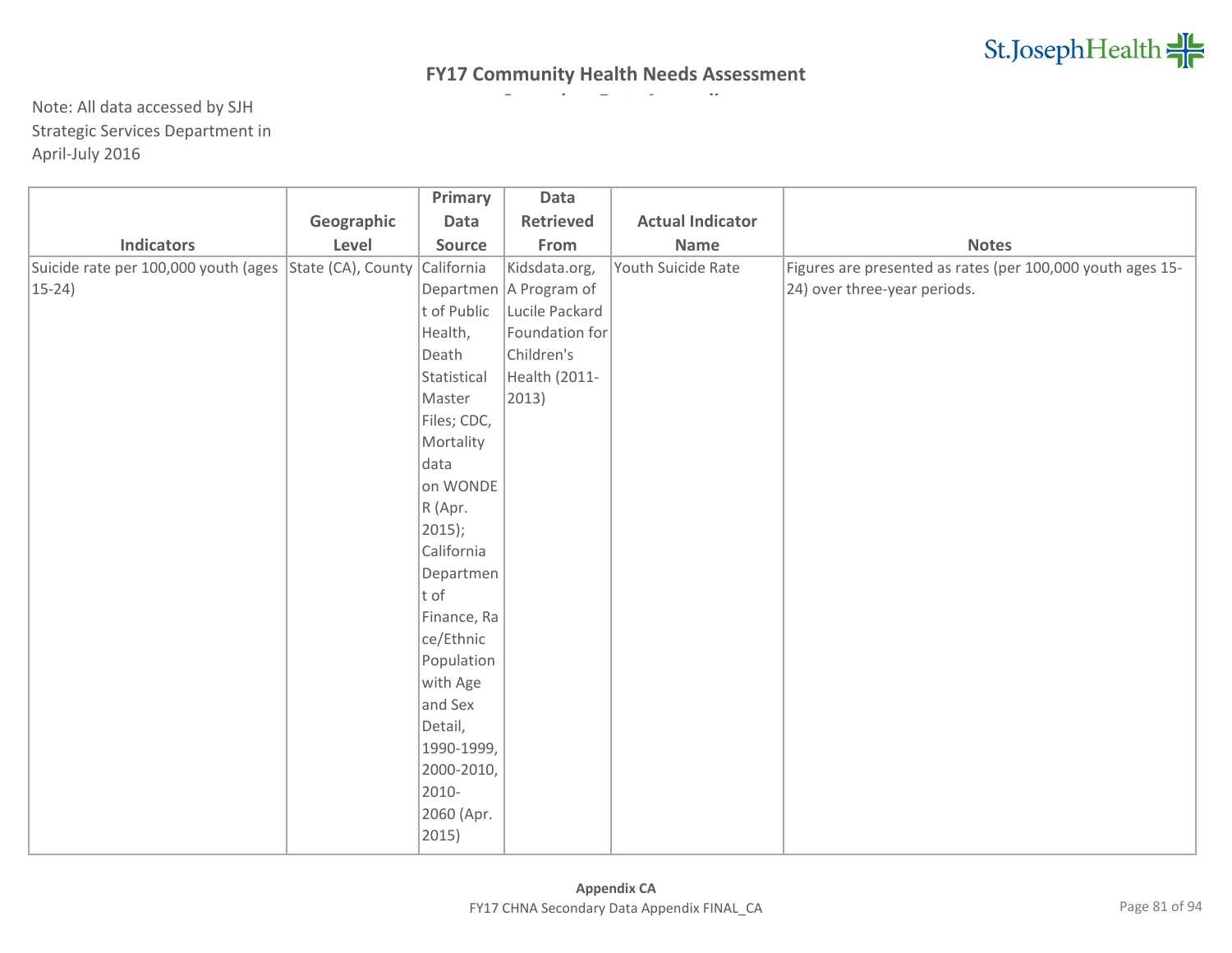|                                    |                               | Primary       | <b>Data</b>      |                         |                                                                               |
|------------------------------------|-------------------------------|---------------|------------------|-------------------------|-------------------------------------------------------------------------------|
|                                    | Geographic                    | <b>Data</b>   | <b>Retrieved</b> | <b>Actual Indicator</b> |                                                                               |
| <b>Indicators</b>                  | Level                         | <b>Source</b> | From             | <b>Name</b>             | <b>Notes</b>                                                                  |
| Number of youth suicides (ages 15- | State (CA), County            | California    | Kidsdata.org,    | Number of Youth         | Number of suicides by children/youth ages 5-24, by age                        |
| 24), by race/ethnicity             |                               | Dept. of      | A Program of     | Suicides, by            | group.                                                                        |
|                                    |                               | Public        | Lucile Packard   | race/ethnicity          |                                                                               |
|                                    |                               | Health,       | Foundation for   |                         |                                                                               |
|                                    |                               | Death         | Children's       |                         |                                                                               |
|                                    |                               | Statistical   | Health (2013)    |                         |                                                                               |
|                                    |                               | Master        |                  |                         |                                                                               |
|                                    |                               | Files; CDC,   |                  |                         |                                                                               |
|                                    |                               | Mortality     |                  |                         |                                                                               |
|                                    |                               | data          |                  |                         |                                                                               |
|                                    |                               | on WONDE      |                  |                         |                                                                               |
|                                    |                               | R (Apr.       |                  |                         |                                                                               |
|                                    |                               | 2015)         |                  |                         |                                                                               |
|                                    |                               |               |                  |                         |                                                                               |
| Poor mental health days (age-      | State (CA), County Behavioral |               | County Health    |                         | Poor mental health days Average number of mentally unhealthy days reported in |
| adjusted)                          |                               | Risk Factor   | Rankings &       |                         | past 30 days (age-adjusted).                                                  |
|                                    |                               | Surveillanc   | Roadmaps         |                         |                                                                               |
|                                    |                               | e System      | (2016)           |                         |                                                                               |
|                                    |                               | (2014)        |                  |                         |                                                                               |
|                                    |                               |               |                  |                         |                                                                               |
| Suicidal Ideation (ages 18*)       | State (CA), County            | California    | ask.chis.ucla.e  | Ever seriously thought  | Survey respondents ages 18+ were asked: "Have you ever                        |
|                                    |                               | Health        | du               | about committing        | seriously thought about commiitting sucide?"                                  |
|                                    |                               | Interview     |                  | suicide                 |                                                                               |
|                                    |                               | Survey-       |                  |                         |                                                                               |
|                                    |                               | 2014          |                  |                         |                                                                               |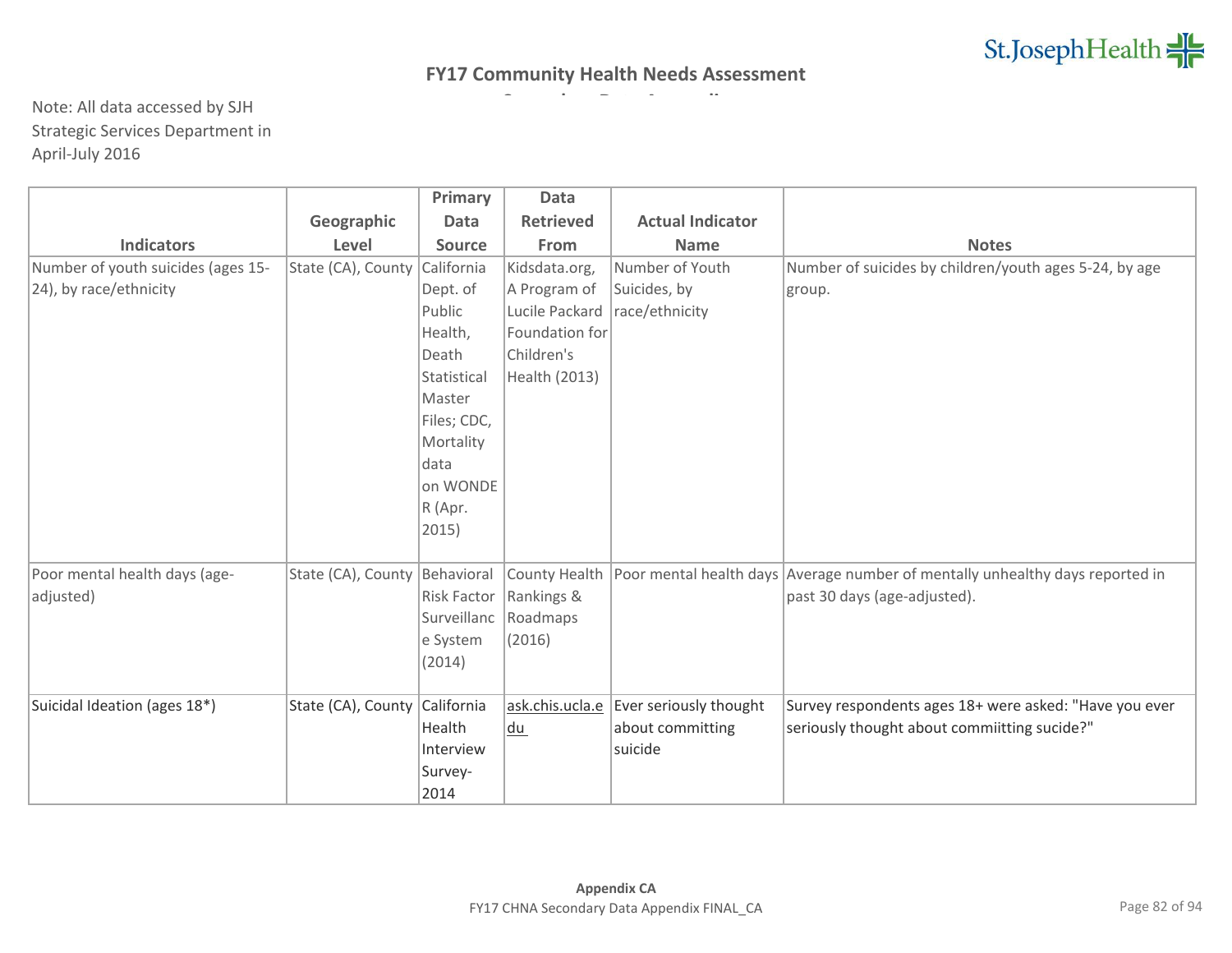|                                          |                   | Primary       | <b>Data</b>                |                         |                                                            |  |  |
|------------------------------------------|-------------------|---------------|----------------------------|-------------------------|------------------------------------------------------------|--|--|
|                                          | Geographic        | <b>Data</b>   | <b>Retrieved</b>           | <b>Actual Indicator</b> |                                                            |  |  |
| <b>Indicators</b>                        | Level             | <b>Source</b> | From                       | <b>Name</b>             | <b>Notes</b>                                               |  |  |
| Adults with likely serious               | State (CA),       | California    | California                 | Serious psychological   | Constructed using the Kessler 6 series for adults ages 18+ |  |  |
| psychological stress (ages 18+)          | County, TSA, SSA, | Health        | Health                     | distress (18+)          | who reported serious psychological distress in the past 12 |  |  |
|                                          | PSA, Zip code     | Interview     | Interview                  |                         | months (K6 score $\geq$ 13).                               |  |  |
|                                          |                   | Survey-       | Survey-                    |                         |                                                            |  |  |
|                                          |                   | Neighborh     | Neighborhood               |                         |                                                            |  |  |
|                                          |                   |               | ood Edition Edition - 2014 |                         |                                                            |  |  |
|                                          |                   | $-2014$       |                            |                         |                                                            |  |  |
|                                          |                   |               |                            |                         |                                                            |  |  |
| <b>Emergency Room (ER) Utilization -</b> |                   |               |                            |                         |                                                            |  |  |
| <b>Mental Health</b>                     |                   |               |                            |                         |                                                            |  |  |
| Adult age-adjusted ER rate due to        | County (Orange    | California    | Orange                     | Age-Adjusted ER Rate    | All references to "Hispanic" in indicator names were       |  |  |
| mental health (rate per 10,000)          | County only), Zip | Office of     | County's                   | ldue to Mental Health   | changed to "Latino."                                       |  |  |
|                                          | code (Orange      | Statewide     | Healthier                  |                         |                                                            |  |  |
|                                          | County only)      | Health        | Together                   |                         |                                                            |  |  |
|                                          |                   | Planning      | $(2011 - 2013)$            |                         |                                                            |  |  |
|                                          |                   | and           |                            |                         |                                                            |  |  |
|                                          |                   |               | Developme  www.ochealt     |                         |                                                            |  |  |
|                                          |                   | nt (2011-     | hiertogether.o             |                         |                                                            |  |  |
|                                          |                   | 2013)         | rg                         |                         |                                                            |  |  |
|                                          |                   |               |                            |                         |                                                            |  |  |
| <b>Mortality</b>                         |                   |               |                            |                         |                                                            |  |  |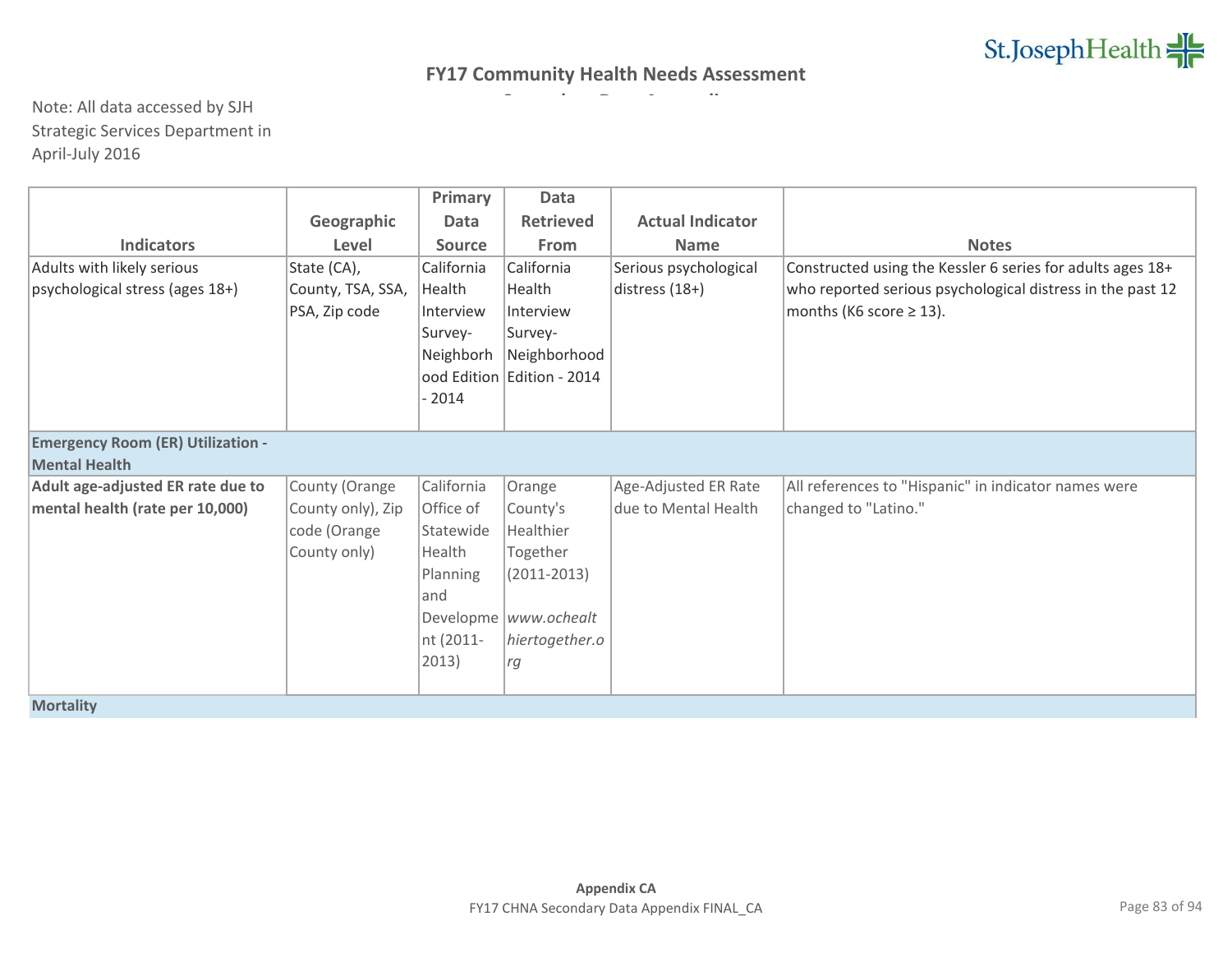|                                        |                              | Primary     | <b>Data</b>                |                         |                                                              |
|----------------------------------------|------------------------------|-------------|----------------------------|-------------------------|--------------------------------------------------------------|
|                                        | Geographic                   | <b>Data</b> | <b>Retrieved</b>           | <b>Actual Indicator</b> |                                                              |
| <b>Indicators</b>                      | Level                        | Source      | From                       | <b>Name</b>             | <b>Notes</b>                                                 |
| Age-Adjusted Death Rate per            |                              | Orange      | Orange                     | Age-Adjusted Death      | Orange County city and zip code level data:                  |
| 100,000 population due to any cause    |                              | County      | County's                   | Rate per 100,000        | http://www.ochealthiertogether.org/index.php?module=in       |
| $(2011 - 2013)$                        |                              | Master      | Healthier                  | population due to any   | dicators&controller=index&action=view&indicatorId=5283       |
|                                        |                              |             | Death Files; Together for  | cause (2011-2013)       | &localeTypeId=3 County Level data:                           |
|                                        |                              | California  | city data;                 |                         | http://www.cdph.ca.gov/programs/ohir/Documents/OHIRP         |
|                                        |                              | Departmen   | <b>County Health</b>       |                         | rofiles2015.pdf                                              |
|                                        |                              | t of Public | <b>Status Profiles</b>     |                         |                                                              |
|                                        |                              | Health,     | 2015 for                   |                         |                                                              |
|                                        |                              |             | 2011-2013, county and      |                         |                                                              |
|                                        |                              | Death       | state data                 |                         |                                                              |
|                                        |                              | Statistical |                            |                         |                                                              |
|                                        | State, County, City   Master |             |                            |                         |                                                              |
|                                        | (Orange County               | Files       |                            |                         |                                                              |
|                                        | only); Zip code              |             |                            |                         |                                                              |
|                                        | (Orange County               |             |                            |                         |                                                              |
|                                        | only)                        |             |                            |                         |                                                              |
| <b>HEALTH BEHAVIORS</b>                |                              |             |                            |                         |                                                              |
| Overweight for ages 2-11 (weight $\ge$ | State (CA),                  | California  | California                 | Overweight for age      | This variable assigns overweight for age to children, and is |
| 95th percentile)                       | County, TSA, SSA,            | Health      | Health                     | (weight $\geq$ 95th     | constructed using sex, age (in months) and weight (does      |
|                                        | PSA, Zip code                | Interview   | Interview                  | percentile) (2-11)      | NOT factor in height). For more information,                 |
|                                        |                              | Survey-     | Survey-                    |                         | seehttp://bit.ly/wtageinf andhttp://bit.ly/wtage.            |
|                                        |                              | Neighborh   | Neighborhood               |                         |                                                              |
|                                        |                              |             | ood Edition Edition - 2014 |                         |                                                              |
|                                        |                              | $-2014$     |                            |                         |                                                              |
|                                        |                              |             |                            |                         |                                                              |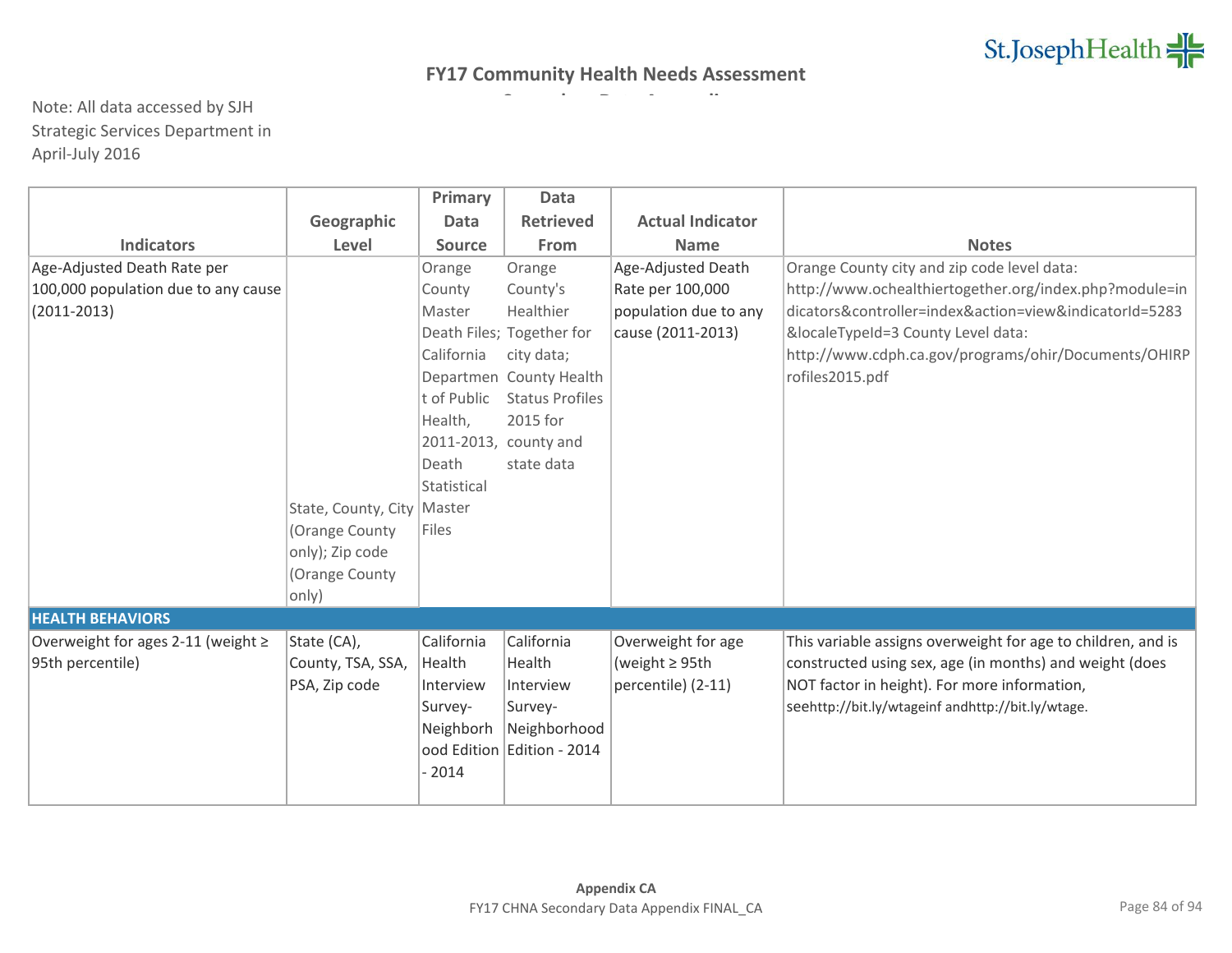|                                  |                              | Primary       | Data                       |                         |                                                                           |
|----------------------------------|------------------------------|---------------|----------------------------|-------------------------|---------------------------------------------------------------------------|
|                                  | Geographic                   | <b>Data</b>   | <b>Retrieved</b>           | <b>Actual Indicator</b> |                                                                           |
| <b>Indicators</b>                | Level                        | <b>Source</b> | From                       | <b>Name</b>             | <b>Notes</b>                                                              |
| Overweight or obese (BMI ≥ 85th  | State (CA),                  | California    | California                 | Overweight or obese     | Teen respondents ages 12-17 who ranked higher than the                    |
| percentile) (ages 12-17)         | County, TSA, SSA,            | Health        | Health                     | (BMI ≥ 85th percentile) | 85th percentile in the CDC 2010 recommendations on                        |
|                                  | PSA, Zip code                | Interview     | Interview                  | $(12-17)$               | assigning body mass index (BMI).                                          |
|                                  |                              | Survey-       | Survey-                    |                         |                                                                           |
|                                  |                              | Neighborh     | Neighborhood               |                         |                                                                           |
|                                  |                              |               | ood Edition Edition - 2014 |                         |                                                                           |
|                                  |                              | $-2014$       |                            |                         |                                                                           |
|                                  |                              |               |                            |                         |                                                                           |
| Obese (BMI $\geq$ 30) (ages 18+) | State (CA),                  | California    | California                 | Obese (BMI ≥ 30) (18+)  | Adult respondents ages 18+ who had a body mass index                      |
|                                  | County, TSA, SSA,            | Health        | Health                     |                         | (BMI) of 30.0 or above. BMI was calculated using                          |
|                                  | PSA, Zip code                | Interview     | Interview                  |                         | respondent's self-reported weight and height.                             |
|                                  |                              | Survey-       | Survey-                    |                         |                                                                           |
|                                  |                              | Neighborh     | Neighborhood               |                         |                                                                           |
|                                  |                              |               | ood Edition Edition - 2014 |                         |                                                                           |
|                                  |                              | $-2014$       |                            |                         |                                                                           |
|                                  |                              |               |                            |                         |                                                                           |
| Food environment index           | State (CA), County USDA Food |               | County Health              |                         | Food environment index Index of factors that contribute to a healthy food |
|                                  |                              | Environme     | Rankings &                 |                         | environment, 0 (worst) to 10 (best)                                       |
|                                  |                              | nt Atlas -    | Roadmaps                   |                         |                                                                           |
|                                  |                              | Map the       | (2016)                     |                         |                                                                           |
|                                  |                              | Meal Gap      |                            |                         |                                                                           |
|                                  |                              | (2013)        |                            |                         |                                                                           |
|                                  |                              |               |                            |                         |                                                                           |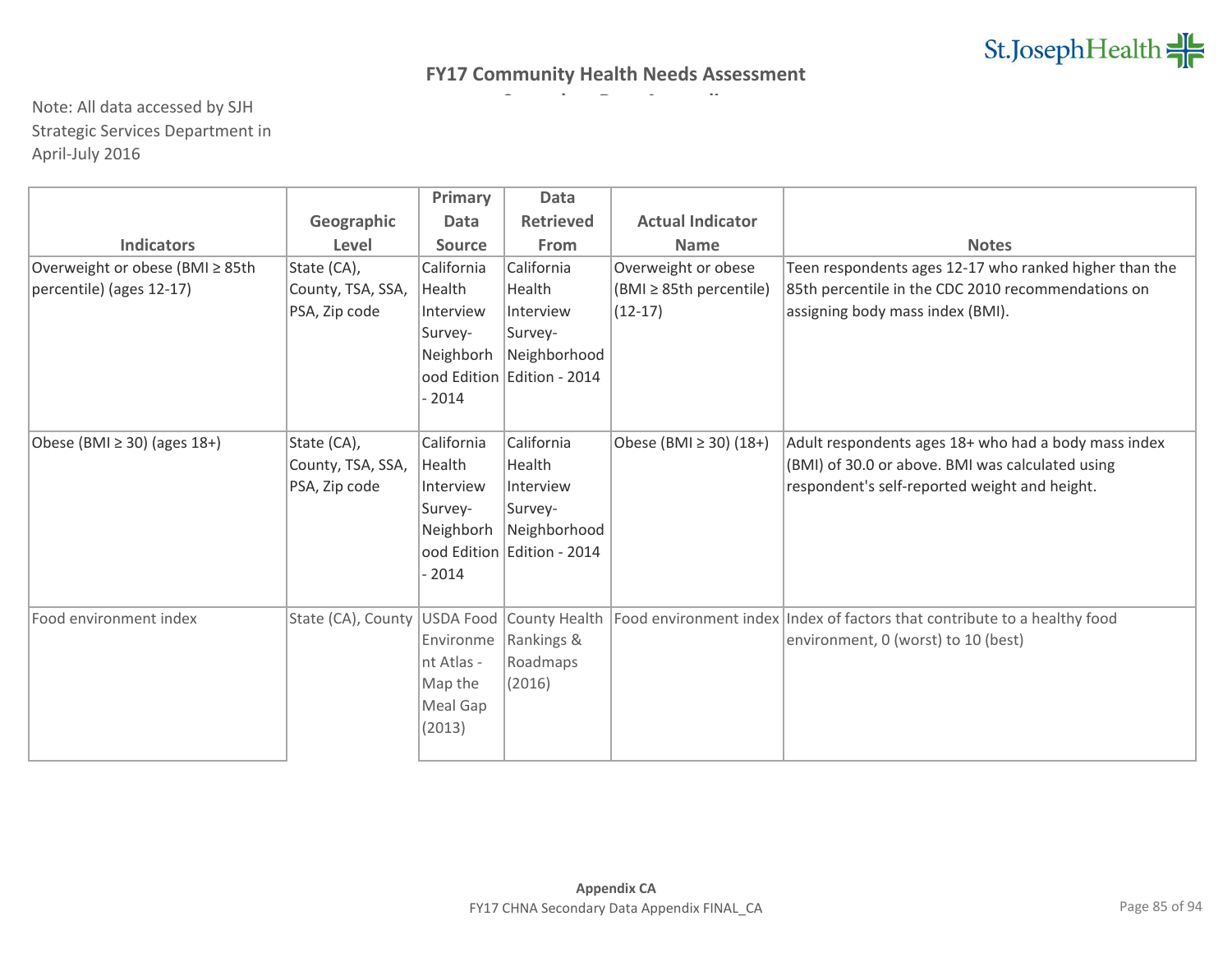|                                                |                   | Primary       | Data                       |                           |                                                                |
|------------------------------------------------|-------------------|---------------|----------------------------|---------------------------|----------------------------------------------------------------|
|                                                | Geographic        | <b>Data</b>   | <b>Retrieved</b>           | <b>Actual Indicator</b>   |                                                                |
| <b>Indicators</b>                              | Level             | <b>Source</b> | From                       | <b>Name</b>               | <b>Notes</b>                                                   |
| Sugary drink consumption 1 or more State (CA), |                   | California    | California                 | Sugary drink              | Adult respondents aged 18+ who consumed soda or sugar          |
| times per day (ages 18+)                       | County, TSA, SSA, | Health        | Health                     | consumption 1+ times      | sweetened beverages at least 1 time per day.                   |
|                                                | PSA, Zip code     | Interview     | Interview                  | per day $(18+)$           |                                                                |
|                                                |                   | Survey-       | Survey-                    |                           |                                                                |
|                                                |                   | Neighborh     | Neighborhood               |                           |                                                                |
|                                                |                   |               | ood Edition Edition - 2014 |                           |                                                                |
|                                                |                   | $-2014$       |                            |                           |                                                                |
|                                                |                   |               |                            |                           |                                                                |
| Regular physical activity (ages 5-17)          | State (CA),       | California    | California                 | Regular physical activity | Children and teens ages 5-17 who engaged in at least 60        |
|                                                | County, TSA, SSA, | Health        | Health                     | $(5-17)$                  | minutes of physical activity daily in the past week, excluding |
|                                                | PSA, Zip code     | Interview     | Interview                  |                           | physical education.                                            |
|                                                |                   | Survey-       | Survey-                    |                           |                                                                |
|                                                |                   | Neighborh     | Neighborhood               |                           |                                                                |
|                                                |                   |               | ood Edition Edition - 2014 |                           |                                                                |
|                                                |                   | $-2014$       |                            |                           |                                                                |
|                                                |                   |               |                            |                           |                                                                |
| Walked at least 150 minutes (ages              | State (CA),       | California    | California                 | Walked at least 150       | Adults ages 18+ who walked for transportation or leisure       |
| $18+$                                          | County, TSA, SSA, | Health        | Health                     | minutes $(18+)$           | for at least 150 minutes in the past week.                     |
|                                                | PSA, Zip code     | Interview     | Interview                  |                           |                                                                |
|                                                |                   | Survey-       | Survey-                    |                           |                                                                |
|                                                |                   | Neighborh     | Neighborhood               |                           |                                                                |
|                                                |                   |               | ood Edition Edition - 2014 |                           |                                                                |
|                                                |                   | $-2014$       |                            |                           |                                                                |
|                                                |                   |               |                            |                           |                                                                |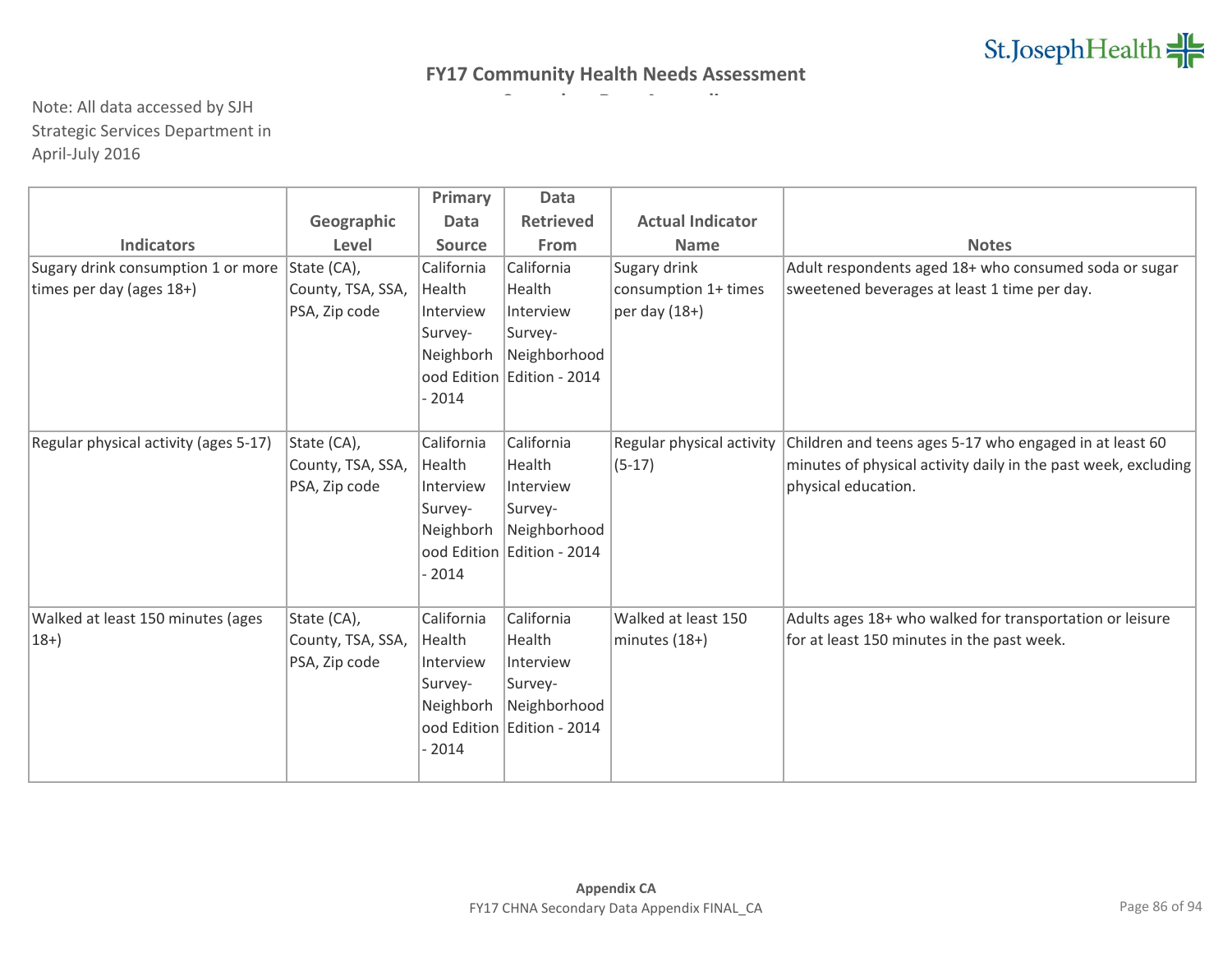|                                   |                    | Primary       | Data             |                                               |              |
|-----------------------------------|--------------------|---------------|------------------|-----------------------------------------------|--------------|
|                                   | Geographic         | Data          | <b>Retrieved</b> | <b>Actual Indicator</b>                       |              |
| <b>Indicators</b>                 | Level              | <b>Source</b> | From             | <b>Name</b>                                   | <b>Notes</b> |
| Number of newly diagnosed         | State (CA), County | National      | County Health    | Sexually transmitted                          |              |
| chlamydia cases per 100,000       |                    | Center for    | Rankings &       | infections                                    |              |
| population                        |                    | HIV/AIDS,     | Roadmaps         |                                               |              |
|                                   |                    | Viral         | (2016)           |                                               |              |
|                                   |                    | Hepatitis,    |                  |                                               |              |
|                                   |                    | STD, and      |                  |                                               |              |
|                                   |                    | TB            |                  |                                               |              |
|                                   |                    | Prevention,   |                  |                                               |              |
|                                   |                    | (2013)        |                  |                                               |              |
| Percentage of births delivered by | State (CA), TSA,   | California    | California       | Numerator(s):                                 |              |
| mothers ages <20                  | SSA, PSA and Zip   |               |                  | Departmen   Department of   - Mother's Age at |              |
|                                   | code               | t of Public   | Public Health    | Delivery <20                                  |              |
|                                   |                    | Health        | (2012)           | Denominator(s):                               |              |
|                                   |                    | (2012)        |                  | <b>Total Births</b>                           |              |
|                                   |                    |               |                  |                                               |              |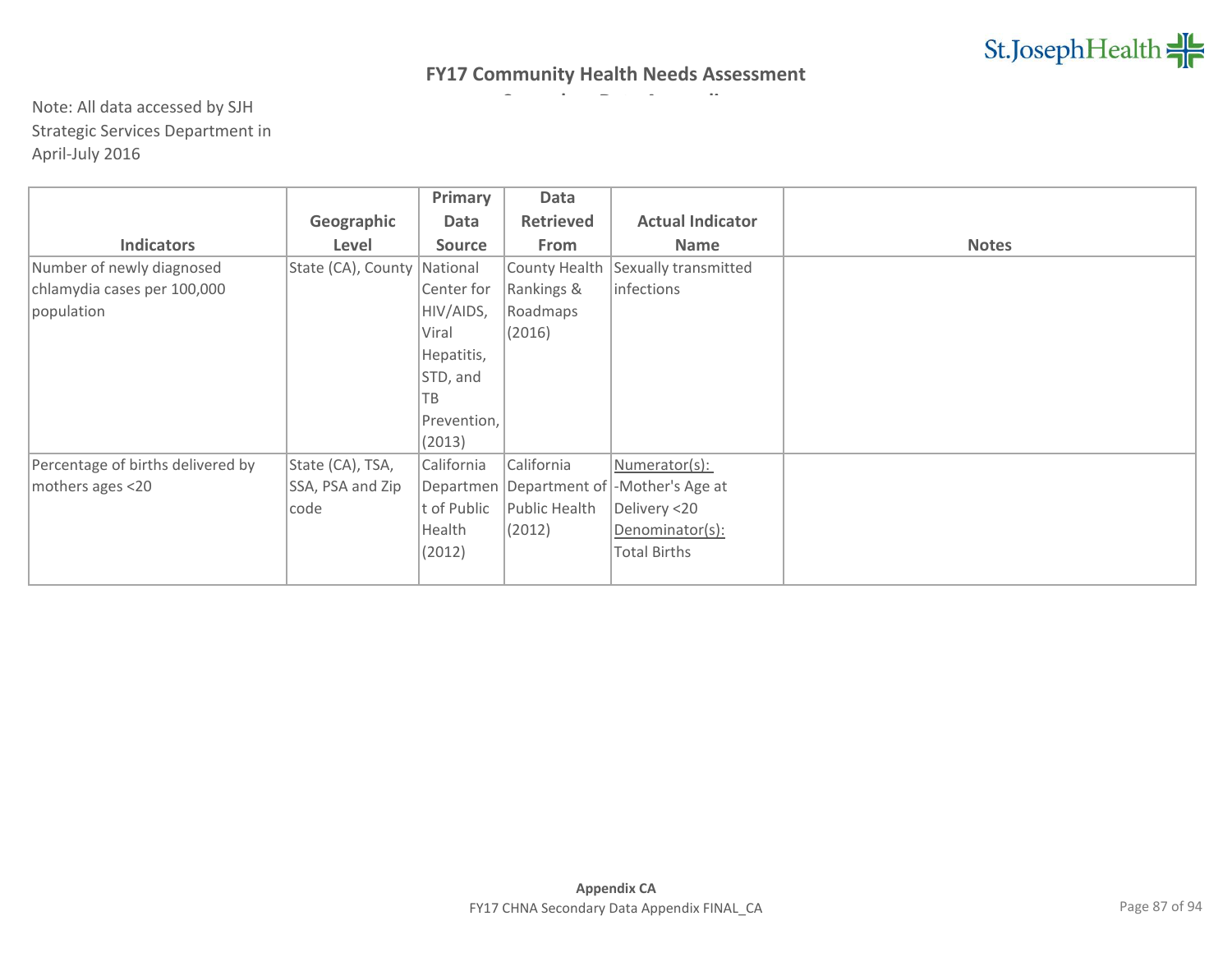|                                        |                    | Primary        | Data                       |                         |                                                            |
|----------------------------------------|--------------------|----------------|----------------------------|-------------------------|------------------------------------------------------------|
|                                        | Geographic         | Data           | <b>Retrieved</b>           | <b>Actual Indicator</b> |                                                            |
| <b>Indicators</b>                      | Level              | <b>Source</b>  | From                       | <b>Name</b>             | <b>Notes</b>                                               |
| Number of births per 1000 teens        | State (CA), County | California     | Kidsdata.org,              | <b>Teen Births</b>      | http://www.kidsdata.org/                                   |
| ages 15-19                             |                    | Departmen 2013 |                            |                         |                                                            |
|                                        |                    | t of           |                            |                         |                                                            |
|                                        |                    | Finance,       |                            |                         |                                                            |
|                                        |                    | California     |                            |                         |                                                            |
|                                        |                    | Departmen      |                            |                         |                                                            |
|                                        |                    | t of Public    |                            |                         |                                                            |
|                                        |                    | Health,        |                            |                         |                                                            |
|                                        |                    | Center for     |                            |                         |                                                            |
|                                        |                    | Health         |                            |                         |                                                            |
|                                        |                    | Statistics,    |                            |                         |                                                            |
|                                        |                    | Birth          |                            |                         |                                                            |
|                                        |                    | Statistical    |                            |                         |                                                            |
|                                        |                    | Master         |                            |                         |                                                            |
|                                        |                    | Files          |                            |                         |                                                            |
|                                        |                    |                |                            |                         |                                                            |
| <b>Alcohol, Tobacco, and Substance</b> |                    |                |                            |                         |                                                            |
| <b>Use</b>                             |                    |                |                            |                         |                                                            |
| Current smoker (ages 18+)              | State (CA),        | California     | California                 | Current smoker (18+)    | Adult respondents ages 18+ were asked a series of smoking- |
|                                        | County, TSA, SSA,  | Health         | Health                     |                         | related questions to obtain a current smoker status.       |
|                                        | PSA, Zip code      | Interview      | Interview                  |                         |                                                            |
|                                        |                    | Survey-        | Survey-                    |                         |                                                            |
|                                        |                    | Neighborh      | Neighborhood               |                         |                                                            |
|                                        |                    |                | ood Edition Edition - 2014 |                         |                                                            |
|                                        |                    | $-2014$        |                            |                         |                                                            |
|                                        |                    |                |                            |                         |                                                            |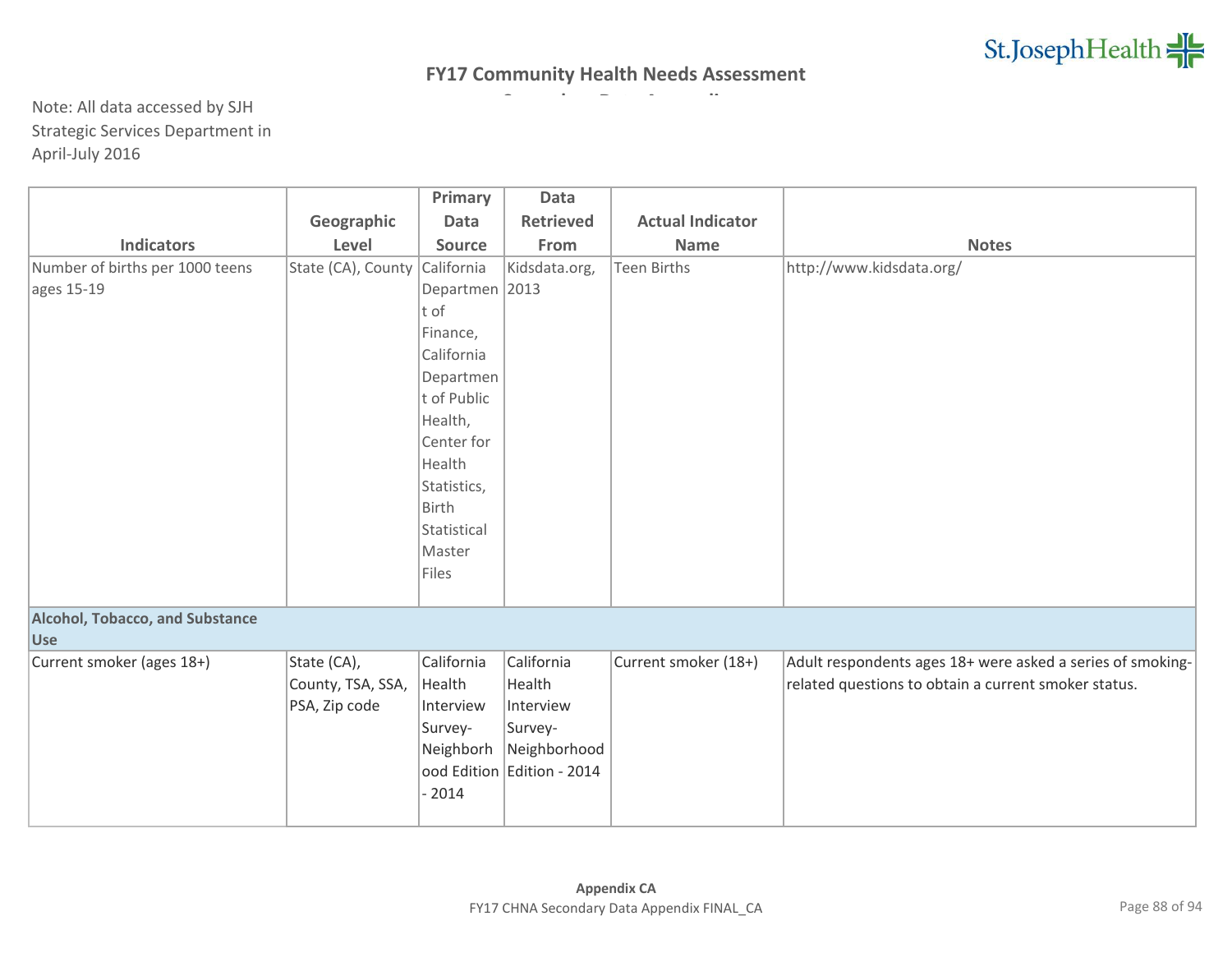|                                      |                    | Primary           | <b>Data</b>              |                           |                                                                |
|--------------------------------------|--------------------|-------------------|--------------------------|---------------------------|----------------------------------------------------------------|
|                                      | Geographic         | <b>Data</b>       | <b>Retrieved</b>         | <b>Actual Indicator</b>   |                                                                |
| <b>Indicators</b>                    | Level              | <b>Source</b>     | From                     | <b>Name</b>               | <b>Notes</b>                                                   |
| Percentage of adults reporting binge | State (CA), County | Behavioral        | County Health            | <b>Excessive drinking</b> |                                                                |
| or heavy drinking                    |                    | Risk Factor       | Rankings &               |                           |                                                                |
|                                      |                    | Surveillanc       | Roadmaps                 |                           |                                                                |
|                                      |                    | e System          | (2016)                   |                           |                                                                |
|                                      |                    | (2014)            |                          |                           |                                                                |
|                                      |                    |                   |                          |                           |                                                                |
| Alcohol impaired driving deaths (%)  | State (CA), County | Fatality          | County Health            | Alcohol-impaired driving  | - Percentage of driving deaths with alcohol involvement.       |
|                                      |                    | Analysis          | Rankings &               | deaths                    | Each year's data are weighted equally.                         |
|                                      |                    | Reporting         | Roadmaps                 |                           |                                                                |
|                                      |                    | System            | (2016)                   |                           |                                                                |
|                                      |                    | $(2010 -$         |                          |                           |                                                                |
|                                      |                    | 2014)             |                          |                           |                                                                |
| Youth alcohol/drug use in the past   | State (CA), County | California        | Kidsdata.org,            | Alcohol/Drug Use in       | Percentage of public school students in grades 7, 9, 11, and   |
| month (student reported) - grades    |                    |                   | Departmen   A Program of | Past Month (Student       | non-traditional students reporting whether they used           |
| 7th, 9th, 11th, and non-traditional  |                    | t of              | Lucile Packard           | Reported), by grade       | alcohol or any illegal drug (excluding tobacco) in the past 30 |
| students (%)                         |                    | Education,        | Foundation for level     |                           | days.                                                          |
|                                      |                    | California        | Children's               |                           |                                                                |
|                                      |                    | Healthy           | Health (2011-            |                           |                                                                |
|                                      |                    | Kids Survey 2013) |                          |                           |                                                                |
|                                      |                    | and               |                          |                           |                                                                |
|                                      |                    | California        |                          |                           |                                                                |
|                                      |                    | Student           |                          |                           |                                                                |
|                                      |                    | Survey            |                          |                           |                                                                |
|                                      |                    | (WestEd)          |                          |                           |                                                                |
|                                      |                    | $(2011 -$         |                          |                           |                                                                |
|                                      |                    | 2013)             |                          |                           |                                                                |
|                                      |                    |                   |                          |                           |                                                                |
|                                      |                    |                   |                          |                           |                                                                |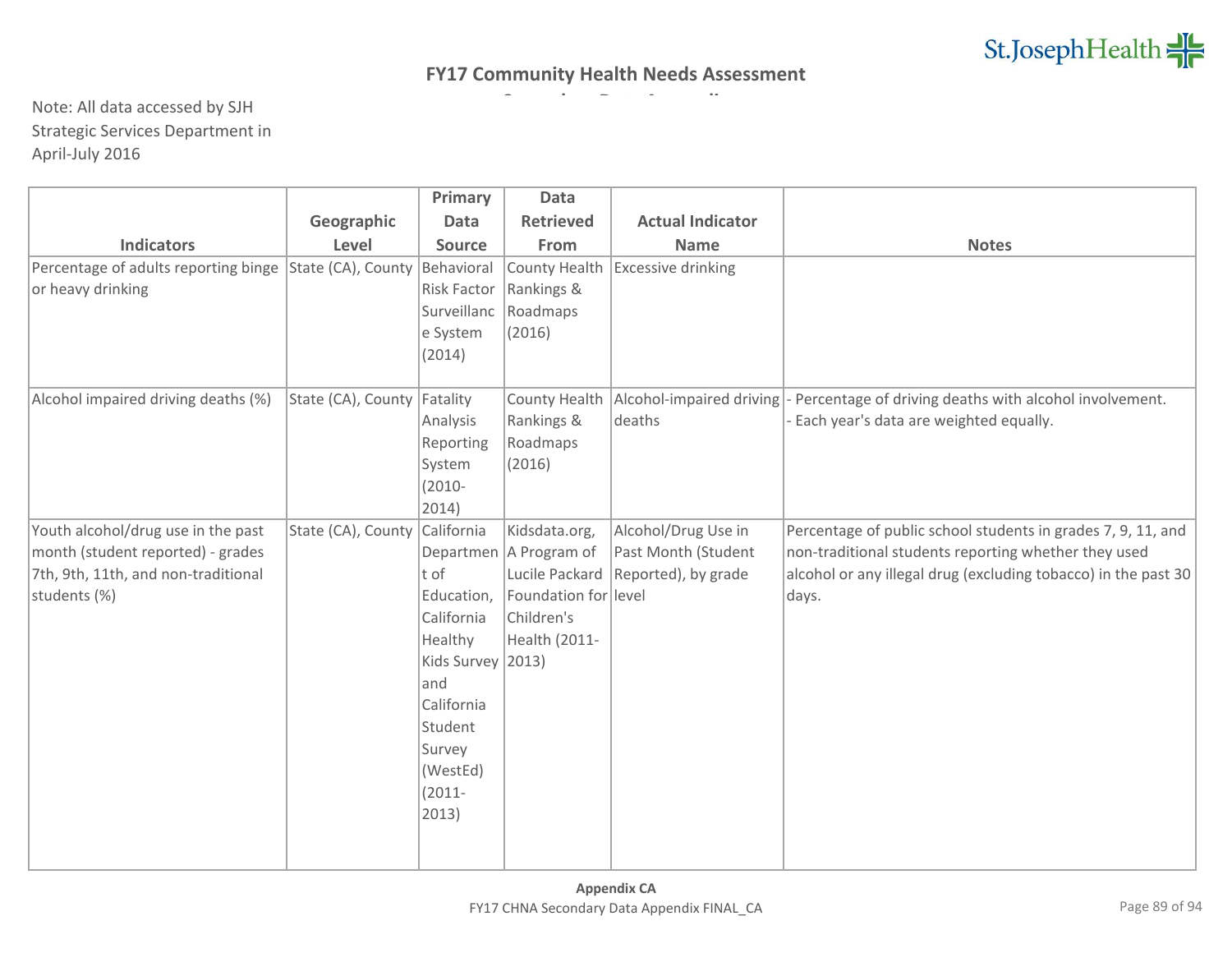|                                     |                               | Primary           | Data                          |                         |                                                                |
|-------------------------------------|-------------------------------|-------------------|-------------------------------|-------------------------|----------------------------------------------------------------|
|                                     | Geographic                    | <b>Data</b>       | <b>Retrieved</b>              | <b>Actual Indicator</b> |                                                                |
| <b>Indicators</b>                   | Level                         | <b>Source</b>     | <b>From</b>                   | <b>Name</b>             | <b>Notes</b>                                                   |
| Youth alcohol/drug use in the past  | State (CA), County            | California        | Kidsdata.org,                 | Alcohol/Drug Use in     | Percentage of public school students in grades 7, 9, 11, and   |
| month (student reported) - grades   |                               |                   | Departmen   A Program of      | Past Month (Student     | non-traditional students reporting whether they used           |
| 7th, 9th, 11th, and non-traditional |                               | t of              | Lucile Packard                | Reported), by           | alcohol or any illegal drug (excluding tobacco) in the past 30 |
| students, by race/ethnicity (%)     |                               | Education,        | Foundation for race/ethnicity |                         | days.                                                          |
|                                     |                               | California        | Children's                    |                         |                                                                |
|                                     |                               | Healthy           | Health (2011-                 |                         |                                                                |
|                                     |                               | Kids Survey 2013) |                               |                         |                                                                |
|                                     |                               | and               |                               |                         |                                                                |
|                                     |                               | California        |                               |                         |                                                                |
|                                     |                               | Student           |                               |                         |                                                                |
|                                     |                               | Survey            |                               |                         |                                                                |
|                                     |                               | (WestEd)          |                               |                         |                                                                |
|                                     |                               | $(2011 -$         |                               |                         |                                                                |
|                                     |                               | 2013)             |                               |                         |                                                                |
|                                     |                               |                   |                               |                         |                                                                |
|                                     |                               |                   |                               |                         |                                                                |
| <b>CLINICAL CARE</b>                |                               |                   |                               |                         |                                                                |
| <b>Access to Care</b>               |                               |                   |                               |                         |                                                                |
| Usual source of care                | State (CA), County California |                   | ask.chis.ucla.e               | Have usual place to go  |                                                                |
|                                     |                               | Health            | du                            | to when sick or need    | Indicates whether or not respondents have a usual source       |
|                                     |                               | Interview         |                               | health advice           | of care. This variable was created by consolidating the        |
|                                     |                               | Survey-           |                               |                         | multiple yes/no questions about usual source of care in the    |
|                                     |                               | 2014              |                               |                         | questionnaire items.                                           |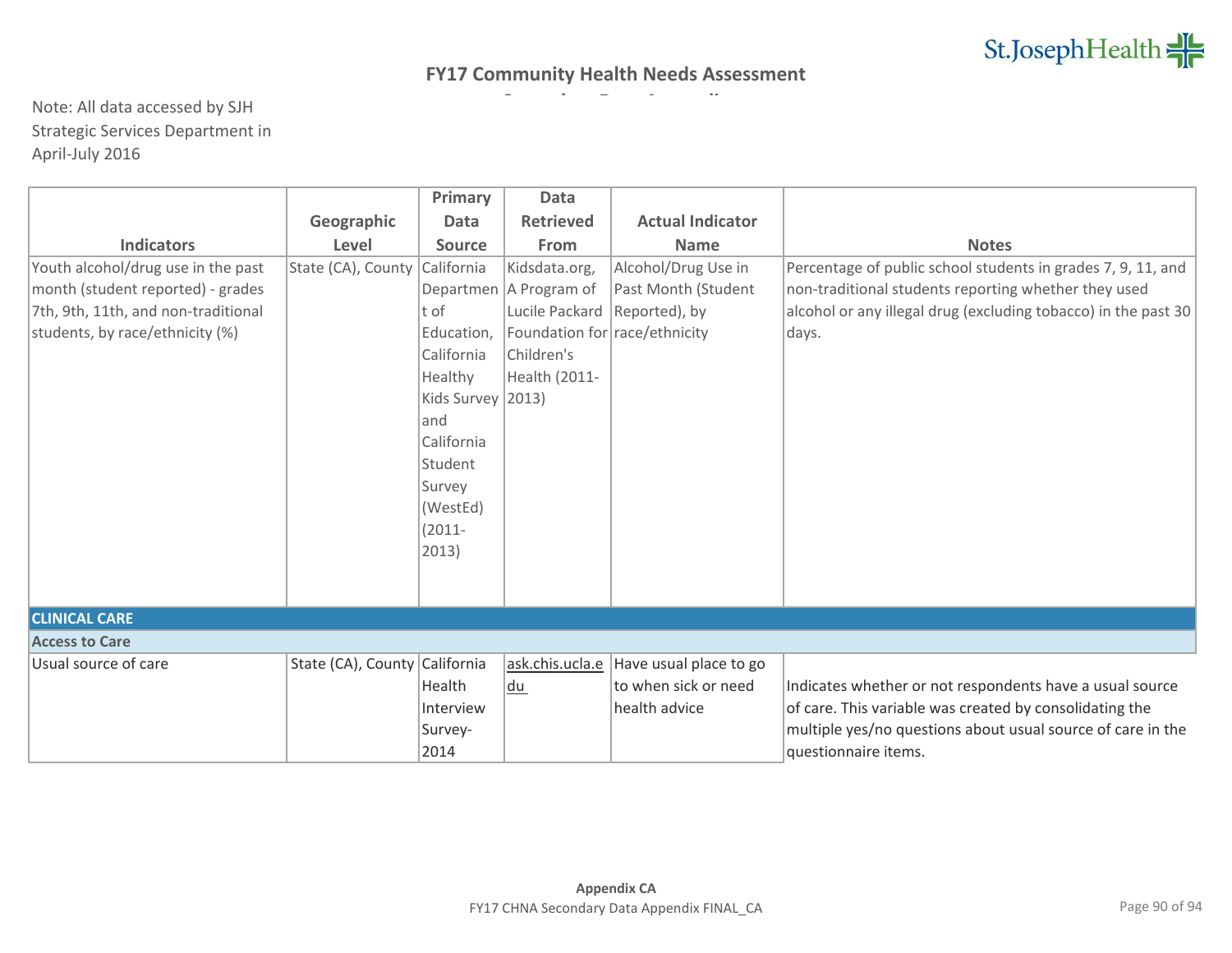|                                   |                    | <b>Primary</b> | <b>Data</b>                  |                                         |                                                                                   |
|-----------------------------------|--------------------|----------------|------------------------------|-----------------------------------------|-----------------------------------------------------------------------------------|
|                                   | Geographic         | Data           | <b>Retrieved</b>             | <b>Actual Indicator</b>                 |                                                                                   |
| <b>Indicators</b>                 | Level              | <b>Source</b>  | From                         | <b>Name</b>                             | <b>Notes</b>                                                                      |
| Uninsured (ages 0-17) (%)         | State (CA),        | California     | California                   | Currently uninsured (0-                 | Constructed using various health insurance questions for                          |
|                                   | County, TSA, SSA,  | Health         | Health                       | 17)                                     | children & teens ages 0-17. Currently uninsured at time of                        |
|                                   | PSA, Zip code      | Interview      | Interview                    |                                         | interview.                                                                        |
|                                   |                    | Survey-        | Survey-                      |                                         |                                                                                   |
|                                   |                    | Neighborh      | Neighborhood                 |                                         |                                                                                   |
|                                   |                    |                | ood Edition   Edition - 2014 |                                         |                                                                                   |
|                                   |                    | $-2014$        |                              |                                         |                                                                                   |
|                                   |                    |                |                              |                                         |                                                                                   |
| Uninsured (ages 18-64) (%)        | State (CA),        | California     | California                   |                                         | Currently uninsured (18- Constructed using various health insurance questions for |
|                                   | County, TSA, SSA,  | Health         | Health                       | $ 64\rangle$                            | adults ages 18-64. Currently uninsured at time of interview.                      |
|                                   | PSA, Zip code      | Interview      | Interview                    |                                         |                                                                                   |
|                                   |                    | Survey-        | Survey-                      |                                         |                                                                                   |
|                                   |                    | Neighborh      | Neighborhood                 |                                         |                                                                                   |
|                                   |                    |                | ood Edition Edition - 2014   |                                         |                                                                                   |
|                                   |                    | $-2014$        |                              |                                         |                                                                                   |
|                                   |                    |                |                              |                                         |                                                                                   |
| First trimester prenatal care (%) | State (CA), TSA,   | California     | California                   | Numerator(s):                           |                                                                                   |
|                                   | SSA, PSA, Zip code | Departmen      |                              | Department of  -Trimester Prenatal Care |                                                                                   |
|                                   |                    | t of Public    | Public Health                | Began in the First                      |                                                                                   |
|                                   |                    | Health         | (2012)                       | Trimester                               |                                                                                   |
|                                   |                    | (2012)         |                              | Denominator(s):                         |                                                                                   |
|                                   |                    |                |                              | <b>Total Births</b>                     |                                                                                   |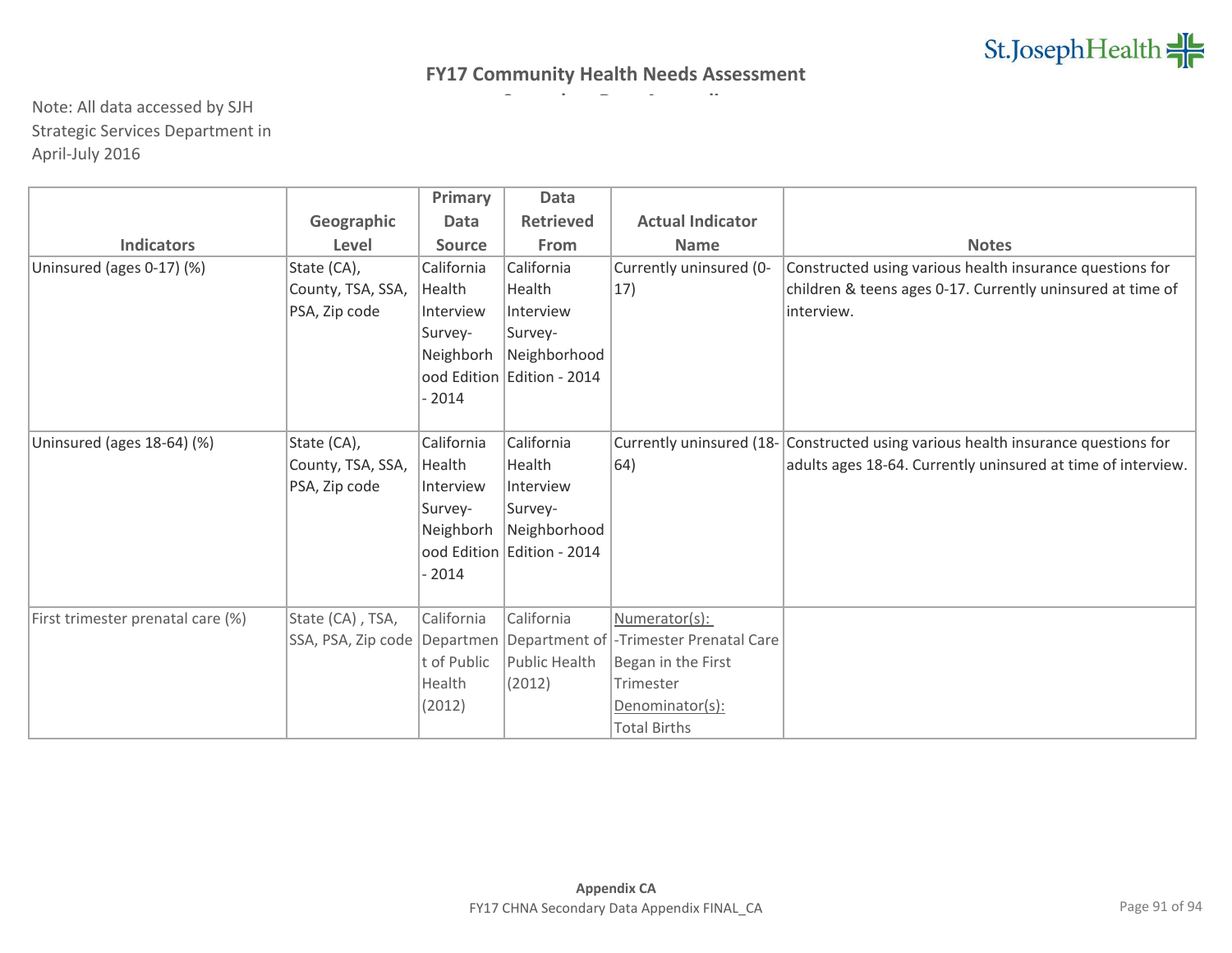|                                     |                         | Primary            | <b>Data</b>                |                         |                                                           |
|-------------------------------------|-------------------------|--------------------|----------------------------|-------------------------|-----------------------------------------------------------|
|                                     | Geographic              | Data               | <b>Retrieved</b>           | <b>Actual Indicator</b> |                                                           |
| <b>Indicators</b>                   | Level                   | Source             | From                       | <b>Name</b>             | <b>Notes</b>                                              |
| Ratio of population to primary care | State (CA), County Area |                    | County Health              | Primary care physicians |                                                           |
| physicians                          |                         | Health             | Rankings &                 |                         |                                                           |
|                                     |                         | Resource           | Roadmaps                   |                         |                                                           |
|                                     |                         | File/Americ (2016) |                            |                         |                                                           |
|                                     |                         | an Medical         |                            |                         |                                                           |
|                                     |                         | Association        |                            |                         |                                                           |
|                                     |                         | (2013)             |                            |                         |                                                           |
|                                     |                         |                    |                            |                         |                                                           |
| Visited the dentist (ages 2-11)     | State (CA),             | California         | California                 | Visited dentist (2-11)  | Dental visits in the past year for children ages 2-11 who |
|                                     | County, TSA, SSA,       | <b>Health</b>      | <b>Health</b>              |                         | have teeth                                                |
|                                     | PSA, Zip code           | Interview          | Interview                  |                         |                                                           |
|                                     |                         | Survey-            | Survey-                    |                         |                                                           |
|                                     |                         | Neighborh          | Neighborhood               |                         |                                                           |
|                                     |                         |                    | ood Edition Edition - 2014 |                         |                                                           |
|                                     |                         | $-2014$            |                            |                         |                                                           |
|                                     |                         |                    |                            |                         |                                                           |
| Ratio of population to dentists     | State (CA), County      | Area               | County Health              | Dentists                |                                                           |
|                                     |                         | Health             | Rankings &                 |                         |                                                           |
|                                     |                         | Resource           | Roadmaps                   |                         |                                                           |
|                                     |                         | File/Nation (2016) |                            |                         |                                                           |
|                                     |                         | al Provider        |                            |                         |                                                           |
|                                     |                         | Identificati       |                            |                         |                                                           |
|                                     |                         | on file            |                            |                         |                                                           |
|                                     |                         | (2014)             |                            |                         |                                                           |
|                                     |                         |                    |                            |                         |                                                           |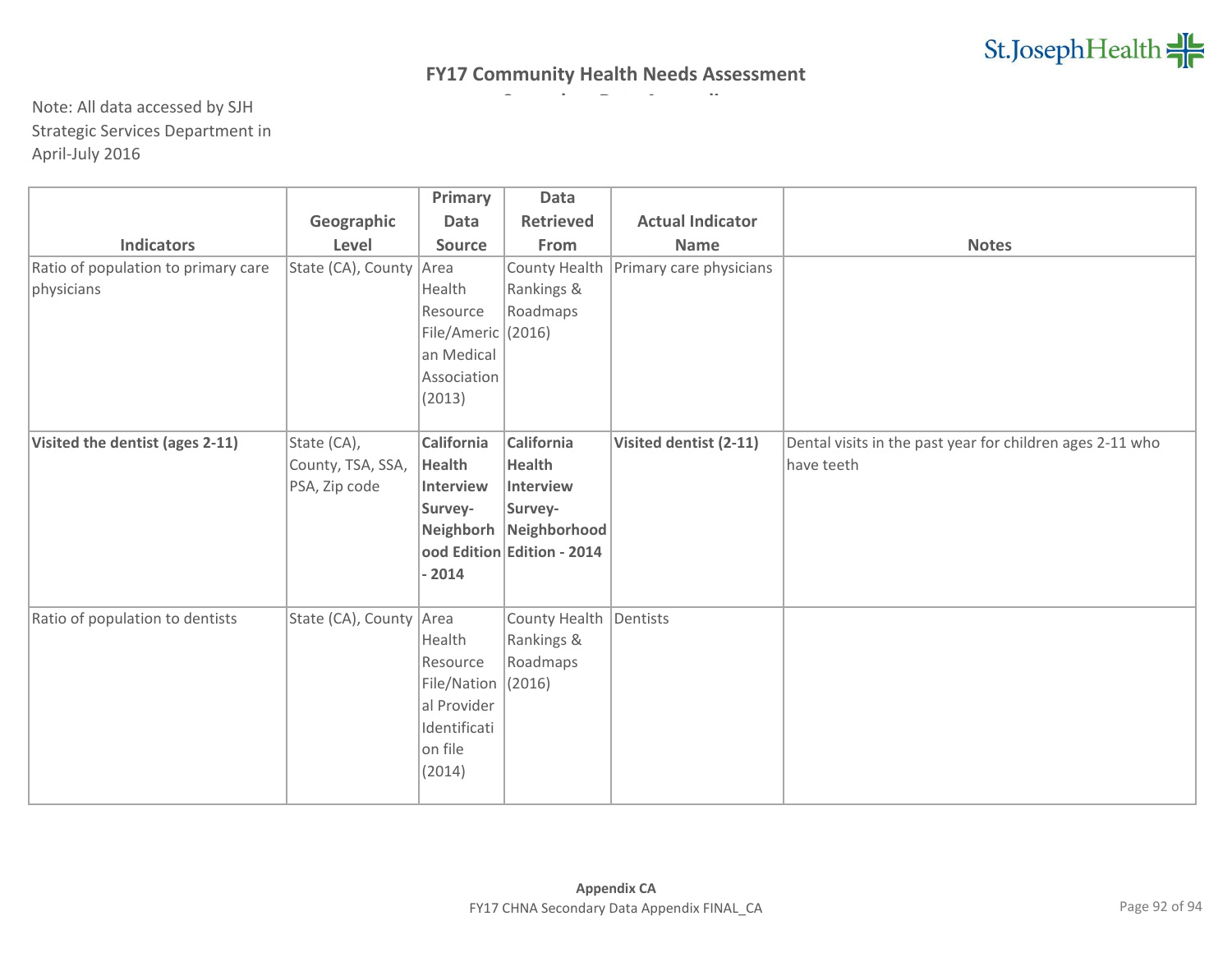|                                       |                           | Primary     | Data                       |                         |                                                            |
|---------------------------------------|---------------------------|-------------|----------------------------|-------------------------|------------------------------------------------------------|
|                                       | Geographic                | <b>Data</b> | <b>Retrieved</b>           | <b>Actual Indicator</b> |                                                            |
| <b>Indicators</b>                     | Level                     | Source      | From                       | <b>Name</b>             | <b>Notes</b>                                               |
| Ratio of population to mental health  | State (CA), County        | CMS-        | County Health              | Mental health providers |                                                            |
| providers                             |                           | National    | Rankings &                 |                         |                                                            |
|                                       |                           | Provider    | Roadmaps                   |                         |                                                            |
|                                       |                           | Identifier  | (2016)                     |                         |                                                            |
|                                       |                           | file (2015) |                            |                         |                                                            |
| Ratio of population to PCPs other     | State (CA), County   CMS- |             | County Health              | Other primary care      |                                                            |
| than physicians                       |                           | National    | Rankings &                 | providers               |                                                            |
|                                       |                           | Provider    | Roadmaps                   |                         |                                                            |
|                                       |                           | Identifier  | (2016)                     |                         |                                                            |
|                                       |                           | file (2015) |                            |                         |                                                            |
| <b>Delay prescriptions or medical</b> | State (CA),               | California  | California                 | Delayed                 | Children or teens ages 0-17 delayed or not getting needed  |
| services (ages 0-17)                  | County, TSA, SSA,         | Health      | Health                     | prescriptions/medical   | prescription drugs or medical services past 12 months.     |
|                                       | PSA, Zip code             | Interview   | Interview                  | services (0-17)         |                                                            |
|                                       |                           | Survey-     | Survey-                    |                         |                                                            |
|                                       |                           | Neighborh   | Neighborhood               |                         |                                                            |
|                                       |                           |             | ood Edition Edition - 2014 |                         |                                                            |
|                                       |                           | $-2014$     |                            |                         |                                                            |
|                                       |                           |             |                            |                         |                                                            |
| Delay prescriptions or medical        | State (CA),               | California  | California                 | Delayed                 | Adults ages 18+ delayed or not getting needed prescription |
| services (ages 18+)                   | County, TSA, SSA,         | Health      | Health                     | prescriptions/medical   | drugs or medical services past 12 months.                  |
|                                       | PSA, Zip code             | Interview   | Interview                  | services (18+)          |                                                            |
|                                       |                           | Survey-     | Survey-                    |                         |                                                            |
|                                       |                           | Neighborh   | Neighborhood               |                         |                                                            |
|                                       |                           |             | ood Edition Edition - 2014 |                         |                                                            |
|                                       |                           | $-2014$     |                            |                         |                                                            |
|                                       |                           |             |                            |                         |                                                            |